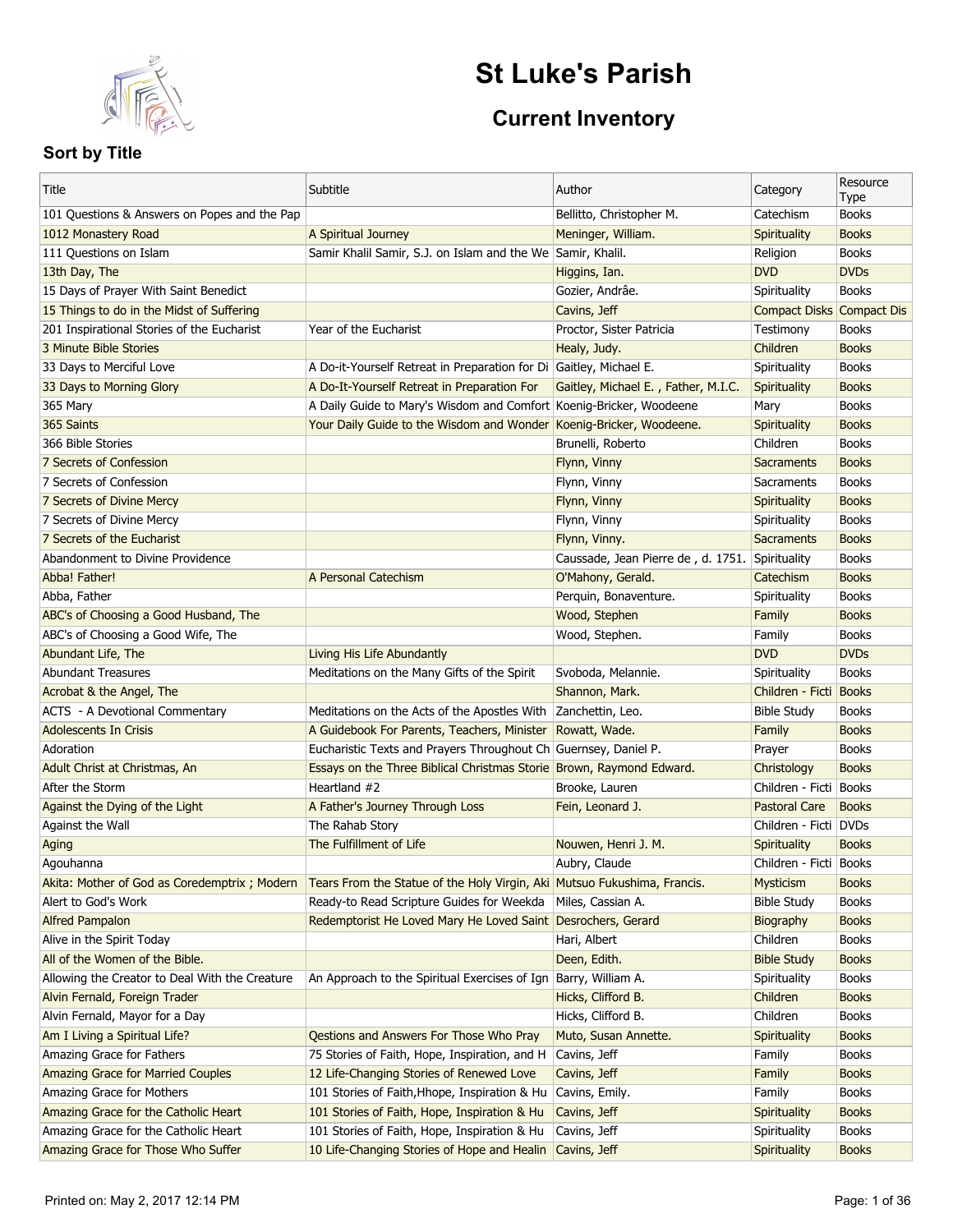| Title                                           | Subtitle                                                                       | Author                                       | Category               | Resource             |
|-------------------------------------------------|--------------------------------------------------------------------------------|----------------------------------------------|------------------------|----------------------|
| American Pope, The                              | The Life and Times of Francis Cardinal Spell                                   | Cooney, John.                                | Biography              | Type<br><b>Books</b> |
| Amoris Laetitia-The Joy of Love                 |                                                                                | Francis, Pope                                | Church Docum Books     |                      |
| An Introduction to the Prophets of Israel       |                                                                                | Murphy, Richard Thomas Aquinas               | <b>Bible Study</b>     | <b>Books</b>         |
| Anchor                                          | God's Promises of Hope to Parents                                              | Stenson, James B.                            | Family                 | <b>Books</b>         |
| And the Word Dwelt Among Us                     | Meeting the Living God in Scripture                                            | Guardini, Romano, 1885-1968.                 | <b>Bible Study</b>     | <b>Books</b>         |
| And You Are Christ's                            | The Charism of Virginity and the Celibate Lif                                  | Dubay, Thomas                                | Spirituality           | <b>Books</b>         |
| Andries                                         |                                                                                | Van Stockum, Hilda, 1908-2006.               | Children               | <b>Books</b>         |
| Angel & Dragon                                  |                                                                                | Trevor, Meriol.                              | Children - Ficti Books |                      |
| Angel Fire                                      |                                                                                | Marshall, Mary.                              | Fiction                | <b>Books</b>         |
| <b>Angel Power</b>                              |                                                                                | Connell, Janice T.                           | Spirituality           | <b>Books</b>         |
| Angel Power                                     |                                                                                | Connell, Janice T.                           | Mysticism              | <b>Books</b>         |
| Angels                                          |                                                                                | Williams, Jane                               | <b>Bible Study</b>     | <b>Books</b>         |
| Angels & Other Strangers                        | <b>Family Christmas Stories</b>                                                | Paterson, Katherine.                         | Children - Ficti Books |                      |
| Angels & Other Strangers.                       | <b>Family Christmas Stories</b>                                                | Paterson, Katherine.                         | Children - Ficti Books |                      |
| Angels and Saints                               | Biblical Guide to Friendship with God's Holy                                   | Hahn, Scott.                                 | Spirituality           | <b>Books</b>         |
| Answering the New Atheism                       | Dismantling Dawkins' Case Against God                                          | Hahn, Scott.                                 | Spirituality           | <b>Books</b>         |
| Any Friend of God's is a Friend of Mine         | A Biblical and Historical Explanation of the C                                 |                                              | Spirituality           | <b>Books</b>         |
|                                                 |                                                                                | Madrid, Patrick, 1960-                       |                        | <b>Books</b>         |
| Apostle of Life, The                            |                                                                                | Marx, Fr. Paul                               | Biography              |                      |
| Apostles of the Last Days                       | The Fruits of Medjugorje                                                       | Rutkoski, Thomas                             | Mary                   | <b>Books</b>         |
| Apostles, The                                   | The Origins of the Church and Their Co-Wor                                     | Benedict, XVI, Pope, 1927-                   | <b>Bible Study</b>     | <b>Books</b>         |
| Apparitions at Fatima                           |                                                                                | <b>EWTN</b>                                  | <b>DVD</b>             | <b>DVDs</b>          |
| Archimedes and the Door of Science              |                                                                                | Bendick, Jeanne                              | Children               | <b>Books</b>         |
| Arise from Darkness                             | When Life Doesn't Make Sense                                                   | Groeschel, Benedict J.                       | Spirituality           | <b>Books</b>         |
| Ark For The Poor, An                            | The Story of l'Arche                                                           | Vanier, Jean, 1928-                          | Biography              | <b>Books</b>         |
| Arms of Love                                    |                                                                                | Marcoux, Carmen, 1966-                       | Fiction                | <b>Books</b>         |
| Art Through Faith                               |                                                                                | Lynch, Mary                                  | <b>History</b>         | <b>Books</b>         |
| As Pastor and Brother                           | In Memory of Pope John Paul II's Visits to C                                   | McAuley, Lynn, 1956-                         | History                | <b>Books</b>         |
| <b>Ascent of Mount Carmel</b>                   | A Masterpiece in the Literature of Mysticism                                   | All, Saint John of the Cross (Author         | Mysticism              | <b>Books</b>         |
| Ask a Franciscan                                | Answers to Catholic Questions                                                  | O.F.M., Pat Mc Closkey                       | Catechism              | <b>Books</b>         |
| At God's Pace                                   | A Biography of Josemarâia Escrivâa de Balag Gondrand, Franãcois, 1935-         |                                              | Biography              | <b>Books</b>         |
| At Sea With God                                 |                                                                                | Silf, Margaret                               | Spirituality           | <b>Books</b>         |
| At the Crossing-Places                          |                                                                                | Holland, Kevin Crossley                      | Children - Ficti Books |                      |
| At the Heart of the Gospel                      | Reclaiming the Body for the New Evangelizat West, Christopher, 1969-           |                                              | Spirituality           | <b>Books</b>         |
| Ataatatsiaraluk                                 | Arsáene Turquetil, O.M.I. 1876-1955 : realizi Choque, Charles, 1921-           |                                              | Biography              | <b>Books</b>         |
| Aurelia                                         | A Thirst for Love: The Spiritual Journey of A Dolphin, Frank J. (Frank Joseph) |                                              | Biography              | <b>Books</b>         |
| <b>Authentic Devotion</b>                       | Introduction to the Devout Life by Francis de Bangley, Bernard, 1935-          |                                              | Spirituality           | <b>Books</b>         |
| Authenticity                                    | A Biblical Theology of Discernment                                             | DuBay, Thomas                                | Spirituality           | <b>Books</b>         |
| Autobiography of G.K. Chesterton, The           |                                                                                | Chesterton, G. K. (Gilbert Keith),           | Biography              | <b>Books</b>         |
| Autobiography of Saint Therese of Lisieux, The  | The Story of a Soul                                                            | Beevers, John (translator) Saint Th          | Biography              | <b>Books</b>         |
| Autobiography of St. Ignatius Loyola With Relat |                                                                                | Loyola, St. Ignatius of                      | Biography              | <b>Books</b>         |
| Autobiography of St. Teresa of Avila            |                                                                                | Teresa, of Avila, Saint, 1515-1582 Mysticism |                        | <b>Books</b>         |
| <b>Autumn Gospel</b>                            | Women in the Second Half of Life                                               | Fischer, Kathleen R., 1940-                  | Spirituality           | <b>Books</b>         |
| Awakenings                                      |                                                                                | Keating, Thomas.                             | Spirituality           | <b>Books</b>         |
| <b>Away Goes Sally</b>                          |                                                                                | Coatsworth, Elizabeth Jane, 1893-            | Children - Ficti       | <b>Books</b>         |
| <b>Baby Steps</b>                               | Live from the Womb - 16 Stages of Pre-Birth                                    | American Life League                         | Family                 | <b>DVDs</b>          |
| <b>Back to Virtue</b>                           | <b>Traditional Moral Wisdom for Modern Moral</b>                               | Kreeft, Peter.                               | Theology               | <b>Books</b>         |
| <b>Bartimaeus</b>                               |                                                                                | Hubler, Bernard                              | Children               | <b>Books</b>         |
| Basics of the Faith                             | A Catholic Catechism                                                           | Schreck, Alan.                               | Catechism              | <b>Books</b>         |
| Battle for God, The                             | A History of Fundamentalism                                                    | Armstrong, Karen, 1944-                      | Religion               | <b>Books</b>         |
| Be a Man!                                       | Becoming the Man God Created You to Be                                         | Richards, Larry.                             | Spirituality           | <b>Books</b>         |
| Be Healed                                       | A Guide to Encountering the Powerful Love o Schuchts, Bob.                     |                                              | Spirituality           | <b>Books</b>         |
| Be My Son                                       |                                                                                | Legere, J. Roy, 1922-                        | Biography              | <b>Books</b>         |
| Be Not Afraid                                   |                                                                                | Vanier, Jean, 1928-                          | Spirituality           | <b>Books</b>         |
| Beatitudes for Children, The                    |                                                                                | Gortler, Rosemarie.                          | Children               | <b>Books</b>         |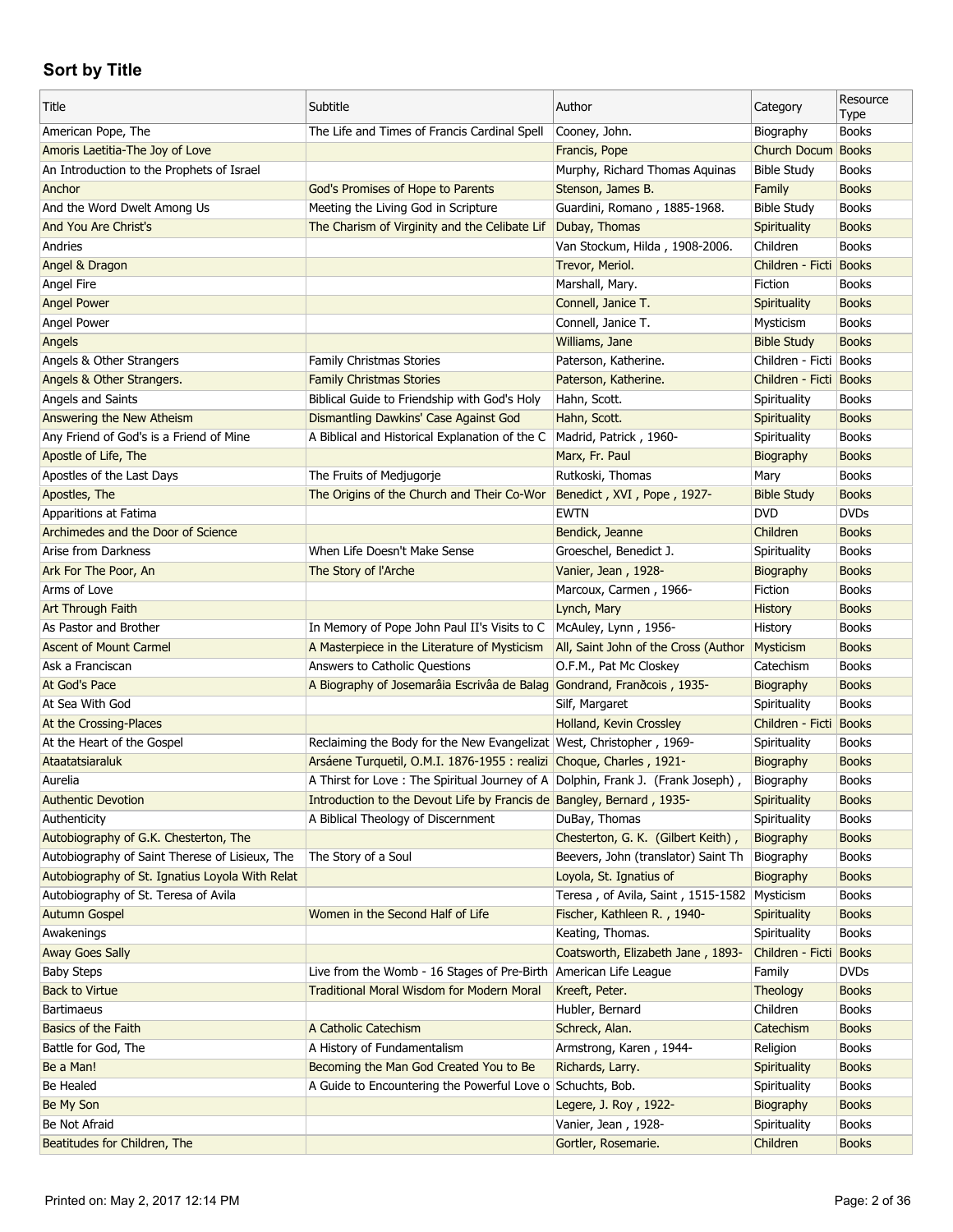| Title                                             | Subtitle                                                             | Author                            | Category                  | Resource     |
|---------------------------------------------------|----------------------------------------------------------------------|-----------------------------------|---------------------------|--------------|
|                                                   |                                                                      |                                   |                           | Type         |
| <b>Beautiful Mercy</b>                            | Experiencing God's Unconditional Love So W   Francis, Pope, 1936-    |                                   | Spirituality              | <b>Books</b> |
| Beauty and the Beet                               | A Lesson in Unconditional Love                                       |                                   | Children - Ficti DVDs     |              |
| Beauty Within, The                                | A Celebration of Teenage Life and Faith                              | Tassi, Peter.                     | Family                    | <b>Books</b> |
| <b>Becky Landers</b>                              | <b>Frontier Warrior</b>                                              | Skinner, Constance Lindsay, 1882- | Children                  | <b>Books</b> |
| Become One Body. One Spirit in Christ             | Deepening Our Understanding of the Euchari Liturgy                   |                                   | <b>DVD</b>                | <b>DVDs</b>  |
| Becoming Catholic Even If You Happen to Be On     |                                                                      | Killgallon, James J., 1914-1988.  | Spirituality              | <b>Books</b> |
| Becoming Human                                    |                                                                      | Vanier, Jean, 1928-               | Spirituality              | <b>Books</b> |
| Beedahbun                                         | First Light of Dawn                                                  | Leach, George.                    | Season                    | <b>Books</b> |
| Before I Was Born                                 | Designed for Parents to Read to Their Child                          | Nystrom, Carolyn.                 | Family                    | <b>Books</b> |
| Behold the Beauty of the Lord                     | Praying with Icons                                                   | Nouwen, Henri J. M.               | Spirituality              | <b>Books</b> |
| Behold the Beauty of the Lord                     | Praying With Icons                                                   | Nouwen, Henri J. M.               | Spirituality              | <b>Books</b> |
| Behold the Pierced One                            | An Approach to a Spiritual Christology                               | Benedict, XVI, Pope, 1927-        | Christology               | <b>Books</b> |
| Behold the Pierced One                            | An Approach to a Spiritual Christology                               | Benedict, XVI, Pope, 1927-        | Christology               | <b>Books</b> |
| <b>Behold Your Mother</b>                         |                                                                      | Zovko, Father Jozo, O.F.M         | Mary                      | <b>Books</b> |
| Behold, I Stand at the Door and Knock             |                                                                      | Biela, Slawomir.                  | Spirituality              | <b>Books</b> |
| Being a Widow                                     | A Compassionate, Practical Guide                                     | Caine, Lynn.                      | <b>Pastoral Care</b>      | <b>Books</b> |
| Being All In                                      | From NFL Playing Field to the Mission Field                          | Mahl, Eric                        | Compact Disks Compact Dis |              |
| <b>Believing in Jesus</b>                         | A Popular Overview of the Catholic Faith                             | Foley, Leonard, 1913-             | Christology               | <b>Books</b> |
| Beloved                                           | Henrii Nouwen in Conversation                                        | Roderick, Philip                  | Spirituality              | <b>Books</b> |
| <b>Benedict of Bavaria</b>                        | An Intimate Portrait of the Pope and His Ho                          | Pursell, Brennan C., 1967-        | Biography                 | <b>Books</b> |
| Benedict XVI                                      | An Intimate Portrait                                                 | Seewald, Peter.                   | Biography                 | <b>Books</b> |
| Ben-Hur                                           | A Tale of the Christ                                                 | Wallace, Lew                      | Fiction                   | <b>Books</b> |
| Bernadette                                        | Special Edition                                                      | <b>CEA Films</b>                  | <b>DVD</b>                | <b>DVDs</b>  |
| Bernadette and Lourdes                            |                                                                      | Saint-Pierre, Michel De           | Biography                 | <b>Books</b> |
| <b>Bernadette Speaks</b>                          | A Life of Saint Bernadette Soubirous in Her                          | Laurentin, ReneÌ□.                | Biography                 | <b>Books</b> |
| Bernadette, Our Lady's Little Servant             |                                                                      | Pauli, Hertha, 1909-1973.         | Children                  | <b>Books</b> |
| Between the Forest and the Hills                  |                                                                      | Lawrence, Ann, 1942-              | Children                  | <b>Books</b> |
| Beyond all Horizons                               | Jesuits and the Missions.                                            | Burke, Thomas J. M., 1920-, ed.   | <b>Biography</b>          | <b>Books</b> |
| Beyond the Desert Gate                            |                                                                      | Ray, Mary, 1932-                  | Children - Ficti Books    |              |
| Beyond the Mirror                                 | Reflections on Death and Life                                        | Nouwen, Henri J. M.               | Spirituality              | <b>Books</b> |
| Beyond The Walls                                  | Monastic Wisdom For Everyday Life                                    | Wilkes, Paul, 1938-               | Spirituality              | <b>Books</b> |
| <b>Bible Basics for Catholics</b>                 | A New Picture of Salvation History                                   | Bergsma, John Sietze.             | <b>Bible Study</b>        | <b>Books</b> |
| Bible for Young Christians                        | The Old Testament                                                    | Cocagnac. A.M.                    | Children                  | <b>Books</b> |
| <b>Bible Mountaineering</b>                       |                                                                      | <b>Cam Clack</b>                  | <b>Bible Study</b>        | <b>Books</b> |
| Biblical Basis For the Catholic Faith, The        |                                                                      | Salza, John.                      | Catechism                 | <b>Books</b> |
| <b>Biblical faith and Fathering</b>               | Why We Call God "Father"                                             | Miller, John W., 1926-            | Spirituality              | <b>Books</b> |
| Biblical Introduction to the Old Testament, A     |                                                                      | Gross, Heinrich                   | <b>Bible Study</b>        | <b>Books</b> |
| Biblical Meditations for Advent and the Christma  |                                                                      | Stuhlmueller, Carroll.            | Season                    | <b>Books</b> |
| <b>Biblical Meditations for Lent</b>              |                                                                      | Stuhlmueller, Carroll.            | Season                    | <b>Books</b> |
| <b>Biblical Meditations for Ordinary Time</b>     | <b>Weeks 23-34</b>                                                   | Stuhlmueller, Carroll             | Season                    | <b>Books</b> |
| <b>Biblical Meditations for Ordinary Time</b>     | Part II, Weeks 10 to 22                                              | Stuhlmueller, Carroll             | Season                    | <b>Books</b> |
| Biblical meditations for Ordinary Time - Weeks 1  |                                                                      | Stuhlmueller, Carroll.            | Season                    | <b>Books</b> |
| <b>Biblical Meditations for the Easter Season</b> |                                                                      | Stuhlmueller, Carroll.            | Season                    | <b>Books</b> |
| Biblical Walk Through the Mass, A                 | Understanding What We Say and Do In The                              | Sri, Edward                       | Liturgy                   | <b>Books</b> |
| Big Book for Peace, The                           |                                                                      | Alexander, Lloyd.                 | Children                  | <b>Books</b> |
| <b>Billings Method, The</b>                       | Controlling Fertility Without Drugs or Devices Billings, Evelyn.     |                                   | Family                    | <b>Books</b> |
| Birth of the Messiah, The                         | A commentary on the infancy narratives in $M$ Brown, Raymond Edward. |                                   | <b>Bible Study</b>        | <b>Books</b> |
| Bishop John Baptist Scalabrini, Father to the Mig |                                                                      | De Rosa, Tina.                    | Biography                 | <b>Books</b> |
|                                                   |                                                                      |                                   |                           | <b>Books</b> |
| Bless Me, Father, For I Have Kids                 |                                                                      | Lloyd, Susie, 1966-               | Family                    |              |
| Blessed are the Bored in Spirit                   | A Young Catholic's Search for Meaning                                | Hart, Mark, 1973-                 | Spirituality              | <b>Books</b> |
| Blessed Are Those Who Mourn                       | Comforting Catholics in Their Time of Grief                          | Spencer, Glenn M.                 | Pastoral Care             | <b>Books</b> |
| Blessed Gianna Beretta Molla                      | A Woman's Life, 1922-1962                                            | Pelucchi, Giuliana, 1928-         | Biography                 | <b>Books</b> |
| <b>Blessed Mother Seton</b>                       |                                                                      | Cushing, Richard Cardinal         | Biography                 | <b>Books</b> |
| <b>Blessed Pier Giorgio Frassati</b>              | An Ordinary Christian                                                | Di Lorenzo, Maria.                | Spirituality              | <b>Books</b> |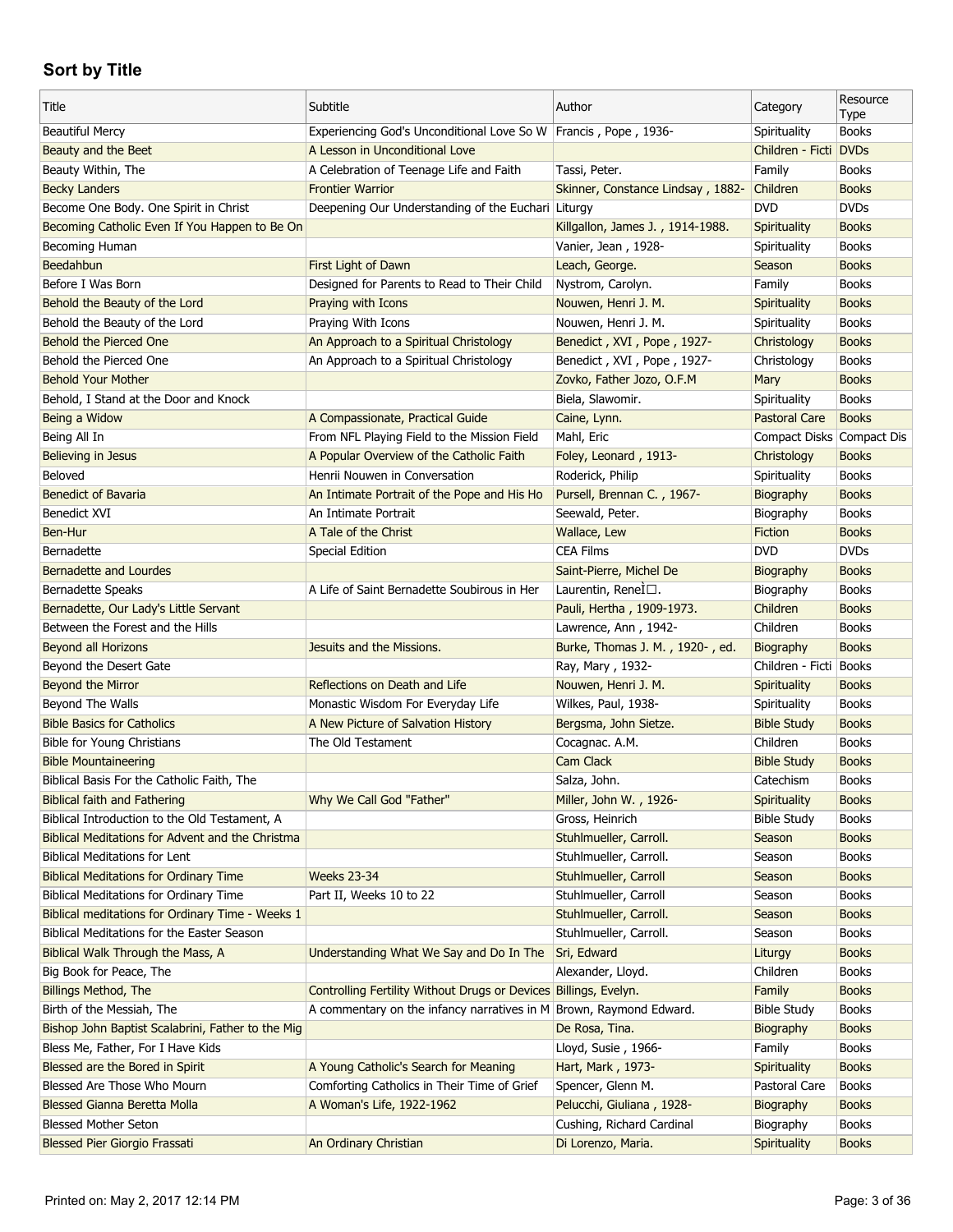| Subtitle<br>Author<br>Title<br>Category                                                                                                      | Resource             |
|----------------------------------------------------------------------------------------------------------------------------------------------|----------------------|
| Blessed Sebastian and the Oxen<br>Betz, Eva K.<br>Children                                                                                   | Type<br><b>Books</b> |
| <b>Blood on the Mountain</b><br>Andrews, Richard<br><b>History</b>                                                                           | <b>Books</b>         |
| Book of Angels, A<br>Stories of Angels in the Bible<br>Hunt, Marigold.<br>Children - Ficti                                                   | <b>Books</b>         |
| Book of Days, A<br>Reflections Inspired by the Liturgical Year<br>Madott, Bertha Catherine<br>Liturgy                                        | <b>Books</b>         |
| Guzie, Tad W.<br>Book of Sacramental Basics, The<br>Sacraments                                                                               | <b>Books</b>         |
| Book of the Lord<br>Reflections on the Life of Christ<br>Borer, Wilbur J.<br>Christology                                                     | <b>Books</b>         |
| Born fundamentalist, Born Again Catholic<br>Currie, David B.<br>Testimony                                                                    | <b>Books</b>         |
| Born Fundamentalist, Born Again Catholic<br>Currie, David B.<br><b>Testimony</b>                                                             | <b>Books</b>         |
| Borrowed House, The<br>Van Stockum, Hilda, 1908-2006.<br>Children                                                                            | <b>Books</b>         |
| <b>DVD</b><br>Boy Who Came Back From Heaven, The<br>Malarkey, Kevin<br>A Remarkable Account of Miracles, Angels, a                           | <b>DVDs</b>          |
| Ilibagiza, Immaculâee.<br>Boy Who Met Jesus, The<br>Segatashya of Kibeho<br>Biography                                                        | <b>Books</b>         |
| Boys Should be Boys<br>Meeker, Margaret J.<br>Family                                                                                         | <b>Books</b>         |
| <b>Brave Believers</b><br>American Bible Society<br>Children<br>An Illustrated Bible Storybook                                               | <b>Books</b>         |
| <b>Brave New Family</b><br>G.K. Chesterton On Men and Women, Childr<br>Chesterton, G. K. (Gilbert Keith),<br>Family                          | <b>Books</b>         |
| Bread and Wine<br>Readings for Lent and Easter.<br>Various<br>Season                                                                         | <b>Books</b>         |
| <b>Breakfast with Jesus</b><br>Spirituality<br>Discover His Presence Every Day                                                               | <b>Books</b>         |
| Children - Ficti Books<br><b>Breaking Free</b><br>Heartland #3<br>Brooke, Lauren.                                                            |                      |
| Breaking Open the Gospel of John<br>Weber, Gerard P., 1918-2009.<br><b>Bible Study</b>                                                       | <b>Books</b>         |
| Breaking Open the Gospel of Luke<br>Weber, Gerard P., 1918-<br><b>Bible Study</b>                                                            | <b>Books</b>         |
| Breaking Open the Gospel of Mark<br>Weber, Gerard P.<br><b>Bible Study</b>                                                                   | <b>Books</b>         |
| Bright Cloud, The<br>Faith<br>Hsieh, Philomena<br>Biography                                                                                  | <b>Books</b>         |
| <b>Bright Darkness</b><br>Jesus - The Lover of Mankind<br>Maloney, George A.<br><b>Spirituality</b>                                          | <b>Books</b>         |
| Broken Body, The<br>Vanier, Jean, 1928-<br>Spirituality                                                                                      | <b>Books</b>         |
| Broken Bread and Broken Bodies<br>The Lord's Supper and World Hunger<br>Grassi, Joseph A.<br>Spirituality                                    | <b>Books</b>         |
| Brother Andre, C.S.C.<br>The wonder man of Mount Royal<br>Bergeron, Henri-Paul<br>Biography                                                  | <b>Books</b>         |
| The Way of St. Francis for a Socially Respon<br>Torchia, Adela<br>Spirituality<br>Brother Fire, Sister Earth                                 | <b>Books</b>         |
| Mayo, Margaret<br>Children<br>Brother Sun, Sister Moon                                                                                       | <b>Books</b>         |
| <b>Building Better Families</b><br>A Practical Guide to Raising Amazing Childre<br>Kelly, Matthew.<br>Family                                 | <b>Books</b>         |
| <b>Building Christian Communities</b><br>Strategy for Renewing the Church<br>Clark, Stephen B.<br>Lay Ministry                               | <b>Books</b>         |
| <b>But I Have Called You Friends</b><br>Reflections on the Art of Christian Friendship<br>Mary Francis, Mother, 1921-<br><b>Spirituality</b> | <b>Books</b>         |
| <b>Butterflies</b><br>Vanderwyden, P. William<br>Talking With Children About Death--And Life<br>Pastoral Care                                | <b>Books</b>         |
| Letters to a Widow<br>By Grief Refined<br>Von Hildebrand, Alice.<br><b>Spirituality</b>                                                      | <b>Books</b>         |
| Shea, Mark P.<br>By What Authority?<br>An Evangelical Discovers Catholic Tradition<br>Spirituality                                           | <b>Books</b>         |
| By What Authority?<br>An Evangelical Discovers Catholic Tradition -<br>Shea, Mark P.<br>Spirituality                                         | <b>Books</b>         |
| By What Authority?<br>A Primer on Scripture, The Magisterium, and Gaillardetz, Richard R., 1958-<br>Catechism                                | <b>Books</b>         |
| C. S. Lewis<br>The Man and His Achievement<br>Peters, John<br>Biography                                                                      | <b>Books</b>         |
| Call to Joy, A<br>Lliving in the Presence of God<br>Kelly, Matthew.<br>Spirituality                                                          | <b>Books</b>         |
| Commentary on the Rule of the Secular Fran O.F.M., Benet A. Fonck<br>Spirituality<br>Called to Build a More Fraternal and Evangelical        | <b>Books</b>         |
| Called to Follow Christ<br>Commentary on the Secular Franciscan Rule<br>Fonck, Benet A.<br>Spirituality                                      | <b>Books</b>         |
| <b>Called to Holiness</b><br>What it Means to Encounter the Living God<br>Martin, Ralph, 1942-<br><b>Spirituality</b>                        | <b>Books</b>         |
| Called to Life<br>Philippe, Jacques, Rev.<br>Spirituality                                                                                    | <b>Books</b>         |
| Fonck, Benet A.<br>Called to Proclaim Christ<br>Short Reflections on the SFO Rule<br><b>Spirituality</b>                                     | <b>Books</b>         |
| Bach, Lester.<br>Called to Rebuild the Church<br>A Spiritual Commentary on the General Cons<br>Spirituality                                  | <b>Books</b>         |
| Can God be Trusted?<br><b>Finding Faith in Troubled Times</b><br>Williams, Thomas D., LC<br>Spirituality                                     | <b>Books</b>         |
| Can You Find Followers of Jesus?<br>Introducing Your Child to Disciples<br>Gallery, Philip D.<br>Children                                    | <b>Books</b>         |
| Can You Find Jesus?<br>Introducing Your Child to the Gospel<br>Gallery, Phillip D.<br>Children                                               | <b>Books</b>         |
| Introducing Your Child to Holy Men and Wo<br>Gallery, Philip D.<br>Children<br>Can You Find Saints?                                          | <b>Books</b>         |
| <b>Canadian Churches</b><br>An Architectural History<br>Richardson, Douglas Scott, 1939-<br><b>History</b>                                   | <b>Books</b>         |
| Canadian Converts<br>The Path to Rome<br>Justin Press<br>Testimony                                                                           | <b>Books</b>         |
| <b>Canadian Summer</b><br>Van Stockum, Hilda, 1908-2006.<br>Children - Ficti Books                                                           |                      |
| Caregiver's Guide, A<br>A Handbook About End of Life Care<br>MacMillan Karen;<br>Pastoral Care                                               | <b>Books</b>         |
| Caregiving and Loss<br><b>Family Needs, Professional Responses</b><br>Doka, Kenneth J.<br>Pastoral Care                                      | <b>Books</b>         |
| Caring for Loved Ones at Home<br>An Illustrated, Easy-to-Follow Guide to Short   Bommel, Harry van<br>Pastoral Care                          | <b>Books</b>         |
| Welch, John, 1939-                                                                                                                           |                      |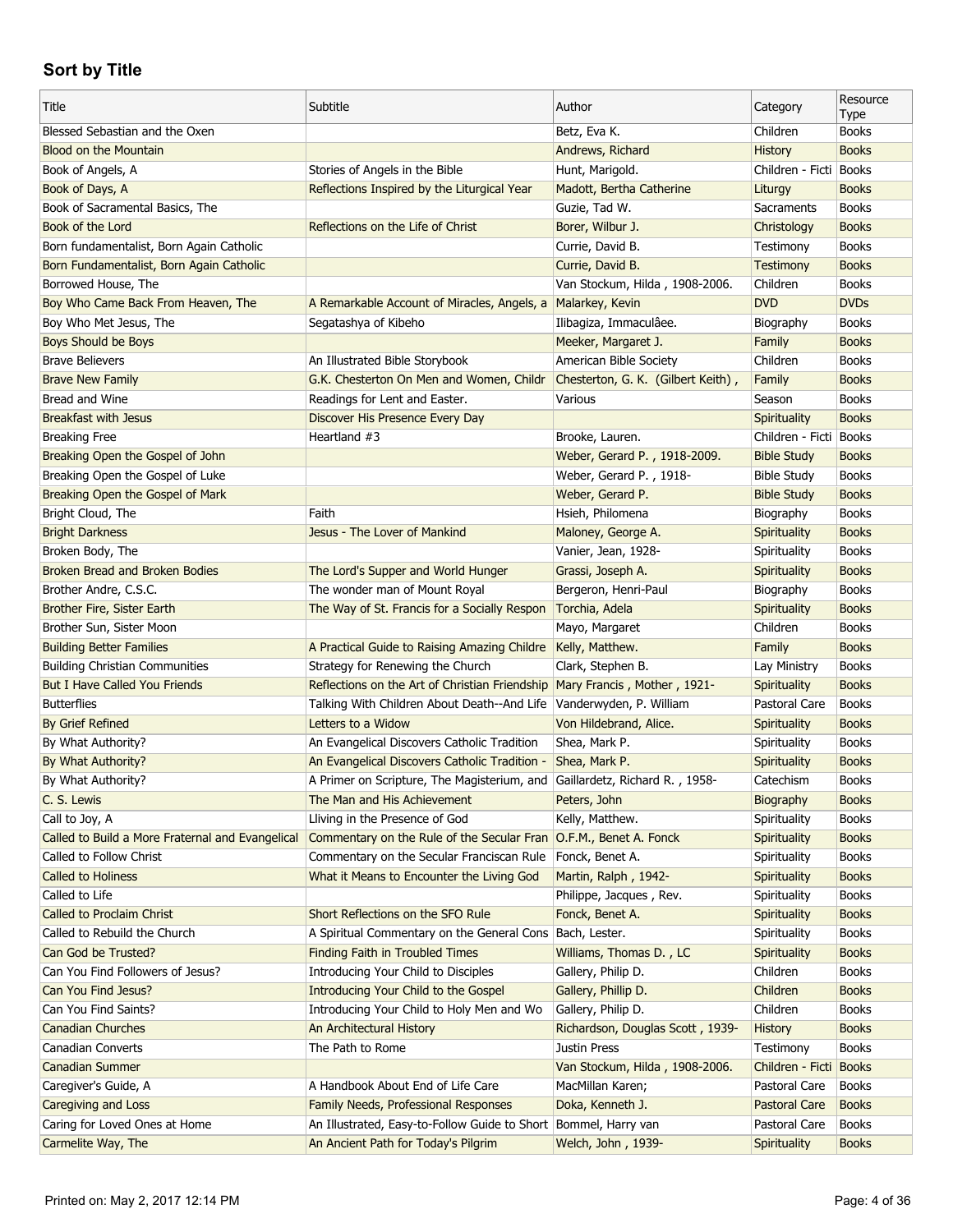| Title                                                                  | Subtitle                                                                                          | Author                                         | Category                   | Resource<br>Type            |
|------------------------------------------------------------------------|---------------------------------------------------------------------------------------------------|------------------------------------------------|----------------------------|-----------------------------|
| Case for Clerical Celibacy, The                                        | Its Historical Development and Theological F Stickler, Alphonso M. (Alphonso M                    |                                                | Theology                   | <b>Books</b>                |
| Catechesi Tradendae - Apostolic Exhortation                            | On Catechesis in Our Time, of His Holiness J Catholic Church., Pope (1978-2005 Church Docum Books |                                                |                            |                             |
| Catechesis in Our Time                                                 | Apostolic Exhortation - Catechesi Tradenda Catholic Church., Pope (1978-: Jo                      |                                                | Church Docum Books         |                             |
| <b>Catechism for Catholics</b>                                         | A Guide to Living the Faith In Our Time                                                           | Tynan, Michael                                 | Catechism                  | <b>Books</b>                |
| Catechism of Modern Man, The                                           | All in the Words of Vatican II and Related Do Daughters of St. Paul                               |                                                | Church Docum Books         |                             |
| Catechism on Homosexuality                                             |                                                                                                   | Hardon, John                                   | Catechism                  | <b>Books</b>                |
| Catherin of Genoa                                                      | Purgation and Purgatory; The Spiritual Dialog Catherine, of Genoa, Saint, 1447-                   |                                                | Mysticism                  | <b>Books</b>                |
| Catherin of Siena                                                      | The Dialogue                                                                                      | Catherine, of Siena, Saint, 1347-1             | Mysticism                  | <b>Books</b>                |
| Catherine Labourâe                                                     | Visionary of the Miraculous Medal                                                                 | Laurentin, Renâe.                              | Biography                  | <b>Books</b>                |
| Catholic Almanac - 1991                                                | The Most Complete one-Volume Encyclopedi                                                          | Foy, Felician A.                               | References                 | <b>Books</b>                |
| Catholic And Christian                                                 | An Explanation Of Commonly Misunderstood Schreck, Alan.                                           |                                                | Catechism                  | <b>Books</b>                |
| Catholic Bible In Pictures, The                                        |                                                                                                   | Del Fiorentino, Rev Monsignor Dant Bible Study |                            | <b>Books</b>                |
| Catholic Bible Stories                                                 |                                                                                                   | Ball, Ann.                                     | Children                   | <b>Books</b>                |
| Catholic Bible Study Handbook, The                                     |                                                                                                   | Kodell, Jerome.                                | <b>Bible Study</b>         | <b>Books</b>                |
| Catholic Biblical Encyclopedia                                         | Old Testament                                                                                     | Steinmueller, John E., 1899- [from References  |                            | <b>Books</b>                |
| Catholic Biblical Encyclopedia                                         | <b>New Testament</b>                                                                              | Steinmueller, John E., 1899- [from             | References                 | <b>Books</b>                |
| Catholic Challenge, The                                                | Six Keys to a Deeper Spiritual Life                                                               | Cirner, Therese.                               | Spirituality               | <b>Books</b>                |
| Catholic Christmas Book, The                                           |                                                                                                   | Weiser, Father Francis                         | Spirituality               | <b>Books</b>                |
| Catholic Church at the End of an Age, The                              | What is the Spirit Saying?                                                                        | Martin, Ralph, 1942-                           | Spirituality               | <b>Books</b>                |
| Catholic Church at the End of an Age, The                              | What is the Spirit Saying?                                                                        | Martin, Ralph, 1942-                           | Spirituality               | <b>Books</b>                |
| Catholic Church Story, The                                             | Changing and Changeless                                                                           | Day, Father Edward C.SS.R.                     | History                    | <b>Books</b>                |
| Catholic Church, The                                                   | A Brief History                                                                                   | Lèapple, Alfred, 1915-                         | <b>History</b>             | <b>Books</b>                |
| Catholic Classics, The                                                 |                                                                                                   | D'Souza, Dinesh, 1961-                         | Biography                  | <b>Books</b>                |
| <b>Catholic Customs</b>                                                | A Fresh Look at Traditional Practices                                                             | Flaherty, Regis J.                             | Spirituality               | <b>Books</b>                |
| Catholic Etiquette                                                     | What You Need to Know About Catholic Rite                                                         | Isca, Kay Lynn.                                | Spirituality               | <b>Books</b>                |
| <b>Catholic Experience of Small Christian Communit</b>                 |                                                                                                   | Lee, Bernard J., 1932-                         | Lay Ministry               | <b>Books</b>                |
|                                                                        |                                                                                                   |                                                |                            |                             |
|                                                                        |                                                                                                   |                                                |                            |                             |
| Catholic for a Reason III                                              | Scripture and the Mystery of the Mass                                                             | Hahn, Scott                                    | Liturgy                    | <b>Books</b>                |
| Catholic Handbook For Engaged and Newly Marr                           |                                                                                                   | Marks, Frederick                               | Family                     | <b>Books</b>                |
| Catholic New American Bible                                            | Personal Study Edition - Green Cover                                                              | Fireside, NAB                                  | Bible Study                | <b>Books</b>                |
| Catholic Passion, The                                                  | Rediscovering the Power and Beauty of the F Scott, David                                          |                                                | Spirituality               | <b>Books</b>                |
| Catholic Perspective on the Purpose Driven Life,                       |                                                                                                   | Champlin, Joseph M.                            | Spirituality               | <b>Books</b>                |
| <b>Catholic Sexual Ethics</b>                                          | A Summary, Explanation & Defense                                                                  | Lawler, Ronald David, 1926-                    | Theology                   | <b>Books</b>                |
| Catholic Shrines of Central and Eastern Europe                         | A Pilgrim's Travel Guide                                                                          | Wright, Kevin J., 1972-                        | History                    | <b>Books</b>                |
| Catholic Study Bible, The                                              | New American Bible including the revised Ps                                                       | New American Bible                             | <b>Bible Study</b>         | <b>Books</b>                |
| Catholic Study Bible, The                                              | New American Bible including the revised Ps Senior, Donald.                                       |                                                | <b>Bible Study</b>         | <b>Books</b>                |
| Catholic Tide Continues to Turn, The                                   |                                                                                                   | Hartline, David J.                             | Spirituality               | <b>Books</b>                |
| Catholicism                                                            | A Journey to the Heart of the Faith                                                               | Barron, Robert E., 1959-                       | Spirituality               | <b>Books</b>                |
| Catholicism                                                            | A Journey to the Heart of the Faith                                                               | Barron, Robert E., 1959-                       | Spirituality               | <b>Books</b>                |
| Catholicism & Reason                                                   |                                                                                                   | Hayes, Edward J.                               | Catechism                  | <b>Books</b>                |
| Catholicism and Fundamentalism                                         | The Attack on "Romanism" by "Bible Christia                                                       | Keating, Karl.                                 | Religion                   | <b>Books</b>                |
| Catholicism for Dummies                                                |                                                                                                   | Trigilio, John.                                | Catechism                  | <b>Books</b>                |
| <b>Catholics and Fundamentalists</b>                                   | <b>Understanding the Difference</b>                                                               | Pable, Martin W.                               | Catechism                  | <b>Books</b>                |
| <b>Catholics Coming Home</b>                                           | A Journey of Reconciliation: a Handbook for                                                       | Kemp, Carrie, 1938-                            | Lay Ministry               | <b>Compact Dis</b>          |
| Cause of Our Joy                                                       |                                                                                                   | LeBlanc, Mary Francis.                         | Mary                       | <b>Books</b>                |
| Cause of Our Joy                                                       |                                                                                                   | LeBlanc, O. Carm. Sr. Mary Francis             | Mary                       | <b>Books</b>                |
| Celebrate 2000!                                                        | A Three Year Reader: Reflections on Jesus,                                                        | John Paul, II, Pope, 1920-2005.                | Spirituality               | <b>Books</b>                |
| Celebrate Mass With Your Heart                                         |                                                                                                   | Barbariâc, Slavko.                             | Liturgy                    | <b>Books</b>                |
| Celebrating Joy.                                                       |                                                                                                   | Hèaring, Bernhard, 1912-                       | Theology                   | <b>Books</b>                |
| Celebrating the Mass                                                   | A Guide for Understanding and Loving the M                                                        | McBride, Alfred.                               | Liturgy                    | <b>Books</b>                |
| <b>Centering Prayer</b>                                                | Renewing An Ancient Christian Prayer Form                                                         | Pennington, M. Basil.                          | Prayer                     | <b>Books</b>                |
| Centesimus Annus                                                       | The Social Teaching of the Church                                                                 | John Paul, II, Pope, 1920-2005.                | Church Docum Books         |                             |
| Challenge of L'Arche, The                                              | With Introduction and Conc lusion by Jean                                                         | Vanier, Jean                                   | Biography                  | <b>Books</b>                |
| Challenging Road to Peace & Happiness, The<br><b>Chaos or Creation</b> | Spirituality in Mid-Life                                                                          | Larre, Father Lucien<br>Carroll, L. Patrick    | <b>DVD</b><br>Spirituality | <b>DVDs</b><br><b>Books</b> |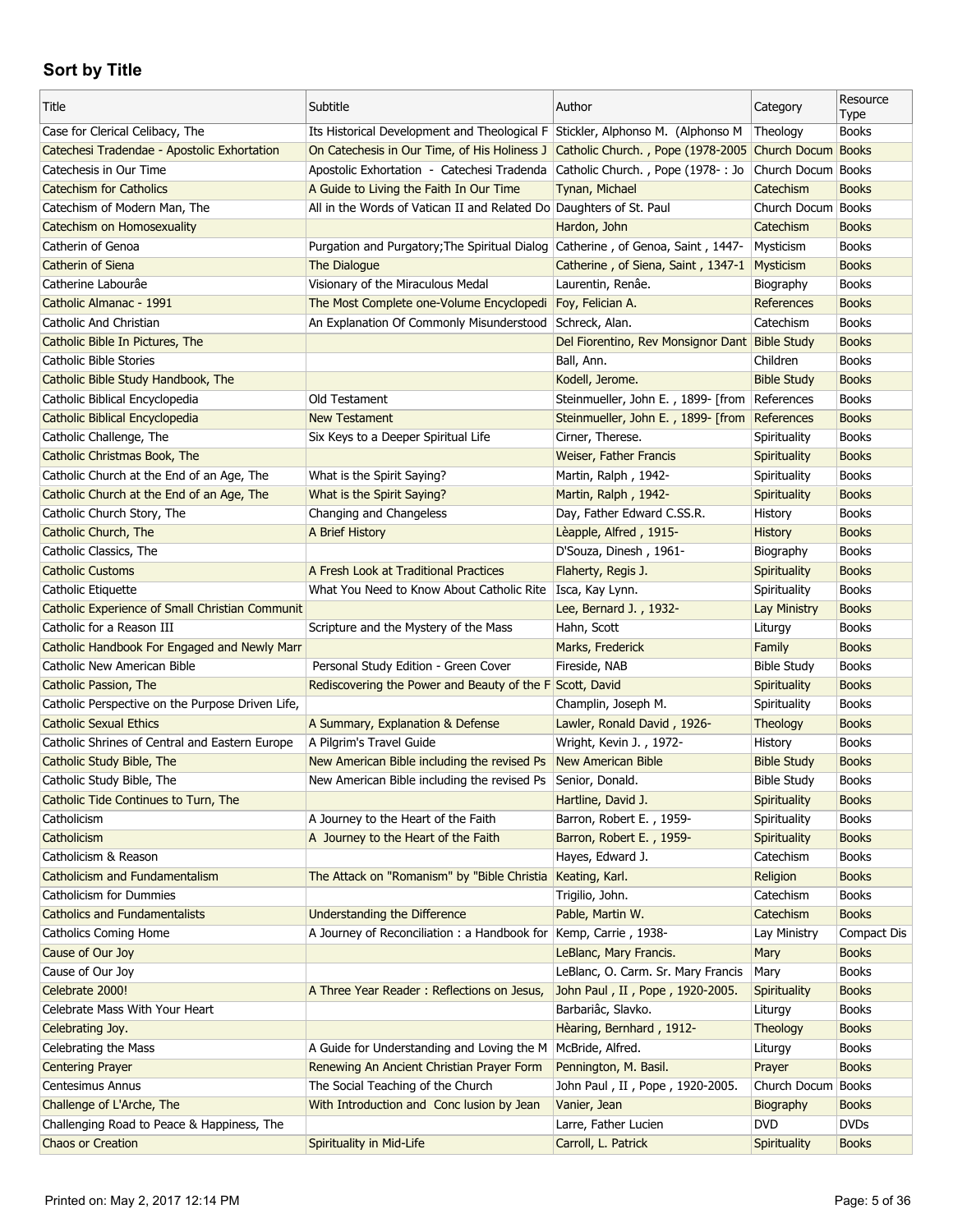| Title                                                                           | Subtitle                                                                   | Author                                               | Category               | Resource<br>Type |
|---------------------------------------------------------------------------------|----------------------------------------------------------------------------|------------------------------------------------------|------------------------|------------------|
| Chastity, Poverty, and Obedience                                                | Recovering the Vision for the Renewal of Rel   Mary Francis, Mother, 1921- |                                                      | Spirituality           | <b>Books</b>     |
| Children of the Batey                                                           |                                                                            |                                                      | <b>DVD</b>             | <b>DVDs</b>      |
| Children's Bible, The                                                           | The Old Testament and the New Testament. None                              |                                                      | Children               | <b>Books</b>     |
| Children's Bible, The                                                           | The Old Testament and the New Testament.                                   | None                                                 | Children               | <b>Books</b>     |
| Children's Book of Virtues, The                                                 |                                                                            | Bennett, William J., (William John)                  | Children               | <b>Books</b>     |
| Children's Book of Virtues, The                                                 |                                                                            | Bennett, William J. - Editor                         | Children               | <b>Books</b>     |
| Children's Stories of the Bible                                                 | From the Old and New Testaments                                            | Bradford, Barbara Taylor                             | Children               | <b>Books</b>     |
| Child's Bible, A                                                                | New Testament - Book one of two                                            | Steen, Shirley                                       | Children               | <b>Books</b>     |
| Child's Bible, A                                                                | The Old Testament - Book two of two                                        | Edwards, Anne                                        | Children               | <b>Books</b>     |
| Child's Book of Miracles & Wonders, A                                           |                                                                            | Tuck, Mildred A.                                     | Children               | <b>Books</b>     |
| Child's Guide to the Mass                                                       |                                                                            | Stanton, Sue, 1952-                                  | Children               | <b>Books</b>     |
| Chocolate Lover, The                                                            |                                                                            | Rabb, M. E.                                          | Children - Ficti       | <b>Books</b>     |
| Christian Courtship in an Oversexed World                                       | A Guide for Catholics                                                      | Morrow, T. G.                                        | Family                 | <b>Books</b>     |
| Christian Family, The                                                           | In the Teachings of John Paul II                                           | II, Pope John Paul                                   | Church Docum Books     |                  |
| Christian Marriage                                                              | A Guide for Young People.                                                  | Langer, Rev. Thomas E.                               | Family                 | <b>Books</b>     |
| Christian Meaning of Human Sexuaity, The                                        |                                                                            | Quay, Paul M.                                        | <b>Spirituality</b>    | <b>Books</b>     |
| Christian Meaning of Human Suffering                                            | Apostolic Letter - Salvifici Doloris of the Sup                            | Catholic Church., Pope (1978-2005 Church Docum Books |                        |                  |
| <b>Christian Reflections,</b>                                                   |                                                                            | Lewis, C. S. (Clive Staples), 1898-                  | Spirituality           | <b>Books</b>     |
| Christian Reunion and Other Essays                                              |                                                                            | Lewis, C. S.                                         | Spirituality           | <b>Books</b>     |
| Christian Sacraments in a Postmodern World                                      | A theology for the Third Millennium                                        | Osborne, Kenan B.                                    | <b>Theology</b>        | <b>Books</b>     |
| Christian Sacraments of Initiation, The                                         | Baptism, Confirmation, Eucharist                                           | Osborne, Kenan B.                                    | Sacraments             | <b>Books</b>     |
| <b>Christian Unity</b>                                                          | Encyclical Letter - Ut Unum Sint of the Holy                               | II, Pope John Paul                                   | Church Docum           | <b>Books</b>     |
| Christian Vision, The                                                           | The Truth That Sets Us Free                                                | Powell, John Joseph, 1925-                           | Spirituality           | <b>Books</b>     |
| <b>Christianity For Modern Pagans</b>                                           | Pascal's Pensâees Edited, Outlined, and Expl                               | Kreeft, Peter.                                       | Spirituality           | <b>Books</b>     |
| Christianity, Islam, and Atheism                                                | The Struggle for the Soul of the West                                      | Kilpatrick, William.                                 | Religion               | <b>Books</b>     |
| Christmas Carol, A                                                              |                                                                            | Dickens, Charles                                     | Children               | <b>Books</b>     |
| Christmas Eve Storyteller, The                                                  |                                                                            | Hays, Edward                                         | Children               | <b>Books</b>     |
| Christmas Shoes, The                                                            |                                                                            | VanLiere, Donna, 1966-                               | Children - Ficti Books |                  |
| Chronicles of Narnia Movie Tie-in Edition, The                                  |                                                                            | Lewis, C. S.                                         | Children               | <b>Books</b>     |
| Church and the Eucharist                                                        | Encyclical Letter Ecclesia de Eucharistia                                  | Pope John Paul II                                    | Church Docum Books     |                  |
| Church and the Reconstruction of the Modern W The Social Encyclicals of Pius XI |                                                                            | Catholic Church., Pope (1922-1939 Church Docum Books |                        |                  |
| <b>Church Fathers</b>                                                           | From Clement of Rome to Augustine: gener                                   | Benedict, XVI, Pope, 1927-                           | Biography              | <b>Books</b>     |
| Church in America, The                                                          | Post-Synodal Apostolic Exhortation Ecclesia i                              | Pope John Paul II                                    | Church Docum Books     |                  |
| Church Of Apostles And Martyrs. Translated Fro                                  | Volume 1                                                                   | Daniel-Rops, Henri, 1901-1965.                       | <b>History</b>         | <b>Books</b>     |
| Church of Mercy, The                                                            | A Vision for the Church                                                    | Francis, Pope, 1936-                                 | Spirituality           | <b>Books</b>     |
| Church of Mercy, The                                                            | A Vision for the Church                                                    | Francis, Pope, 1936-                                 | Spirituality           | <b>Books</b>     |
| Church Speaks to the Modern World, The                                          | The Social Teachings of Leo XIII.                                          | Catholic Church., Pope (1878-1903 Church Docum       |                        | <b>Books</b>     |
| Church We Believe In, The                                                       | One, Holy, Catholic, and Apostolic                                         | Sullivan, Francis                                    | Biography              | <b>Books</b>     |
| Churches of Rome, The                                                           |                                                                            | Beny, Roloff.                                        | References             | <b>Books</b>     |
| Churches the Apostles Left Behind, The                                          |                                                                            | Brown, Raymond Edward.                               | <b>Bible Study</b>     | <b>Books</b>     |
| Circles of Hope                                                                 |                                                                            | Williams, Karen Lynn.                                | Children               | <b>Books</b>     |
| City of God, The                                                                |                                                                            | Augustine, Saint, Bishop of Hippo.                   |                        | <b>Books</b>     |
|                                                                                 |                                                                            |                                                      | Theology               |                  |
| City of the Beasts                                                              |                                                                            | Allende, Isabel.                                     | Children - Ficti       | <b>Books</b>     |
| Civilization of Love, A                                                         | What Every Catholic Can Do to Transform th                                 | Anderson, Carl A.                                    | <b>Spirituality</b>    | <b>Books</b>     |
| Claiming our Deepest Desires                                                    | The Power of an Intimate Marriage                                          | Brennan, M. Bridget, 1941-                           | Spirituality           | <b>Books</b>     |
| Clap Your Hands!                                                                | A Young Catholic Encountes Christ                                          | Tomczak, Larry, 1949-                                | <b>Testimony</b>       | <b>Books</b>     |
| <b>Classic Catholic Converts</b>                                                |                                                                            | Connor, Charles P. (Charles Patrick Biography        |                        | <b>Books</b>     |
| Claude Lightfoot                                                                | Or How the Problem Was Solved                                              | S.J., Rev. Fr. Francis J. Finn                       | Children               | <b>Books</b>     |
| Close to Jesus                                                                  | Disc 1- Mary Magdalene, Disc 2 Joseph of Na                                |                                                      | <b>DVD</b>             | <b>DVDs</b>      |
| Closing of the Muslim Mind, The                                                 | How Intellectual Suicide Created the Modern Reilly, Robert R., 1946-       |                                                      | Religion               | <b>Books</b>     |
| Closing the Gap                                                                 | A Strategy for Bringing Parents and Teens T                                | McGraw, Jay.                                         | Family                 | <b>Books</b>     |
| Cloud of Unknowing, The                                                         |                                                                            | Bangley, Bernard, 1935-                              | Spirituality           | <b>Books</b>     |
| Cloud of Unknowing, The                                                         | With the Book of Privy Counsel                                             | Butcher, Carmen Acevedo.                             | Spirituality           | <b>Books</b>     |
| Clowning in Rome                                                                | Reflections on Solitude, Celibacy, Prayer, an                              | Nouwen, Henri J. M.                                  | Spirituality           | <b>Books</b>     |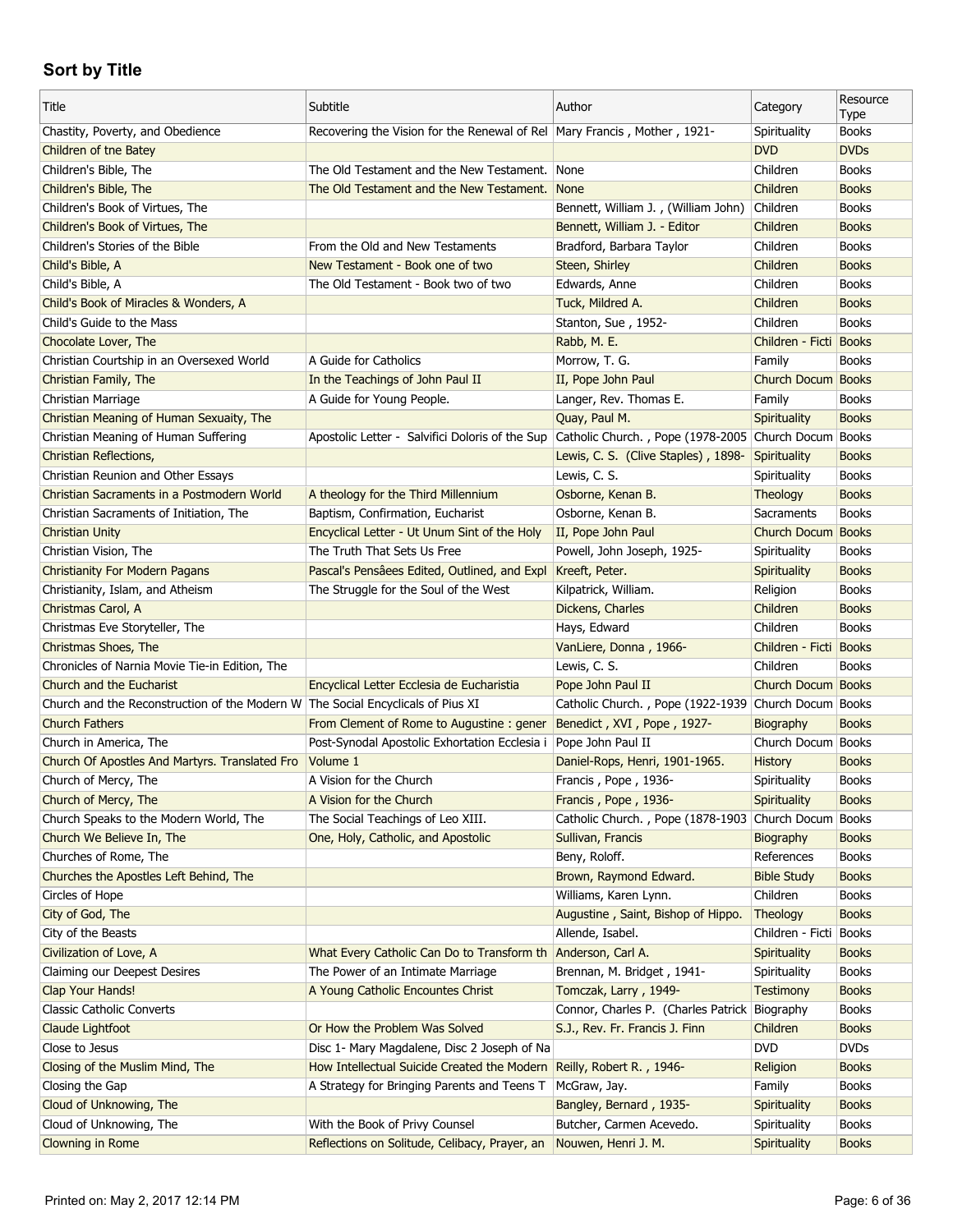| Title                                                                                                                 | Subtitle                                                               | Author                                       | Category                  | Resource<br>Type |
|-----------------------------------------------------------------------------------------------------------------------|------------------------------------------------------------------------|----------------------------------------------|---------------------------|------------------|
| Code of Canon Law                                                                                                     | <b>English Translation</b>                                             | Catholic Church.                             | Church Docum Books        |                  |
| Collaboration                                                                                                         | Uniting our Gifts in Ministry                                          | Sofield, Loughlan.                           | Lay Ministry              | <b>Books</b>     |
| Collaborative Leader, The                                                                                             | Listening to the Wisdom of God's People                                | Sofield, Loughlan.                           | Lay Ministry              | <b>Books</b>     |
| <b>Collaborative Ministry</b>                                                                                         | <b>Skills and Guidelines</b>                                           | Sofield, Loughlan.                           | <b>Lay Ministry</b>       | <b>Books</b>     |
| Collected Letters of St. Teresa of Avila, The                                                                         |                                                                        | Teresa, of Avila, Saint, 1515-1582 Mysticism |                           | <b>Books</b>     |
| Come Down, Zacchaeus                                                                                                  | Spirituality & the Laity                                               | Green, Thomas H. (Thomas Henry) Spirituality |                           | <b>Books</b>     |
| Come Thirsty                                                                                                          | Receive What Your Soul Longs for                                       | Lucado, Max                                  | Spirituality              | <b>Books</b>     |
| Come What May                                                                                                         | Heartland #5                                                           | Brooke, Lauren.                              | Children - Ficti Books    |                  |
| Come, Follow Me                                                                                                       | An Introduction to Leadership in the Catholic DeGrandis, Robert        |                                              | Spirituality              | <b>Books</b>     |
| Coming Catholic Church, The                                                                                           | How the Faithful Are Shaping a New America Gibson, David, 1969-        |                                              | Spirituality              | <b>Books</b>     |
| Coming Home                                                                                                           | Madonna House Reflects on the Gospel                                   | Doherty, Catherine De Hueck ( Intr           | Spirituality              | <b>Books</b>     |
| <b>Coming Soon</b>                                                                                                    | Unlocking the Book of Revelation and Applyi                            | Barber, Michael Patrick.                     | <b>Bible Study</b>        | <b>Books</b>     |
| Common Bible                                                                                                          | The Revised Standard Version                                           | Collins Fontana Books                        | <b>Bible Study</b>        | <b>Books</b>     |
| <b>Community &amp; Growth</b>                                                                                         | Our Pilgrimage Together                                                | Vanier, Jean, 1928-                          | <b>Spirituality</b>       | <b>Books</b>     |
| Community Of The Beloved Disciple, The                                                                                | The Live, Loves, and Hates of an Individual                            | Brown, Raymond Edward.                       | <b>Bible Study</b>        | <b>Books</b>     |
| <b>Companions of the Cross</b>                                                                                        |                                                                        | Bedard, Bob.                                 | Spirituality              | <b>Books</b>     |
| Companions of the Cross                                                                                               |                                                                        | Bedard, Bob.                                 | Spirituality              | <b>Books</b>     |
| Compassion                                                                                                            | Living in the Spirit of Francis                                        | Delio, Ilia.                                 | Spirituality              | <b>Books</b>     |
| Compassion                                                                                                            | A Reflection on the Christian Life                                     | McNeill, Donald P.                           | Spirituality              | <b>Books</b>     |
| Complete C. S. Lewis Signature Classics, The                                                                          |                                                                        | Lewis, C. S.                                 | Spirituality              | <b>Books</b>     |
| Complete Idiot's Guide to Mary of Nazareth, The A Revernt Exploration of the life and World o Scaperlanda, Maria Ruiz |                                                                        |                                              | Mary                      | <b>Books</b>     |
| Complete Spiritual Doctrine of St. Therese of Lisi                                                                    |                                                                        | Jamart, Francois.                            | Biography                 | <b>Books</b>     |
| Conceived Without Sin                                                                                                 |                                                                        | Macfarlane, Bud.                             | Fiction                   | <b>Books</b>     |
| Concise Bible, The                                                                                                    | Christian Community Bible, Catholic Pastoral                           | <b>Christian Community Bible</b>             | Children                  | <b>Books</b>     |
| Concise Catechism for Catholics, A                                                                                    | A Simple Exposition of Catholic Doctrine                               | Tolhurst, James                              | Catechism                 | <b>Books</b>     |
| Concise History of the Catholic Church, A                                                                             |                                                                        | Bokenkotter, Thomas S.                       | History                   | <b>Books</b>     |
|                                                                                                                       |                                                                        |                                              |                           |                  |
| Conclave                                                                                                              | The Politics, Personalities, and Process of th                         | Allen, John L., 1965-                        | History                   | <b>Books</b>     |
| Confession                                                                                                            |                                                                        | Speyr, Adrienne von.                         | <b>Sacraments</b>         | <b>Books</b>     |
| Confessions of a Mega Church Pastor                                                                                   | How I Discovered the Hidden Treasures of t                             | Hunt, Allen                                  | Testimony                 | <b>Books</b>     |
| <b>Confessions of a Prolife Missioinary</b>                                                                           | The Journeys of Fr. Paul Marx, OSB                                     | Marx, Fr. Paul                               | Biography                 | <b>Books</b>     |
| Confessions of an Ex-Feminist                                                                                         |                                                                        | Murray, Lorraine V.                          | Testimony                 | <b>Books</b>     |
| Confessions of St. Augustine., The                                                                                    |                                                                        | Augustine, Saint, Bishop of Hippo.           | Biography                 | <b>Books</b>     |
| Confirmation                                                                                                          | The Sacrament of Evangelization & Martyrdo   Pitre, Brant, Dr.         |                                              | Compact Disks Compact Dis |                  |
| Confirmation                                                                                                          | Preparing, Celebrating, Reviewing, Rememb                              | <b>None</b>                                  | Children                  | <b>Books</b>     |
| Confronting the New Age                                                                                               | How to Resist a Growing Religious Movemen Groothuis, Douglas R., 1957- |                                              | Religion                  | <b>Books</b>     |
| Consoling the Heart of Jesus                                                                                          | A Do-it-Yourself Retreat, Inspired by the Spir Gaitley, Michael E.     |                                              | <b>Spirituality</b>       | <b>Books</b>     |
| Constantine                                                                                                           | The Miracle of the Flaming Cross                                       | Slaughter, Frank G                           | <b>Historical Ficti</b>   | <b>Books</b>     |
| Consuming Fire, The                                                                                                   | A Christian Guide to the Old Testament                                 | Duggan, Michael W.                           | <b>Bible Study</b>        | <b>Books</b>     |
| Consuming the Word                                                                                                    | The New Testament and the Eucharist in the Hahn, Scott, author.        |                                              | Theology                  | <b>Books</b>     |
| Contemplation and Incarnation                                                                                         | The Theology of Marie-Dominique Chenu                                  | Potworowski, Christophe.                     | Theology                  | <b>Books</b>     |
| Contemplation and Midlife Crisis                                                                                      | Examples From Classical and Contemporay                                | Carfagna, Rosemarie, 1947-                   | Spirituality              | <b>Books</b>     |
| Conversion                                                                                                            | A Spiritual Journey                                                    | Muggeridge, Malcolm                          | Spirituality              | <b>Books</b>     |
| Cottage at Bantry Bay, The                                                                                            |                                                                        | Van Stockum, Hilda, 1908-2006.               | Children                  | <b>Books</b>     |
| <b>Counting Stars</b>                                                                                                 | <b>Inspiring Devotional Stories for Children</b>                       | Coleman, William L.                          | Family                    | <b>Books</b>     |
| Couples Praying                                                                                                       | A Special Intimacy                                                     | O'Brien, Gene.                               | Family                    | <b>Books</b>     |
| Courage to be Catholic, The                                                                                           | Crisis, Reform, and the Future of the Church                           | Weigel, George, 1951-                        | Spirituality              | <b>Books</b>     |
| Courage to Love-- When Your Marriage Hurts                                                                            |                                                                        | Foley, Gerald.                               | Family                    | <b>Books</b>     |
| Courage to Pray, The                                                                                                  |                                                                        | Rahner, Johann                               | Prayer                    | <b>Books</b>     |
| Courageous Love                                                                                                       | A Bible Study on Holiness for Women                                    | Mitch, Stacy.                                | <b>Bible Study</b>        | <b>Books</b>     |
| <b>Courageous Virtue</b>                                                                                              | A Bible Study on Moral Excellence for Wome                             | Mitch, Stacy.                                | <b>Bible Study</b>        | <b>Books</b>     |
| Courtship and Marriage                                                                                                | How to Prepare for Lifelong Love                                       | O'Brien, John A. (John Anthony),             | Family                    | <b>Books</b>     |
| Craft of Theology, The                                                                                                | From Symbol to System                                                  | Dulles, Avery, 1918-2008.                    | Theology                  | <b>Books</b>     |
| Creating Small Church Communities                                                                                     | A Plan for Restructuring the Parish and Rene Baranowski, Arthur R.     |                                              | Lay Ministry              | <b>Books</b>     |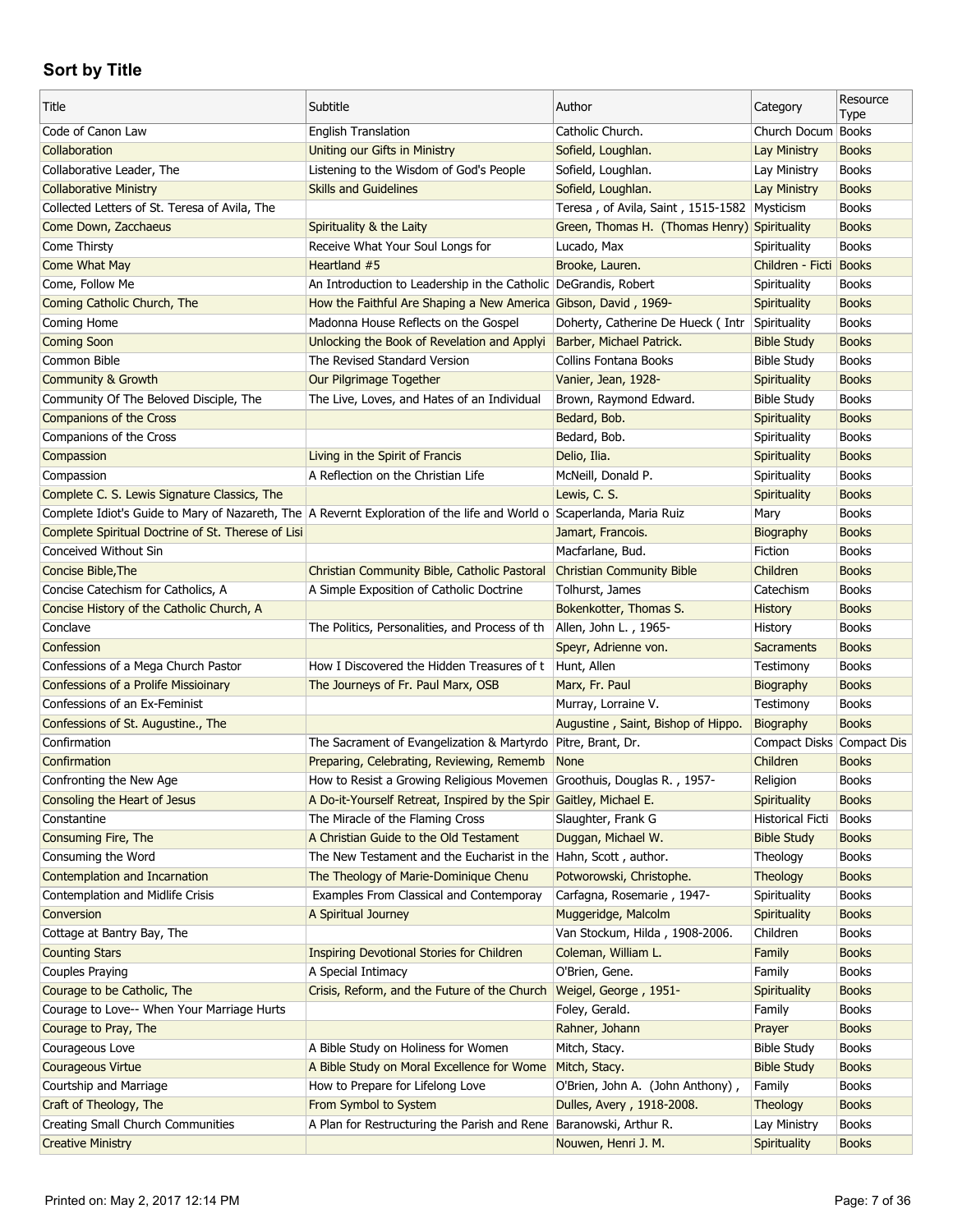| Title                                                                                      | Subtitle                                                                             | Author                                               | Category                        | Resource<br>Type            |
|--------------------------------------------------------------------------------------------|--------------------------------------------------------------------------------------|------------------------------------------------------|---------------------------------|-----------------------------|
| Creative Perserverance                                                                     | Sustaining Life-Giving Ministry in Today's Ch                                        | Goulding, Gill                                       | Theology                        | <b>Books</b>                |
| Crisis of Saints, A                                                                        | The Call to Heroic Faith in an Unheroic Worl                                         | Rutler, George W. (George William                    | Spirituality                    | <b>Books</b>                |
| Critical Meaning of the Bible, The                                                         |                                                                                      | Brown, Raymond Edward.                               | <b>Bible Study</b>              | <b>Books</b>                |
| <b>Cross Upon Cross</b>                                                                    | The Life of Pope Pius IX                                                             | Thornton, Francis Beauchesne                         | Biography                       | <b>Books</b>                |
| Crossing the Threshold of Hope                                                             | Large Print Edition                                                                  | John Paul, II, Pope, 1920-2005.                      | Spirituality                    | <b>Books</b>                |
| Crossing the Tiber                                                                         | Evangelical Protestants Discover the Historic Ray, Stephen K.                        |                                                      | <b>Testimony</b>                | <b>Books</b>                |
| Crowd of Witnesses., A                                                                     |                                                                                      | Crocetti, Enzo.                                      | Children                        | <b>Books</b>                |
| Crown of Glory.                                                                            | The Life of Pope Pius XII                                                            | Hatch, Alden.                                        | Biography                       | <b>Books</b>                |
| Cruden's Handy Concordance to the Bible                                                    | Includes 64 Page Index Of Persons, Places & Cruden, Alexander                        |                                                      | References                      | <b>Books</b>                |
| Crusades, The                                                                              |                                                                                      | <b>EWTN</b>                                          | <b>DVD</b>                      | <b>DVDs</b>                 |
| Cry of the Eagle                                                                           |                                                                                      | Signer, Billie Touchstone, 1930-                     | Children - Ficti Books          |                             |
| Crystal Snowstorm, The                                                                     |                                                                                      | Trevor, Meriol.                                      | Children - Ficti Books          |                             |
| Cup of our Life, The                                                                       | A Guide to Spiritual Growth                                                          | Rupp, Joyce.                                         | Spirituality                    | Books                       |
| Cup of Our Life, The                                                                       | A Guide for Spiritual Growth                                                         | Rupp, Joyce.                                         | Spirituality                    | <b>Books</b>                |
| Cure D'Ars, The                                                                            | St. Jean-Marie-Baptiste Vianney                                                      | Trochu, F.                                           | Biography                       | <b>Books</b>                |
| Cure of Ars, The                                                                           | The Story of Saint John Vianney.                                                     | Windeatt, Mary Fabyan.                               | Children                        | <b>Books</b>                |
| Cutting Through the Spin                                                                   | On Stem Cells and Cloning                                                            | Pacholczyk, Rev. Dr. Tadeusz                         | <b>DVD</b>                      | <b>DVDs</b>                 |
| Cypresses Believe in God, The                                                              | Spain on the Eve of Civil War - A Novel                                              | Gironella, Josâe Marâia.                             | Fiction                         | <b>Books</b>                |
| Da Vinci Deception, The                                                                    | 100 Questions About the Facts and Fiction of Shea, Mark P.                           |                                                      | Spirituality                    | <b>Books</b>                |
| Daily Life in the Time of Jesus                                                            |                                                                                      | Daniel-Rops, Henri, 1901-1965.                       | <b>Bible Study</b>              | <b>Books</b>                |
| Daily We Touch Him                                                                         | Practical Religious Experiences                                                      | Pennington, M. Basil.                                | Prayer                          | <b>Books</b>                |
| Damien, the Leper,                                                                         |                                                                                      | Farrow, John, 1904-1963.                             | Biography                       | <b>Books</b>                |
| Daniel and His Friends                                                                     |                                                                                      | Matthews, Leonard, 1920-                             | Children                        | <b>Books</b>                |
| Daniel and the Lion's Den                                                                  |                                                                                      | Benagh, Christine L.                                 | Children                        | <b>Books</b>                |
| Daniel in the Lions' Den                                                                   | Daniel 1-2,4-6                                                                       | Broughton, Pamela.                                   | Children                        | <b>Books</b>                |
| Dark night of the soul                                                                     |                                                                                      | John of the Cross, Saint, 1542-15                    | Mysticism                       | <b>Books</b>                |
| Dark Night of the Soul                                                                     |                                                                                      | John of the Cross, Saint, 1542-15                    | Mysticism                       | <b>Books</b>                |
| Darkness in the Marketplace                                                                | The Christian At Prayer in the World                                                 | Green, Thomas H. (Thomas Henry)                      | Spirituality                    | <b>Books</b>                |
| Darwin Myth, The                                                                           | The Life and Lies of Charles Darwin                                                  | Wiker, Benjamin, 1960-                               | Spirituality                    | <b>Books</b>                |
| Dave and the Giant Pickle                                                                  | A Lesson in Self Esteem                                                              |                                                      | Children - Ficti DVDs           |                             |
| Day By Ordinary Day With Liuke                                                             | Daily Reflections for Ordinary Time: Weeks 2 Boyer, Mark G.                          |                                                      | <b>Bible Study</b>              | <b>Books</b>                |
| Day Christ Died, The                                                                       |                                                                                      | Bishop, Jim, 1907-1987.                              | Christology                     | <b>Books</b>                |
| Deacon Reader, The                                                                         |                                                                                      | Keating, James.                                      | Spirituality                    | <b>Books</b>                |
| Dead Man Walking                                                                           | True Words From a Death Row Inmate                                                   | Robbins, Tim, 1958-, direction, w DVD                |                                 | <b>DVDs</b>                 |
| Dear and Glorious Physician                                                                |                                                                                      | Caldwell, Taylor                                     | Historical Ficti                | Books                       |
| Dear and Glorious Physician                                                                |                                                                                      | Caldwell, Taylor, 1900-1985.                         | Fiction                         | <b>Books</b>                |
| Dear Father                                                                                | A Message of Love to Priests                                                         | Doherty, Catherine De Hueck                          | Spirituality                    | <b>Books</b>                |
| Dear Heart, Come Home                                                                      | The Path of Midlife Spirituality                                                     | Rupp, Joyce.                                         | Spirituality                    | <b>Books</b>                |
| Dear Marian Movement                                                                       | Let God be God                                                                       | Reck, William A.                                     | Mysticism                       | <b>Books</b>                |
| Death Comes for the Archbishop                                                             |                                                                                      | Cather, Willa, 1873-1947.                            | <b>Fiction</b>                  | <b>Books</b>                |
| Decembered Grief, A                                                                        | Living With Loss While Others Are Celebratin Smith, Harold Ivan, 1947-               |                                                      | Pastoral Care                   | <b>Books</b>                |
| Defenders of the Faith in Word and Deed                                                    |                                                                                      | Connor, Fr. Charles                                  | Biography                       | <b>Books</b>                |
| Defending the Fullness of the Faith                                                        | 4 CD Set                                                                             | Ray, Steve                                           | <b>DVD</b>                      | Compact Dis                 |
| <b>Delivered</b>                                                                           | True Stories of Men and Women Who Turne                                              | Evert, Jason                                         | <b>Testimony</b>                | <b>Books</b>                |
| Delivered                                                                                  | True Stories of Men and Women Who Turne                                              | Fradd, Matt                                          | Testimony                       | <b>Books</b>                |
|                                                                                            |                                                                                      |                                                      |                                 | <b>Books</b>                |
| Desert Fathers, The<br>Deus Caritas Est                                                    | Encyclical Letter - Benedict XVI                                                     | Waddell, Helen, 1889-1965, tr.<br>Pope Benedict XVII | Biography<br>Church Docum Books |                             |
|                                                                                            |                                                                                      |                                                      |                                 |                             |
| Devil's Advocate, The                                                                      |                                                                                      | West, Morris L., 1916-                               | Biography                       | <b>Books</b>                |
| Devotion of The Holy Rosary and the Five Scapu                                             |                                                                                      | C.SS.R., Fr. Michael Muller                          | Mary                            | <b>Books</b>                |
| Devotion to the Sacred Heart of Jesus Christ, Th How to Practice the Sacred Heart Devotion |                                                                                      | Croiset, Jean, 1656-1738.                            | Mysticism                       | <b>Books</b><br><b>DVDs</b> |
| Devotionals                                                                                | Forgotten Treasures                                                                  |                                                      | <b>DVD</b>                      |                             |
| Diary                                                                                      | Divine Mercy in My Soul                                                              | Faustina, Saint, 1905-1938.                          | Mysticism                       | <b>Books</b>                |
| Diary of a Young Girl, The                                                                 | The Definitive Edition<br>And 199 Other Questions from Catholic Teen Pinto, Matthew. | Frank, Anne                                          | Biography                       | <b>Books</b>                |
| Did Adam and Eve Have Belly Buttons?                                                       |                                                                                      |                                                      | Catechism                       | <b>Books</b>                |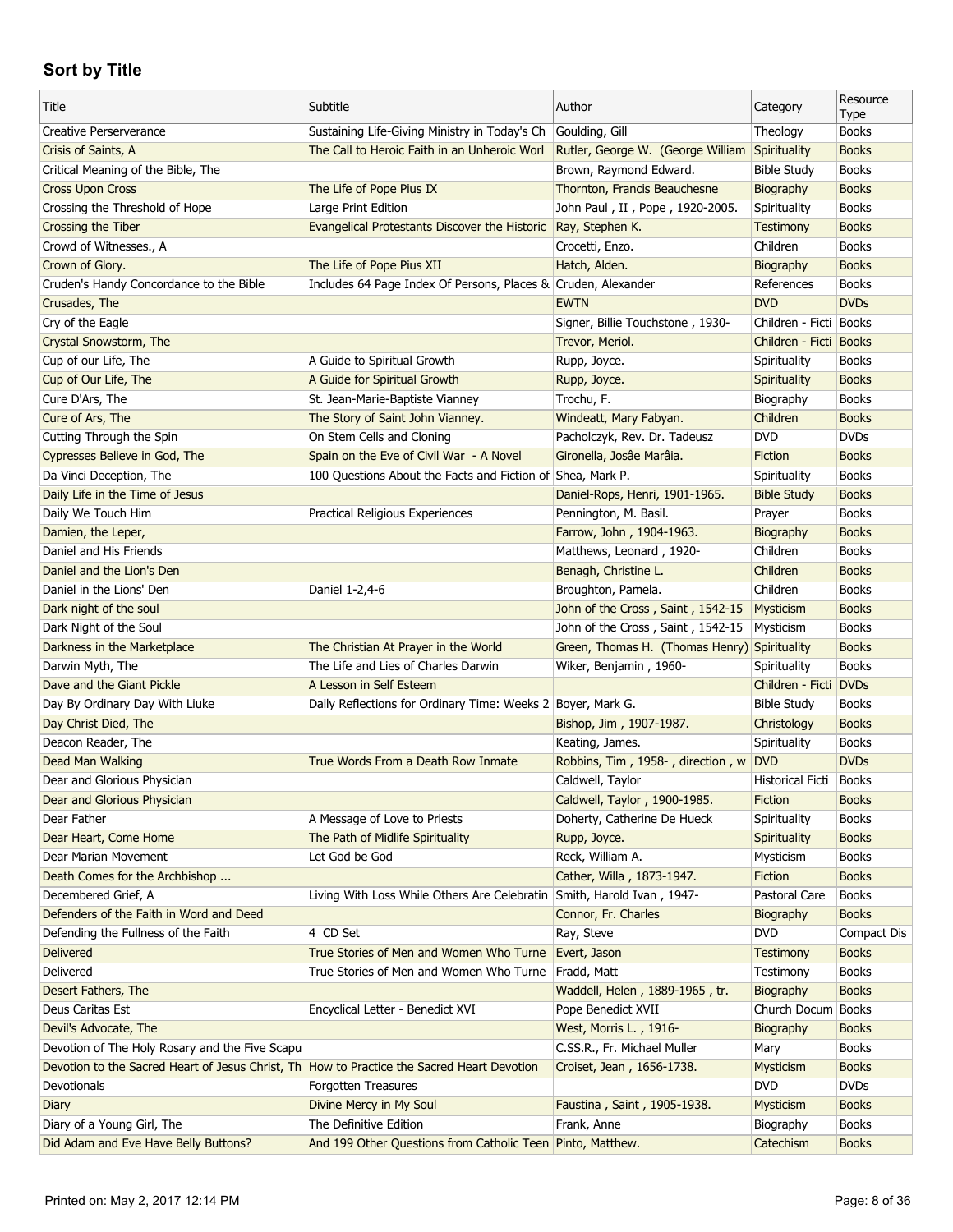| Title                                            | Subtitle                                                                                           | Author                                     | Category                  | Resource<br><b>Type</b> |
|--------------------------------------------------|----------------------------------------------------------------------------------------------------|--------------------------------------------|---------------------------|-------------------------|
| Did Jesus have a Last Name?                      | And 199 Other Questions from Catholic Teen Pinto, Matthew.                                         |                                            | Catechism                 | <b>Books</b>            |
| <b>Dionysos Rising</b>                           | The Birth of Cultural Revolution Out of the S Jones, E. Michael.                                   |                                            | Spirituality              | <b>Books</b>            |
| Discernment                                      | Reading the Signs of Daily Life                                                                    | Nouwen, Henri J. M.                        | Spirituality              | <b>Books</b>            |
| <b>Discipleship Essentials</b>                   | A Guide to Building Your Life in Christ                                                            | Ogden, Greg                                | Spirituality              | <b>Books</b>            |
| Dives in Misericordia - Encyclical Letter        | On the Mercy of God by the Supreme Pontiff John Paul, II, Pope, 1920-2005.                         |                                            | Church Docum Books        |                         |
| <b>Divine Mercy</b>                              | A Guide from Genesis to Benedict XVI                                                               | Stackpole, Robert.                         | Spirituality              | <b>Books</b>            |
| Divine Mercy in My Soul                          | Diary of Saint Maria Faustina Kowalska                                                             | Kowalska, Maria Faustina                   | Compact Disks Compact Dis |                         |
| Divine Office for Dodos, The                     | A Step-By-Step Guide to Praying the Liturgy                                                        | Nugent, Madeline Pecora                    | Prayer                    | <b>Books</b>            |
| Divine Renovation                                | From a Maintenance to a Missional Parish                                                           | Mallon, Fr. James                          | Spirituality              | <b>Books</b>            |
| Does God kKnow How to Tie Shoes?                 |                                                                                                    | Carlstrom, Nancy White.                    | Children                  | <b>Books</b>            |
| Dogmatic Constitution on the Church              | Lumen Gentium -                                                                                    | Paul, VI, Pope, 1897-1978.                 | Church Docum Books        |                         |
| Dolorous Passion of Our Lord Jesus Christ, The   |                                                                                                    | Emmerich, Anna Katharina, 1774-1 Mysticism |                           | <b>Books</b>            |
| Dominum et Vivificantem                          | Encyclical Letter of the Supreme Pontiff John Catholic Church., Pope (1978-2005 Church Docum Books |                                            |                           |                         |
| Don't Read This Book!                            |                                                                                                    | Auer, Jim.                                 | Spirituality              | <b>Books</b>            |
| Don't Take My Grief Away                         | What to Do When You Lose a Loved One                                                               | Manning, Doug.                             | Pastoral Care             | <b>Books</b>            |
| Doors to the Sacred                              | An Historical Introduction to the Sacraments                                                       | Martos, Joseph, 1943-.                     | <b>Sacraments</b>         | <b>Books</b>            |
| Dreamer, The                                     |                                                                                                    | Rylant, Cynthia.                           | Children                  | <b>Books</b>            |
| Drink of the Stream                              | <b>Prayers of the Carmelites</b>                                                                   | Hickey, Penny.                             | Prayer                    | <b>Books</b>            |
| Drumming From Within                             | Tales of Hope and Faith from Canada's Nort                                                         | Lavoie, Archbishop Sylvain                 | Biography                 | <b>Books</b>            |
| Duke and the Great Pie War                       | A Lesson in Loving Your Family                                                                     |                                            | Children - Ficti DVDs     |                         |
| Duty of Delight, The                             | The Diaries of Dorothy Day                                                                         | Day, Dorothy                               | Spirituality              | <b>Books</b>            |
| Dwelling of the Light, The                       | Praying with Icons of Christ                                                                       | Williams, Rowan, 1950-                     | Prayer                    | <b>Books</b>            |
| Dynamics of Theology                             |                                                                                                    | Haight, Roger.                             | Theology                  | <b>Compact Dis</b>      |
| Ear of the Heart, The                            | An Actress' Journey From Hollywood to Holy                                                         | Hart, Dolores.                             | Biography                 | <b>Books</b>            |
| Edith Stein                                      | St. Teresa Benedicta of the Cross                                                                  | Scaperlanda, Maria Ruiz                    | Biography                 | <b>Books</b>            |
| Eight-Day Retreat, An                            | Alone With the Alone                                                                               | Maloney, George A., 1924-                  | Spirituality              | <b>Books</b>            |
| Embodied in Love                                 | Sacramental Spirituality and Sexual Intimacy                                                       | Gallagher, Chuck, 1927-                    | Family                    | <b>Books</b>            |
| Emerging Church, The                             | The Story of the Roman Catholic Church fro                                                         | Wilkins, Ronald J.                         | <b>History</b>            | <b>Books</b>            |
| <b>Empowering Disciples</b>                      | Adult Education in the Church                                                                      | Adamson, William R.                        | Lay Ministry              | <b>Books</b>            |
| <b>Encountering Jesus</b>                        | How People Come to Faith and Discover Disc Gittins, Anthony J., 1943-                              |                                            | <b>Spirituality</b>       | <b>Books</b>            |
| <b>Encounters With Silence</b>                   |                                                                                                    | Rahner, Karl                               | Theology                  | <b>Books</b>            |
| <b>Ending Abortion</b>                           | Not Just Fighting It!                                                                              | Pavone, Frank A.                           | Spirituality              | <b>Books</b>            |
| <b>Enduring Grace</b>                            | Living Portraits of Seven Women Mystics                                                            | Flinders, Carol L.                         | Biography                 | <b>Books</b>            |
| <b>Enemy Brothers</b>                            |                                                                                                    | Savery, Constance.                         | Children                  | <b>Books</b>            |
| <b>Entertaining Angels</b>                       | The Dorthy Day Story                                                                               | <b>Paulist Pictures</b>                    | <b>DVD</b>                | <b>DVDs</b>             |
| <b>Ephesians</b>                                 |                                                                                                    | Swain, Lionel                              | <b>Bible Study</b>        | <b>Books</b>            |
| Eruption to Hope.                                |                                                                                                    | Vanier, Jean, 1928-                        | Spirituality              | <b>Books</b>            |
| Essential Catholic Handbook of the Sacraments,   | A Summary of Beliefs, Rites, and Prayers : (                                                       | Santa, Thomas M., 1952-                    | <b>Sacraments</b>         | <b>Books</b>            |
| Essential Guide to Catholic Prayer and the Mass, |                                                                                                    | Poust, Mary DeTurris.                      | Liturgy                   | <b>Books</b>            |
| Essential Pope Benedict XVI, The                 | <b>His Central Writings and Speeches</b>                                                           | Benedict, XVI, Pope, 1927-                 | Theology                  | <b>Books</b>            |
| <b>Essential Writings</b>                        | <b>Spiritual Master</b>                                                                            | Merton, Thomas, 1915-1968.                 | Spirituality              | <b>Books</b>            |
| <b>Essentials of the Faith</b>                   | A Guide to the Catechism of the Catholic Ch                                                        | McBride, Alfred.                           | Catechism                 | <b>Books</b>            |
| Esther                                           | The Remarkable True Story of Esther Wheel                                                          | Wheelwright, Julie.                        | Biography                 | <b>Books</b>            |
| <b>Ethelred Preston</b>                          | Or the Adventures of a Newcomer                                                                    | S.J., Rev. Fr. Francis J. Finn             | Children                  | <b>Books</b>            |
| Eucharist                                        | Celebrating Its Rhythms in our Lives                                                               | Bernier, Paul, 1937-                       | Sacraments                | <b>Books</b>            |
| Eucharist for Little Children, The               |                                                                                                    |                                            | <b>DVD</b>                | <b>DVDs</b>             |
| Eucharist, The                                   |                                                                                                    |                                            | <b>DVD</b>                | <b>DVDs</b>             |
| Eucharistic Symbols in the Old Testament         | 4 CD Set                                                                                           | Pacwa, Mitch                               | <b>DVD</b>                | <b>Compact Dis</b>      |
| Eugene de Mazenod,                               | Bishop of Marseilles, Founder of the Oblates                                                       | Leflon, Jean, 1893-1979.                   | Biography                 | <b>Books</b>            |
| Evangelii Gaudium -Apostolic Exhortation         | Joy of the Gospel                                                                                  | Francis, Pope                              | Church Docum              | <b>Books</b>            |
| <b>Evangelizing Catholics</b>                    | A Mission Manual for the New Evangelization   Hahn, Scott.                                         |                                            | Spirituality              | <b>Books</b>            |
| Every New Day                                    | Heartland #9                                                                                       | Brooke, Lauren.                            | Children - Ficti Books    |                         |
| Everyday Apostle, The                            | Commonsense Ways to Draw Others to Chris Gareschâe, Edward F. (Edward Fra Spirituality             |                                            |                           | <b>Books</b>            |
| <b>Everyday Faith</b>                            |                                                                                                    | Rahner, Karl                               | Theology                  | <b>Books</b>            |
|                                                  |                                                                                                    |                                            |                           |                         |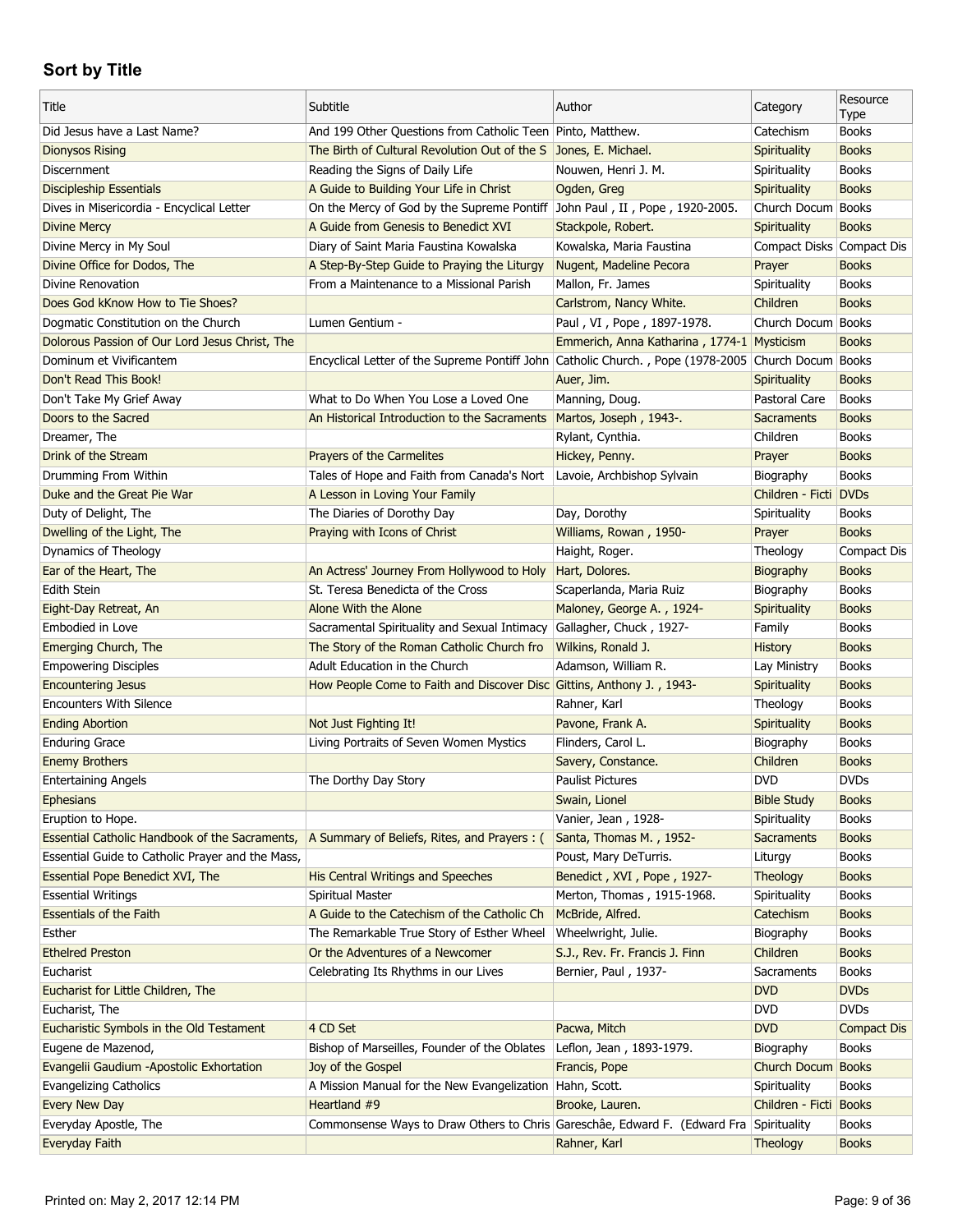| Title                                         | Subtitle                                                                                          | Author                                 | Category             | Resource<br><b>Type</b> |
|-----------------------------------------------|---------------------------------------------------------------------------------------------------|----------------------------------------|----------------------|-------------------------|
| Everything Belongs                            | The Gift of Contemplative Prayer                                                                  | Rohr, Richard                          | Spirituality         | <b>Books</b>            |
| Everything Catholicism Book, The              | Discover the Beliefs, Traditions, and Tenets                                                      | Keeler, Helen.                         | Catechism            | <b>Books</b>            |
| Everything You Ever Wanted to Know About He   |                                                                                                   | Kreeft, Peter.                         | Spirituality         | <b>Books</b>            |
| Everything You Ever Wanted to Know About He   |                                                                                                   | Kreeft, Peter.                         | Spirituality         | <b>Books</b>            |
| Exorcist-- More Stories, An                   |                                                                                                   | Amorth, Gabriele.                      | Spirituality         | <b>Books</b>            |
| Exorcist Tells His Story, An                  |                                                                                                   | Amorth, Gabriele.                      | Biography            | <b>Books</b>            |
| Experience of Celibacy, An                    | A Creative Reflection on ntimacy, Loneliness, Clark, Keith, 1939-                                 |                                        | Spirituality         | <b>Books</b>            |
| Experience of Spirit, An                      | Spirituality and Storytelling                                                                     | Shea, John, 1941-                      | <b>Spirituality</b>  | <b>Books</b>            |
| <b>Extreme Makeover</b>                       | Women Transformed by Christ, Not Conform   Tomeo, Teresa                                          |                                        | Spirituality         | <b>Books</b>            |
| <b>Extreme Makeover</b>                       | Women Transformed by Christ, Not Conform Tomeo, Teresa.                                           |                                        | Spirituality         | <b>Books</b>            |
| <b>Faces of Holiness</b>                      | Modern Saints in Photos and Words                                                                 | Ball, Ann.                             | Biography            | <b>Books</b>            |
| <b>Faces of Holiness II</b>                   | Modern Saints in Photos and Words                                                                 | Ball, Ann.                             | Biography            | <b>Books</b>            |
| Facing the Facts                              | The Truth About Sex and You - Ages 11 - 14 Jones, Stanton L.                                      |                                        | Family               | <b>Books</b>            |
| Fair American, The                            |                                                                                                   | Coatsworth, Elizabeth Jane, 1893-      | Children - Ficti     | <b>Books</b>            |
| <b>Faith and Certitude</b>                    |                                                                                                   | Dubay, Thomas.                         | Theology             | <b>Books</b>            |
| Faith and Reason - Encyclical Letter          | Fides Et Ratio of the Supreme Pontif John Pa Catholic Church., Pope (1978-2005 Church Docum Books |                                        |                      |                         |
| Faith and Violence                            | Christian Teaching and Christian Practice                                                         | Merton, Thomas                         | Spirituality         | <b>Books</b>            |
| Faith Experiences of Catholic Converts        |                                                                                                   | Myers, Rawley.                         | <b>Testimony</b>     | <b>Books</b>            |
| Faith Explained, The                          |                                                                                                   | Trese, Leo J.                          | Catechism            | <b>Books</b>            |
| Faith for Beginners, The                      | <b>Understanding the Creeds</b>                                                                   | Ray, Stephen K.                        | Catechism            | <b>Books</b>            |
| Faith for Beginners, The                      | Understanding the Creeds                                                                          | Ray, Stephen                           | Catechism            | <b>Books</b>            |
| Fall of Freddie the Leaf, The                 | A Story of Life for All Ages                                                                      | Buscaglia, Leo F.                      | Children - Ficti     | <b>Books</b>            |
| Family Book of Bible Fun, The                 |                                                                                                   | Petersen, Randy.                       | Children             | <b>Books</b>            |
|                                               |                                                                                                   | Bommel, Harry Van                      | <b>Pastoral Care</b> | <b>Books</b>            |
| Family Hospice Care                           | Pre-Planning & Care Guide                                                                         |                                        |                      | <b>DVDs</b>             |
| Family Retreat, A                             | With Archbishop Fulton J. Sheen<br>Center of Love and Life                                        | Sheen, Fulton J. (Fulton John), 18 DVD |                      |                         |
| Family, The                                   |                                                                                                   | Paul, VI, Pope, 1897-1978.             | Church Docum         | <b>Books</b>            |
| Fantastic!                                    | He Loves Me                                                                                       | Martin, Patrick A.                     | Biography            | <b>Books</b>            |
| Farther Donald Calloway and Our Lady of Medju |                                                                                                   | Calloway, Fr. Donald H.                | <b>DVD</b>           | <b>DVDs</b>             |
| Fascinating People of the Bible               | 365 Daily Readings from Biblical History                                                          | Hudson, Christopher D.                 | <b>Bible Study</b>   | <b>Books</b>            |
| <b>Father Damien and the Bells</b>            |                                                                                                   | Sheehan, Arthur.                       | Children             | <b>Books</b>            |
| Father Elijah                                 | An Apocalypse                                                                                     | O'Brien, Michael D. (Michael David     | Fiction              | <b>Books</b>            |
| <b>Father Elijah</b>                          | An Apocalypse                                                                                     | O'Brien, Michael                       | Fiction              | <b>Books</b>            |
| Father Flanagan of Boys Town                  |                                                                                                   | Oursler, Fulton, 1893-1952.            | Biography            | <b>Books</b>            |
| Father Jimmy                                  | The Life and Times of Father Jimmy Tompki                                                         | Lotz, Jim, 1929-                       | Biography            | <b>Books</b>            |
| Father Lacombe                                |                                                                                                   | MacGregor, James Grierson, 1905-       | Biography            | <b>Books</b>            |
| Father Marquette and the Great Rivers         |                                                                                                   | Derleth, August William, 1909-197      | Children             | <b>Books</b>            |
| Father McBride's College Catechism            |                                                                                                   | McBride, Alfred.                       | Catechism            | <b>Books</b>            |
| Father McBride's Teen Catechism               | Based on the Catechism of the Catholic Chur                                                       | McBride, Alfred.                       | Catechism            | <b>Books</b>            |
| Father Mychal Judge                           | An Authentic American Hero                                                                        | Ford, Michael, 1956-                   | Biography            | <b>Books</b>            |
| Father Who Keeps His Promises, A              | God's Covenant Love in Scripture                                                                  | Hahn, Scott.                           | Spirituality         | <b>Books</b>            |
| Father Who Keeps His Promises, A              | God's Covenant Love in Scripture                                                                  | Hahn, Scott.                           | <b>Bible Study</b>   | <b>Books</b>            |
| Fathers, The                                  |                                                                                                   | Benedict, XVI, Pope, 1927-             | Biography            | <b>Books</b>            |
| Fatima For Today                              | The Urgent Marian Message of Hope                                                                 | Apostoli, Andrew.                      | Spirituality         | <b>Books</b>            |
| Fatima from the Beginning.                    |                                                                                                   | Marchi, John De                        | Mary                 | <b>Books</b>            |
| Fearless                                      | Imagine Your Life Without Fear                                                                    | Lucado, Max                            | Spirituality         | <b>Books</b>            |
| Fearless                                      | Imagine Your Life Without Fear                                                                    | Lucado, Max                            | Spirituality         | <b>Books</b>            |
| Fifth Week, The                               |                                                                                                   | O'Malley, William J.                   | Biography            | <b>Books</b>            |
| Fifty-Seven Saints for Boys and Girls         |                                                                                                   | Daughters of St. Paul.                 | Children             | <b>Books</b>            |
| Final Harvest, The                            | Medjugorje at the End of the Century                                                              | Weible, Wayne                          | Mary                 | <b>Books</b>            |
| Finding God in All Things                     |                                                                                                   | Barry, William A.                      | Spirituality         | <b>Books</b>            |
| Finding God in All Things                     | A Companion To The Spiritual Exercises of S                                                       | Barry, William A.                      | Spirituality         | <b>Books</b>            |
| Finding God in the Dark II                    | Taking the Spiritual Exercises of St. Ignatius                                                    | Pungente, John                         | Spirituality         | <b>Books</b>            |
| Finding the Elusive God                       |                                                                                                   | Scanlon, Paul, O.P.                    | Spirituality         | <b>Books</b>            |
| <b>Finding the Treasure Within</b>            | A Woman's Journey Into Preaching                                                                  | Gommers, Marie-Louise Ternier          | Biography            | <b>Books</b>            |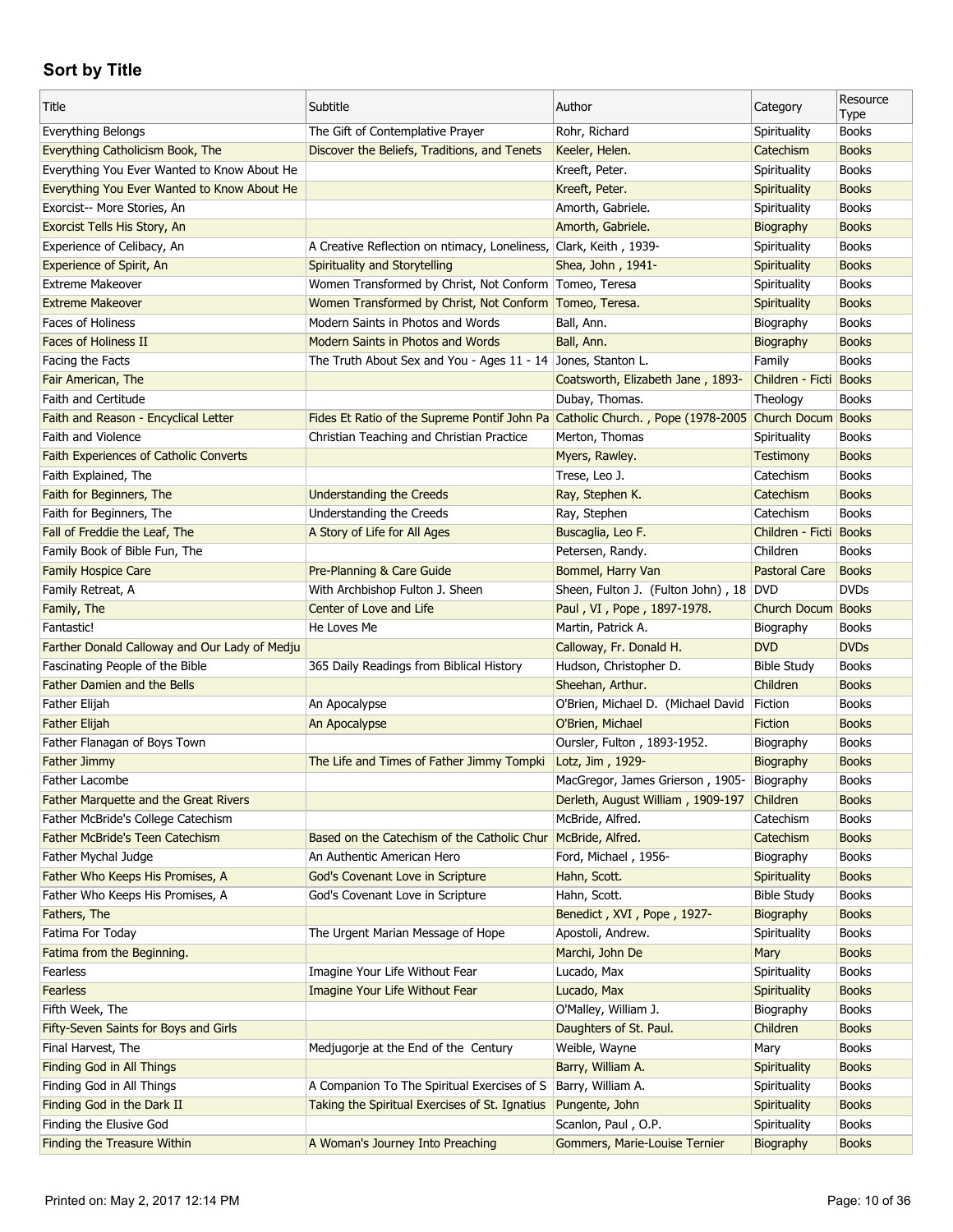| Title                                                                           | Subtitle                                                         | Author                            | Category               | Resource<br>Type |
|---------------------------------------------------------------------------------|------------------------------------------------------------------|-----------------------------------|------------------------|------------------|
| <b>Finding True Happiness</b>                                                   |                                                                  | Sheen, Fulton                     | Spirituality           | <b>Books</b>     |
| First Christmas, The                                                            | Make a 3D Model Nativity Scene                                   | Pointer, Diana                    | Children               | <b>Books</b>     |
| First Comes Love                                                                | Finding Your Family in the Church and the Tr Hahn, Scott.        |                                   | Spirituality           | <b>Books</b>     |
| First Day, The                                                                  |                                                                  | Masson, Sophie, 1959-             | Children - Ficti Books |                  |
| First Holy Communion                                                            | Preparing, Celebrating, Remembering                              | Heerey, Frances C.                | Children               | <b>Books</b>     |
| <b>First Holy Communion</b>                                                     | Preparing, Celebrating, Remembering                              | Heerey, Frances C.                | Children               | <b>Books</b>     |
| First Holy Communion                                                            | Preparing, Celebrating, Remembering                              | Heerey, Frances C.                | Children               | <b>Books</b>     |
| First Valentine, The                                                            |                                                                  | Miller, Marcianne                 | <b>DVD</b>             | <b>DVDs</b>      |
| Fit For Eternal Life                                                            | A Christian Approach to Working Out, Eating Vost, Kevin.         |                                   | Spirituality           | <b>Books</b>     |
| <b>Five Bushel Farm</b>                                                         |                                                                  | Coatsworth, Elizabeth Jane, 1893- | Children - Ficti Books |                  |
| Five Great Catholic Ideas                                                       |                                                                  | Clark, Edward Wm.                 | Spirituality           | <b>Books</b>     |
| Flint's Island                                                                  |                                                                  | Wibberley, Leonard, 1915-1983.    | Children - Ficti Books |                  |
| <b>Followers of Jesus</b>                                                       |                                                                  | Vanier, Jean                      | Spirituality           | <b>Books</b>     |
| <b>Following Christ</b>                                                         | A Handbook of Catholic Moral Teaching                            | Lowery, Daniel L.                 | <b>Theology</b>        | <b>Books</b>     |
| Following Francis of Assisi                                                     | A Spirituality For Daily Living                                  | Normile, Patti.                   | Spirituality           | <b>Books</b>     |
| Following Mary to Jesus                                                         | Our Lady as Mother, Teacher, and Advocate                        | Apostoli, Andrew                  | Mary                   | <b>Books</b>     |
| Following the Phoenix                                                           |                                                                  | Trevor, Meriol.                   | Children - Ficti       | <b>Books</b>     |
| Food for the Soul                                                               | A Best of Bereavement Poetry Collection.                         | Gambill, Andrea, ed.              | <b>Pastoral Care</b>   | <b>Books</b>     |
| For Everything a Season                                                         |                                                                  | Chittister, Joan.                 | Sacraments             | <b>Books</b>     |
| For Greater Glory                                                               | The True Story of Cristiada                                      |                                   | <b>DVD</b>             | <b>DVDs</b>      |
| For the Right Ordering and Development of Dev                                   | Apostolic Exhortation - Marialis Cultus                          | Paul, VI, Pope, 1897-1978.        | Church Docum Books     |                  |
| Forgotten Among the Lilies                                                      | Learning to Live Beyond our Fears                                | Rolheiser, Ronald.                | Spirituality           | <b>Books</b>     |
| Forty Dreams Of St. John Bosco                                                  | From St. John Bosco's Biographical Memoirs                       | Bosco, John                       | Biography              | <b>Books</b>     |
| Founded on a Rock                                                               | A History of the Catholic Church.                                | De Wohl, Louis, 1903-1961.        | History                | <b>Books</b>     |
| Four Signs of a Dynamic Catholic, The                                           |                                                                  | Kelly, Matthew                    | Spirituality           | <b>Books</b>     |
| Four Signs of a Dynamic Catholic, The                                           |                                                                  | Kelly, Matthew.                   | Spirituality           | <b>Books</b>     |
| Four Steps to Spiritual Freedom                                                 |                                                                  | Ryan, Thomas, Father.             | Spirituality           | <b>Books</b>     |
| Fourth Cup, The                                                                 |                                                                  | Hahn, Scott.                      | <b>DVD</b>             | <b>DVDs</b>      |
| Fourth Wise Man, The                                                            |                                                                  | Arkin, Alan                       | <b>DVD</b>             | <b>DVDs</b>      |
| Francie On the Run                                                              |                                                                  | Van Stockum, Hilda, 1908-2006.    | Children - Ficti Books |                  |
| Francis                                                                         | Pope of a New World                                              | Tornielli, Andrea, 1964-          | Biography              | <b>Books</b>     |
| Francis                                                                         | The Journey and the Dream                                        | Bodo, Murray.                     | Biography              | <b>Books</b>     |
| Francis and the San Damiano Cross                                               | Meditations on Spiritual Transformation                          | Saint Sing, Susan.                | Spirituality           | <b>Books</b>     |
| Francis, The Knight of Assisi                                                   |                                                                  | Nichols, Terri Vorndran           | Children               | <b>Books</b>     |
| Free to Pray, Free to Love                                                      | Growing in Prayer & Compassion                                   | Oliva, Max.                       | Spirituality           | <b>Books</b>     |
| Frequently Asked Questions About Christian Med The Path of Contemplative Prayer |                                                                  | Harris, Paul T.                   | Prayer                 | <b>Books</b>     |
| Frog Fables & Beaver Tales                                                      |                                                                  | Burke, Stanley                    | Children - Ficti       | <b>Books</b>     |
| From Atheism to Catholicism                                                     | How Scientists and Philosophers Led Me to T Vost, Kevin.         |                                   | <b>Testimony</b>       | <b>Books</b>     |
| From Charity to Justice                                                         | 7 Parables for a Changing World                                  | Development and Peace             | Lay Ministry           | <b>Books</b>     |
| From the Buffalo to the Cross                                                   | A History of the Roman Catholic Diocese of C Byrne, M. B. Venini |                                   | <b>History</b>         | <b>Books</b>     |
| Frontier Bishop                                                                 | The Life of Bishop Simon Brutâe.                                 | Bayley, James Roosevelt, 1814-18  | Biography              | <b>Books</b>     |
| <b>Full of Grace</b>                                                            | Women and the Abundant Life                                      | Benkovic, Johnnette S.            | Spirituality           | <b>Books</b>     |
| Full of Grace                                                                   | Women and the Abundant Life                                      | Benkovic, Johnnette S.            | Spirituality           | <b>Books</b>     |
| Fullness of Purpose, The, Taking Hold of Eternit                                |                                                                  | Yasinski, Ken                     | Spirituality           | <b>Books</b>     |
| Future Church, The                                                              | How Ten Trends are Revolutionizing the Cat                       | Allen, John L., 1965-             | Religion               | <b>Books</b>     |
| Future of Catholicism, The                                                      |                                                                  | Coren, Michael                    | Spirituality           | <b>Books</b>     |
| Galatians                                                                       |                                                                  | Osiek, Carolyn                    | <b>Bible Study</b>     | <b>Books</b>     |
| Galen and the Gateway to Medicine                                               |                                                                  | Bendick, Jeanne.                  | Children - Ficti       | <b>Books</b>     |
| Garabandal                                                                      | The Eye Witnesses                                                |                                   | <b>DVD</b>             | <b>DVDs</b>      |
| Garden Wall, The                                                                | A Story of Love Based on I Corinthians 13                        | Bishop, Jennie.                   | Children               | <b>Books</b>     |
| Gathered and Sent                                                               | The Mission of Small Church Communities T                        | Lee, Bernard J., 1932-            | Lay Ministry           | <b>Books</b>     |
| Gathering a people                                                              | Catholic Saints in Charismatic Perspective                       | Tydings, Judith.                  | Biography              | <b>Books</b>     |
| General Directory for Catechesis                                                | Congregation for the Clergy                                      |                                   | Catechism              | <b>Books</b>     |
| Genesee Diary, The                                                              | Report from a Trappis tMonastery                                 | Nouwen, Henri J. M.               | Spirituality           | <b>Books</b>     |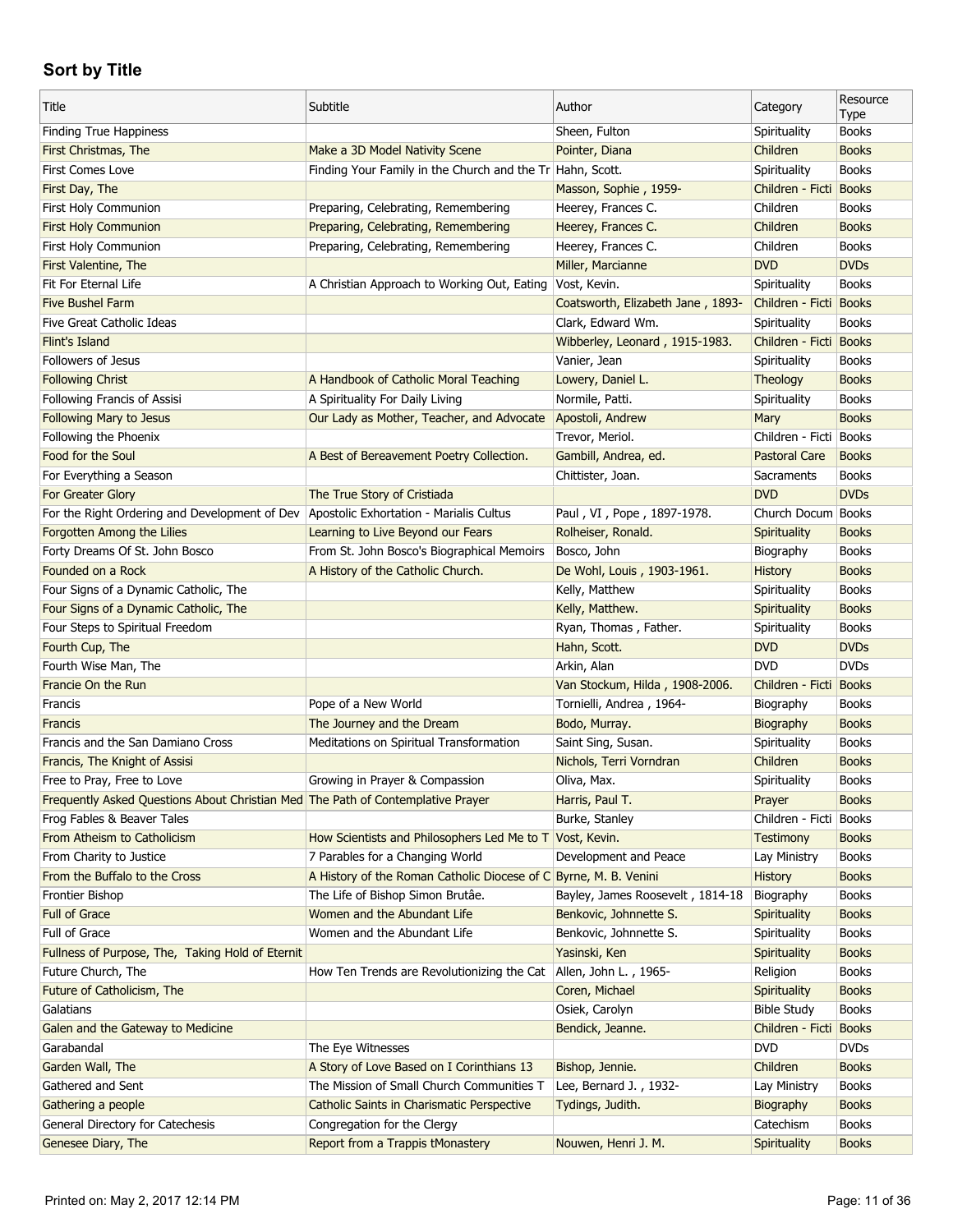| <b>Books</b><br>Getting To Know Christ<br>Farrell, Melvin L.<br>Christology<br><b>Books</b><br><b>Getting To Know Mary</b><br>Lyons, Mark J.<br>Mary<br>An Introduction to Sacred Scripture for Cath<br>Farrell, Melvin L.<br><b>Books</b><br>Getting to Know the Bible<br><b>Bible Study</b><br>Giants of the faith<br>Conversions Which Changed the World.<br>O'Brien, John A. (John Anthony),<br><b>Books</b><br>Biography<br><b>DVDs</b><br>Gideon Tuba Warrior<br>A Lesson in Trusting God<br>Children - Ficti<br>II, Pope John Paul<br><b>Books</b><br><b>Gift and Mystery</b><br>Biography<br><b>Books</b><br>Gift of Faith, The<br>Dajczer, Tadeusz.<br>Spirituality<br><b>Personal Reflections</b><br><b>Books</b><br>Gift of Peace, The<br>Bernardin, Joseph, 1928-1996.<br>Biography<br>Gift Of Prayer, The<br>Embracing the Sacred in the Everyday<br>Silf, Margaret<br><b>Books</b><br>Spirituality<br><b>Books</b><br>Gift of Significance, The<br><b>Walking People Through a Loss</b><br>Manning, Doug<br><b>Pastoral Care</b><br>Growing Older Gracefully<br>Gift of Years, The<br>Chittister, Joan.<br>Spirituality<br><b>Books</b><br>A Gathering of Personal Encounters with the JENSEN, LONE<br><b>Gifts of Grace</b><br>Mary<br><b>Books</b><br>Gifts of Lay Ministry, The<br>Dent, Barbara.<br>Lay Ministry<br><b>Books</b><br>Cahill, Thomas.<br><b>Books</b><br>Gifts of the Jews, The<br>How a Tribe of Desert Nomads Changed the<br>History<br>Give God Permission<br>Memoirs of Fr. Bob Bedard<br>Bedard, Bob. Father<br>Biography<br><b>Books</b><br>Give Me Souls! : Life of Don Bosco<br>Lappin, Peter.<br>Biography<br><b>Books</b><br>Children - Ficti<br><b>Books</b><br>Giving Tree, The<br>Silverstein, Shel.<br><b>Books</b><br>Glories of Mary., The<br>Liguori, Alfonso Maria de', Saint, 1 Mary<br>Glory of the Incarnation, The<br>Mediations for the Christmas Season<br>Barron, Very Rev. Robert E., 1959- Compact Disks Compact Dis<br>Go in Peace<br>Your Guide to the Purpose and Power of Con Pacwa, Mitch<br><b>Sacraments</b><br><b>Books</b><br>God Alone<br>The Collected Writings of St. Louis Mary de<br>Grignion de Montfort, Louis-Marie,<br>Spirituality<br><b>Books</b><br><b>Books</b><br><b>God Alone Suffices</b><br>Biela, Slawomir<br>Spirituality<br><b>Books</b><br>God Has a Dream<br>A Vision of Hope For Our Time<br>Tutu, Desmond.<br>Spirituality<br><b>Books</b><br><b>God Knows You're Grieving</b><br>Things to Do to Help You Through<br>Guntzelman, Joan, 1937-<br><b>Pastoral Care</b><br>God Loves an Unmade Bed<br>Spirituality for the Imperfect<br>Allender, Tom.<br>Spirituality<br><b>Books</b><br><b>Books</b><br>God Loves an Unmade Bed<br>Spirituality For the Imperfect<br>Allender, Tom.<br>Spirituality<br>God of Freedom and Life, The<br>A Commentary on the Book of Exodus<br>Binz, Stephen J., 1955-<br><b>Bible Study</b><br><b>Books</b><br><b>Books</b><br>God of Second Chances, The<br>Stories of Lives Transformed by Faith<br>Nelson, Marcia Z.<br>Testimony<br><b>Books</b><br>God Speaks to His Children<br>Texts from the Bible<br>Beck, Elonore<br>Children<br><b>Books</b><br>God Within, The<br>A Spiritual Journey Through Modern Times & Allender, Father Tom<br>Spirituality<br>God `s Faithful Instrument<br>Marie Madeleine Victoire de Bengy, Viscount Grogan, Patricia, FCJ<br><b>Books</b><br>Biography<br>God's Armor<br>Ephesians 6:10-18<br>Brown, Nadine<br>Spirituality<br><b>Books</b><br>God's Broker<br>The Life of John Paul II<br>Gronowicz, Antoni, 1913-<br><b>Books</b><br>Biography<br>God's Call to Women<br><b>Twelve Spiritual Memoirs</b><br>Mugridge, Christine Anne.<br>Spirituality<br><b>Books</b><br>Honor Books<br>God's Little Devotional Book for Women.<br>Spirituality<br><b>Books</b><br>Children<br><b>God's Nativity Scene</b><br>Monasterio, Enrique<br><b>Books</b><br>God's Nativity Scene<br>Monasterio, Enrique<br>Spirituality<br><b>Books</b><br>God's Smuggler<br>Andrew, Brother.<br>Biography<br><b>Books</b><br>God's Warrior<br>Slaughter, Frank G. (Frank Gill), 1<br><b>Historical Ficti</b><br>A Biographical Novel of Paul, the Crusading<br><b>Books</b><br><b>Golden Legend of Young Saints</b><br>Daniel-Rops, Henri, 1901-1965.<br>Children<br><b>Books</b><br>A Novel About St. Ignatius Loyola<br>De Wohl, Louis, 1903-1961.<br>Golden Thread, The<br>Fiction<br><b>Books</b><br>Joslin, Mary Coker<br>Children<br>Good Man of Assisi, The<br><b>Books</b><br>Joslin, Mary Coker<br>Good Man of Assisi, The<br>Children<br><b>Books</b><br>Good News About Sex and Marriage<br>Answers to Your Honest Questions About Ca<br>West, Christopher, 1969-<br>Family<br><b>Books</b><br>Answers to Your Honest Questions About Ca<br>Good News About Sex and Marriage<br>West, Christopher, 1969-<br>Family<br><b>Books</b><br><b>Good News Bible</b><br>With Deuterocanonicals and Apocrypha for C<br><b>Catholic Bible Press</b><br><b>Bible Study</b><br><b>Books</b><br>Evangelization, Conversion, and the Crisis of<br>Good News, Bad News<br>McCloskey, C. John, Father.<br>Spirituality<br><b>Books</b><br>Children<br><b>Good Samaritan</b><br>Hubler, Bernard<br><b>Books</b><br>Good Samaritan and Blind Man<br>Carreño, Mada/Imbach, Josef<br>Children<br><b>Books</b><br>XIII - XXI, Volume 29A<br>Brown, Raymond Edward.<br>Gospel According to John, The<br><b>Bible Study</b><br><b>Books</b><br>Gospel According to John, The<br>I - XII, Volume 29<br>Brown, Raymond Edward.<br><b>Bible Study</b><br><b>Books</b><br>Gospel According to Luke, The<br><b>American Bible Society</b><br>Children<br><b>Books</b><br>Gospel According to St. Paul, The<br>Meditations on His Life and Letters<br>Martini, Carlo Maria, 1927-2012.<br><b>Bible Study</b><br><b>Books</b> | Title                            | Subtitle             | Author                        | Category           | Resource<br>Type |
|----------------------------------------------------------------------------------------------------------------------------------------------------------------------------------------------------------------------------------------------------------------------------------------------------------------------------------------------------------------------------------------------------------------------------------------------------------------------------------------------------------------------------------------------------------------------------------------------------------------------------------------------------------------------------------------------------------------------------------------------------------------------------------------------------------------------------------------------------------------------------------------------------------------------------------------------------------------------------------------------------------------------------------------------------------------------------------------------------------------------------------------------------------------------------------------------------------------------------------------------------------------------------------------------------------------------------------------------------------------------------------------------------------------------------------------------------------------------------------------------------------------------------------------------------------------------------------------------------------------------------------------------------------------------------------------------------------------------------------------------------------------------------------------------------------------------------------------------------------------------------------------------------------------------------------------------------------------------------------------------------------------------------------------------------------------------------------------------------------------------------------------------------------------------------------------------------------------------------------------------------------------------------------------------------------------------------------------------------------------------------------------------------------------------------------------------------------------------------------------------------------------------------------------------------------------------------------------------------------------------------------------------------------------------------------------------------------------------------------------------------------------------------------------------------------------------------------------------------------------------------------------------------------------------------------------------------------------------------------------------------------------------------------------------------------------------------------------------------------------------------------------------------------------------------------------------------------------------------------------------------------------------------------------------------------------------------------------------------------------------------------------------------------------------------------------------------------------------------------------------------------------------------------------------------------------------------------------------------------------------------------------------------------------------------------------------------------------------------------------------------------------------------------------------------------------------------------------------------------------------------------------------------------------------------------------------------------------------------------------------------------------------------------------------------------------------------------------------------------------------------------------------------------------------------------------------------------------------------------------------------------------------------------------------------------------------------------------------------------------------------------------------------------------------------------------------------------------------------------------------------------------------------------------------------------------------------------------------------------------------------------------------------------------------------------------------------------------------------------------------------------------------------------------------------------------------------------------------------------------------------------------------------------------------------------------------------------------------------------------------------------------------------------------------------------------------------------------------------------------------------------------------------------------------------------------------------------------------------------------------------------------------------------------------------------------------------------------------------------------------------------------------------------------------------------------------------------------------------------------------------------------------------------------------------------------------------------------------------------------------------------------------------------------------------------------------------------------------------------------------------------------------------------------------------------------------------------------------------------|----------------------------------|----------------------|-------------------------------|--------------------|------------------|
|                                                                                                                                                                                                                                                                                                                                                                                                                                                                                                                                                                                                                                                                                                                                                                                                                                                                                                                                                                                                                                                                                                                                                                                                                                                                                                                                                                                                                                                                                                                                                                                                                                                                                                                                                                                                                                                                                                                                                                                                                                                                                                                                                                                                                                                                                                                                                                                                                                                                                                                                                                                                                                                                                                                                                                                                                                                                                                                                                                                                                                                                                                                                                                                                                                                                                                                                                                                                                                                                                                                                                                                                                                                                                                                                                                                                                                                                                                                                                                                                                                                                                                                                                                                                                                                                                                                                                                                                                                                                                                                                                                                                                                                                                                                                                                                                                                                                                                                                                                                                                                                                                                                                                                                                                                                                                                                                                                                                                                                                                                                                                                                                                                                                                                                                                                                                                                                          |                                  |                      |                               |                    |                  |
|                                                                                                                                                                                                                                                                                                                                                                                                                                                                                                                                                                                                                                                                                                                                                                                                                                                                                                                                                                                                                                                                                                                                                                                                                                                                                                                                                                                                                                                                                                                                                                                                                                                                                                                                                                                                                                                                                                                                                                                                                                                                                                                                                                                                                                                                                                                                                                                                                                                                                                                                                                                                                                                                                                                                                                                                                                                                                                                                                                                                                                                                                                                                                                                                                                                                                                                                                                                                                                                                                                                                                                                                                                                                                                                                                                                                                                                                                                                                                                                                                                                                                                                                                                                                                                                                                                                                                                                                                                                                                                                                                                                                                                                                                                                                                                                                                                                                                                                                                                                                                                                                                                                                                                                                                                                                                                                                                                                                                                                                                                                                                                                                                                                                                                                                                                                                                                                          |                                  |                      |                               |                    |                  |
|                                                                                                                                                                                                                                                                                                                                                                                                                                                                                                                                                                                                                                                                                                                                                                                                                                                                                                                                                                                                                                                                                                                                                                                                                                                                                                                                                                                                                                                                                                                                                                                                                                                                                                                                                                                                                                                                                                                                                                                                                                                                                                                                                                                                                                                                                                                                                                                                                                                                                                                                                                                                                                                                                                                                                                                                                                                                                                                                                                                                                                                                                                                                                                                                                                                                                                                                                                                                                                                                                                                                                                                                                                                                                                                                                                                                                                                                                                                                                                                                                                                                                                                                                                                                                                                                                                                                                                                                                                                                                                                                                                                                                                                                                                                                                                                                                                                                                                                                                                                                                                                                                                                                                                                                                                                                                                                                                                                                                                                                                                                                                                                                                                                                                                                                                                                                                                                          |                                  |                      |                               |                    |                  |
|                                                                                                                                                                                                                                                                                                                                                                                                                                                                                                                                                                                                                                                                                                                                                                                                                                                                                                                                                                                                                                                                                                                                                                                                                                                                                                                                                                                                                                                                                                                                                                                                                                                                                                                                                                                                                                                                                                                                                                                                                                                                                                                                                                                                                                                                                                                                                                                                                                                                                                                                                                                                                                                                                                                                                                                                                                                                                                                                                                                                                                                                                                                                                                                                                                                                                                                                                                                                                                                                                                                                                                                                                                                                                                                                                                                                                                                                                                                                                                                                                                                                                                                                                                                                                                                                                                                                                                                                                                                                                                                                                                                                                                                                                                                                                                                                                                                                                                                                                                                                                                                                                                                                                                                                                                                                                                                                                                                                                                                                                                                                                                                                                                                                                                                                                                                                                                                          |                                  |                      |                               |                    |                  |
|                                                                                                                                                                                                                                                                                                                                                                                                                                                                                                                                                                                                                                                                                                                                                                                                                                                                                                                                                                                                                                                                                                                                                                                                                                                                                                                                                                                                                                                                                                                                                                                                                                                                                                                                                                                                                                                                                                                                                                                                                                                                                                                                                                                                                                                                                                                                                                                                                                                                                                                                                                                                                                                                                                                                                                                                                                                                                                                                                                                                                                                                                                                                                                                                                                                                                                                                                                                                                                                                                                                                                                                                                                                                                                                                                                                                                                                                                                                                                                                                                                                                                                                                                                                                                                                                                                                                                                                                                                                                                                                                                                                                                                                                                                                                                                                                                                                                                                                                                                                                                                                                                                                                                                                                                                                                                                                                                                                                                                                                                                                                                                                                                                                                                                                                                                                                                                                          |                                  |                      |                               |                    |                  |
|                                                                                                                                                                                                                                                                                                                                                                                                                                                                                                                                                                                                                                                                                                                                                                                                                                                                                                                                                                                                                                                                                                                                                                                                                                                                                                                                                                                                                                                                                                                                                                                                                                                                                                                                                                                                                                                                                                                                                                                                                                                                                                                                                                                                                                                                                                                                                                                                                                                                                                                                                                                                                                                                                                                                                                                                                                                                                                                                                                                                                                                                                                                                                                                                                                                                                                                                                                                                                                                                                                                                                                                                                                                                                                                                                                                                                                                                                                                                                                                                                                                                                                                                                                                                                                                                                                                                                                                                                                                                                                                                                                                                                                                                                                                                                                                                                                                                                                                                                                                                                                                                                                                                                                                                                                                                                                                                                                                                                                                                                                                                                                                                                                                                                                                                                                                                                                                          |                                  |                      |                               |                    |                  |
|                                                                                                                                                                                                                                                                                                                                                                                                                                                                                                                                                                                                                                                                                                                                                                                                                                                                                                                                                                                                                                                                                                                                                                                                                                                                                                                                                                                                                                                                                                                                                                                                                                                                                                                                                                                                                                                                                                                                                                                                                                                                                                                                                                                                                                                                                                                                                                                                                                                                                                                                                                                                                                                                                                                                                                                                                                                                                                                                                                                                                                                                                                                                                                                                                                                                                                                                                                                                                                                                                                                                                                                                                                                                                                                                                                                                                                                                                                                                                                                                                                                                                                                                                                                                                                                                                                                                                                                                                                                                                                                                                                                                                                                                                                                                                                                                                                                                                                                                                                                                                                                                                                                                                                                                                                                                                                                                                                                                                                                                                                                                                                                                                                                                                                                                                                                                                                                          |                                  |                      |                               |                    |                  |
|                                                                                                                                                                                                                                                                                                                                                                                                                                                                                                                                                                                                                                                                                                                                                                                                                                                                                                                                                                                                                                                                                                                                                                                                                                                                                                                                                                                                                                                                                                                                                                                                                                                                                                                                                                                                                                                                                                                                                                                                                                                                                                                                                                                                                                                                                                                                                                                                                                                                                                                                                                                                                                                                                                                                                                                                                                                                                                                                                                                                                                                                                                                                                                                                                                                                                                                                                                                                                                                                                                                                                                                                                                                                                                                                                                                                                                                                                                                                                                                                                                                                                                                                                                                                                                                                                                                                                                                                                                                                                                                                                                                                                                                                                                                                                                                                                                                                                                                                                                                                                                                                                                                                                                                                                                                                                                                                                                                                                                                                                                                                                                                                                                                                                                                                                                                                                                                          |                                  |                      |                               |                    |                  |
|                                                                                                                                                                                                                                                                                                                                                                                                                                                                                                                                                                                                                                                                                                                                                                                                                                                                                                                                                                                                                                                                                                                                                                                                                                                                                                                                                                                                                                                                                                                                                                                                                                                                                                                                                                                                                                                                                                                                                                                                                                                                                                                                                                                                                                                                                                                                                                                                                                                                                                                                                                                                                                                                                                                                                                                                                                                                                                                                                                                                                                                                                                                                                                                                                                                                                                                                                                                                                                                                                                                                                                                                                                                                                                                                                                                                                                                                                                                                                                                                                                                                                                                                                                                                                                                                                                                                                                                                                                                                                                                                                                                                                                                                                                                                                                                                                                                                                                                                                                                                                                                                                                                                                                                                                                                                                                                                                                                                                                                                                                                                                                                                                                                                                                                                                                                                                                                          |                                  |                      |                               |                    |                  |
|                                                                                                                                                                                                                                                                                                                                                                                                                                                                                                                                                                                                                                                                                                                                                                                                                                                                                                                                                                                                                                                                                                                                                                                                                                                                                                                                                                                                                                                                                                                                                                                                                                                                                                                                                                                                                                                                                                                                                                                                                                                                                                                                                                                                                                                                                                                                                                                                                                                                                                                                                                                                                                                                                                                                                                                                                                                                                                                                                                                                                                                                                                                                                                                                                                                                                                                                                                                                                                                                                                                                                                                                                                                                                                                                                                                                                                                                                                                                                                                                                                                                                                                                                                                                                                                                                                                                                                                                                                                                                                                                                                                                                                                                                                                                                                                                                                                                                                                                                                                                                                                                                                                                                                                                                                                                                                                                                                                                                                                                                                                                                                                                                                                                                                                                                                                                                                                          |                                  |                      |                               |                    |                  |
|                                                                                                                                                                                                                                                                                                                                                                                                                                                                                                                                                                                                                                                                                                                                                                                                                                                                                                                                                                                                                                                                                                                                                                                                                                                                                                                                                                                                                                                                                                                                                                                                                                                                                                                                                                                                                                                                                                                                                                                                                                                                                                                                                                                                                                                                                                                                                                                                                                                                                                                                                                                                                                                                                                                                                                                                                                                                                                                                                                                                                                                                                                                                                                                                                                                                                                                                                                                                                                                                                                                                                                                                                                                                                                                                                                                                                                                                                                                                                                                                                                                                                                                                                                                                                                                                                                                                                                                                                                                                                                                                                                                                                                                                                                                                                                                                                                                                                                                                                                                                                                                                                                                                                                                                                                                                                                                                                                                                                                                                                                                                                                                                                                                                                                                                                                                                                                                          |                                  |                      |                               |                    |                  |
|                                                                                                                                                                                                                                                                                                                                                                                                                                                                                                                                                                                                                                                                                                                                                                                                                                                                                                                                                                                                                                                                                                                                                                                                                                                                                                                                                                                                                                                                                                                                                                                                                                                                                                                                                                                                                                                                                                                                                                                                                                                                                                                                                                                                                                                                                                                                                                                                                                                                                                                                                                                                                                                                                                                                                                                                                                                                                                                                                                                                                                                                                                                                                                                                                                                                                                                                                                                                                                                                                                                                                                                                                                                                                                                                                                                                                                                                                                                                                                                                                                                                                                                                                                                                                                                                                                                                                                                                                                                                                                                                                                                                                                                                                                                                                                                                                                                                                                                                                                                                                                                                                                                                                                                                                                                                                                                                                                                                                                                                                                                                                                                                                                                                                                                                                                                                                                                          |                                  |                      |                               |                    |                  |
|                                                                                                                                                                                                                                                                                                                                                                                                                                                                                                                                                                                                                                                                                                                                                                                                                                                                                                                                                                                                                                                                                                                                                                                                                                                                                                                                                                                                                                                                                                                                                                                                                                                                                                                                                                                                                                                                                                                                                                                                                                                                                                                                                                                                                                                                                                                                                                                                                                                                                                                                                                                                                                                                                                                                                                                                                                                                                                                                                                                                                                                                                                                                                                                                                                                                                                                                                                                                                                                                                                                                                                                                                                                                                                                                                                                                                                                                                                                                                                                                                                                                                                                                                                                                                                                                                                                                                                                                                                                                                                                                                                                                                                                                                                                                                                                                                                                                                                                                                                                                                                                                                                                                                                                                                                                                                                                                                                                                                                                                                                                                                                                                                                                                                                                                                                                                                                                          |                                  |                      |                               |                    |                  |
|                                                                                                                                                                                                                                                                                                                                                                                                                                                                                                                                                                                                                                                                                                                                                                                                                                                                                                                                                                                                                                                                                                                                                                                                                                                                                                                                                                                                                                                                                                                                                                                                                                                                                                                                                                                                                                                                                                                                                                                                                                                                                                                                                                                                                                                                                                                                                                                                                                                                                                                                                                                                                                                                                                                                                                                                                                                                                                                                                                                                                                                                                                                                                                                                                                                                                                                                                                                                                                                                                                                                                                                                                                                                                                                                                                                                                                                                                                                                                                                                                                                                                                                                                                                                                                                                                                                                                                                                                                                                                                                                                                                                                                                                                                                                                                                                                                                                                                                                                                                                                                                                                                                                                                                                                                                                                                                                                                                                                                                                                                                                                                                                                                                                                                                                                                                                                                                          |                                  |                      |                               |                    |                  |
|                                                                                                                                                                                                                                                                                                                                                                                                                                                                                                                                                                                                                                                                                                                                                                                                                                                                                                                                                                                                                                                                                                                                                                                                                                                                                                                                                                                                                                                                                                                                                                                                                                                                                                                                                                                                                                                                                                                                                                                                                                                                                                                                                                                                                                                                                                                                                                                                                                                                                                                                                                                                                                                                                                                                                                                                                                                                                                                                                                                                                                                                                                                                                                                                                                                                                                                                                                                                                                                                                                                                                                                                                                                                                                                                                                                                                                                                                                                                                                                                                                                                                                                                                                                                                                                                                                                                                                                                                                                                                                                                                                                                                                                                                                                                                                                                                                                                                                                                                                                                                                                                                                                                                                                                                                                                                                                                                                                                                                                                                                                                                                                                                                                                                                                                                                                                                                                          |                                  |                      |                               |                    |                  |
|                                                                                                                                                                                                                                                                                                                                                                                                                                                                                                                                                                                                                                                                                                                                                                                                                                                                                                                                                                                                                                                                                                                                                                                                                                                                                                                                                                                                                                                                                                                                                                                                                                                                                                                                                                                                                                                                                                                                                                                                                                                                                                                                                                                                                                                                                                                                                                                                                                                                                                                                                                                                                                                                                                                                                                                                                                                                                                                                                                                                                                                                                                                                                                                                                                                                                                                                                                                                                                                                                                                                                                                                                                                                                                                                                                                                                                                                                                                                                                                                                                                                                                                                                                                                                                                                                                                                                                                                                                                                                                                                                                                                                                                                                                                                                                                                                                                                                                                                                                                                                                                                                                                                                                                                                                                                                                                                                                                                                                                                                                                                                                                                                                                                                                                                                                                                                                                          |                                  |                      |                               |                    |                  |
|                                                                                                                                                                                                                                                                                                                                                                                                                                                                                                                                                                                                                                                                                                                                                                                                                                                                                                                                                                                                                                                                                                                                                                                                                                                                                                                                                                                                                                                                                                                                                                                                                                                                                                                                                                                                                                                                                                                                                                                                                                                                                                                                                                                                                                                                                                                                                                                                                                                                                                                                                                                                                                                                                                                                                                                                                                                                                                                                                                                                                                                                                                                                                                                                                                                                                                                                                                                                                                                                                                                                                                                                                                                                                                                                                                                                                                                                                                                                                                                                                                                                                                                                                                                                                                                                                                                                                                                                                                                                                                                                                                                                                                                                                                                                                                                                                                                                                                                                                                                                                                                                                                                                                                                                                                                                                                                                                                                                                                                                                                                                                                                                                                                                                                                                                                                                                                                          |                                  |                      |                               |                    |                  |
|                                                                                                                                                                                                                                                                                                                                                                                                                                                                                                                                                                                                                                                                                                                                                                                                                                                                                                                                                                                                                                                                                                                                                                                                                                                                                                                                                                                                                                                                                                                                                                                                                                                                                                                                                                                                                                                                                                                                                                                                                                                                                                                                                                                                                                                                                                                                                                                                                                                                                                                                                                                                                                                                                                                                                                                                                                                                                                                                                                                                                                                                                                                                                                                                                                                                                                                                                                                                                                                                                                                                                                                                                                                                                                                                                                                                                                                                                                                                                                                                                                                                                                                                                                                                                                                                                                                                                                                                                                                                                                                                                                                                                                                                                                                                                                                                                                                                                                                                                                                                                                                                                                                                                                                                                                                                                                                                                                                                                                                                                                                                                                                                                                                                                                                                                                                                                                                          |                                  |                      |                               |                    |                  |
|                                                                                                                                                                                                                                                                                                                                                                                                                                                                                                                                                                                                                                                                                                                                                                                                                                                                                                                                                                                                                                                                                                                                                                                                                                                                                                                                                                                                                                                                                                                                                                                                                                                                                                                                                                                                                                                                                                                                                                                                                                                                                                                                                                                                                                                                                                                                                                                                                                                                                                                                                                                                                                                                                                                                                                                                                                                                                                                                                                                                                                                                                                                                                                                                                                                                                                                                                                                                                                                                                                                                                                                                                                                                                                                                                                                                                                                                                                                                                                                                                                                                                                                                                                                                                                                                                                                                                                                                                                                                                                                                                                                                                                                                                                                                                                                                                                                                                                                                                                                                                                                                                                                                                                                                                                                                                                                                                                                                                                                                                                                                                                                                                                                                                                                                                                                                                                                          |                                  |                      |                               |                    |                  |
|                                                                                                                                                                                                                                                                                                                                                                                                                                                                                                                                                                                                                                                                                                                                                                                                                                                                                                                                                                                                                                                                                                                                                                                                                                                                                                                                                                                                                                                                                                                                                                                                                                                                                                                                                                                                                                                                                                                                                                                                                                                                                                                                                                                                                                                                                                                                                                                                                                                                                                                                                                                                                                                                                                                                                                                                                                                                                                                                                                                                                                                                                                                                                                                                                                                                                                                                                                                                                                                                                                                                                                                                                                                                                                                                                                                                                                                                                                                                                                                                                                                                                                                                                                                                                                                                                                                                                                                                                                                                                                                                                                                                                                                                                                                                                                                                                                                                                                                                                                                                                                                                                                                                                                                                                                                                                                                                                                                                                                                                                                                                                                                                                                                                                                                                                                                                                                                          |                                  |                      |                               |                    |                  |
|                                                                                                                                                                                                                                                                                                                                                                                                                                                                                                                                                                                                                                                                                                                                                                                                                                                                                                                                                                                                                                                                                                                                                                                                                                                                                                                                                                                                                                                                                                                                                                                                                                                                                                                                                                                                                                                                                                                                                                                                                                                                                                                                                                                                                                                                                                                                                                                                                                                                                                                                                                                                                                                                                                                                                                                                                                                                                                                                                                                                                                                                                                                                                                                                                                                                                                                                                                                                                                                                                                                                                                                                                                                                                                                                                                                                                                                                                                                                                                                                                                                                                                                                                                                                                                                                                                                                                                                                                                                                                                                                                                                                                                                                                                                                                                                                                                                                                                                                                                                                                                                                                                                                                                                                                                                                                                                                                                                                                                                                                                                                                                                                                                                                                                                                                                                                                                                          |                                  |                      |                               |                    |                  |
|                                                                                                                                                                                                                                                                                                                                                                                                                                                                                                                                                                                                                                                                                                                                                                                                                                                                                                                                                                                                                                                                                                                                                                                                                                                                                                                                                                                                                                                                                                                                                                                                                                                                                                                                                                                                                                                                                                                                                                                                                                                                                                                                                                                                                                                                                                                                                                                                                                                                                                                                                                                                                                                                                                                                                                                                                                                                                                                                                                                                                                                                                                                                                                                                                                                                                                                                                                                                                                                                                                                                                                                                                                                                                                                                                                                                                                                                                                                                                                                                                                                                                                                                                                                                                                                                                                                                                                                                                                                                                                                                                                                                                                                                                                                                                                                                                                                                                                                                                                                                                                                                                                                                                                                                                                                                                                                                                                                                                                                                                                                                                                                                                                                                                                                                                                                                                                                          |                                  |                      |                               |                    |                  |
|                                                                                                                                                                                                                                                                                                                                                                                                                                                                                                                                                                                                                                                                                                                                                                                                                                                                                                                                                                                                                                                                                                                                                                                                                                                                                                                                                                                                                                                                                                                                                                                                                                                                                                                                                                                                                                                                                                                                                                                                                                                                                                                                                                                                                                                                                                                                                                                                                                                                                                                                                                                                                                                                                                                                                                                                                                                                                                                                                                                                                                                                                                                                                                                                                                                                                                                                                                                                                                                                                                                                                                                                                                                                                                                                                                                                                                                                                                                                                                                                                                                                                                                                                                                                                                                                                                                                                                                                                                                                                                                                                                                                                                                                                                                                                                                                                                                                                                                                                                                                                                                                                                                                                                                                                                                                                                                                                                                                                                                                                                                                                                                                                                                                                                                                                                                                                                                          |                                  |                      |                               |                    |                  |
|                                                                                                                                                                                                                                                                                                                                                                                                                                                                                                                                                                                                                                                                                                                                                                                                                                                                                                                                                                                                                                                                                                                                                                                                                                                                                                                                                                                                                                                                                                                                                                                                                                                                                                                                                                                                                                                                                                                                                                                                                                                                                                                                                                                                                                                                                                                                                                                                                                                                                                                                                                                                                                                                                                                                                                                                                                                                                                                                                                                                                                                                                                                                                                                                                                                                                                                                                                                                                                                                                                                                                                                                                                                                                                                                                                                                                                                                                                                                                                                                                                                                                                                                                                                                                                                                                                                                                                                                                                                                                                                                                                                                                                                                                                                                                                                                                                                                                                                                                                                                                                                                                                                                                                                                                                                                                                                                                                                                                                                                                                                                                                                                                                                                                                                                                                                                                                                          |                                  |                      |                               |                    |                  |
|                                                                                                                                                                                                                                                                                                                                                                                                                                                                                                                                                                                                                                                                                                                                                                                                                                                                                                                                                                                                                                                                                                                                                                                                                                                                                                                                                                                                                                                                                                                                                                                                                                                                                                                                                                                                                                                                                                                                                                                                                                                                                                                                                                                                                                                                                                                                                                                                                                                                                                                                                                                                                                                                                                                                                                                                                                                                                                                                                                                                                                                                                                                                                                                                                                                                                                                                                                                                                                                                                                                                                                                                                                                                                                                                                                                                                                                                                                                                                                                                                                                                                                                                                                                                                                                                                                                                                                                                                                                                                                                                                                                                                                                                                                                                                                                                                                                                                                                                                                                                                                                                                                                                                                                                                                                                                                                                                                                                                                                                                                                                                                                                                                                                                                                                                                                                                                                          |                                  |                      |                               |                    |                  |
|                                                                                                                                                                                                                                                                                                                                                                                                                                                                                                                                                                                                                                                                                                                                                                                                                                                                                                                                                                                                                                                                                                                                                                                                                                                                                                                                                                                                                                                                                                                                                                                                                                                                                                                                                                                                                                                                                                                                                                                                                                                                                                                                                                                                                                                                                                                                                                                                                                                                                                                                                                                                                                                                                                                                                                                                                                                                                                                                                                                                                                                                                                                                                                                                                                                                                                                                                                                                                                                                                                                                                                                                                                                                                                                                                                                                                                                                                                                                                                                                                                                                                                                                                                                                                                                                                                                                                                                                                                                                                                                                                                                                                                                                                                                                                                                                                                                                                                                                                                                                                                                                                                                                                                                                                                                                                                                                                                                                                                                                                                                                                                                                                                                                                                                                                                                                                                                          |                                  |                      |                               |                    |                  |
|                                                                                                                                                                                                                                                                                                                                                                                                                                                                                                                                                                                                                                                                                                                                                                                                                                                                                                                                                                                                                                                                                                                                                                                                                                                                                                                                                                                                                                                                                                                                                                                                                                                                                                                                                                                                                                                                                                                                                                                                                                                                                                                                                                                                                                                                                                                                                                                                                                                                                                                                                                                                                                                                                                                                                                                                                                                                                                                                                                                                                                                                                                                                                                                                                                                                                                                                                                                                                                                                                                                                                                                                                                                                                                                                                                                                                                                                                                                                                                                                                                                                                                                                                                                                                                                                                                                                                                                                                                                                                                                                                                                                                                                                                                                                                                                                                                                                                                                                                                                                                                                                                                                                                                                                                                                                                                                                                                                                                                                                                                                                                                                                                                                                                                                                                                                                                                                          |                                  |                      |                               |                    |                  |
|                                                                                                                                                                                                                                                                                                                                                                                                                                                                                                                                                                                                                                                                                                                                                                                                                                                                                                                                                                                                                                                                                                                                                                                                                                                                                                                                                                                                                                                                                                                                                                                                                                                                                                                                                                                                                                                                                                                                                                                                                                                                                                                                                                                                                                                                                                                                                                                                                                                                                                                                                                                                                                                                                                                                                                                                                                                                                                                                                                                                                                                                                                                                                                                                                                                                                                                                                                                                                                                                                                                                                                                                                                                                                                                                                                                                                                                                                                                                                                                                                                                                                                                                                                                                                                                                                                                                                                                                                                                                                                                                                                                                                                                                                                                                                                                                                                                                                                                                                                                                                                                                                                                                                                                                                                                                                                                                                                                                                                                                                                                                                                                                                                                                                                                                                                                                                                                          |                                  |                      |                               |                    |                  |
|                                                                                                                                                                                                                                                                                                                                                                                                                                                                                                                                                                                                                                                                                                                                                                                                                                                                                                                                                                                                                                                                                                                                                                                                                                                                                                                                                                                                                                                                                                                                                                                                                                                                                                                                                                                                                                                                                                                                                                                                                                                                                                                                                                                                                                                                                                                                                                                                                                                                                                                                                                                                                                                                                                                                                                                                                                                                                                                                                                                                                                                                                                                                                                                                                                                                                                                                                                                                                                                                                                                                                                                                                                                                                                                                                                                                                                                                                                                                                                                                                                                                                                                                                                                                                                                                                                                                                                                                                                                                                                                                                                                                                                                                                                                                                                                                                                                                                                                                                                                                                                                                                                                                                                                                                                                                                                                                                                                                                                                                                                                                                                                                                                                                                                                                                                                                                                                          |                                  |                      |                               |                    |                  |
|                                                                                                                                                                                                                                                                                                                                                                                                                                                                                                                                                                                                                                                                                                                                                                                                                                                                                                                                                                                                                                                                                                                                                                                                                                                                                                                                                                                                                                                                                                                                                                                                                                                                                                                                                                                                                                                                                                                                                                                                                                                                                                                                                                                                                                                                                                                                                                                                                                                                                                                                                                                                                                                                                                                                                                                                                                                                                                                                                                                                                                                                                                                                                                                                                                                                                                                                                                                                                                                                                                                                                                                                                                                                                                                                                                                                                                                                                                                                                                                                                                                                                                                                                                                                                                                                                                                                                                                                                                                                                                                                                                                                                                                                                                                                                                                                                                                                                                                                                                                                                                                                                                                                                                                                                                                                                                                                                                                                                                                                                                                                                                                                                                                                                                                                                                                                                                                          |                                  |                      |                               |                    |                  |
|                                                                                                                                                                                                                                                                                                                                                                                                                                                                                                                                                                                                                                                                                                                                                                                                                                                                                                                                                                                                                                                                                                                                                                                                                                                                                                                                                                                                                                                                                                                                                                                                                                                                                                                                                                                                                                                                                                                                                                                                                                                                                                                                                                                                                                                                                                                                                                                                                                                                                                                                                                                                                                                                                                                                                                                                                                                                                                                                                                                                                                                                                                                                                                                                                                                                                                                                                                                                                                                                                                                                                                                                                                                                                                                                                                                                                                                                                                                                                                                                                                                                                                                                                                                                                                                                                                                                                                                                                                                                                                                                                                                                                                                                                                                                                                                                                                                                                                                                                                                                                                                                                                                                                                                                                                                                                                                                                                                                                                                                                                                                                                                                                                                                                                                                                                                                                                                          |                                  |                      |                               |                    |                  |
|                                                                                                                                                                                                                                                                                                                                                                                                                                                                                                                                                                                                                                                                                                                                                                                                                                                                                                                                                                                                                                                                                                                                                                                                                                                                                                                                                                                                                                                                                                                                                                                                                                                                                                                                                                                                                                                                                                                                                                                                                                                                                                                                                                                                                                                                                                                                                                                                                                                                                                                                                                                                                                                                                                                                                                                                                                                                                                                                                                                                                                                                                                                                                                                                                                                                                                                                                                                                                                                                                                                                                                                                                                                                                                                                                                                                                                                                                                                                                                                                                                                                                                                                                                                                                                                                                                                                                                                                                                                                                                                                                                                                                                                                                                                                                                                                                                                                                                                                                                                                                                                                                                                                                                                                                                                                                                                                                                                                                                                                                                                                                                                                                                                                                                                                                                                                                                                          |                                  |                      |                               |                    |                  |
|                                                                                                                                                                                                                                                                                                                                                                                                                                                                                                                                                                                                                                                                                                                                                                                                                                                                                                                                                                                                                                                                                                                                                                                                                                                                                                                                                                                                                                                                                                                                                                                                                                                                                                                                                                                                                                                                                                                                                                                                                                                                                                                                                                                                                                                                                                                                                                                                                                                                                                                                                                                                                                                                                                                                                                                                                                                                                                                                                                                                                                                                                                                                                                                                                                                                                                                                                                                                                                                                                                                                                                                                                                                                                                                                                                                                                                                                                                                                                                                                                                                                                                                                                                                                                                                                                                                                                                                                                                                                                                                                                                                                                                                                                                                                                                                                                                                                                                                                                                                                                                                                                                                                                                                                                                                                                                                                                                                                                                                                                                                                                                                                                                                                                                                                                                                                                                                          |                                  |                      |                               |                    |                  |
|                                                                                                                                                                                                                                                                                                                                                                                                                                                                                                                                                                                                                                                                                                                                                                                                                                                                                                                                                                                                                                                                                                                                                                                                                                                                                                                                                                                                                                                                                                                                                                                                                                                                                                                                                                                                                                                                                                                                                                                                                                                                                                                                                                                                                                                                                                                                                                                                                                                                                                                                                                                                                                                                                                                                                                                                                                                                                                                                                                                                                                                                                                                                                                                                                                                                                                                                                                                                                                                                                                                                                                                                                                                                                                                                                                                                                                                                                                                                                                                                                                                                                                                                                                                                                                                                                                                                                                                                                                                                                                                                                                                                                                                                                                                                                                                                                                                                                                                                                                                                                                                                                                                                                                                                                                                                                                                                                                                                                                                                                                                                                                                                                                                                                                                                                                                                                                                          |                                  |                      |                               |                    |                  |
|                                                                                                                                                                                                                                                                                                                                                                                                                                                                                                                                                                                                                                                                                                                                                                                                                                                                                                                                                                                                                                                                                                                                                                                                                                                                                                                                                                                                                                                                                                                                                                                                                                                                                                                                                                                                                                                                                                                                                                                                                                                                                                                                                                                                                                                                                                                                                                                                                                                                                                                                                                                                                                                                                                                                                                                                                                                                                                                                                                                                                                                                                                                                                                                                                                                                                                                                                                                                                                                                                                                                                                                                                                                                                                                                                                                                                                                                                                                                                                                                                                                                                                                                                                                                                                                                                                                                                                                                                                                                                                                                                                                                                                                                                                                                                                                                                                                                                                                                                                                                                                                                                                                                                                                                                                                                                                                                                                                                                                                                                                                                                                                                                                                                                                                                                                                                                                                          |                                  |                      |                               |                    |                  |
|                                                                                                                                                                                                                                                                                                                                                                                                                                                                                                                                                                                                                                                                                                                                                                                                                                                                                                                                                                                                                                                                                                                                                                                                                                                                                                                                                                                                                                                                                                                                                                                                                                                                                                                                                                                                                                                                                                                                                                                                                                                                                                                                                                                                                                                                                                                                                                                                                                                                                                                                                                                                                                                                                                                                                                                                                                                                                                                                                                                                                                                                                                                                                                                                                                                                                                                                                                                                                                                                                                                                                                                                                                                                                                                                                                                                                                                                                                                                                                                                                                                                                                                                                                                                                                                                                                                                                                                                                                                                                                                                                                                                                                                                                                                                                                                                                                                                                                                                                                                                                                                                                                                                                                                                                                                                                                                                                                                                                                                                                                                                                                                                                                                                                                                                                                                                                                                          |                                  |                      |                               |                    |                  |
|                                                                                                                                                                                                                                                                                                                                                                                                                                                                                                                                                                                                                                                                                                                                                                                                                                                                                                                                                                                                                                                                                                                                                                                                                                                                                                                                                                                                                                                                                                                                                                                                                                                                                                                                                                                                                                                                                                                                                                                                                                                                                                                                                                                                                                                                                                                                                                                                                                                                                                                                                                                                                                                                                                                                                                                                                                                                                                                                                                                                                                                                                                                                                                                                                                                                                                                                                                                                                                                                                                                                                                                                                                                                                                                                                                                                                                                                                                                                                                                                                                                                                                                                                                                                                                                                                                                                                                                                                                                                                                                                                                                                                                                                                                                                                                                                                                                                                                                                                                                                                                                                                                                                                                                                                                                                                                                                                                                                                                                                                                                                                                                                                                                                                                                                                                                                                                                          |                                  |                      |                               |                    |                  |
|                                                                                                                                                                                                                                                                                                                                                                                                                                                                                                                                                                                                                                                                                                                                                                                                                                                                                                                                                                                                                                                                                                                                                                                                                                                                                                                                                                                                                                                                                                                                                                                                                                                                                                                                                                                                                                                                                                                                                                                                                                                                                                                                                                                                                                                                                                                                                                                                                                                                                                                                                                                                                                                                                                                                                                                                                                                                                                                                                                                                                                                                                                                                                                                                                                                                                                                                                                                                                                                                                                                                                                                                                                                                                                                                                                                                                                                                                                                                                                                                                                                                                                                                                                                                                                                                                                                                                                                                                                                                                                                                                                                                                                                                                                                                                                                                                                                                                                                                                                                                                                                                                                                                                                                                                                                                                                                                                                                                                                                                                                                                                                                                                                                                                                                                                                                                                                                          |                                  |                      |                               |                    |                  |
|                                                                                                                                                                                                                                                                                                                                                                                                                                                                                                                                                                                                                                                                                                                                                                                                                                                                                                                                                                                                                                                                                                                                                                                                                                                                                                                                                                                                                                                                                                                                                                                                                                                                                                                                                                                                                                                                                                                                                                                                                                                                                                                                                                                                                                                                                                                                                                                                                                                                                                                                                                                                                                                                                                                                                                                                                                                                                                                                                                                                                                                                                                                                                                                                                                                                                                                                                                                                                                                                                                                                                                                                                                                                                                                                                                                                                                                                                                                                                                                                                                                                                                                                                                                                                                                                                                                                                                                                                                                                                                                                                                                                                                                                                                                                                                                                                                                                                                                                                                                                                                                                                                                                                                                                                                                                                                                                                                                                                                                                                                                                                                                                                                                                                                                                                                                                                                                          |                                  |                      |                               |                    |                  |
|                                                                                                                                                                                                                                                                                                                                                                                                                                                                                                                                                                                                                                                                                                                                                                                                                                                                                                                                                                                                                                                                                                                                                                                                                                                                                                                                                                                                                                                                                                                                                                                                                                                                                                                                                                                                                                                                                                                                                                                                                                                                                                                                                                                                                                                                                                                                                                                                                                                                                                                                                                                                                                                                                                                                                                                                                                                                                                                                                                                                                                                                                                                                                                                                                                                                                                                                                                                                                                                                                                                                                                                                                                                                                                                                                                                                                                                                                                                                                                                                                                                                                                                                                                                                                                                                                                                                                                                                                                                                                                                                                                                                                                                                                                                                                                                                                                                                                                                                                                                                                                                                                                                                                                                                                                                                                                                                                                                                                                                                                                                                                                                                                                                                                                                                                                                                                                                          |                                  |                      |                               |                    |                  |
|                                                                                                                                                                                                                                                                                                                                                                                                                                                                                                                                                                                                                                                                                                                                                                                                                                                                                                                                                                                                                                                                                                                                                                                                                                                                                                                                                                                                                                                                                                                                                                                                                                                                                                                                                                                                                                                                                                                                                                                                                                                                                                                                                                                                                                                                                                                                                                                                                                                                                                                                                                                                                                                                                                                                                                                                                                                                                                                                                                                                                                                                                                                                                                                                                                                                                                                                                                                                                                                                                                                                                                                                                                                                                                                                                                                                                                                                                                                                                                                                                                                                                                                                                                                                                                                                                                                                                                                                                                                                                                                                                                                                                                                                                                                                                                                                                                                                                                                                                                                                                                                                                                                                                                                                                                                                                                                                                                                                                                                                                                                                                                                                                                                                                                                                                                                                                                                          |                                  |                      |                               |                    |                  |
|                                                                                                                                                                                                                                                                                                                                                                                                                                                                                                                                                                                                                                                                                                                                                                                                                                                                                                                                                                                                                                                                                                                                                                                                                                                                                                                                                                                                                                                                                                                                                                                                                                                                                                                                                                                                                                                                                                                                                                                                                                                                                                                                                                                                                                                                                                                                                                                                                                                                                                                                                                                                                                                                                                                                                                                                                                                                                                                                                                                                                                                                                                                                                                                                                                                                                                                                                                                                                                                                                                                                                                                                                                                                                                                                                                                                                                                                                                                                                                                                                                                                                                                                                                                                                                                                                                                                                                                                                                                                                                                                                                                                                                                                                                                                                                                                                                                                                                                                                                                                                                                                                                                                                                                                                                                                                                                                                                                                                                                                                                                                                                                                                                                                                                                                                                                                                                                          |                                  |                      |                               |                    |                  |
|                                                                                                                                                                                                                                                                                                                                                                                                                                                                                                                                                                                                                                                                                                                                                                                                                                                                                                                                                                                                                                                                                                                                                                                                                                                                                                                                                                                                                                                                                                                                                                                                                                                                                                                                                                                                                                                                                                                                                                                                                                                                                                                                                                                                                                                                                                                                                                                                                                                                                                                                                                                                                                                                                                                                                                                                                                                                                                                                                                                                                                                                                                                                                                                                                                                                                                                                                                                                                                                                                                                                                                                                                                                                                                                                                                                                                                                                                                                                                                                                                                                                                                                                                                                                                                                                                                                                                                                                                                                                                                                                                                                                                                                                                                                                                                                                                                                                                                                                                                                                                                                                                                                                                                                                                                                                                                                                                                                                                                                                                                                                                                                                                                                                                                                                                                                                                                                          |                                  |                      |                               |                    |                  |
|                                                                                                                                                                                                                                                                                                                                                                                                                                                                                                                                                                                                                                                                                                                                                                                                                                                                                                                                                                                                                                                                                                                                                                                                                                                                                                                                                                                                                                                                                                                                                                                                                                                                                                                                                                                                                                                                                                                                                                                                                                                                                                                                                                                                                                                                                                                                                                                                                                                                                                                                                                                                                                                                                                                                                                                                                                                                                                                                                                                                                                                                                                                                                                                                                                                                                                                                                                                                                                                                                                                                                                                                                                                                                                                                                                                                                                                                                                                                                                                                                                                                                                                                                                                                                                                                                                                                                                                                                                                                                                                                                                                                                                                                                                                                                                                                                                                                                                                                                                                                                                                                                                                                                                                                                                                                                                                                                                                                                                                                                                                                                                                                                                                                                                                                                                                                                                                          |                                  |                      |                               |                    |                  |
|                                                                                                                                                                                                                                                                                                                                                                                                                                                                                                                                                                                                                                                                                                                                                                                                                                                                                                                                                                                                                                                                                                                                                                                                                                                                                                                                                                                                                                                                                                                                                                                                                                                                                                                                                                                                                                                                                                                                                                                                                                                                                                                                                                                                                                                                                                                                                                                                                                                                                                                                                                                                                                                                                                                                                                                                                                                                                                                                                                                                                                                                                                                                                                                                                                                                                                                                                                                                                                                                                                                                                                                                                                                                                                                                                                                                                                                                                                                                                                                                                                                                                                                                                                                                                                                                                                                                                                                                                                                                                                                                                                                                                                                                                                                                                                                                                                                                                                                                                                                                                                                                                                                                                                                                                                                                                                                                                                                                                                                                                                                                                                                                                                                                                                                                                                                                                                                          |                                  |                      |                               |                    |                  |
|                                                                                                                                                                                                                                                                                                                                                                                                                                                                                                                                                                                                                                                                                                                                                                                                                                                                                                                                                                                                                                                                                                                                                                                                                                                                                                                                                                                                                                                                                                                                                                                                                                                                                                                                                                                                                                                                                                                                                                                                                                                                                                                                                                                                                                                                                                                                                                                                                                                                                                                                                                                                                                                                                                                                                                                                                                                                                                                                                                                                                                                                                                                                                                                                                                                                                                                                                                                                                                                                                                                                                                                                                                                                                                                                                                                                                                                                                                                                                                                                                                                                                                                                                                                                                                                                                                                                                                                                                                                                                                                                                                                                                                                                                                                                                                                                                                                                                                                                                                                                                                                                                                                                                                                                                                                                                                                                                                                                                                                                                                                                                                                                                                                                                                                                                                                                                                                          |                                  |                      |                               |                    |                  |
|                                                                                                                                                                                                                                                                                                                                                                                                                                                                                                                                                                                                                                                                                                                                                                                                                                                                                                                                                                                                                                                                                                                                                                                                                                                                                                                                                                                                                                                                                                                                                                                                                                                                                                                                                                                                                                                                                                                                                                                                                                                                                                                                                                                                                                                                                                                                                                                                                                                                                                                                                                                                                                                                                                                                                                                                                                                                                                                                                                                                                                                                                                                                                                                                                                                                                                                                                                                                                                                                                                                                                                                                                                                                                                                                                                                                                                                                                                                                                                                                                                                                                                                                                                                                                                                                                                                                                                                                                                                                                                                                                                                                                                                                                                                                                                                                                                                                                                                                                                                                                                                                                                                                                                                                                                                                                                                                                                                                                                                                                                                                                                                                                                                                                                                                                                                                                                                          |                                  |                      |                               |                    |                  |
|                                                                                                                                                                                                                                                                                                                                                                                                                                                                                                                                                                                                                                                                                                                                                                                                                                                                                                                                                                                                                                                                                                                                                                                                                                                                                                                                                                                                                                                                                                                                                                                                                                                                                                                                                                                                                                                                                                                                                                                                                                                                                                                                                                                                                                                                                                                                                                                                                                                                                                                                                                                                                                                                                                                                                                                                                                                                                                                                                                                                                                                                                                                                                                                                                                                                                                                                                                                                                                                                                                                                                                                                                                                                                                                                                                                                                                                                                                                                                                                                                                                                                                                                                                                                                                                                                                                                                                                                                                                                                                                                                                                                                                                                                                                                                                                                                                                                                                                                                                                                                                                                                                                                                                                                                                                                                                                                                                                                                                                                                                                                                                                                                                                                                                                                                                                                                                                          |                                  |                      |                               |                    |                  |
|                                                                                                                                                                                                                                                                                                                                                                                                                                                                                                                                                                                                                                                                                                                                                                                                                                                                                                                                                                                                                                                                                                                                                                                                                                                                                                                                                                                                                                                                                                                                                                                                                                                                                                                                                                                                                                                                                                                                                                                                                                                                                                                                                                                                                                                                                                                                                                                                                                                                                                                                                                                                                                                                                                                                                                                                                                                                                                                                                                                                                                                                                                                                                                                                                                                                                                                                                                                                                                                                                                                                                                                                                                                                                                                                                                                                                                                                                                                                                                                                                                                                                                                                                                                                                                                                                                                                                                                                                                                                                                                                                                                                                                                                                                                                                                                                                                                                                                                                                                                                                                                                                                                                                                                                                                                                                                                                                                                                                                                                                                                                                                                                                                                                                                                                                                                                                                                          |                                  |                      |                               |                    |                  |
|                                                                                                                                                                                                                                                                                                                                                                                                                                                                                                                                                                                                                                                                                                                                                                                                                                                                                                                                                                                                                                                                                                                                                                                                                                                                                                                                                                                                                                                                                                                                                                                                                                                                                                                                                                                                                                                                                                                                                                                                                                                                                                                                                                                                                                                                                                                                                                                                                                                                                                                                                                                                                                                                                                                                                                                                                                                                                                                                                                                                                                                                                                                                                                                                                                                                                                                                                                                                                                                                                                                                                                                                                                                                                                                                                                                                                                                                                                                                                                                                                                                                                                                                                                                                                                                                                                                                                                                                                                                                                                                                                                                                                                                                                                                                                                                                                                                                                                                                                                                                                                                                                                                                                                                                                                                                                                                                                                                                                                                                                                                                                                                                                                                                                                                                                                                                                                                          |                                  |                      |                               |                    |                  |
|                                                                                                                                                                                                                                                                                                                                                                                                                                                                                                                                                                                                                                                                                                                                                                                                                                                                                                                                                                                                                                                                                                                                                                                                                                                                                                                                                                                                                                                                                                                                                                                                                                                                                                                                                                                                                                                                                                                                                                                                                                                                                                                                                                                                                                                                                                                                                                                                                                                                                                                                                                                                                                                                                                                                                                                                                                                                                                                                                                                                                                                                                                                                                                                                                                                                                                                                                                                                                                                                                                                                                                                                                                                                                                                                                                                                                                                                                                                                                                                                                                                                                                                                                                                                                                                                                                                                                                                                                                                                                                                                                                                                                                                                                                                                                                                                                                                                                                                                                                                                                                                                                                                                                                                                                                                                                                                                                                                                                                                                                                                                                                                                                                                                                                                                                                                                                                                          |                                  |                      |                               |                    |                  |
|                                                                                                                                                                                                                                                                                                                                                                                                                                                                                                                                                                                                                                                                                                                                                                                                                                                                                                                                                                                                                                                                                                                                                                                                                                                                                                                                                                                                                                                                                                                                                                                                                                                                                                                                                                                                                                                                                                                                                                                                                                                                                                                                                                                                                                                                                                                                                                                                                                                                                                                                                                                                                                                                                                                                                                                                                                                                                                                                                                                                                                                                                                                                                                                                                                                                                                                                                                                                                                                                                                                                                                                                                                                                                                                                                                                                                                                                                                                                                                                                                                                                                                                                                                                                                                                                                                                                                                                                                                                                                                                                                                                                                                                                                                                                                                                                                                                                                                                                                                                                                                                                                                                                                                                                                                                                                                                                                                                                                                                                                                                                                                                                                                                                                                                                                                                                                                                          |                                  |                      |                               |                    |                  |
|                                                                                                                                                                                                                                                                                                                                                                                                                                                                                                                                                                                                                                                                                                                                                                                                                                                                                                                                                                                                                                                                                                                                                                                                                                                                                                                                                                                                                                                                                                                                                                                                                                                                                                                                                                                                                                                                                                                                                                                                                                                                                                                                                                                                                                                                                                                                                                                                                                                                                                                                                                                                                                                                                                                                                                                                                                                                                                                                                                                                                                                                                                                                                                                                                                                                                                                                                                                                                                                                                                                                                                                                                                                                                                                                                                                                                                                                                                                                                                                                                                                                                                                                                                                                                                                                                                                                                                                                                                                                                                                                                                                                                                                                                                                                                                                                                                                                                                                                                                                                                                                                                                                                                                                                                                                                                                                                                                                                                                                                                                                                                                                                                                                                                                                                                                                                                                                          |                                  |                      |                               |                    |                  |
|                                                                                                                                                                                                                                                                                                                                                                                                                                                                                                                                                                                                                                                                                                                                                                                                                                                                                                                                                                                                                                                                                                                                                                                                                                                                                                                                                                                                                                                                                                                                                                                                                                                                                                                                                                                                                                                                                                                                                                                                                                                                                                                                                                                                                                                                                                                                                                                                                                                                                                                                                                                                                                                                                                                                                                                                                                                                                                                                                                                                                                                                                                                                                                                                                                                                                                                                                                                                                                                                                                                                                                                                                                                                                                                                                                                                                                                                                                                                                                                                                                                                                                                                                                                                                                                                                                                                                                                                                                                                                                                                                                                                                                                                                                                                                                                                                                                                                                                                                                                                                                                                                                                                                                                                                                                                                                                                                                                                                                                                                                                                                                                                                                                                                                                                                                                                                                                          | Gospel and Epistles of John, The | A Concise Commentary | Brown, Raymond E. (Raymond Ed | <b>Bible Study</b> | <b>Books</b>     |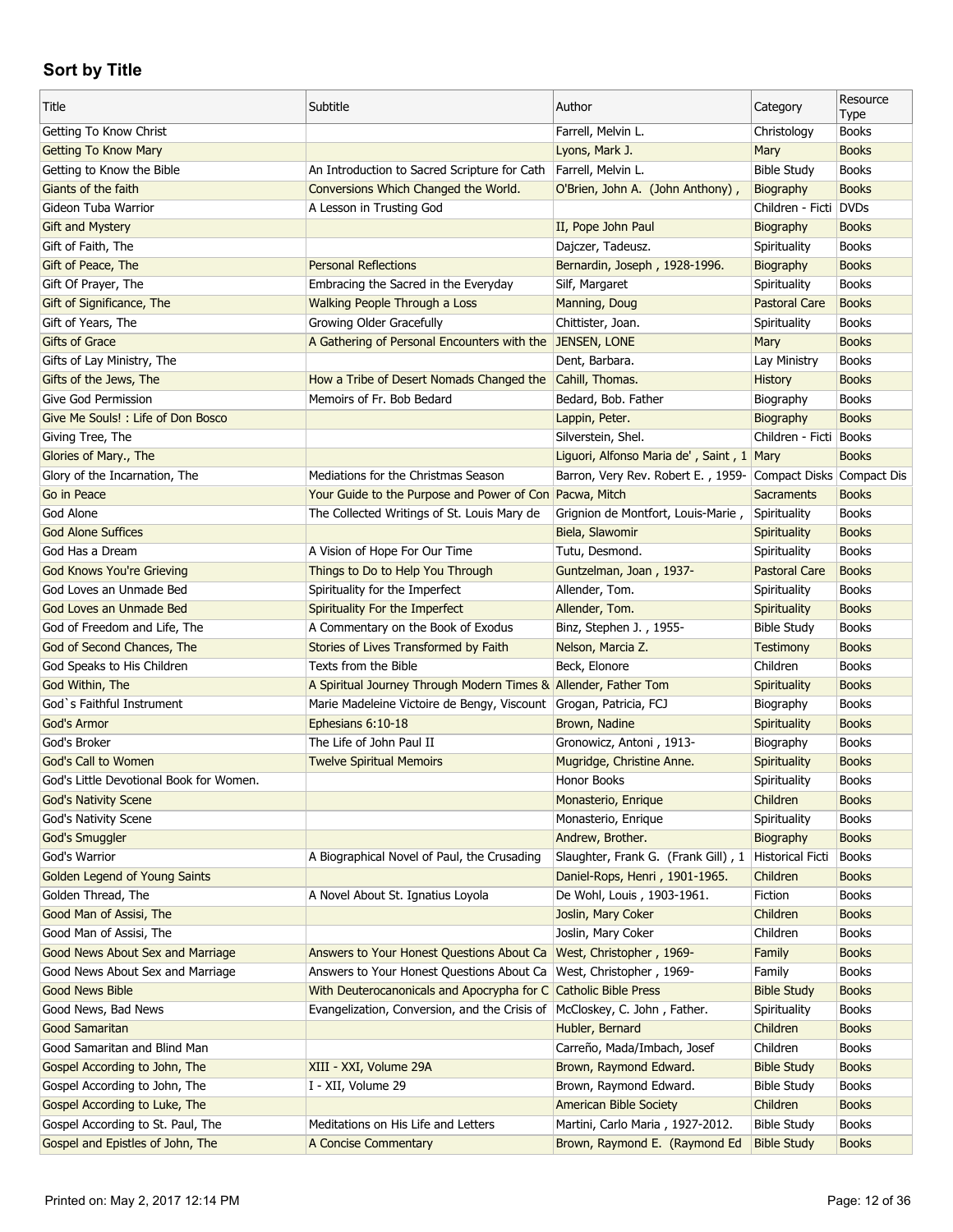| Title                                          | Subtitle                                                                       | Author                              | Category                  | Resource<br>Type |
|------------------------------------------------|--------------------------------------------------------------------------------|-------------------------------------|---------------------------|------------------|
| Gospel Days                                    | Reflections for Every Day of the Year                                          | Chittister, Joan                    | Spirituality              | <b>Books</b>     |
| Gospel of Life, The                            | Encyclical Letter - Evangelium Vita, on Aborti John Paul, II, Pope, 1920-2005. |                                     | Church Docum Books        |                  |
| Gospel of Life, The                            | Encyclical Letter - Evangelium Vita, on Abort II, Pope John Paul               |                                     | Church Docum Books        |                  |
| Gospel of Luke, The                            | <b>Revised Standard Version</b>                                                | Hahn, Scott.                        | <b>Bible Study</b>        | <b>Books</b>     |
| Gospel Without Compromise, The                 |                                                                                | Doherty, Catherine De Hueck         | Spirituality              | <b>Books</b>     |
| Got a Penny?                                   | The Story of Dorothy Day                                                       | Collins, David R.                   | Children                  | <b>Books</b>     |
| Grace Disguised, A                             | How the Soul Grows Through Loss                                                | Sittser, Gerald Lawson, 1950-       | Spirituality              | <b>Books</b>     |
| Graces We Remember, The                        | Sacred Days of Ordinary Time                                                   | Tickle, Phyllis                     | <b>Spirituality</b>       | <b>Books</b>     |
| <b>Grand Illusions</b>                         | The Legacy of Planned Parenthood                                               | Grant, George, 1954-                | Family                    | <b>Books</b>     |
| <b>Grandmother Rosalie</b>                     | Life of Mother de la Nativite, Foundress of th Roseau, Pia                     |                                     | Biography                 | <b>Books</b>     |
| <b>Grass Roots Pastors</b>                     | A Handbook for Career Lay Ministers                                            | Doohan, Leonard.                    | Lay Ministry              | <b>Books</b>     |
| Great Divorce, The                             |                                                                                | Lewis, C. S. (Clive Staples), 1898- | Spirituality              | <b>Books</b>     |
| Great Lion of God                              |                                                                                | Caldwell, Taylor                    | Historical Ficti          | Books            |
| Great Themes of Scripture, The                 | <b>Old Testament</b>                                                           | Rohr, Richard.                      | <b>Bible Study</b>        | <b>Books</b>     |
| Greater Vision, A                              | <b>Back from Abortion</b>                                                      | Ulicny, Joan                        | Testimony                 | <b>Books</b>     |
| Grief Observed, A                              |                                                                                | Lewis, C. S. (Clive Staples), 1898- | Spirituality              | <b>Books</b>     |
| Grief Recovery Handbook, The                   | A Step-by-Step Program for Moving Beyond                                       | James, John W.                      | Pastoral Care             | <b>Books</b>     |
| Growing in the Image of God                    |                                                                                | Albright, Carol Rausch              | Spirituality              | <b>Books</b>     |
| Growing Strong At Broken Places                |                                                                                | Comin, Paula Ripple.                | Spirituality              | <b>Books</b>     |
| Growing Up a Friend of Jesus                   | A Guide to Discipleship for Children                                           | Darcy-Berube, Francoise             | Children                  | <b>Books</b>     |
| Guide to Canadian Shrines, The Novalis         |                                                                                | John, Leonard St                    | History                   | <b>Books</b>     |
| Guide to the New Translation of the Mass Bookl |                                                                                | Sri, Edward                         | Liturgy                   | <b>Books</b>     |
| Hail, Holy Queen                               | The Mother of God in the Word of God                                           | Hahn, Scott.                        | Mary                      | <b>Books</b>     |
| Hand of God, The                               | A Journey from Death to Life by the Abortion Nathanson, Bernard N.             |                                     | Biography                 | <b>Books</b>     |
| Hands to the Needy                             | Blessed Marguerite d'Youville, Apostle to the Fitts, Mary Pauline.             |                                     | Biography                 | <b>Books</b>     |
| Hands-on Parish, The                           | Reflections and Suggestions for Fostering Co                                   | Bausch, William J.                  | Lay Ministry              | <b>Books</b>     |
|                                                |                                                                                |                                     | References                | <b>Books</b>     |
| Handy Bible Dictionary and Concordance, The    |                                                                                | Tenny, Merrill<br>Powell, John S.   | Spirituality              | <b>Books</b>     |
| Happiness Is an Inside Job                     |                                                                                |                                     |                           |                  |
| Happy Little family                            |                                                                                | Caudill, Rebecca, 1899-1985.        | Children - Ficti   Books  |                  |
| Harlots of the Desert<br>Hatchet               | A Study of Repentance in Early Monastic Sou Ward, Benedicta, 1933-             |                                     | Biography                 | <b>Books</b>     |
|                                                |                                                                                | Paulsen, Gary.                      | Children - Ficti Books    |                  |
| Having a Mary Heart in a Martha World          | Finding Intimacy With God in the Busyness o Weaver, Joanna.                    |                                     | Spirituality              | <b>Books</b>     |
| He and I                                       |                                                                                | Bossis, Gabrielle.                  | Mysticism                 | <b>Books</b>     |
| He Was One of Us                               | The Life of Jesus of Nazareth                                                  | Poortvliet, Rien.                   | Children                  | <b>Books</b>     |
| Healing a Child's Grieving Heart               | 100 Practical Ideas for Families, Friends & C   Wolfelt, Alan D.               |                                     | Pastoral Care             | Books            |
| Healing a Parent's Grieving Heart              | 100 Practical Ideas After Your Child Dies                                      | Wolfelt, Alan D. Phd                | Pastoral Care             | <b>Books</b>     |
| Healing a Teen's Grieving Heart                | 100 Practical Ideas for Families, Friends & C                                  | Wolfelt, Alan D.                    | Pastoral Care             | <b>Books</b>     |
| Healing After the Suicide of a Loved One       |                                                                                | Smolin, Ann.                        | Pastoral Care             | <b>Books</b>     |
| Healing Grief at Work                          | 100 Practical Ideas After Your Workplace is                                    | Wolfelt, Alan D.                    | Pastoral Care             | <b>Books</b>     |
| Healing of Families, The                       | How To Pray Effectively for Those Stubborn                                     | Ssemakula, Yozefu B.                | <b>Spirituality</b>       | <b>DVDs</b>      |
| <b>Healing of Memories</b>                     |                                                                                | Linn, Matthew.                      | Spirituality              | <b>Books</b>     |
| Healing Power of Confession, The               |                                                                                | Hahn, Dr. Scott                     | Compact Disks Compact Dis |                  |
| Healing Power of the Eucharist, The            |                                                                                | Hampsch, John H.                    | Spirituality              | <b>Books</b>     |
| Healing Power of the Eucharist, The            |                                                                                | Hampsch, John H.                    | Sacraments                | <b>Books</b>     |
| Healing the Adult Child's Grieving Heart       | 100 Practical Ideas After Your Parent Dies                                     | Wolfelt, Alan D.                    | Pastoral Care             | <b>Books</b>     |
| Healing the Dying                              | Releasing People to Die                                                        | Linn, Mary Jane.                    | Pastoral Care             | <b>Books</b>     |
| Healing the Greatest Hurt                      |                                                                                | Linn, Dennis.                       | Spirituality              | <b>Books</b>     |
| <b>Healing the Original Wound</b>              | Reflections on the Full Meaning of Salvation                                   | Groeschel, Benedict J.              | Spirituality              | <b>Books</b>     |
| Healing the Original Wound                     | Reflections on the Full Meaning of Salvation                                   | Groeschel, Benedict J.              | Spirituality              | <b>Books</b>     |
| Healing the Wounds in Couple Relationships     |                                                                                | Rovers, Martin                      | Family                    | <b>Books</b>     |
| Healing Through the Mass                       |                                                                                | DeGrandis, Robert.                  | Spirituality              | <b>Books</b>     |
| <b>Healing Your Grieving Heart for Kids</b>    | 100 Practical Ideas                                                            | Wolfelt, Alan.                      | Pastoral Care             | <b>Books</b>     |
| Healing Your Grieving Heart for Teens          | 100 Practical Ideas                                                            | Wolfelt, Alan D.                    | Pastoral Care             | <b>Books</b>     |
| <b>Healing Your Traumatized Heart</b>          | 100 Practical Ideas After Someone You Love   Wolfelt, Alan.                    |                                     | Pastoral Care             | <b>Books</b>     |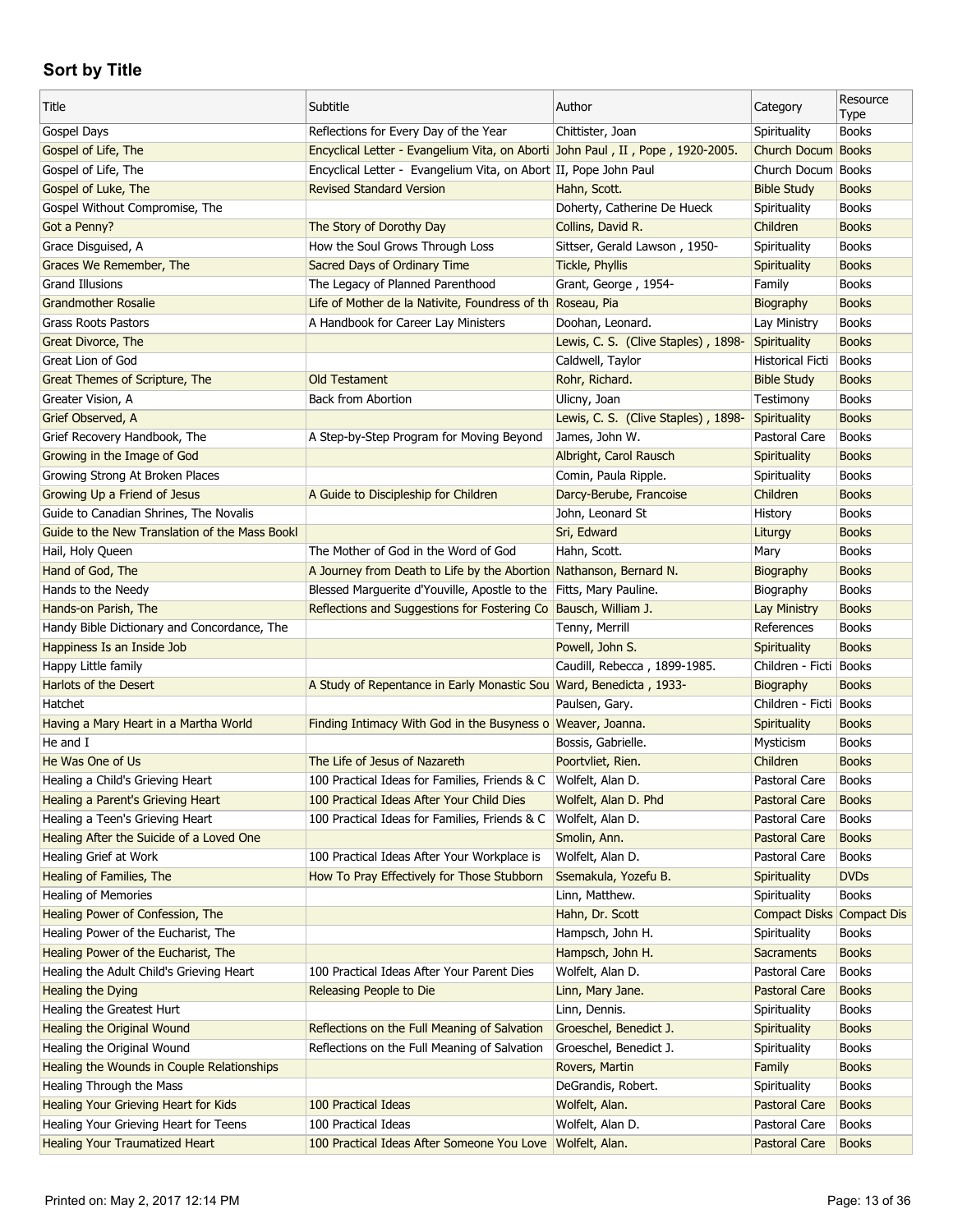| Title                                          | Subtitle                                                            | Author                                        | Category               | Resource<br>Type             |
|------------------------------------------------|---------------------------------------------------------------------|-----------------------------------------------|------------------------|------------------------------|
| Heart and Soul of Parish Ministry, The         |                                                                     | Coll, Regina.                                 | Lay Ministry           | <b>Books</b>                 |
| Heart of l'Arche, The                          | A Spirituality for Every Day                                        | Vanier, Jean, 1928-                           | Spirituality           | <b>Books</b>                 |
| Heart on Fire, A                               | Rediscovering Devotion to the Sacred Heart                          | Kubicki, James.                               | Prayer                 | <b>Books</b>                 |
| <b>Heaven is for Real</b>                      | A Little Boy's Astounding Story of His Trip to                      | Burpo, Todd.                                  | Biography              | <b>Books</b>                 |
| Heaven Is For Real                             | A Little Boy's Astounding Story Of His Trip T                       | Burpo, Todd                                   | Biography              | <b>Books</b>                 |
| Heaven, the Heart's Deepest longing            |                                                                     | Kreeft, Peter.                                | Spirituality           | <b>Books</b>                 |
| Heavenly Village, The                          |                                                                     | Rylant, Cynthia.                              | Children - Ficti Books |                              |
| <b>Heaven's Song</b>                           | Sexual Love as It Was Meant to Be                                   | West, Christopher                             | Spirituality           | <b>Books</b>                 |
| Heidi                                          |                                                                     | Spyri, Johanna, 1827-1901.                    | Children - Ficti Books |                              |
| <b>Henri Nouwen</b>                            | A Restless Seeking for God                                          | Beumer, Jurjen, 1947-                         | Biography              | <b>Books</b>                 |
| Henri Nouwen                                   | Writings                                                            | Nouwen, Henri J. M.                           | Spirituality           | <b>Books</b>                 |
| <b>Heresy</b>                                  | Ten Lies They Spread About Christianity                             | Coren, Michael.                               | Spirituality           | <b>Books</b>                 |
| He's Alive!                                    | More Personal Stories of Faith, Conversion a                        | Coughlin, Father Peter B.                     | Testimony              | <b>Books</b>                 |
| Hey, Little Ant                                |                                                                     | Hoose, Philip M.                              | Children - Ficti       | <b>Books</b>                 |
| Hidden Children of Medjugorge, The             |                                                                     | Emmanuel, Sister                              | Mary                   | <b>Books</b>                 |
| Hidden Pope, The                               | The Untold Story of a Lifelong Friendship Th                        | O'Brien, Darcy.                               | Biography              | <b>Books</b>                 |
| Hidden Power of Kindness, The                  | A Practical Handbook for Souls Who Dare to                          | Lovasik, Lawrence G. (Lawrence G Spirituality |                        | <b>Books</b>                 |
| <b>Hidden Treasure</b>                         | The Riches of the Eucharist                                         | Kaczmarek, Louis                              | <b>Sacraments</b>      | <b>Books</b>                 |
| Hinds' Feet on High Places                     |                                                                     | Hurnard, Hannah.                              | Spirituality           | <b>Books</b>                 |
| Hiroshima Maiden                               |                                                                     | Blakely, Susan                                | <b>DVD</b>             | <b>DVDs</b>                  |
| Hiroshima Maiden                               |                                                                     | Tomita, Tamlyn.                               | <b>DVD</b>             | <b>DVDs</b>                  |
| <b>His Holiness</b>                            | John Paul II and the Hidden History of Our T Bernstein, Carl, 1944- |                                               | Biography              | <b>Books</b>                 |
| His Power is Among Us!                         | A Story of a Healing Ministry                                       | Fredette, Albert A.                           | Spirituality           | <b>Books</b>                 |
| History of the Catechumenate, A                | The First Six Centuries                                             |                                               | History                | <b>Books</b>                 |
|                                                |                                                                     | Dujarier, Michel.                             |                        |                              |
| History of the Mass<br><b>Hitman Star</b>      |                                                                     | Cabie, Robert.                                | Liturgy<br>Children    | <b>Books</b><br><b>Books</b> |
|                                                | A Hockey Novel                                                      | Brouwer, Sigmund                              |                        |                              |
| Hobbit, The                                    | Or, There and Back Again                                            | Tolkien, J. R. R.                             | Children - Ficti       | <b>Books</b>                 |
| Hobbit, The                                    | An Unexpected Journey                                               | Jackson, Peter                                | <b>DVD</b>             | <b>DVDs</b>                  |
| Hobbit, The                                    |                                                                     | Tolkien, J.R.R.                               | Children               | <b>Books</b>                 |
| Hobbit, The                                    |                                                                     | Tolkien, J. R. R.                             | Children - Ficti Books |                              |
| Hobbit, The                                    | The Desolation of Smaug (2 DVDs)                                    | Jackson, Peter                                | <b>DVD</b>             | <b>DVDs</b>                  |
| Holocaust By Bullets, The                      | A Priest's Journey To Uncover The Truth Beh Desbois, Patrick.       |                                               | Biography              | <b>Books</b>                 |
| <b>Holy Bible</b>                              | The New American Bible                                              |                                               | <b>Bible Study</b>     | <b>Books</b>                 |
| <b>Holy Bible</b>                              | NRSV - With the Apocryphal/Deuterocanonic Bible                     |                                               | <b>Bible Study</b>     | <b>Books</b>                 |
| <b>Holy Bible</b>                              | <b>NRSV</b>                                                         | Catholic Bible Society                        | <b>Bible Study</b>     | <b>Books</b>                 |
| Holy Bible, The                                | Saint Joesph New Catholic Edition                                   |                                               | <b>Bible Study</b>     | <b>Books</b>                 |
| <b>Holy Cards</b>                              |                                                                     | Calamari, Barbara.                            | Biography              | <b>Books</b>                 |
| <b>Holy Father</b>                             | Pope Benedict XVI : Pontiff For A New Era                           | Tobin, Greg.                                  | Biography              | <b>Books</b>                 |
| Holy Land in the time of Jesus,, The           |                                                                     | Kotker, Norman.                               | <b>Bible Study</b>     | Books                        |
| Holy Longing, The                              | The Search for a Christian Spirituality                             | Rolheiser, Ronald.                            | Spirituality           | <b>Books</b>                 |
| Holy Terrors and Holy Parents                  | A Practical Guide for Christian Parents                             | Quesnell, John G.                             | Family                 | <b>Books</b>                 |
| <b>Holy Thursday</b>                           | An Intimate Remembrance                                             | Mauriac, Frandcois, 1885-1970.                | Season                 | <b>Books</b>                 |
| Holy Twins, The                                | Benedict and Scholastica                                            | Norris, Kathleen, 1947-                       | Children               | <b>Books</b>                 |
| Hominisation                                   | The Evolutionary Origin of Man as a Theologi                        | Rahner, Karl, 1904-1984.                      | Theology               | <b>Books</b>                 |
| Honey from the Rock                            | Sixteen Jews Find the Sweetness of Christ                           | Schoeman, Roy H.                              | Testimony              | <b>Books</b>                 |
| <b>Hope Against Darkness</b>                   | The Transforming Vision of Saint Francis In                         | Rohr, Richard.                                | Spirituality           | <b>Books</b>                 |
| Hope Begins Where Hope Begins                  |                                                                     | Downey, Michael                               | Spirituality           | <b>Books</b>                 |
| Hope for the Journey                           |                                                                     | Spaulding, Jack                               | Spirituality           | <b>Books</b>                 |
| Hope is the Remedy                             |                                                                     | Hèaring, Bernhard, 1912-                      | Theology               | <b>Books</b>                 |
| Horse and His Boy. The                         | The Chronicles of Narnia: Book Three                                | Lewis, C. S. (Clive Staples), 1898-           | Children - Ficti       | <b>Books</b>                 |
| How Different Christian Churches Celebrate the |                                                                     |                                               |                        |                              |
|                                                |                                                                     | Whalen, William J.                            | Religion               | <b>Books</b>                 |
| How Firm a Foundation                          |                                                                     | Grodi, Marcus.                                | Fiction                | <b>Books</b>                 |
| How Then Shall We Worship                      | Conversion Story - Disc 1, Worship Protesta                         | Cumble, Michael                               | <b>DVD</b>             | <b>DVDs</b>                  |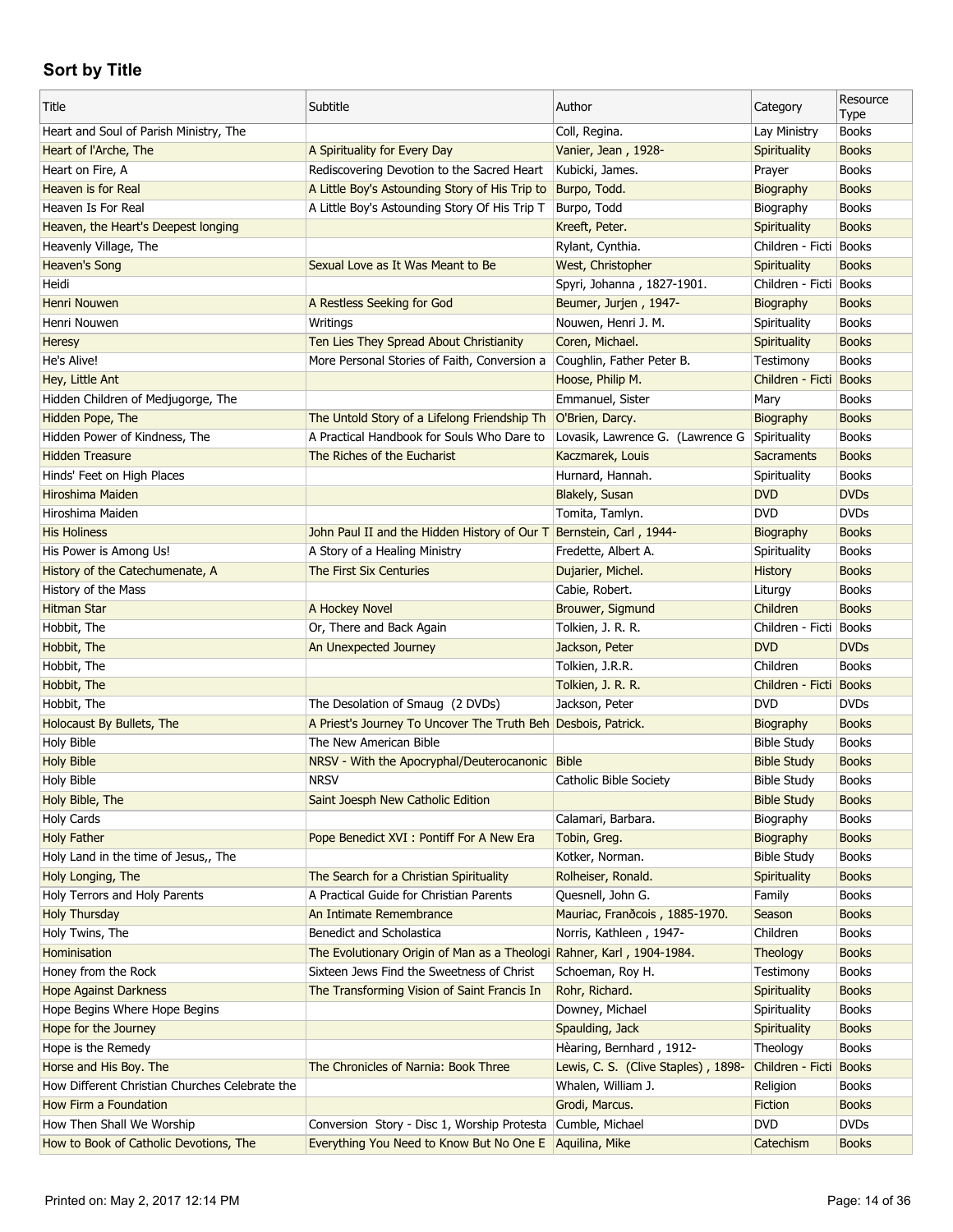| Title                                                                     | Subtitle                                                           | Author                              | Category              | Resource<br>Type   |
|---------------------------------------------------------------------------|--------------------------------------------------------------------|-------------------------------------|-----------------------|--------------------|
| How to Bring Up Children in the Catholic Faith                            |                                                                    | Powell, Carol.                      | Family                | <b>Books</b>       |
| How to Find God-- and Discover Your True Self i A Handbook for Christians |                                                                    | Van Zeller, Hubert, 1905-           | Spirituality          | <b>Books</b>       |
| How to Find Your Soulmate Without Losing Your                             |                                                                    | Evert, Jason                        | Family                | <b>Books</b>       |
| How to Forgive                                                            | A Step-By-Step Guide                                               | Monbourquette, John                 | Spirituality          | <b>Books</b>       |
| How to Read and Pray Saint Paul                                           |                                                                    | Norquist, Marilyn                   | <b>Bible Study</b>    | <b>Books</b>       |
| How to Watch Movies With Kids                                             | A Values-Based Strategy                                            | Rupprecht, Hosea M.                 | Spirituality          | <b>Books</b>       |
| How-To Book of the Mass, The                                              | Everything You Need to Know but No One E                           | Dubruiel, Michael                   | Liturgy               | <b>Books</b>       |
| I Dared to Call Him Father                                                | The Miraculous Story of a Muslim Woman's E Sheikh, Bilguis.        |                                     | Biography             | <b>Books</b>       |
| I Don't Know What To Say                                                  | How To Help And Support Someone Who Is                             | Buckman, Rob.                       | Pastoral Care         | <b>Books</b>       |
| I, Francis                                                                |                                                                    | Carretto, Carlo.                    | Biography             | <b>Books</b>       |
| Ides of April, The                                                        |                                                                    | Ray, Mary, 1932-                    | Children              | <b>Books</b>       |
| If Only He Knew                                                           | A Valuable Guide to Understanding & Loving                         | Smalley, Gary.                      | Family                | <b>Books</b>       |
| If You Really Loved Me                                                    | 100 Questions on Dating, Relationships, and                        | Evert, Jason                        | Family                | <b>Books</b>       |
| If You Really Loved Me                                                    |                                                                    | Evert, Jason                        | Family                | <b>Books</b>       |
| If You Really Trust Me, Why Can't I Stay Out Lat                          |                                                                    | Peterson, Lorraine.                 | Family                | <b>Books</b>       |
| If You'd Been There in Bible Times.                                       |                                                                    | Jeffs, Stephanie.                   | Children              | <b>Books</b>       |
| <b>Illustrated Bible</b>                                                  | Jerusalem Bible Version                                            | Proost Publishing                   | <b>Bible Study</b>    | <b>Books</b>       |
| I'm Not Being Fed                                                         | Discovering the Food That Satisfies the Soul                       | Cavins, Jeff                        | <b>Spirituality</b>   | <b>Books</b>       |
| Images of Jesus                                                           |                                                                    | Grèun, Anselm.                      | Christology           | <b>Books</b>       |
| Images of Mary                                                            |                                                                    | McBride, Alfred Father              | <b>DVD</b>            | <b>DVDs</b>        |
| Imam's Daughter, The                                                      | My Desparate Flight to Freedom                                     | Shah, Hannah.                       | Biography             | <b>Books</b>       |
| <b>Imitation of Christ</b>                                                |                                                                    | Kempis, Thomas A                    | Christology           | <b>Books</b>       |
| Imitation of Christ                                                       |                                                                    | Kempis, Thomas A.                   | Spirituality          | <b>Books</b>       |
| <b>Immaculate Paths</b>                                                   | Profiles of 30 Ordinary Lives Embraced by O                        | Sister Alice Johnson                | Mysticism             | <b>Books</b>       |
| Immigrant Saint                                                           | The Life of Mother Cabrini.                                        | Donato, Pietro Di                   | Biography             | <b>Books</b>       |
| Immigration and the Next America                                          | Renewing the Soul of Our Nation                                    | Gomez, Jose H.                      | Spirituality          | <b>Books</b>       |
| In God's Hands                                                            | Miraculous Story of Audrey Santo                                   | Petrisko, Dr. Thomas W.             | Mysticism             | <b>Books</b>       |
| In God's Hands                                                            | The Miraculous Story of Little Audrey Santo                        | Petrisko, Dr. Thomas W.             | Mysticism             | <b>Books</b>       |
| In Jesus We Trust                                                         |                                                                    | Maloney, George A., 1924-           | Spirituality          | <b>Books</b>       |
| In Love and in Danger                                                     | A Teen's Guide to Breaking Free of Abusive                         | Levy, Barrie.                       | Family                | <b>Books</b>       |
| In Mysterious Ways                                                        | The Death And Life of a Parish Priest                              | Wilkes, Paul, 1938-                 | Biography             | <b>Books</b>       |
| In Search of Mary                                                         | The Woman and the Symbol                                           |                                     |                       | <b>Books</b>       |
| In Sickness and in Health                                                 |                                                                    | Cunneen, Sally<br>Grollman, Earl A. | Mary<br>Pastoral Care | <b>Books</b>       |
|                                                                           | How to Cope When Your Loved One is Ill                             |                                     |                       |                    |
| In the Arms of Mary                                                       |                                                                    | Biela, Slawomir.                    | Spirituality          | <b>Books</b>       |
| In the Beginning                                                          | The Story of Creation                                              | Hansen, Bemt L.                     | Children              | <b>Books</b>       |
| In the Footsteps of Jesus                                                 |                                                                    | Marchiano, Bruce.                   | Biography             | <b>Books</b>       |
| In the Midst of Chaos, Peace                                              |                                                                    | Paulos, Dan.                        | Spirituality          | <b>Books</b>       |
| In the Name of Jesus                                                      | Reflections on Christian Leadership                                | Nouwen, Henri J. M.                 | Spirituality          | <b>Books</b>       |
| In the Presence of Our Lord                                               | The History, Theology, and Psychology of Eu Groeschel, Benedict J. |                                     | Spirituality          | <b>Books</b>       |
| In the Steps of Pope Paul                                                 | A Rabbi's Impresion of the Pope in the Holy                        | Slonim, Reuben                      | Biography             | <b>Books</b>       |
| In The Steps Of St. Paul                                                  |                                                                    | Morton, H. V.                       | <b>Bible Study</b>    | <b>Books</b>       |
| In Weakness, Strength                                                     | The Spiritual Sources of General the Rt. Hon. Vanier, Jean         |                                     | <b>Bible Study</b>    | <b>Books</b>       |
| In Weakness, Strength                                                     | The Spiritual Sources of General The Rt. Hon Vanier, Jean          |                                     | Biography             | <b>Books</b>       |
| In Weakness, Strength.                                                    | The Spiritual Sources of General The Rt. Hon Vanier, Jean          |                                     | Spirituality          | <b>Books</b>       |
| Incorruptibles, The                                                       | A Study of the Incorruption of the Bodies of                       | Cruz, Joan Carroll, 1931-           | Mysticism             | <b>Books</b>       |
| Incorruptibles, The                                                       | A Study of the Incorruption of the Bodies of                       | Cruz, Joan Carroll, 1931-           | Mysticism             | <b>Books</b>       |
| Indian Bishop Of The West                                                 | The Story Of Vital Justin Grandin, 1829-1902                       | Dolphin, Frank J. (Frank Joseph), 1 | Biography             | <b>Books</b>       |
| Infidels                                                                  | A History Of The Conflict Between Christend                        | Wheatcroft, Andrew                  | <b>History</b>        | <b>Books</b>       |
| <b>Inner Compass</b>                                                      | An Invitation to Ignatian Spirituality                             | Silf, Margaret.                     | Spirituality          | <b>Books</b>       |
| Inner Life of Jesus, The                                                  | Pattern of All Holiness                                            | Guardini, Romano, 1885-1968.        | Christology           | <b>Compact Dis</b> |
| Inner Voice of Love, The                                                  | A Journey Through Anguish to Freedom                               | Nouwen, Henri J. M.                 | Spirituality          | <b>Books</b>       |
| Inside Islam                                                              | A Guide for Catholics                                              | Ali, Daniel.                        | Religion              | <b>Books</b>       |
| Inside the Vatican                                                        |                                                                    | McDowell, Bart.                     | History               | <b>Books</b>       |
| Inside the Vatican                                                        |                                                                    | McDowell, Bart.                     | References            | <b>Books</b>       |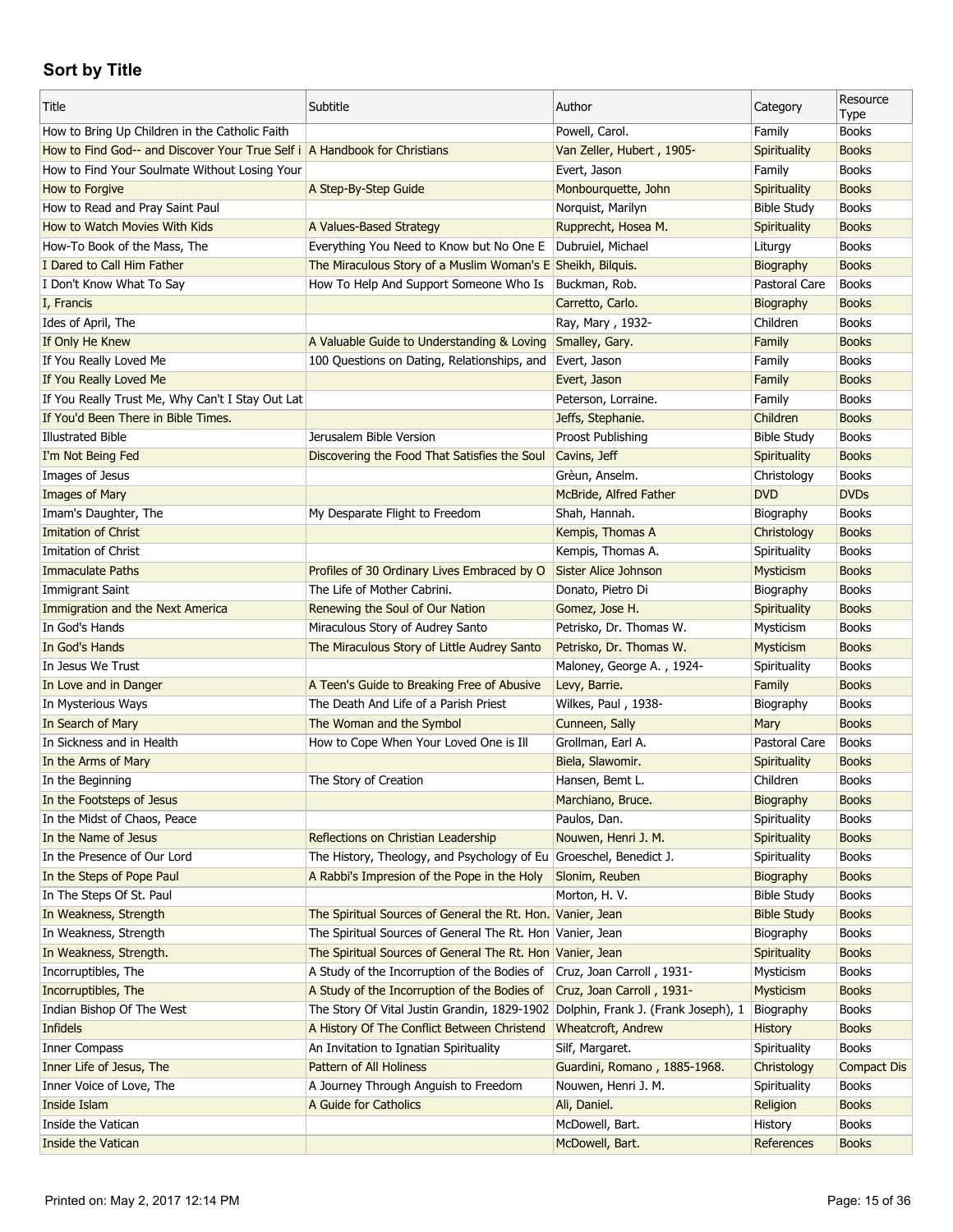| <b>Books</b><br><b>Interior Castle</b><br>Avila, St. Teresa of<br>Mysticism<br><b>Interior Castle</b><br>Avila, Teresa Of<br>Mysticism<br><b>Books</b><br><b>Interior Castle</b><br><b>Books</b><br>Teresa, of Avila, Saint, 1515-1582<br>Mysticism<br>International Student Bible for Catholics, The<br>New Testament edition : Contemporary Engli Catholic Bible Press<br><b>Books</b><br><b>Bible Study</b><br>Address of His Holiness Pope John Paul II an John Paul, II, Pope, 1920-2005.<br><b>Books</b><br>Interpretation of the Bible in the Church, The<br>Church Docum<br><b>Books</b><br><b>Interpreting The New Testament</b><br>A Practical Guide<br>Harrington, Daniel J.<br><b>Bible Study</b><br>Intimacy With God<br>Keating, Thomas.<br>Spirituality<br><b>Books</b><br><b>Into Great Silence</b><br>Insde the Famed Carthusian Monastry<br>Grèoning, Philip, 1959-, direction,<br><b>DVD</b><br><b>DVDs</b><br>Lennan, Richard.<br><b>Books</b><br>Introduction to Catholic Theology, An<br>Theology<br>Introduction to New Testament Christology, An<br>Brown, Raymond Edward.<br><b>Books</b><br>Christology<br><b>Books</b><br>Introduction to the Devout Life<br>400th Anniversary Edition<br>Sales, Francisco De<br>Spirituality<br>Brown, Raymond Edward.<br><b>Bible Study</b><br><b>Compact Dis</b><br>Introduction to the New Testament, An<br>A Thousand Years of Women's Spiritual Writi Leng, Felicity<br>Invincible Spirits<br><b>Books</b><br>Spirituality<br>Invitation to Joy, An<br>John Paul, II, Pope, 1920-2005.<br>Spirituality<br><b>Books</b><br>The Way of Christian Contemplation<br>Keating, Thomas.<br><b>Books</b><br>Invitation to Love<br>Spirituality<br>Irish Jesus, Roman Jesus<br>The Formation Early Irish Christianity<br>Snyder, Graydon F.<br><b>Books</b><br><b>History</b><br>Neumann, Anton.<br>History<br><b>Books</b><br>Israel<br><b>Books</b><br><b>ISRAEL Tour Study Manual [Catholic Edition]</b><br>Magnuson, JoAnn G.<br><b>History</b><br>It Is The Lord!<br>Bausch, William J<br><b>Books</b><br>Sin and Confession Revisited<br>Sacraments<br>Miravalle, Mark.<br>It Is Time To Meet St. Philomena<br><b>Books</b><br>Biography<br><b>DVD</b><br><b>DVDs</b><br>It Rocks<br>A World Youth Day Experience - Koln Germa<br>It Will Never Happen to Me<br>Growing Up With Addiction As Youngsters, A<br>Black, Claudia.<br><b>Books</b><br>Family<br>Jairus's Daughter<br>Carreno, Mada<br>Children<br><b>Books</b><br>James-Jude<br>Francis J. Maloney<br><b>Bible Study</b><br><b>Books</b><br><b>Books</b><br>Jesuit Mystique, The<br>Letson, Douglas Richard, 1939-<br>History<br><b>Books</b><br>A New Understanding of God's Son<br>Girzone, Joseph F.<br>Christology<br><b>Jesus</b><br>A Pilgrimage<br>Martin, James, 1960-<br>Christology<br><b>Books</b><br>Jesus<br>Jesus and John<br>Hutchinson, Gloria<br><b>Books</b><br>A Story About Friends-For Friends<br>Fiction<br><b>Books</b><br>Jesus and the Jewish Roots of the Eucharist<br>Unlocking the Secrets of the Last Supper<br>Pitre, Brant James.<br>Liturgy<br>A Classic Meditation on Christ by the author<br>Guardini, Romano, 1885-1968.<br><b>Books</b><br>Jesus Christus<br>Christology<br><b>Books</b><br>Jesus Has a Question For You<br>Antall, Msgr. Richard C.<br>Spirituality<br>Jesus I Never Knew, The<br>Yancey, Philip<br>Spirituality<br><b>Books</b><br>Jesus of Nazareth<br>Benedict, XVI, Pope, 1927-<br>Christology<br><b>Books</b><br>Jesus of Nazareth<br>Benedict, XVI, Pope, 1927-<br><b>Books</b><br>Christology<br>Jesus of Nazareth, King of the Jews<br>A Jewish Life and the Emergence of Christia<br>Fredriksen, Paula<br><b>Books</b><br>Christology<br>Jesus of Nazareth.<br>From the Entrance into Jerusalem to the Res Benedict, XVI, Pope, 1927-<br>Christology<br><b>Books</b><br>Jesus' Plan For a New World<br>The Sermon on the Mount.<br>Rohr, Richard.<br>Spirituality<br><b>Books</b><br><b>Inner Freedom Through Contemplation</b><br><b>Books</b><br><b>Jesus Set Me Free</b><br>Maloney, George<br>Spirituality<br>Jesus the Bridegroom<br>The Greatest Love Story Ever Told<br>Pitre, Dr. Brant<br>Compact Disks Compact Dis<br>Sheen, Fulton J. (Fulton John), 18 Children<br>Jesus, Son of Mary<br><b>Books</b><br>Jesus, the Apostles, and the Early Church<br>General Audiences, 15 March 2006-14 Febru<br>Benedict, XVI, Pope, 1927-<br>Christology<br><b>Books</b><br>Jesus, the Gift of Love<br>Vanier, Jean, 1928-<br>Christology<br><b>Books</b><br>Jesus: A Gospel Portrait<br>Senior, Donald.<br>Christology<br><b>Books</b><br>Brown, Grayson Warren<br>Fiction<br><b>Books</b><br>Jesusgate<br>Jim's Grandiose Big Bible Picture Book<br>Paterson, James<br>Biography<br><b>Books</b><br>Joan of Arc<br>Poole, Josephine.<br>Children<br><b>Books</b><br>Joan of Arc<br>Twain, Mark<br>Biography<br><b>Books</b><br>Joan of Arc<br>A Military Leader<br>DeVries, Kelly, 1956-<br><b>Books</b><br>Biography<br>Job and the Mystery of Suffering<br><b>Spiritual Reflections</b><br>Rohr, Richard.<br>Spirituality<br><b>Books</b> | Title | Subtitle                                     | Author             | Category           | Resource<br>Type |
|--------------------------------------------------------------------------------------------------------------------------------------------------------------------------------------------------------------------------------------------------------------------------------------------------------------------------------------------------------------------------------------------------------------------------------------------------------------------------------------------------------------------------------------------------------------------------------------------------------------------------------------------------------------------------------------------------------------------------------------------------------------------------------------------------------------------------------------------------------------------------------------------------------------------------------------------------------------------------------------------------------------------------------------------------------------------------------------------------------------------------------------------------------------------------------------------------------------------------------------------------------------------------------------------------------------------------------------------------------------------------------------------------------------------------------------------------------------------------------------------------------------------------------------------------------------------------------------------------------------------------------------------------------------------------------------------------------------------------------------------------------------------------------------------------------------------------------------------------------------------------------------------------------------------------------------------------------------------------------------------------------------------------------------------------------------------------------------------------------------------------------------------------------------------------------------------------------------------------------------------------------------------------------------------------------------------------------------------------------------------------------------------------------------------------------------------------------------------------------------------------------------------------------------------------------------------------------------------------------------------------------------------------------------------------------------------------------------------------------------------------------------------------------------------------------------------------------------------------------------------------------------------------------------------------------------------------------------------------------------------------------------------------------------------------------------------------------------------------------------------------------------------------------------------------------------------------------------------------------------------------------------------------------------------------------------------------------------------------------------------------------------------------------------------------------------------------------------------------------------------------------------------------------------------------------------------------------------------------------------------------------------------------------------------------------------------------------------------------------------------------------------------------------------------------------------------------------------------------------------------------------------------------------------------------------------------------------------------------------------------------------------------------------------------------------------------------------------------------------------------------------------------------------------------------------------------------------------------------------------------------------------------------------------------------------------------------------------------------------------------------------------------------------------------------------------------------------------------------------------------------------------------------------------------------------------------------------------------------------------------------------------------------------------------------------------------------------------------------------------------------------------------------------------------------------------------------------------------------------------------------------------------------------------------------------------------------------------------------------------------------------------------------------------------------------------------------------------------------------------------------------------|-------|----------------------------------------------|--------------------|--------------------|------------------|
|                                                                                                                                                                                                                                                                                                                                                                                                                                                                                                                                                                                                                                                                                                                                                                                                                                                                                                                                                                                                                                                                                                                                                                                                                                                                                                                                                                                                                                                                                                                                                                                                                                                                                                                                                                                                                                                                                                                                                                                                                                                                                                                                                                                                                                                                                                                                                                                                                                                                                                                                                                                                                                                                                                                                                                                                                                                                                                                                                                                                                                                                                                                                                                                                                                                                                                                                                                                                                                                                                                                                                                                                                                                                                                                                                                                                                                                                                                                                                                                                                                                                                                                                                                                                                                                                                                                                                                                                                                                                                                                                                                                                                                                                                                                                                                                                                                                                                                                                                                                                                                                                                                                                      |       |                                              |                    |                    |                  |
|                                                                                                                                                                                                                                                                                                                                                                                                                                                                                                                                                                                                                                                                                                                                                                                                                                                                                                                                                                                                                                                                                                                                                                                                                                                                                                                                                                                                                                                                                                                                                                                                                                                                                                                                                                                                                                                                                                                                                                                                                                                                                                                                                                                                                                                                                                                                                                                                                                                                                                                                                                                                                                                                                                                                                                                                                                                                                                                                                                                                                                                                                                                                                                                                                                                                                                                                                                                                                                                                                                                                                                                                                                                                                                                                                                                                                                                                                                                                                                                                                                                                                                                                                                                                                                                                                                                                                                                                                                                                                                                                                                                                                                                                                                                                                                                                                                                                                                                                                                                                                                                                                                                                      |       |                                              |                    |                    |                  |
|                                                                                                                                                                                                                                                                                                                                                                                                                                                                                                                                                                                                                                                                                                                                                                                                                                                                                                                                                                                                                                                                                                                                                                                                                                                                                                                                                                                                                                                                                                                                                                                                                                                                                                                                                                                                                                                                                                                                                                                                                                                                                                                                                                                                                                                                                                                                                                                                                                                                                                                                                                                                                                                                                                                                                                                                                                                                                                                                                                                                                                                                                                                                                                                                                                                                                                                                                                                                                                                                                                                                                                                                                                                                                                                                                                                                                                                                                                                                                                                                                                                                                                                                                                                                                                                                                                                                                                                                                                                                                                                                                                                                                                                                                                                                                                                                                                                                                                                                                                                                                                                                                                                                      |       |                                              |                    |                    |                  |
|                                                                                                                                                                                                                                                                                                                                                                                                                                                                                                                                                                                                                                                                                                                                                                                                                                                                                                                                                                                                                                                                                                                                                                                                                                                                                                                                                                                                                                                                                                                                                                                                                                                                                                                                                                                                                                                                                                                                                                                                                                                                                                                                                                                                                                                                                                                                                                                                                                                                                                                                                                                                                                                                                                                                                                                                                                                                                                                                                                                                                                                                                                                                                                                                                                                                                                                                                                                                                                                                                                                                                                                                                                                                                                                                                                                                                                                                                                                                                                                                                                                                                                                                                                                                                                                                                                                                                                                                                                                                                                                                                                                                                                                                                                                                                                                                                                                                                                                                                                                                                                                                                                                                      |       |                                              |                    |                    |                  |
|                                                                                                                                                                                                                                                                                                                                                                                                                                                                                                                                                                                                                                                                                                                                                                                                                                                                                                                                                                                                                                                                                                                                                                                                                                                                                                                                                                                                                                                                                                                                                                                                                                                                                                                                                                                                                                                                                                                                                                                                                                                                                                                                                                                                                                                                                                                                                                                                                                                                                                                                                                                                                                                                                                                                                                                                                                                                                                                                                                                                                                                                                                                                                                                                                                                                                                                                                                                                                                                                                                                                                                                                                                                                                                                                                                                                                                                                                                                                                                                                                                                                                                                                                                                                                                                                                                                                                                                                                                                                                                                                                                                                                                                                                                                                                                                                                                                                                                                                                                                                                                                                                                                                      |       |                                              |                    |                    |                  |
|                                                                                                                                                                                                                                                                                                                                                                                                                                                                                                                                                                                                                                                                                                                                                                                                                                                                                                                                                                                                                                                                                                                                                                                                                                                                                                                                                                                                                                                                                                                                                                                                                                                                                                                                                                                                                                                                                                                                                                                                                                                                                                                                                                                                                                                                                                                                                                                                                                                                                                                                                                                                                                                                                                                                                                                                                                                                                                                                                                                                                                                                                                                                                                                                                                                                                                                                                                                                                                                                                                                                                                                                                                                                                                                                                                                                                                                                                                                                                                                                                                                                                                                                                                                                                                                                                                                                                                                                                                                                                                                                                                                                                                                                                                                                                                                                                                                                                                                                                                                                                                                                                                                                      |       |                                              |                    |                    |                  |
|                                                                                                                                                                                                                                                                                                                                                                                                                                                                                                                                                                                                                                                                                                                                                                                                                                                                                                                                                                                                                                                                                                                                                                                                                                                                                                                                                                                                                                                                                                                                                                                                                                                                                                                                                                                                                                                                                                                                                                                                                                                                                                                                                                                                                                                                                                                                                                                                                                                                                                                                                                                                                                                                                                                                                                                                                                                                                                                                                                                                                                                                                                                                                                                                                                                                                                                                                                                                                                                                                                                                                                                                                                                                                                                                                                                                                                                                                                                                                                                                                                                                                                                                                                                                                                                                                                                                                                                                                                                                                                                                                                                                                                                                                                                                                                                                                                                                                                                                                                                                                                                                                                                                      |       |                                              |                    |                    |                  |
|                                                                                                                                                                                                                                                                                                                                                                                                                                                                                                                                                                                                                                                                                                                                                                                                                                                                                                                                                                                                                                                                                                                                                                                                                                                                                                                                                                                                                                                                                                                                                                                                                                                                                                                                                                                                                                                                                                                                                                                                                                                                                                                                                                                                                                                                                                                                                                                                                                                                                                                                                                                                                                                                                                                                                                                                                                                                                                                                                                                                                                                                                                                                                                                                                                                                                                                                                                                                                                                                                                                                                                                                                                                                                                                                                                                                                                                                                                                                                                                                                                                                                                                                                                                                                                                                                                                                                                                                                                                                                                                                                                                                                                                                                                                                                                                                                                                                                                                                                                                                                                                                                                                                      |       |                                              |                    |                    |                  |
|                                                                                                                                                                                                                                                                                                                                                                                                                                                                                                                                                                                                                                                                                                                                                                                                                                                                                                                                                                                                                                                                                                                                                                                                                                                                                                                                                                                                                                                                                                                                                                                                                                                                                                                                                                                                                                                                                                                                                                                                                                                                                                                                                                                                                                                                                                                                                                                                                                                                                                                                                                                                                                                                                                                                                                                                                                                                                                                                                                                                                                                                                                                                                                                                                                                                                                                                                                                                                                                                                                                                                                                                                                                                                                                                                                                                                                                                                                                                                                                                                                                                                                                                                                                                                                                                                                                                                                                                                                                                                                                                                                                                                                                                                                                                                                                                                                                                                                                                                                                                                                                                                                                                      |       |                                              |                    |                    |                  |
|                                                                                                                                                                                                                                                                                                                                                                                                                                                                                                                                                                                                                                                                                                                                                                                                                                                                                                                                                                                                                                                                                                                                                                                                                                                                                                                                                                                                                                                                                                                                                                                                                                                                                                                                                                                                                                                                                                                                                                                                                                                                                                                                                                                                                                                                                                                                                                                                                                                                                                                                                                                                                                                                                                                                                                                                                                                                                                                                                                                                                                                                                                                                                                                                                                                                                                                                                                                                                                                                                                                                                                                                                                                                                                                                                                                                                                                                                                                                                                                                                                                                                                                                                                                                                                                                                                                                                                                                                                                                                                                                                                                                                                                                                                                                                                                                                                                                                                                                                                                                                                                                                                                                      |       |                                              |                    |                    |                  |
|                                                                                                                                                                                                                                                                                                                                                                                                                                                                                                                                                                                                                                                                                                                                                                                                                                                                                                                                                                                                                                                                                                                                                                                                                                                                                                                                                                                                                                                                                                                                                                                                                                                                                                                                                                                                                                                                                                                                                                                                                                                                                                                                                                                                                                                                                                                                                                                                                                                                                                                                                                                                                                                                                                                                                                                                                                                                                                                                                                                                                                                                                                                                                                                                                                                                                                                                                                                                                                                                                                                                                                                                                                                                                                                                                                                                                                                                                                                                                                                                                                                                                                                                                                                                                                                                                                                                                                                                                                                                                                                                                                                                                                                                                                                                                                                                                                                                                                                                                                                                                                                                                                                                      |       |                                              |                    |                    |                  |
|                                                                                                                                                                                                                                                                                                                                                                                                                                                                                                                                                                                                                                                                                                                                                                                                                                                                                                                                                                                                                                                                                                                                                                                                                                                                                                                                                                                                                                                                                                                                                                                                                                                                                                                                                                                                                                                                                                                                                                                                                                                                                                                                                                                                                                                                                                                                                                                                                                                                                                                                                                                                                                                                                                                                                                                                                                                                                                                                                                                                                                                                                                                                                                                                                                                                                                                                                                                                                                                                                                                                                                                                                                                                                                                                                                                                                                                                                                                                                                                                                                                                                                                                                                                                                                                                                                                                                                                                                                                                                                                                                                                                                                                                                                                                                                                                                                                                                                                                                                                                                                                                                                                                      |       |                                              |                    |                    |                  |
|                                                                                                                                                                                                                                                                                                                                                                                                                                                                                                                                                                                                                                                                                                                                                                                                                                                                                                                                                                                                                                                                                                                                                                                                                                                                                                                                                                                                                                                                                                                                                                                                                                                                                                                                                                                                                                                                                                                                                                                                                                                                                                                                                                                                                                                                                                                                                                                                                                                                                                                                                                                                                                                                                                                                                                                                                                                                                                                                                                                                                                                                                                                                                                                                                                                                                                                                                                                                                                                                                                                                                                                                                                                                                                                                                                                                                                                                                                                                                                                                                                                                                                                                                                                                                                                                                                                                                                                                                                                                                                                                                                                                                                                                                                                                                                                                                                                                                                                                                                                                                                                                                                                                      |       |                                              |                    |                    |                  |
|                                                                                                                                                                                                                                                                                                                                                                                                                                                                                                                                                                                                                                                                                                                                                                                                                                                                                                                                                                                                                                                                                                                                                                                                                                                                                                                                                                                                                                                                                                                                                                                                                                                                                                                                                                                                                                                                                                                                                                                                                                                                                                                                                                                                                                                                                                                                                                                                                                                                                                                                                                                                                                                                                                                                                                                                                                                                                                                                                                                                                                                                                                                                                                                                                                                                                                                                                                                                                                                                                                                                                                                                                                                                                                                                                                                                                                                                                                                                                                                                                                                                                                                                                                                                                                                                                                                                                                                                                                                                                                                                                                                                                                                                                                                                                                                                                                                                                                                                                                                                                                                                                                                                      |       |                                              |                    |                    |                  |
|                                                                                                                                                                                                                                                                                                                                                                                                                                                                                                                                                                                                                                                                                                                                                                                                                                                                                                                                                                                                                                                                                                                                                                                                                                                                                                                                                                                                                                                                                                                                                                                                                                                                                                                                                                                                                                                                                                                                                                                                                                                                                                                                                                                                                                                                                                                                                                                                                                                                                                                                                                                                                                                                                                                                                                                                                                                                                                                                                                                                                                                                                                                                                                                                                                                                                                                                                                                                                                                                                                                                                                                                                                                                                                                                                                                                                                                                                                                                                                                                                                                                                                                                                                                                                                                                                                                                                                                                                                                                                                                                                                                                                                                                                                                                                                                                                                                                                                                                                                                                                                                                                                                                      |       |                                              |                    |                    |                  |
|                                                                                                                                                                                                                                                                                                                                                                                                                                                                                                                                                                                                                                                                                                                                                                                                                                                                                                                                                                                                                                                                                                                                                                                                                                                                                                                                                                                                                                                                                                                                                                                                                                                                                                                                                                                                                                                                                                                                                                                                                                                                                                                                                                                                                                                                                                                                                                                                                                                                                                                                                                                                                                                                                                                                                                                                                                                                                                                                                                                                                                                                                                                                                                                                                                                                                                                                                                                                                                                                                                                                                                                                                                                                                                                                                                                                                                                                                                                                                                                                                                                                                                                                                                                                                                                                                                                                                                                                                                                                                                                                                                                                                                                                                                                                                                                                                                                                                                                                                                                                                                                                                                                                      |       |                                              |                    |                    |                  |
|                                                                                                                                                                                                                                                                                                                                                                                                                                                                                                                                                                                                                                                                                                                                                                                                                                                                                                                                                                                                                                                                                                                                                                                                                                                                                                                                                                                                                                                                                                                                                                                                                                                                                                                                                                                                                                                                                                                                                                                                                                                                                                                                                                                                                                                                                                                                                                                                                                                                                                                                                                                                                                                                                                                                                                                                                                                                                                                                                                                                                                                                                                                                                                                                                                                                                                                                                                                                                                                                                                                                                                                                                                                                                                                                                                                                                                                                                                                                                                                                                                                                                                                                                                                                                                                                                                                                                                                                                                                                                                                                                                                                                                                                                                                                                                                                                                                                                                                                                                                                                                                                                                                                      |       |                                              |                    |                    |                  |
|                                                                                                                                                                                                                                                                                                                                                                                                                                                                                                                                                                                                                                                                                                                                                                                                                                                                                                                                                                                                                                                                                                                                                                                                                                                                                                                                                                                                                                                                                                                                                                                                                                                                                                                                                                                                                                                                                                                                                                                                                                                                                                                                                                                                                                                                                                                                                                                                                                                                                                                                                                                                                                                                                                                                                                                                                                                                                                                                                                                                                                                                                                                                                                                                                                                                                                                                                                                                                                                                                                                                                                                                                                                                                                                                                                                                                                                                                                                                                                                                                                                                                                                                                                                                                                                                                                                                                                                                                                                                                                                                                                                                                                                                                                                                                                                                                                                                                                                                                                                                                                                                                                                                      |       |                                              |                    |                    |                  |
|                                                                                                                                                                                                                                                                                                                                                                                                                                                                                                                                                                                                                                                                                                                                                                                                                                                                                                                                                                                                                                                                                                                                                                                                                                                                                                                                                                                                                                                                                                                                                                                                                                                                                                                                                                                                                                                                                                                                                                                                                                                                                                                                                                                                                                                                                                                                                                                                                                                                                                                                                                                                                                                                                                                                                                                                                                                                                                                                                                                                                                                                                                                                                                                                                                                                                                                                                                                                                                                                                                                                                                                                                                                                                                                                                                                                                                                                                                                                                                                                                                                                                                                                                                                                                                                                                                                                                                                                                                                                                                                                                                                                                                                                                                                                                                                                                                                                                                                                                                                                                                                                                                                                      |       |                                              |                    |                    |                  |
|                                                                                                                                                                                                                                                                                                                                                                                                                                                                                                                                                                                                                                                                                                                                                                                                                                                                                                                                                                                                                                                                                                                                                                                                                                                                                                                                                                                                                                                                                                                                                                                                                                                                                                                                                                                                                                                                                                                                                                                                                                                                                                                                                                                                                                                                                                                                                                                                                                                                                                                                                                                                                                                                                                                                                                                                                                                                                                                                                                                                                                                                                                                                                                                                                                                                                                                                                                                                                                                                                                                                                                                                                                                                                                                                                                                                                                                                                                                                                                                                                                                                                                                                                                                                                                                                                                                                                                                                                                                                                                                                                                                                                                                                                                                                                                                                                                                                                                                                                                                                                                                                                                                                      |       |                                              |                    |                    |                  |
|                                                                                                                                                                                                                                                                                                                                                                                                                                                                                                                                                                                                                                                                                                                                                                                                                                                                                                                                                                                                                                                                                                                                                                                                                                                                                                                                                                                                                                                                                                                                                                                                                                                                                                                                                                                                                                                                                                                                                                                                                                                                                                                                                                                                                                                                                                                                                                                                                                                                                                                                                                                                                                                                                                                                                                                                                                                                                                                                                                                                                                                                                                                                                                                                                                                                                                                                                                                                                                                                                                                                                                                                                                                                                                                                                                                                                                                                                                                                                                                                                                                                                                                                                                                                                                                                                                                                                                                                                                                                                                                                                                                                                                                                                                                                                                                                                                                                                                                                                                                                                                                                                                                                      |       |                                              |                    |                    |                  |
|                                                                                                                                                                                                                                                                                                                                                                                                                                                                                                                                                                                                                                                                                                                                                                                                                                                                                                                                                                                                                                                                                                                                                                                                                                                                                                                                                                                                                                                                                                                                                                                                                                                                                                                                                                                                                                                                                                                                                                                                                                                                                                                                                                                                                                                                                                                                                                                                                                                                                                                                                                                                                                                                                                                                                                                                                                                                                                                                                                                                                                                                                                                                                                                                                                                                                                                                                                                                                                                                                                                                                                                                                                                                                                                                                                                                                                                                                                                                                                                                                                                                                                                                                                                                                                                                                                                                                                                                                                                                                                                                                                                                                                                                                                                                                                                                                                                                                                                                                                                                                                                                                                                                      |       |                                              |                    |                    |                  |
|                                                                                                                                                                                                                                                                                                                                                                                                                                                                                                                                                                                                                                                                                                                                                                                                                                                                                                                                                                                                                                                                                                                                                                                                                                                                                                                                                                                                                                                                                                                                                                                                                                                                                                                                                                                                                                                                                                                                                                                                                                                                                                                                                                                                                                                                                                                                                                                                                                                                                                                                                                                                                                                                                                                                                                                                                                                                                                                                                                                                                                                                                                                                                                                                                                                                                                                                                                                                                                                                                                                                                                                                                                                                                                                                                                                                                                                                                                                                                                                                                                                                                                                                                                                                                                                                                                                                                                                                                                                                                                                                                                                                                                                                                                                                                                                                                                                                                                                                                                                                                                                                                                                                      |       |                                              |                    |                    |                  |
|                                                                                                                                                                                                                                                                                                                                                                                                                                                                                                                                                                                                                                                                                                                                                                                                                                                                                                                                                                                                                                                                                                                                                                                                                                                                                                                                                                                                                                                                                                                                                                                                                                                                                                                                                                                                                                                                                                                                                                                                                                                                                                                                                                                                                                                                                                                                                                                                                                                                                                                                                                                                                                                                                                                                                                                                                                                                                                                                                                                                                                                                                                                                                                                                                                                                                                                                                                                                                                                                                                                                                                                                                                                                                                                                                                                                                                                                                                                                                                                                                                                                                                                                                                                                                                                                                                                                                                                                                                                                                                                                                                                                                                                                                                                                                                                                                                                                                                                                                                                                                                                                                                                                      |       |                                              |                    |                    |                  |
|                                                                                                                                                                                                                                                                                                                                                                                                                                                                                                                                                                                                                                                                                                                                                                                                                                                                                                                                                                                                                                                                                                                                                                                                                                                                                                                                                                                                                                                                                                                                                                                                                                                                                                                                                                                                                                                                                                                                                                                                                                                                                                                                                                                                                                                                                                                                                                                                                                                                                                                                                                                                                                                                                                                                                                                                                                                                                                                                                                                                                                                                                                                                                                                                                                                                                                                                                                                                                                                                                                                                                                                                                                                                                                                                                                                                                                                                                                                                                                                                                                                                                                                                                                                                                                                                                                                                                                                                                                                                                                                                                                                                                                                                                                                                                                                                                                                                                                                                                                                                                                                                                                                                      |       |                                              |                    |                    |                  |
|                                                                                                                                                                                                                                                                                                                                                                                                                                                                                                                                                                                                                                                                                                                                                                                                                                                                                                                                                                                                                                                                                                                                                                                                                                                                                                                                                                                                                                                                                                                                                                                                                                                                                                                                                                                                                                                                                                                                                                                                                                                                                                                                                                                                                                                                                                                                                                                                                                                                                                                                                                                                                                                                                                                                                                                                                                                                                                                                                                                                                                                                                                                                                                                                                                                                                                                                                                                                                                                                                                                                                                                                                                                                                                                                                                                                                                                                                                                                                                                                                                                                                                                                                                                                                                                                                                                                                                                                                                                                                                                                                                                                                                                                                                                                                                                                                                                                                                                                                                                                                                                                                                                                      |       |                                              |                    |                    |                  |
|                                                                                                                                                                                                                                                                                                                                                                                                                                                                                                                                                                                                                                                                                                                                                                                                                                                                                                                                                                                                                                                                                                                                                                                                                                                                                                                                                                                                                                                                                                                                                                                                                                                                                                                                                                                                                                                                                                                                                                                                                                                                                                                                                                                                                                                                                                                                                                                                                                                                                                                                                                                                                                                                                                                                                                                                                                                                                                                                                                                                                                                                                                                                                                                                                                                                                                                                                                                                                                                                                                                                                                                                                                                                                                                                                                                                                                                                                                                                                                                                                                                                                                                                                                                                                                                                                                                                                                                                                                                                                                                                                                                                                                                                                                                                                                                                                                                                                                                                                                                                                                                                                                                                      |       |                                              |                    |                    |                  |
|                                                                                                                                                                                                                                                                                                                                                                                                                                                                                                                                                                                                                                                                                                                                                                                                                                                                                                                                                                                                                                                                                                                                                                                                                                                                                                                                                                                                                                                                                                                                                                                                                                                                                                                                                                                                                                                                                                                                                                                                                                                                                                                                                                                                                                                                                                                                                                                                                                                                                                                                                                                                                                                                                                                                                                                                                                                                                                                                                                                                                                                                                                                                                                                                                                                                                                                                                                                                                                                                                                                                                                                                                                                                                                                                                                                                                                                                                                                                                                                                                                                                                                                                                                                                                                                                                                                                                                                                                                                                                                                                                                                                                                                                                                                                                                                                                                                                                                                                                                                                                                                                                                                                      |       |                                              |                    |                    |                  |
|                                                                                                                                                                                                                                                                                                                                                                                                                                                                                                                                                                                                                                                                                                                                                                                                                                                                                                                                                                                                                                                                                                                                                                                                                                                                                                                                                                                                                                                                                                                                                                                                                                                                                                                                                                                                                                                                                                                                                                                                                                                                                                                                                                                                                                                                                                                                                                                                                                                                                                                                                                                                                                                                                                                                                                                                                                                                                                                                                                                                                                                                                                                                                                                                                                                                                                                                                                                                                                                                                                                                                                                                                                                                                                                                                                                                                                                                                                                                                                                                                                                                                                                                                                                                                                                                                                                                                                                                                                                                                                                                                                                                                                                                                                                                                                                                                                                                                                                                                                                                                                                                                                                                      |       |                                              |                    |                    |                  |
|                                                                                                                                                                                                                                                                                                                                                                                                                                                                                                                                                                                                                                                                                                                                                                                                                                                                                                                                                                                                                                                                                                                                                                                                                                                                                                                                                                                                                                                                                                                                                                                                                                                                                                                                                                                                                                                                                                                                                                                                                                                                                                                                                                                                                                                                                                                                                                                                                                                                                                                                                                                                                                                                                                                                                                                                                                                                                                                                                                                                                                                                                                                                                                                                                                                                                                                                                                                                                                                                                                                                                                                                                                                                                                                                                                                                                                                                                                                                                                                                                                                                                                                                                                                                                                                                                                                                                                                                                                                                                                                                                                                                                                                                                                                                                                                                                                                                                                                                                                                                                                                                                                                                      |       |                                              |                    |                    |                  |
|                                                                                                                                                                                                                                                                                                                                                                                                                                                                                                                                                                                                                                                                                                                                                                                                                                                                                                                                                                                                                                                                                                                                                                                                                                                                                                                                                                                                                                                                                                                                                                                                                                                                                                                                                                                                                                                                                                                                                                                                                                                                                                                                                                                                                                                                                                                                                                                                                                                                                                                                                                                                                                                                                                                                                                                                                                                                                                                                                                                                                                                                                                                                                                                                                                                                                                                                                                                                                                                                                                                                                                                                                                                                                                                                                                                                                                                                                                                                                                                                                                                                                                                                                                                                                                                                                                                                                                                                                                                                                                                                                                                                                                                                                                                                                                                                                                                                                                                                                                                                                                                                                                                                      |       |                                              |                    |                    |                  |
|                                                                                                                                                                                                                                                                                                                                                                                                                                                                                                                                                                                                                                                                                                                                                                                                                                                                                                                                                                                                                                                                                                                                                                                                                                                                                                                                                                                                                                                                                                                                                                                                                                                                                                                                                                                                                                                                                                                                                                                                                                                                                                                                                                                                                                                                                                                                                                                                                                                                                                                                                                                                                                                                                                                                                                                                                                                                                                                                                                                                                                                                                                                                                                                                                                                                                                                                                                                                                                                                                                                                                                                                                                                                                                                                                                                                                                                                                                                                                                                                                                                                                                                                                                                                                                                                                                                                                                                                                                                                                                                                                                                                                                                                                                                                                                                                                                                                                                                                                                                                                                                                                                                                      |       |                                              |                    |                    |                  |
|                                                                                                                                                                                                                                                                                                                                                                                                                                                                                                                                                                                                                                                                                                                                                                                                                                                                                                                                                                                                                                                                                                                                                                                                                                                                                                                                                                                                                                                                                                                                                                                                                                                                                                                                                                                                                                                                                                                                                                                                                                                                                                                                                                                                                                                                                                                                                                                                                                                                                                                                                                                                                                                                                                                                                                                                                                                                                                                                                                                                                                                                                                                                                                                                                                                                                                                                                                                                                                                                                                                                                                                                                                                                                                                                                                                                                                                                                                                                                                                                                                                                                                                                                                                                                                                                                                                                                                                                                                                                                                                                                                                                                                                                                                                                                                                                                                                                                                                                                                                                                                                                                                                                      |       |                                              |                    |                    |                  |
|                                                                                                                                                                                                                                                                                                                                                                                                                                                                                                                                                                                                                                                                                                                                                                                                                                                                                                                                                                                                                                                                                                                                                                                                                                                                                                                                                                                                                                                                                                                                                                                                                                                                                                                                                                                                                                                                                                                                                                                                                                                                                                                                                                                                                                                                                                                                                                                                                                                                                                                                                                                                                                                                                                                                                                                                                                                                                                                                                                                                                                                                                                                                                                                                                                                                                                                                                                                                                                                                                                                                                                                                                                                                                                                                                                                                                                                                                                                                                                                                                                                                                                                                                                                                                                                                                                                                                                                                                                                                                                                                                                                                                                                                                                                                                                                                                                                                                                                                                                                                                                                                                                                                      |       |                                              |                    |                    |                  |
|                                                                                                                                                                                                                                                                                                                                                                                                                                                                                                                                                                                                                                                                                                                                                                                                                                                                                                                                                                                                                                                                                                                                                                                                                                                                                                                                                                                                                                                                                                                                                                                                                                                                                                                                                                                                                                                                                                                                                                                                                                                                                                                                                                                                                                                                                                                                                                                                                                                                                                                                                                                                                                                                                                                                                                                                                                                                                                                                                                                                                                                                                                                                                                                                                                                                                                                                                                                                                                                                                                                                                                                                                                                                                                                                                                                                                                                                                                                                                                                                                                                                                                                                                                                                                                                                                                                                                                                                                                                                                                                                                                                                                                                                                                                                                                                                                                                                                                                                                                                                                                                                                                                                      |       |                                              |                    |                    |                  |
|                                                                                                                                                                                                                                                                                                                                                                                                                                                                                                                                                                                                                                                                                                                                                                                                                                                                                                                                                                                                                                                                                                                                                                                                                                                                                                                                                                                                                                                                                                                                                                                                                                                                                                                                                                                                                                                                                                                                                                                                                                                                                                                                                                                                                                                                                                                                                                                                                                                                                                                                                                                                                                                                                                                                                                                                                                                                                                                                                                                                                                                                                                                                                                                                                                                                                                                                                                                                                                                                                                                                                                                                                                                                                                                                                                                                                                                                                                                                                                                                                                                                                                                                                                                                                                                                                                                                                                                                                                                                                                                                                                                                                                                                                                                                                                                                                                                                                                                                                                                                                                                                                                                                      |       |                                              |                    |                    |                  |
|                                                                                                                                                                                                                                                                                                                                                                                                                                                                                                                                                                                                                                                                                                                                                                                                                                                                                                                                                                                                                                                                                                                                                                                                                                                                                                                                                                                                                                                                                                                                                                                                                                                                                                                                                                                                                                                                                                                                                                                                                                                                                                                                                                                                                                                                                                                                                                                                                                                                                                                                                                                                                                                                                                                                                                                                                                                                                                                                                                                                                                                                                                                                                                                                                                                                                                                                                                                                                                                                                                                                                                                                                                                                                                                                                                                                                                                                                                                                                                                                                                                                                                                                                                                                                                                                                                                                                                                                                                                                                                                                                                                                                                                                                                                                                                                                                                                                                                                                                                                                                                                                                                                                      |       |                                              |                    |                    |                  |
|                                                                                                                                                                                                                                                                                                                                                                                                                                                                                                                                                                                                                                                                                                                                                                                                                                                                                                                                                                                                                                                                                                                                                                                                                                                                                                                                                                                                                                                                                                                                                                                                                                                                                                                                                                                                                                                                                                                                                                                                                                                                                                                                                                                                                                                                                                                                                                                                                                                                                                                                                                                                                                                                                                                                                                                                                                                                                                                                                                                                                                                                                                                                                                                                                                                                                                                                                                                                                                                                                                                                                                                                                                                                                                                                                                                                                                                                                                                                                                                                                                                                                                                                                                                                                                                                                                                                                                                                                                                                                                                                                                                                                                                                                                                                                                                                                                                                                                                                                                                                                                                                                                                                      |       |                                              |                    |                    |                  |
|                                                                                                                                                                                                                                                                                                                                                                                                                                                                                                                                                                                                                                                                                                                                                                                                                                                                                                                                                                                                                                                                                                                                                                                                                                                                                                                                                                                                                                                                                                                                                                                                                                                                                                                                                                                                                                                                                                                                                                                                                                                                                                                                                                                                                                                                                                                                                                                                                                                                                                                                                                                                                                                                                                                                                                                                                                                                                                                                                                                                                                                                                                                                                                                                                                                                                                                                                                                                                                                                                                                                                                                                                                                                                                                                                                                                                                                                                                                                                                                                                                                                                                                                                                                                                                                                                                                                                                                                                                                                                                                                                                                                                                                                                                                                                                                                                                                                                                                                                                                                                                                                                                                                      |       |                                              |                    |                    |                  |
|                                                                                                                                                                                                                                                                                                                                                                                                                                                                                                                                                                                                                                                                                                                                                                                                                                                                                                                                                                                                                                                                                                                                                                                                                                                                                                                                                                                                                                                                                                                                                                                                                                                                                                                                                                                                                                                                                                                                                                                                                                                                                                                                                                                                                                                                                                                                                                                                                                                                                                                                                                                                                                                                                                                                                                                                                                                                                                                                                                                                                                                                                                                                                                                                                                                                                                                                                                                                                                                                                                                                                                                                                                                                                                                                                                                                                                                                                                                                                                                                                                                                                                                                                                                                                                                                                                                                                                                                                                                                                                                                                                                                                                                                                                                                                                                                                                                                                                                                                                                                                                                                                                                                      |       |                                              |                    |                    |                  |
|                                                                                                                                                                                                                                                                                                                                                                                                                                                                                                                                                                                                                                                                                                                                                                                                                                                                                                                                                                                                                                                                                                                                                                                                                                                                                                                                                                                                                                                                                                                                                                                                                                                                                                                                                                                                                                                                                                                                                                                                                                                                                                                                                                                                                                                                                                                                                                                                                                                                                                                                                                                                                                                                                                                                                                                                                                                                                                                                                                                                                                                                                                                                                                                                                                                                                                                                                                                                                                                                                                                                                                                                                                                                                                                                                                                                                                                                                                                                                                                                                                                                                                                                                                                                                                                                                                                                                                                                                                                                                                                                                                                                                                                                                                                                                                                                                                                                                                                                                                                                                                                                                                                                      |       |                                              |                    |                    |                  |
|                                                                                                                                                                                                                                                                                                                                                                                                                                                                                                                                                                                                                                                                                                                                                                                                                                                                                                                                                                                                                                                                                                                                                                                                                                                                                                                                                                                                                                                                                                                                                                                                                                                                                                                                                                                                                                                                                                                                                                                                                                                                                                                                                                                                                                                                                                                                                                                                                                                                                                                                                                                                                                                                                                                                                                                                                                                                                                                                                                                                                                                                                                                                                                                                                                                                                                                                                                                                                                                                                                                                                                                                                                                                                                                                                                                                                                                                                                                                                                                                                                                                                                                                                                                                                                                                                                                                                                                                                                                                                                                                                                                                                                                                                                                                                                                                                                                                                                                                                                                                                                                                                                                                      |       |                                              |                    |                    |                  |
|                                                                                                                                                                                                                                                                                                                                                                                                                                                                                                                                                                                                                                                                                                                                                                                                                                                                                                                                                                                                                                                                                                                                                                                                                                                                                                                                                                                                                                                                                                                                                                                                                                                                                                                                                                                                                                                                                                                                                                                                                                                                                                                                                                                                                                                                                                                                                                                                                                                                                                                                                                                                                                                                                                                                                                                                                                                                                                                                                                                                                                                                                                                                                                                                                                                                                                                                                                                                                                                                                                                                                                                                                                                                                                                                                                                                                                                                                                                                                                                                                                                                                                                                                                                                                                                                                                                                                                                                                                                                                                                                                                                                                                                                                                                                                                                                                                                                                                                                                                                                                                                                                                                                      |       |                                              |                    |                    |                  |
|                                                                                                                                                                                                                                                                                                                                                                                                                                                                                                                                                                                                                                                                                                                                                                                                                                                                                                                                                                                                                                                                                                                                                                                                                                                                                                                                                                                                                                                                                                                                                                                                                                                                                                                                                                                                                                                                                                                                                                                                                                                                                                                                                                                                                                                                                                                                                                                                                                                                                                                                                                                                                                                                                                                                                                                                                                                                                                                                                                                                                                                                                                                                                                                                                                                                                                                                                                                                                                                                                                                                                                                                                                                                                                                                                                                                                                                                                                                                                                                                                                                                                                                                                                                                                                                                                                                                                                                                                                                                                                                                                                                                                                                                                                                                                                                                                                                                                                                                                                                                                                                                                                                                      |       |                                              |                    |                    |                  |
|                                                                                                                                                                                                                                                                                                                                                                                                                                                                                                                                                                                                                                                                                                                                                                                                                                                                                                                                                                                                                                                                                                                                                                                                                                                                                                                                                                                                                                                                                                                                                                                                                                                                                                                                                                                                                                                                                                                                                                                                                                                                                                                                                                                                                                                                                                                                                                                                                                                                                                                                                                                                                                                                                                                                                                                                                                                                                                                                                                                                                                                                                                                                                                                                                                                                                                                                                                                                                                                                                                                                                                                                                                                                                                                                                                                                                                                                                                                                                                                                                                                                                                                                                                                                                                                                                                                                                                                                                                                                                                                                                                                                                                                                                                                                                                                                                                                                                                                                                                                                                                                                                                                                      |       |                                              |                    |                    |                  |
|                                                                                                                                                                                                                                                                                                                                                                                                                                                                                                                                                                                                                                                                                                                                                                                                                                                                                                                                                                                                                                                                                                                                                                                                                                                                                                                                                                                                                                                                                                                                                                                                                                                                                                                                                                                                                                                                                                                                                                                                                                                                                                                                                                                                                                                                                                                                                                                                                                                                                                                                                                                                                                                                                                                                                                                                                                                                                                                                                                                                                                                                                                                                                                                                                                                                                                                                                                                                                                                                                                                                                                                                                                                                                                                                                                                                                                                                                                                                                                                                                                                                                                                                                                                                                                                                                                                                                                                                                                                                                                                                                                                                                                                                                                                                                                                                                                                                                                                                                                                                                                                                                                                                      |       |                                              |                    |                    |                  |
|                                                                                                                                                                                                                                                                                                                                                                                                                                                                                                                                                                                                                                                                                                                                                                                                                                                                                                                                                                                                                                                                                                                                                                                                                                                                                                                                                                                                                                                                                                                                                                                                                                                                                                                                                                                                                                                                                                                                                                                                                                                                                                                                                                                                                                                                                                                                                                                                                                                                                                                                                                                                                                                                                                                                                                                                                                                                                                                                                                                                                                                                                                                                                                                                                                                                                                                                                                                                                                                                                                                                                                                                                                                                                                                                                                                                                                                                                                                                                                                                                                                                                                                                                                                                                                                                                                                                                                                                                                                                                                                                                                                                                                                                                                                                                                                                                                                                                                                                                                                                                                                                                                                                      |       |                                              |                    |                    |                  |
|                                                                                                                                                                                                                                                                                                                                                                                                                                                                                                                                                                                                                                                                                                                                                                                                                                                                                                                                                                                                                                                                                                                                                                                                                                                                                                                                                                                                                                                                                                                                                                                                                                                                                                                                                                                                                                                                                                                                                                                                                                                                                                                                                                                                                                                                                                                                                                                                                                                                                                                                                                                                                                                                                                                                                                                                                                                                                                                                                                                                                                                                                                                                                                                                                                                                                                                                                                                                                                                                                                                                                                                                                                                                                                                                                                                                                                                                                                                                                                                                                                                                                                                                                                                                                                                                                                                                                                                                                                                                                                                                                                                                                                                                                                                                                                                                                                                                                                                                                                                                                                                                                                                                      |       |                                              |                    |                    |                  |
|                                                                                                                                                                                                                                                                                                                                                                                                                                                                                                                                                                                                                                                                                                                                                                                                                                                                                                                                                                                                                                                                                                                                                                                                                                                                                                                                                                                                                                                                                                                                                                                                                                                                                                                                                                                                                                                                                                                                                                                                                                                                                                                                                                                                                                                                                                                                                                                                                                                                                                                                                                                                                                                                                                                                                                                                                                                                                                                                                                                                                                                                                                                                                                                                                                                                                                                                                                                                                                                                                                                                                                                                                                                                                                                                                                                                                                                                                                                                                                                                                                                                                                                                                                                                                                                                                                                                                                                                                                                                                                                                                                                                                                                                                                                                                                                                                                                                                                                                                                                                                                                                                                                                      |       |                                              |                    |                    |                  |
|                                                                                                                                                                                                                                                                                                                                                                                                                                                                                                                                                                                                                                                                                                                                                                                                                                                                                                                                                                                                                                                                                                                                                                                                                                                                                                                                                                                                                                                                                                                                                                                                                                                                                                                                                                                                                                                                                                                                                                                                                                                                                                                                                                                                                                                                                                                                                                                                                                                                                                                                                                                                                                                                                                                                                                                                                                                                                                                                                                                                                                                                                                                                                                                                                                                                                                                                                                                                                                                                                                                                                                                                                                                                                                                                                                                                                                                                                                                                                                                                                                                                                                                                                                                                                                                                                                                                                                                                                                                                                                                                                                                                                                                                                                                                                                                                                                                                                                                                                                                                                                                                                                                                      | Joey  | An Inspiring True Story of Faith and Forgive | Girzone, Joseph F. | Biography          | <b>Books</b>     |
| Johannine Epistles, The<br>Perkins, Pheme.<br><b>Bible Study</b><br><b>Books</b>                                                                                                                                                                                                                                                                                                                                                                                                                                                                                                                                                                                                                                                                                                                                                                                                                                                                                                                                                                                                                                                                                                                                                                                                                                                                                                                                                                                                                                                                                                                                                                                                                                                                                                                                                                                                                                                                                                                                                                                                                                                                                                                                                                                                                                                                                                                                                                                                                                                                                                                                                                                                                                                                                                                                                                                                                                                                                                                                                                                                                                                                                                                                                                                                                                                                                                                                                                                                                                                                                                                                                                                                                                                                                                                                                                                                                                                                                                                                                                                                                                                                                                                                                                                                                                                                                                                                                                                                                                                                                                                                                                                                                                                                                                                                                                                                                                                                                                                                                                                                                                                     |       |                                              |                    |                    |                  |
| A Devotional Commentary : Meditations on t Zanchettin, Leo.<br>John<br><b>Bible Study</b><br><b>Books</b>                                                                                                                                                                                                                                                                                                                                                                                                                                                                                                                                                                                                                                                                                                                                                                                                                                                                                                                                                                                                                                                                                                                                                                                                                                                                                                                                                                                                                                                                                                                                                                                                                                                                                                                                                                                                                                                                                                                                                                                                                                                                                                                                                                                                                                                                                                                                                                                                                                                                                                                                                                                                                                                                                                                                                                                                                                                                                                                                                                                                                                                                                                                                                                                                                                                                                                                                                                                                                                                                                                                                                                                                                                                                                                                                                                                                                                                                                                                                                                                                                                                                                                                                                                                                                                                                                                                                                                                                                                                                                                                                                                                                                                                                                                                                                                                                                                                                                                                                                                                                                            |       |                                              |                    |                    |                  |
| John<br>Gospel for a New Age<br>Doohan, Leonard<br><b>Bible Study</b><br><b>Books</b>                                                                                                                                                                                                                                                                                                                                                                                                                                                                                                                                                                                                                                                                                                                                                                                                                                                                                                                                                                                                                                                                                                                                                                                                                                                                                                                                                                                                                                                                                                                                                                                                                                                                                                                                                                                                                                                                                                                                                                                                                                                                                                                                                                                                                                                                                                                                                                                                                                                                                                                                                                                                                                                                                                                                                                                                                                                                                                                                                                                                                                                                                                                                                                                                                                                                                                                                                                                                                                                                                                                                                                                                                                                                                                                                                                                                                                                                                                                                                                                                                                                                                                                                                                                                                                                                                                                                                                                                                                                                                                                                                                                                                                                                                                                                                                                                                                                                                                                                                                                                                                                |       |                                              |                    |                    |                  |
|                                                                                                                                                                                                                                                                                                                                                                                                                                                                                                                                                                                                                                                                                                                                                                                                                                                                                                                                                                                                                                                                                                                                                                                                                                                                                                                                                                                                                                                                                                                                                                                                                                                                                                                                                                                                                                                                                                                                                                                                                                                                                                                                                                                                                                                                                                                                                                                                                                                                                                                                                                                                                                                                                                                                                                                                                                                                                                                                                                                                                                                                                                                                                                                                                                                                                                                                                                                                                                                                                                                                                                                                                                                                                                                                                                                                                                                                                                                                                                                                                                                                                                                                                                                                                                                                                                                                                                                                                                                                                                                                                                                                                                                                                                                                                                                                                                                                                                                                                                                                                                                                                                                                      | John  |                                              | McPolin, James     | <b>Bible Study</b> | <b>Books</b>     |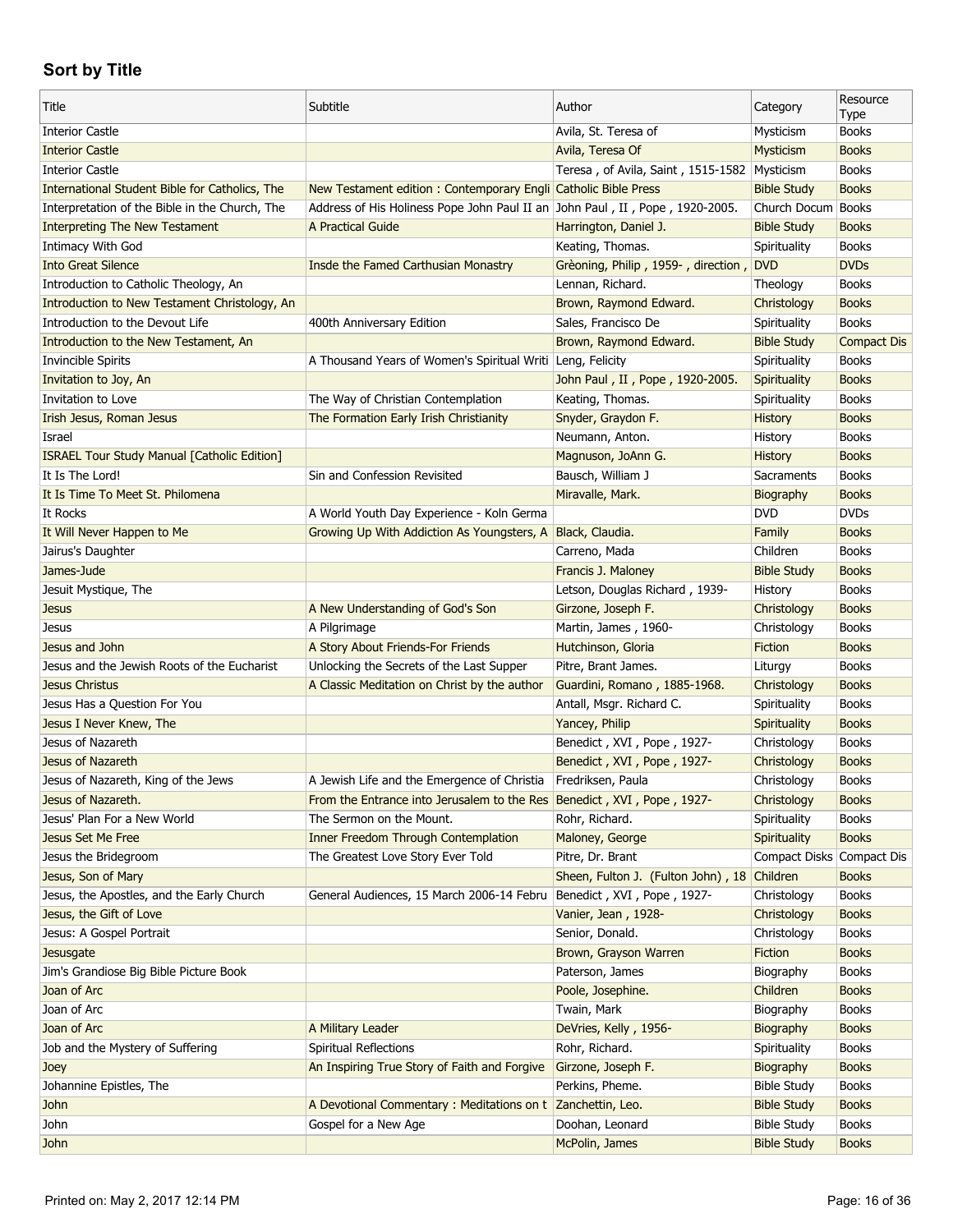| Title                                                           | Subtitle                                                                                        | Author                                          | Category               | Resource<br>Type   |
|-----------------------------------------------------------------|-------------------------------------------------------------------------------------------------|-------------------------------------------------|------------------------|--------------------|
| John Main                                                       | By Those Who Knew Him                                                                           | Harris, Paul T.                                 | Biography              | <b>Books</b>       |
| John of the Cross for Today                                     | The Ascent                                                                                      | Muto, Susan                                     | Spirituality           | <b>Books</b>       |
| John Paul II                                                    | Portrait of a Pontiff.                                                                          | Tosatti, Marco, 1947-                           | Biography              | <b>Books</b>       |
| John Paul II                                                    | The Pope Who Changed the World                                                                  | Giansanti, Gianni.                              | Biography              | <b>Books</b>       |
| John Paul II for Dummies                                        |                                                                                                 | Trigilio, John.                                 | Biography              | <b>Books</b>       |
| John Paul II, The Great Mercy Pope                              | <b>Beatification Edition</b>                                                                    | Kosicki, Fr George, CSB                         | Spirituality           | <b>Books</b>       |
| John, the maverick gospel                                       |                                                                                                 | Kysar, Robert.                                  | <b>Bible Study</b>     | <b>Books</b>       |
| Joseph                                                          | <b>Great Bible Stories</b>                                                                      | Nodel, Maxine                                   | Children               | <b>Books</b>       |
| Joseph and Chico                                                | The Life of Pope Benedict XVI as told by a C   Perego, Jeanne.                                  |                                                 | Children               | <b>Books</b>       |
| Joseph in Egypt                                                 |                                                                                                 | Nodel, Maxine                                   | Children               | <b>Books</b>       |
| Joseph of Nazareth                                              | The Story of a Man Closest to Christ                                                            |                                                 | <b>DVD</b>             | <b>DVDs</b>        |
| Joshua and the Children                                         | A Parable                                                                                       | Girzone, Joseph F.                              | Fiction                | <b>Books</b>       |
| Joshua and the Children                                         |                                                                                                 | Girzone, Joseph F.                              | Fiction                | <b>Books</b>       |
| Joshua and the City                                             |                                                                                                 | Girzone, Joseph F.                              | Fiction                | <b>Books</b>       |
| Joshua and the City                                             |                                                                                                 | Girzone, Joseph F.                              | Fiction                | <b>Books</b>       |
| Joshua in a Troubled World                                      | A Story for Our Time                                                                            | Girzone, Joseph F.                              | Fiction                | <b>Books</b>       |
| Joshua in the Holy Land                                         |                                                                                                 | Girzone, Joseph F.                              | Fiction                | <b>Books</b>       |
| Joshua in the Holy Land                                         |                                                                                                 | Girzone, Joseph F.                              | Fiction                | <b>Books</b>       |
| Joshua the Homecoming                                           |                                                                                                 | Girzone, Joseph F.                              | Fiction                | <b>Books</b>       |
| Josyp Terelya Witness To Apparitions And Perse An Autobiography |                                                                                                 | Terelëiìa, æIosyp.                              | Biography              | <b>Books</b>       |
| Journey Back to Eden                                            | My Life and Times among the desert Fathers Gruber, Mark, O.S.B.                                 |                                                 | Spirituality           | <b>Books</b>       |
| Journey Through Grief, The                                      | <b>Reflections on Healing</b>                                                                   | Wolfelt, Alan D. Phd                            | <b>Pastoral Care</b>   | <b>Books</b>       |
| Journey to Peace, The                                           | Reflections of Faith, Embracing Suffering, an                                                   | Bernardin, Joseph Cardinal                      | Spirituality           | <b>Books</b>       |
| Journey to the River Sea                                        |                                                                                                 | Ibbotson, Eva                                   | Children - Ficti       | <b>Books</b>       |
| Journeybread for the Shadowlands                                | The Readings for the Rites of the Catechume Jackson, Pamela E. J.                               |                                                 | Spirituality           | <b>Books</b>       |
| <b>Journeys Home</b>                                            | The Journeys of Protestant Clergy Coming H                                                      | Grodi, Marcus                                   | <b>Testimony</b>       | <b>Books</b>       |
| Joy of Being a Eucharistic Minister, The                        |                                                                                                 | Finley, Mitch.                                  | Lay Ministry           | <b>Books</b>       |
| Joy of Full Surrender, The                                      |                                                                                                 |                                                 |                        | <b>Books</b>       |
|                                                                 |                                                                                                 | Caussade, Jean Pierre de, d. 1751. Spirituality |                        |                    |
| Joy of Knowing Christ, The<br>Jubilee of the Year 2000          | meditations on the Gospels<br>Apolistolic Letter - Tertio Millennio Advenient Pope John Paul II | Benedict, XVI, Pope, 1927-                      | Spirituality           | <b>Books</b>       |
|                                                                 |                                                                                                 |                                                 | Church Docum Books     |                    |
| Julian<br>Julian of Norwich                                     | A Play Based on the Life of Julian of Norwich Janda, J.                                         |                                                 | Biography              | <b>Books</b>       |
| Julian of Norwich                                               | <b>Mystic and Theologian</b>                                                                    | Jantzen, Grace.                                 | Biography              | <b>Books</b>       |
|                                                                 |                                                                                                 | Frykholm, Amy                                   | Biography              | <b>Books</b>       |
| Julian of Norwich Showings                                      |                                                                                                 | Colledge, Edmund                                | Mysticism              | <b>Books</b>       |
| Julie of the Wolves                                             |                                                                                                 | George, Jean Craighead                          | Children - Ficti Books |                    |
| Junkie Priest, The                                              | Father Daniel Egan, S.A                                                                         | Harris, John D.                                 | Biography              | <b>Books</b>       |
| Just Like Mary                                                  |                                                                                                 | Gortler, Rosemarie.                             | Children               | <b>Books</b>       |
| Justification by Faith Through Grace                            | Joint Declaration on the Doctrine of Justificat Joint Declaration                               |                                                 | Church Docum           | <b>Books</b>       |
| Kabul 24                                                        | Documentary Narrated by Jim Caviezel                                                            |                                                 | <b>DVD</b>             | <b>DVDs</b>        |
| Kabul24                                                         | The Story of a Taliban Kidnapping and Unwa Arnold, Henry O., 1966-                              |                                                 | Biography              | <b>Books</b>       |
| Kaia'tano                                                       | Ron Kateri Tekahkwitha [Tekakwitha]                                                             | Bechard, Henri                                  | Biography              | <b>Books</b>       |
| Kateri Tekakwitha                                               | Joyful Lover                                                                                    | Litkowski, Sister MAry Pelagia.                 | Children               | <b>Books</b>       |
| Kauualuk                                                        | Missionary Oblate of Mary Immuaculate, Apo                                                      | Charles Choque                                  | Biography              | <b>Books</b>       |
| Key to Your Child's Heart, The                                  |                                                                                                 | Smalley, Gary.                                  | Family                 | <b>Books</b>       |
| King George and the Ducky                                       | A Lesson About Selfishness                                                                      |                                                 | Children - Ficti       | <b>DVDs</b>        |
| King's Highway, El Camino Real, The                             | God's Highway to Peace and Happiness, Fou                                                       | Guindon, Kenneth R., 1939-                      | <b>Testimony</b>       | <b>Books</b>       |
| Kirby's Ocean Friend                                            | A Brief Therapy Tool For Young Children Wh                                                      | Cook, Diane L.M.                                | Children               | <b>Books</b>       |
| Kiss From the Cross, The                                        | Saints for Every Kind of Suffering                                                              | Chervin, Ronda.                                 | Spirituality           | <b>Compact Dis</b> |
| Kitchen Madonna, The                                            |                                                                                                 | Godden, Rumer, 1907-1998.                       | Children               | <b>Books</b>       |
| Knights of Christ                                               |                                                                                                 | Homan, Helen Walker                             | <b>History</b>         | <b>Books</b>       |
| Knitting into the Mystery                                       | A Guide to the Shawl-Knitting Ministry                                                          | Jorgensen, Susan S., 1951-                      | Lay Ministry           | <b>Books</b>       |
| Knowing the God of Compassion                                   | Spirituality and Persons Living with AIDS                                                       | Hardy, Richard P                                | Spirituality           | <b>Books</b>       |
| Knowing the Truth of Gods Love the One                          | The One Thing We Can't Live Without                                                             | Kreeft, Peter                                   | Spirituality           | <b>Books</b>       |
| La Cote de Beaupre                                              | DVD Tour of St. Anne-de-Beaupre                                                                 | Venzina, Robert                                 | <b>DVD</b>             | <b>DVDs</b>        |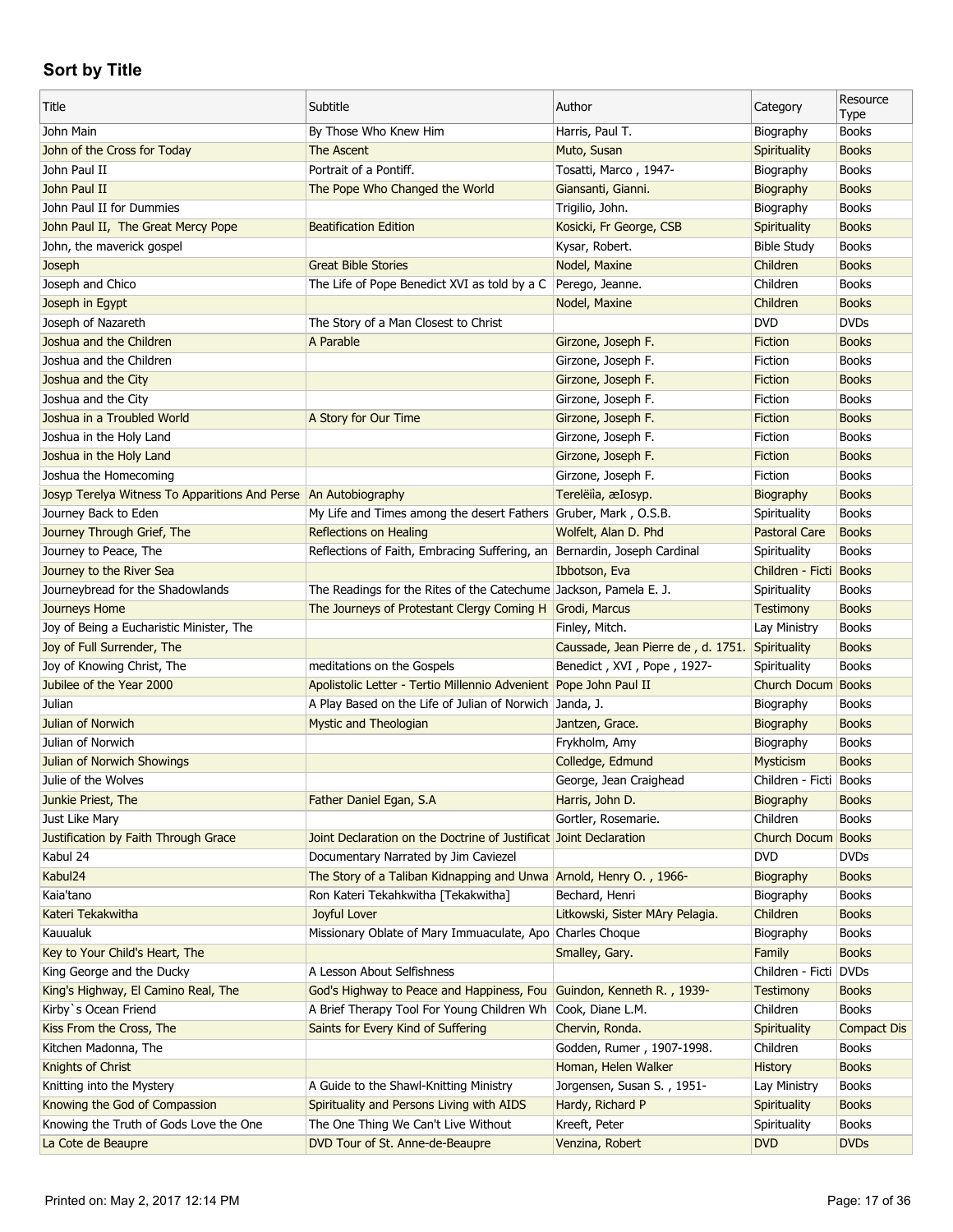| Title                                                                                     | Subtitle                                                                                | Author                                                      | Category               | Resource<br>Type |
|-------------------------------------------------------------------------------------------|-----------------------------------------------------------------------------------------|-------------------------------------------------------------|------------------------|------------------|
| Larry Boy and the Rumor Weed                                                              | A Lesson in the Power of Words                                                          |                                                             | Children - Ficti DVDs  |                  |
| Last Battle, The                                                                          | The Chronicles of Narnia - Boiok 7                                                      | Lewis, C. S. (Clive Staples), 1898-1 Children - Ficti Books |                        |                  |
| Last Days of Maximilian Kolbe, The                                                        |                                                                                         | Lorit, Sergio C.                                            | Biography              | <b>Books</b>     |
| Last Straw, The                                                                           |                                                                                         | Thury, Frederick H                                          | Children               | <b>Books</b>     |
| Lay Members of Christ's Faithful People                                                   | Apostolic Exhortation of Pope John Paull II o John Paul, II, Pope, 1920-2005.           |                                                             | Church Docum Books     |                  |
| Lay Members of Christ's Faithful People                                                   | Apostolic Exhortation of Pope John Paull II o John Paul, II, Pope, 1920-2005.           |                                                             | Church Docum Books     |                  |
| Lay Ministers, Lay Disciples                                                              | Evangelizing Power in the Parish                                                        | Gerding, Susan Blum.                                        | Lay Ministry           | <b>Books</b>     |
| Lay Siege to Heaven                                                                       | A Novel of Saint Catherine of Siena                                                     | De Wohl, Louis, 1903-1961.                                  | <b>Fiction</b>         | <b>Books</b>     |
| Leading the Little Ones to Mary                                                           |                                                                                         | Lelia, S.S.N.D. Sister Mary                                 | Children               | <b>Books</b>     |
| <b>Learn From That Cross</b>                                                              |                                                                                         |                                                             | <b>DVD</b>             | <b>DVDs</b>      |
| Left to Tell                                                                              | Discovering God Amidst the Rwandan Holoca Ilibagiza, ImmaculeI□e.                       |                                                             | Biography              | <b>Books</b>     |
| Left to Tell                                                                              | Discovering God Amidst the Rwandan Holoca Ilibagiza, Immaculâee.                        |                                                             | Biography              | <b>Books</b>     |
| Legio Mariae                                                                              | The Official Handbook of the Legion of Mary                                             | Concilium Legionis Mariae                                   | Mary                   | <b>Books</b>     |
| Legion of Christ, The                                                                     | A History                                                                               | Conde, Angeles                                              | History                | <b>Books</b>     |
| Lent and Easter - Wisdom from Fulton J. Sheen Daily Scripture and Prayers Together With S |                                                                                         | Sheen, Fulton J., (Fulton John), 1                          | Season                 | <b>Books</b>     |
| Let The Fire Fall                                                                         |                                                                                         | Scanlan, Michael                                            | Spirituality           | <b>Books</b>     |
| Letter and Spirit                                                                         | From Written Text to Living Word in the Litu                                            | Hahn, Scott.                                                | Liturgy                | <b>Books</b>     |
| Letter of Consolation, A                                                                  |                                                                                         | Nouwen, Henri J. M.                                         | Spirituality           | <b>Books</b>     |
| Letter of His Holiness John Paul II to the Bishop                                         | Essential Elements in the Church's Teaching                                             | John Paul, II, Pope, 1920-2005.                             | Church Docum Books     |                  |
| Letter to Families                                                                        | From Pope John Paul II                                                                  | John Paul, II, Pope, 1920-2005.                             | Church Docum Books     |                  |
| Letters from Medjugorje                                                                   |                                                                                         | Weible, Wayne.                                              | Mary                   | <b>Books</b>     |
| Letters to the Early Church                                                               | A Devotional Commentary on Ephesians thro Zanchettin, Leo.                              |                                                             | <b>Bible Study</b>     | <b>Books</b>     |
| Letting God Free Us                                                                       | Meditations on Ignatian Spiritual Exercises                                             | Martini, Carlo Maria, 1927-2012.                            | Spirituality           | <b>Books</b>     |
| Liberated at Last                                                                         |                                                                                         | Paquette, Agathe                                            | Testimony              | <b>Books</b>     |
| Liberty of the Children of God, The                                                       |                                                                                         | Hèaring, Bernhard, 1912-                                    | Theology               | <b>Books</b>     |
| Life and Cult of Saint Anne, The                                                          |                                                                                         | Desrochers, Gerard                                          | Mary                   | <b>Books</b>     |
| Life and Holiness                                                                         |                                                                                         | Merton, Thomas, 1915-1968.                                  | Spirituality           | <b>Books</b>     |
| Life Beyond Death                                                                         | The Eschatological Dimension of Christian Fa Martâinez de Pisâon L., Ramâon, 1 Theology |                                                             |                        | <b>Books</b>     |
| Life of Christ                                                                            | Complete and Unabridged                                                                 | Sheen, Fulton J.                                            | Christology            | <b>Books</b>     |
| Life of Christ                                                                            |                                                                                         | Sheen, Fulton J. (Fulton John), 18 Christology              |                        | <b>Books</b>     |
| Life of Christ                                                                            |                                                                                         | Sheen, Fulton J. (Fulton John), 18 Christology              |                        | <b>Books</b>     |
| Life of Faustina Kowalska, The                                                            | The Authorized Biography                                                                | Sophia Michalenko, Sister.                                  | Biography              | <b>Books</b>     |
| Life of Jesus, The                                                                        | The Story of Jesus for Children                                                         | All Nation Series                                           | Christology            | <b>DVDs</b>      |
| Life of Jesus, The                                                                        | The Story of Jesus for Children                                                         | <b>All Nation Series</b>                                    | Christology            | <b>DVDs</b>      |
| Life of Mary as Seen by the Mystics                                                       |                                                                                         | Brown, Raphael                                              | Mary                   | <b>Books</b>     |
| Life of Saint Paul. Illustrated, The                                                      |                                                                                         | Fosdick, Harry Emerson, 1878-1969 Children                  |                        | <b>Books</b>     |
| Life of Sr. Marie de Mandat-Grancey, The, & Ma                                            |                                                                                         | Schulte, Rev. Carl G.                                       | History                | <b>Books</b>     |
| Life of st. Anthony < <assidua>&gt;</assidua>                                             | By a Contemporary Franciscan                                                            | Gamboso, Vergilio - edited by                               | Biography              | <b>Books</b>     |
| Life of St. Francis of Assisi, The                                                        |                                                                                         | Bonaventure, St. Bonaventure St.                            | Biography              | <b>Books</b>     |
| Life of St. Paul, The                                                                     |                                                                                         | Boadt, Lawrence.                                            | <b>Bible Study</b>     | <b>Books</b>     |
| Life of Teresa of Jesus, The                                                              | The Autobiography of Teresa of Avila                                                    | Peers, E. Allison; Silverio Teresa;                         | Biography              | <b>Books</b>     |
| Life of the Beloved                                                                       | Spiritual Living in a Secular World                                                     | Nouwen, Henri J. M.                                         | Spirituality           | <b>Books</b>     |
| Life of Thomas More                                                                       |                                                                                         | Ackroyd, Peter                                              | History                | <b>Books</b>     |
| Life-Giving Love                                                                          | Embracing God's Beautiful Design for Marria                                             | Hahn, Kimberly.                                             | Family                 | <b>Books</b>     |
| Life-Giving Vision, A                                                                     | How to Be a Christian In Today's World                                                  | Powell, John Joseph, 1925-                                  | Spirituality           | <b>Books</b>     |
| Lifeline                                                                                  | The Religious Upbringing of Your Children                                               | Stenson, James B.                                           | Family                 | <b>Books</b>     |
| Lifesigns                                                                                 | Intimacy, Fecundity, and Ecstasy in Christian Nouwen, Henri J. M.                       |                                                             | Spirituality           | <b>Books</b>     |
| Lift Up Your Eyes To The Mountain                                                         | A Guide To The Spiritual Life                                                           | Knight, David M., 1931-                                     | Spirituality           | <b>Books</b>     |
| Light Is on for You, The                                                                  | The Life-Changing Power of Confession                                                   | Wuerl, Cardinal Donald W.                                   | Sacraments             | <b>Books</b>     |
| Light of the World                                                                        | The Pope, The Church, And The Signs of the Benedict, XVI, Pope, 1927-                   |                                                             | Spirituality           | <b>Books</b>     |
| Like a Hammer Shattering Rock                                                             | Hearing the Gospels Today                                                               | McKenna, Megan.                                             | Spirituality           | <b>Books</b>     |
| Lion The Witch and The Wardrobe., The                                                     |                                                                                         |                                                             |                        |                  |
|                                                                                           | The Chronicles of Narnia: Book 2                                                        | Lewis, C. S. (Clive Staples), 1898-                         | Children - Ficti Books |                  |
| Lion, the Witch and the Wardrobe, The                                                     |                                                                                         | LEWIS, C.S.                                                 | Children - Ficti Books |                  |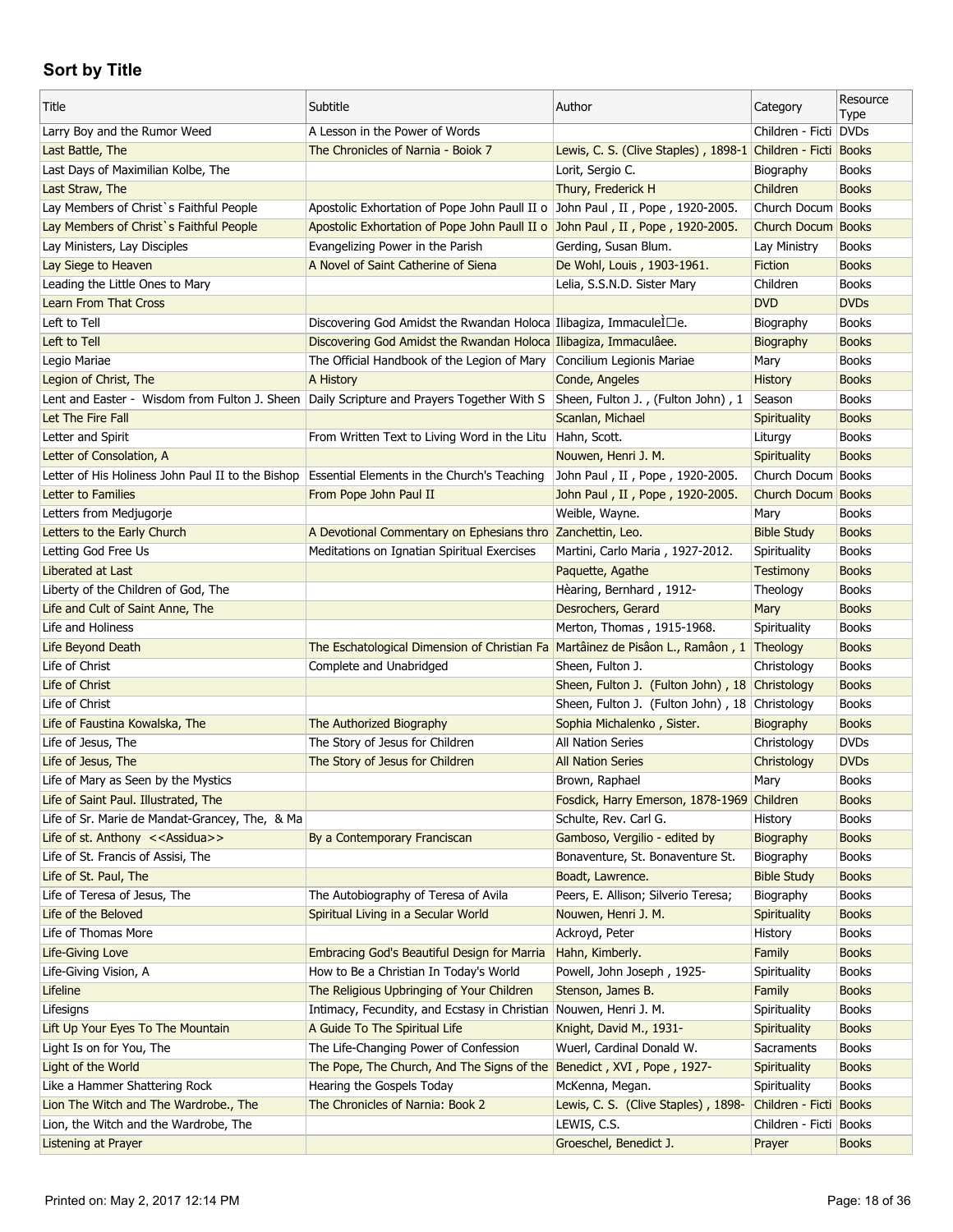| Title                                        | Subtitle                                                             | Author                                                       | Category                  | Resource                    |
|----------------------------------------------|----------------------------------------------------------------------|--------------------------------------------------------------|---------------------------|-----------------------------|
| Little Acts of Grace                         |                                                                      | Gortler, Rosemarie.                                          | Children                  | <b>Type</b><br><b>Books</b> |
| Little Drummer Boy, The                      |                                                                      |                                                              | Children - Ficti DVDs     |                             |
| Little House That Stood, The                 | A Lesson in Makikng Good Choices                                     |                                                              | Children - Ficti DVDs     |                             |
| Little Prince, The                           |                                                                      | Saint-Exupâery, Antoine de, 1900-                            | Children - Ficti Books    |                             |
| Littlest Angel, The                          |                                                                      | Tazewell, Charles.                                           | Children                  | <b>Books</b>                |
| <b>Liturgical Question Box</b>               | Answers to Common Questions About the M                              | Elliott, Peter J. (Peter John), 1943 Liturgy                 |                           | <b>Books</b>                |
| Liturgy With Style and Grace                 |                                                                      | Huck, Gabe.                                                  | Liturgy                   | <b>Books</b>                |
| Lives of the Popes                           | The Pontiffs from St. Peter to John Paul II                          | McBrien, Richard P.                                          | Biography                 | <b>Books</b>                |
| LIving by Design not by Default              | Using Technology as a Christan                                       | Schmitz, Fr. Mike                                            | Compact Disks Compact Dis |                             |
| Living Everyday with Passion and Purpose     | Our Quest for Happiness                                              | Kelly, Matthew.                                              | <b>DVD</b>                | <b>DVDs</b>                 |
| Living Everyday with Passion and Purpose     | The Rhythm of Life                                                   | Kelly, Matthew.                                              | <b>DVD</b>                | <b>DVDs</b>                 |
| Living Everyday with Passion and Purpose     | What Holds Us Back                                                   | Kelly, Matthew.                                              | <b>DVD</b>                | <b>DVDs</b>                 |
| Living Everyday with Passion and Purpose     | The Seven Levels of Intimacy                                         | Kelly, Matthew.                                              | <b>DVD</b>                | <b>DVDs</b>                 |
| Living Everyday with Passion and Purpose     | Be the Difference that Makes the Difference                          | Kelly, Matthew.                                              | <b>DVD</b>                | <b>DVDs</b>                 |
| Living Everyday with Passion and Purpose     | Ten Minutes a Day                                                    | Kelly, Matthew.                                              | <b>DVD</b>                | <b>DVDs</b>                 |
| Living Mass, The                             | Changes to the Roman Missal and How We                               | Lucatero, Heliodoro.                                         | Liturgy                   | <b>Books</b>                |
| Living Miracles                              | The Spiritual Sons of John Paul the Great                            | Meissen, Randall J.                                          | Biography                 | <b>Books</b>                |
| <b>Living Prayer</b>                         | In the Silence of the Heart, Jesus Helps Us t                        | M. Angelica (Mary Angelica), Moth Prayer                     |                           | <b>Books</b>                |
| Living the 10 Commandments for Children      |                                                                      | Gortler, Rosemarie.                                          | Children                  | <b>Books</b>                |
| Living the Catholic Faith                    | <b>Rediscovering the Basics</b>                                      | O.F.M.Cap, Charles J. Chaput                                 | Spirituality              | <b>Books</b>                |
|                                              |                                                                      |                                                              |                           | <b>Books</b>                |
| Living the Gospel in the New Mellennium      | A Summary of the Apostolic Exhortation Eccl                          | Canadian Conference of Catholic Bi                           | Church Docum              |                             |
| Living the Jesus Prayer                      |                                                                      | Zaleski, Irma                                                | Spirituality              | <b>Books</b>                |
| Living the Mass                              | How One Hour a Week Can Change Your Lif                              | Grassi, Dominic.                                             | Liturgy                   | <b>Books</b>                |
| Living Thought of Saint Paul, The            | An Introduction to Pauline Theology Throug                           | Montague, George T.                                          | <b>Bible Study</b>        | <b>Books</b>                |
| Living With an Empty Chair                   | A Guide Through Grief                                                | Temes, Roberta.                                              | Pastoral Care             | <b>Books</b>                |
| Living With Grief After Sudden Loss          | Suicide, Homicide, Accident, Heart Attack, St Doka, Kenneth J.       |                                                              | Pastoral Care             | <b>Books</b>                |
| Living With Grief When Illness is Prolonged  |                                                                      | Doka, Kenneth J.                                             | Pastoral Care             | <b>Books</b>                |
| Living Wood, The                             | Saint Helena and the Emperor Constantine                             | De Wohl, Louis, 1903-1961.                                   | <b>Historical Ficti</b>   | <b>Books</b>                |
| Long Loneliness, The                         | An Autobiography of Dorothy Day; illustrate Day, Dorothy, 1897-1980. |                                                              | Biography                 | <b>Books</b>                |
| Long Loneliness, The                         | The Autobiography of Dorothy Day                                     | Day, Dorothy, 1897-1980.                                     | Biography                 | <b>Books</b>                |
| Long Patrol, The                             | A Tale Of Redwall                                                    | Jacques, Brian.                                              | Children - Ficti   Books  |                             |
| Long Way From Welcome, A                     | A Mystery in Paris                                                   | Lewis, Echo.                                                 | Children - Ficti Books    |                             |
| Looking For Jesus                            | Meditations On The Last Discourse Of St. Jo                          | Van Kaam, Adrian L., 1920-                                   | Spirituality              | <b>Books</b>                |
| <b>Lord Brocktree</b>                        | A Tale of Redwall                                                    | Jacques, Brian                                               | Children - Ficti Books    |                             |
| Lord Is My Shepherd, The                     | Healing Wisdom of the Twenty-third Psalm                             | Kushner, Harold S.                                           | Spirituality              | <b>Books</b>                |
| Lord is My Shepherd, The                     | The Twenty-Third Psalm                                               | LaPadula, Tom.                                               | Children                  | <b>Books</b>                |
| Lord Of The Rings                            | Triple Feature (3 DVD Set)                                           |                                                              | <b>DVD</b>                | <b>DVDs</b>                 |
| Lord of the Rings, The                       | The Two Towers - Part Two                                            | Tolkien, J. R. R.                                            | Children - Ficti Books    |                             |
| Lord of the Rings, The                       | The Fellowship of the Ring - Part One                                | Tolkien, J. R. R.                                            | Children - Ficti Books    |                             |
| Lord, Have Mercy                             | The Healing Power of Confession                                      | Hahn, Scott.                                                 | <b>Sacraments</b>         | <b>Books</b>                |
| Lord, Have Mercy                             | The Healing Power of Confession                                      | Hahn, Scott.                                                 | Sacraments                | <b>Books</b>                |
| Lord, The                                    |                                                                      | Guardini, Romano, 1885-1968.                                 | Christology               | <b>Books</b>                |
| Lord's Day, The                              | Apostolic Letter - Dies Domini                                       | Catholic Church., Pope (1978-2005                            | Church Docum              | <b>Books</b>                |
| Lord's Prayer, The                           |                                                                      | Guardini, Romano, 1885-1968.                                 | Prayer                    | <b>Books</b>                |
| Lost in Wonder                               | Rediscovering the Spiritual Art Of Attentiven                        | Waal, Esther de                                              | Spirituality              | <b>Books</b>                |
| Lourdes                                      | Body and Spirit in the Secular Age                                   | Harris, Ruth, 1958-                                          | History                   | <b>Books</b>                |
| Love and Responsibility                      |                                                                      | John Paul, II, Pope, 1920-2005.                              | Family                    | <b>Books</b>                |
| Love Is Our Mission                          | The Family Fully Alive - A Preparpatory Cate                         | Philadelphia, Archdiocese Of.                                | Family                    | <b>Books</b>                |
| Love is the Answer                           | A Valuable Study of Marriage and Birth Contr Haring, Bernard         |                                                              | Theology                  | <b>Books</b>                |
| Love of Learning and the Desire for God, The | A Study of Monastic Culture                                          | Leclercq, Jean, 1911-1993.                                   | Spirituality              | <b>Books</b>                |
| Love That Satisfies, The                     | Reflections on Eros & Agape                                          | West, Christopher                                            | Spirituality              | <b>Books</b>                |
| Love That Waits For You, The                 |                                                                      | Sheen, Fulton J. (Fulton John), 18 Compact Disks Compact Dis |                           |                             |
| Love, a Fruit Always in Season               | Daily Meditations from the Words of Mother                           | Teresa, Mother, 1910-1997.                                   | Prayer                    | <b>Books</b>                |
| Love's Greatest Song                         |                                                                      | Stang, Egbert                                                | Spirituality              | <b>Books</b>                |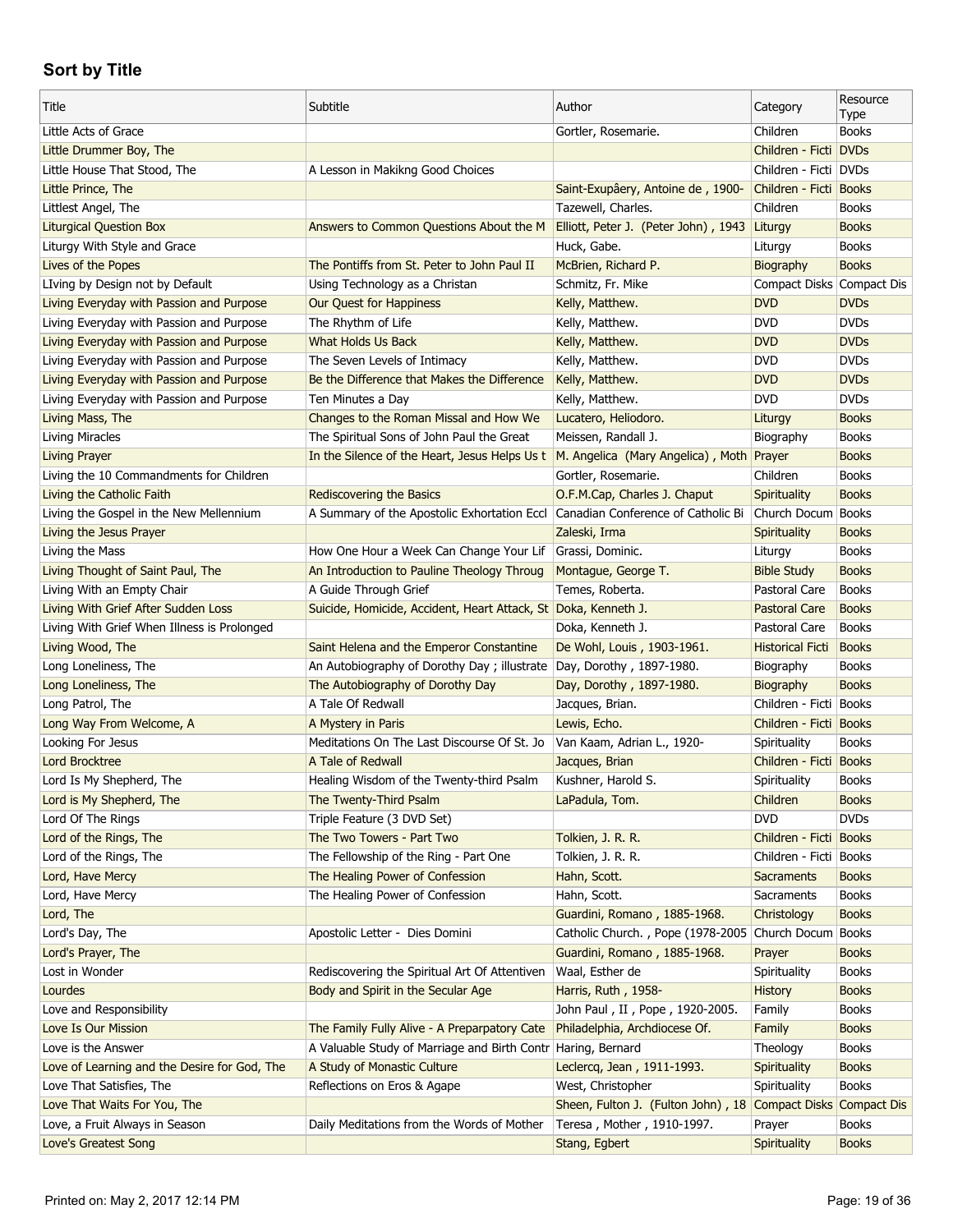| Title                                 | Subtitle                                                       | Author                                | Category                | Resource<br>Type |
|---------------------------------------|----------------------------------------------------------------|---------------------------------------|-------------------------|------------------|
| Luke                                  |                                                                | LaVerdiere, Eugene.                   | <b>Bible Study</b>      | <b>Books</b>     |
| Luke                                  | A Devotional Commentary : Meditations on t Zanchettin, Leo.    |                                       | <b>Bible Study</b>      | <b>Books</b>     |
| Luke                                  | A Devotional Commentary: Meditations on t Zanchettin, Leo.     |                                       | <b>Bible Study</b>      | <b>Books</b>     |
| Luke, The Perennial Spirituality      |                                                                | Doohan, Leonard.                      | <b>Bible Study</b>      | <b>Books</b>     |
| Lumen Fidei                           | Francis (Pope)                                                 | Bergoglio), Francesco (Jorge Mario    | Church Docum            | <b>Books</b>     |
| Luminous Mysteries, The               | Biblical Reflections on the Life of Christ                     | Gray, Tim (Timothy Michael), 194      | Spirituality            | <b>Books</b>     |
| Lyle the Kindly Viking                | A Lesson in Sharing                                            |                                       | Children - Ficti DVDs   |                  |
| MacLarry & the Stinky Cheese Battle   | A Lesson in Getting Along With Others                          |                                       | Children - Ficti   DVDs |                  |
| Made for More                         | Isn't it Time you Discover the Life God Creat   Martin, Curtis |                                       | Spirituality            | <b>Books</b>     |
| <b>Madeleine Takes Command</b>        |                                                                | Brill, Ethel C. (Ethel Claire), 1877- | Children                | <b>Books</b>     |
| Magician's Nephew, The                |                                                                | Lewis, C. S.                          | Children                | <b>Books</b>     |
| Magician's Nephew., The               | The Chronicles of Narnia; Book One                             | Lewis, C. S. (Clive Staples), 1898-   | Children - Ficti Books  |                  |
| <b>Making Choices</b>                 | Practical Wisdom for Everyday Moral Decisio                    | Kreeft, Peter.                        | Spirituality            | <b>Books</b>     |
| Making Sense Out of Suffering         |                                                                | Kreeft, Peter.                        | Spirituality            | <b>Books</b>     |
| Making the Eucharist Matter           |                                                                | Andersen, Frank.                      | Liturgy                 | <b>Books</b>     |
| Malkin                                |                                                                | Masson, Sophie, 1959-                 | Children - Ficti        | <b>Books</b>     |
| Man and Woman                         | Love & the Meaning of Intimacy                                 | Von Hildebrand, Dietrich, 1889-       | Family                  | <b>Books</b>     |
| Man and Woman God Made Them           |                                                                | Vanier, Jean                          | Spirituality            | <b>Books</b>     |
| Man And Woman He Made Them            |                                                                | Vanier, Jean, 1928-                   | Spirituality            | <b>Books</b>     |
| Man Born Again                        | <b>Saint Thomas More</b>                                       | Beahn, John E.                        | Biography               | <b>Books</b>     |
| Man Named John, A                     | The Life of Pope John XXIII                                    | Hatch, Alden, 1898-.                  | Biography               | <b>Books</b>     |
| Man of Faith, A                       | Father Patrick Peyton, C.S.C., his life, missio                | Arnold, Jeanne Gosselin               | Biography               | <b>Books</b>     |
| Man of the Beatitudes                 | Piergiorgio Frassoti                                           | Frassati, Luciana                     | Biography               | <b>Books</b>     |
| Many Faces Of Mary, The               | A Love Story                                                   | Lord, Bob                             | Mary                    | <b>Books</b>     |
| Many Religions, One Covenant          | Israel, the Church, and the World                              | Ratzinger, Joseph Cardinal, 1927-     | Theology                | <b>Books</b>     |
| Map of Life, A                        | A Simple Study of the Catholic Faith                           | Sheed, F. J.                          | Catechism               | <b>Books</b>     |
| Map of Life, A                        | A Simple Study of the Catholic Faith                           | Sheed, F. J.                          | Catechism               | <b>Books</b>     |
| Marguerite dYouville                  | A Biography Based on the Life and Times of                     | McGuire, Rita                         | Biography               | <b>Books</b>     |
| Maria Valtorta                        | Autobiography                                                  | Valtorta, Maria                       | Mysticism               | <b>Books</b>     |
| Mark                                  | A Devotional Commentary : Meditations on t Zanchettin, Leo.    |                                       | <b>Bible Study</b>      | <b>Books</b>     |
| Mark                                  | A d\Devotional Commentary : Meditations on Zanchettin, Leo.    |                                       | <b>Bible Study</b>      | <b>Books</b>     |
| Mark, Visionary of Early Christianity |                                                                | Doohan, Leonard.                      | <b>Bible Study</b>      | <b>Books</b>     |
| Marriage and the Eucharist            |                                                                | West, Christopher                     | Family                  | Compact Dis      |
| <b>Martin the Warrior</b>             | A Tale of Redwall                                              | Jacques, Brian                        | Children - Ficti Books  |                  |
| Martyrs                               | They Died for Christ                                           | Lord, Bob.                            | Biography               | <b>Books</b>     |
| <b>Martyrs Shrine</b>                 |                                                                | Shrine, Martyrs                       | History                 | <b>Books</b>     |
| Mary of Nazareth                      |                                                                | Robertson, Jenny                      | Mary                    | <b>Books</b>     |
| Mary of Nazareth                      |                                                                | Robertson, Jenny                      | Mary                    | <b>Books</b>     |
| Mary Through the Centuries            | Her Place in the History of Culture                            | Pelikan, Jaroslav, 1923-2006.         | Mary                    | <b>Books</b>     |
| Mary Ward, 1585-1645.                 |                                                                | Mary Oliver, Mother.                  | Biography               | <b>Books</b>     |
| Mary, the Church At the Source        |                                                                | Benedict, XVI, Pope, 1927-            | Mary                    | <b>Books</b>     |
| Maryknoll Fathers., The               |                                                                | Kittler, Glenn D.                     | <b>History</b>          | <b>Books</b>     |
| Masculine Spirit, The                 | Resources for Reflective Living                                | Oliva, Max.                           | Spirituality            | <b>Books</b>     |
| <b>Masonry Unmasked</b>               | An Insider Reveals the Secrets of the Lodge                    | Salza, John.                          | Religion                | <b>Books</b>     |
| Mass Book for Children, The           |                                                                | Gortler, Rosemarie.                   | Children                | <b>Books</b>     |
| Mass in a World of Change, The        |                                                                | Champlin, Joseph M.                   | Liturgy                 | <b>Books</b>     |
| Mass of Brother Michel, The           |                                                                | Kent, Michael.                        | Fiction                 | <b>Books</b>     |
| Mass of the Early Christians, The     |                                                                | Aquilina, Mike.                       | Liturgy                 | <b>Books</b>     |
| Mater et Magistra                     | Christianity and Social Progress                               | Pope John XXIII                       | Church Docum            | <b>Books</b>     |
| Matthew                               | A Devotional Commentay - Meditations on th Zanchettin, Leo.    |                                       | <b>Bible Study</b>      | <b>Books</b>     |
| Matthew                               | Spirituality For The 80's And 90's                             | Doohan, Leonard.                      | <b>Bible Study</b>      | <b>Books</b>     |
| Mattimeo                              | A Tale of Redwall                                              | Jacques, Brian.                       | Children - Ficti Books  |                  |
| Maturing In Christ                    | Saint Paul's Program for Christian Growth                      | Montague, George T                    | <b>Bible Study</b>      | <b>Books</b>     |
| May I have This Dance?                |                                                                | Rupp, Joyce.                          | Spirituality            | <b>Books</b>     |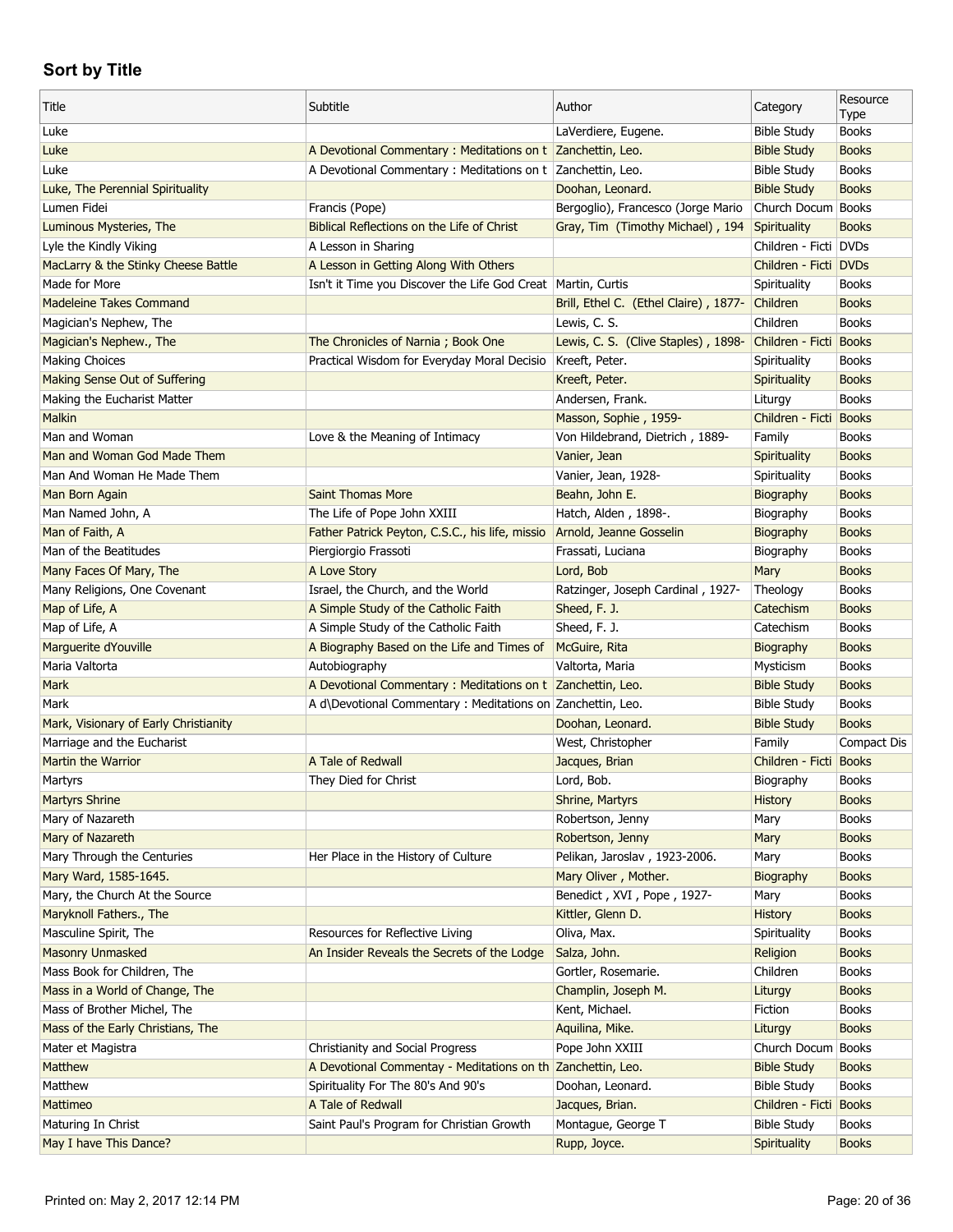| Title                                                          | Subtitle                                                              | Author                              | Category                  | Resource                     |
|----------------------------------------------------------------|-----------------------------------------------------------------------|-------------------------------------|---------------------------|------------------------------|
| Maze, The                                                      |                                                                       | Hughes, Monica                      | Children - Ficti Books    | Type                         |
| Me and Jeshua                                                  |                                                                       | Spence, Eleanor.                    | Children - Ficti          | <b>Books</b>                 |
| Meaning of Christian Brotherhood, The                          |                                                                       | Benedict, XVI, Pope, 1927-          | Theology                  | <b>Books</b>                 |
| Meaning of Consecration Today, The                             | A Marian Model for a Secularized Age                                  | Laurentin, Renel <sup>[</sup> □.    | Theology                  | <b>Books</b>                 |
| Meat and Potatoes Catholicism                                  |                                                                       | Classen, Rev. Joseph F.             | Catechism                 | <b>Books</b>                 |
| Mediatrix of all Grace                                         | Mary's Role in the Plan of Salvation                                  | Staples, Tim                        | Compact Disks Compact Dis |                              |
| <b>Meditation in Motion</b>                                    |                                                                       | Muto, Susan Annette                 | Spirituality              | <b>Books</b>                 |
| Meditations on Freedom and the Spirit                          |                                                                       | Rahner, Karl, 1904-1984.            | Theology                  | <b>Books</b>                 |
| Meditations on the Holy Eucharist                              |                                                                       | II, Pope John Paul                  | Mysticism                 | <b>Books</b>                 |
|                                                                | A Pilgrim's Journey: A True story of Spiritual Minutoli, Armando.     |                                     | Mary                      | <b>Books</b>                 |
| Medjugorje                                                     |                                                                       | Weible, Wayne.                      |                           | <b>Books</b>                 |
| Medjugorje - The Message<br>Medjugorje - The Mission           |                                                                       | Weible, Wayne.                      | Mary<br>Mary              | <b>Books</b>                 |
|                                                                |                                                                       | Laurentin, Reneâ.                   |                           | Video Tapes                  |
| Medjugorje - Thirteen Years Later                              |                                                                       |                                     | Mary                      |                              |
| Medjugorje and the Family                                      | Helping Families to Live the Message                                  | Miravalle, Mark I., 1959-           | Family                    | <b>Books</b><br><b>Books</b> |
| Medjugorje, Triumph of the Heart<br><b>Meet Saint Faustina</b> | Revised edition of Medjugorje of the 90's                             | Emmanuel, Sister                    | Mary                      |                              |
|                                                                | <b>Herald of Divine Mercy</b>                                         | Kosicki, George W., 1928-           | Biography                 | <b>Books</b>                 |
| Meet Your Mother                                               | A Brief Introduction to Mary                                          | Miravalle, Mark                     | Spirituality              | <b>Books</b>                 |
| Meet Your Spiritual Father                                     |                                                                       | Mirivalle, Mark                     | Spirituality              | <b>Books</b>                 |
| Meetings with Mary                                             | Visions of the Blessed Mother                                         | Connell, Janice T.                  | Mary                      | <b>Books</b>                 |
| Memorize the Faith! (and most anything else)                   | Using the Methods of the Great Catholic Med Vost, Kevin.              |                                     | Catechism                 | <b>Books</b>                 |
| Men and the Message of the Old Testament, Th                   |                                                                       | Ellis, Peter F.                     | <b>Bible Study</b>        | <b>Books</b>                 |
| Men Astutely Trained                                           | A History of the Jesuits in the American Cent McDonough, Peter, 1939- |                                     | <b>History</b>            | <b>Books</b>                 |
| Men, Women, and the Mystery of Love                            |                                                                       | Sri, Edward P.                      | Family                    | <b>Books</b>                 |
| Men, Women, and the Mystery of Love                            | Practical Insights from John Paul II's Love a                         | Sri, Edward                         | Family                    | <b>Books</b>                 |
| Mercy and Hope                                                 |                                                                       | Pacer, Mike                         | Spirituality              | <b>Books</b>                 |
| <b>Mere Christianity</b>                                       |                                                                       | Lewis, C. S. (Clive Staples), 1898- | <b>Spirituality</b>       | <b>Books</b>                 |
| Ministry of Communion, The                                     |                                                                       | Kwatera, Michael.                   | Lay Ministry              | <b>Books</b>                 |
| Ministry of Hospitality, The                                   |                                                                       | Comiskey, James A.                  | <b>Lay Ministry</b>       | <b>Books</b>                 |
| Ministry of Hospitality, The                                   |                                                                       | Comiskey, James A.                  | Lay Ministry              | <b>Books</b>                 |
| Ministry of Listening, The                                     | Team Visiting in Hospital and Home                                    | Peel, Donald.                       | Lay Ministry              | <b>Books</b>                 |
| Ministry to the Imprisoned, The                                |                                                                       | Campbell, Joan, S.P.                | Lay Ministry              | <b>Books</b>                 |
| Ministry to Word and Sacraments                                | <b>History and Theology</b>                                           | Cooke, Bernard J.                   | <b>History</b>            | <b>Books</b>                 |
| Miracle of the Dancing Sun At Fatima                           |                                                                       | Preiss, John C.                     | Children                  | <b>Books</b>                 |
| Miracle of the Mountain, The                                   | The Story of Brother Andre and the Shrine o                           | Hatch, Alden, 1898-                 | Biography                 | <b>Books</b>                 |
| Miracle On Centre Street                                       |                                                                       | Hankins, Gerald W.                  | Lay Ministry              | <b>Books</b>                 |
| <b>Miracles</b>                                                |                                                                       | Lewis, C. S.                        | Spirituality              | <b>Books</b>                 |
| Miracles Do Happen                                             |                                                                       | McKenna, Briege.                    | Spirituality              | <b>Books</b>                 |
| Miracles of Ireland                                            | Apparition of Knock                                                   |                                     | <b>DVD</b>                | <b>DVDs</b>                  |
| Miracles of John Paul II                                       |                                                                       | Zuchniewicz, Pawe±.                 | Mysticism                 | <b>Books</b>                 |
| Miraculous Images of Our Lady                                  | 100 Famous Catholic Statues and Portraits                             | Cruz, Joan Carroll                  | Mary                      | <b>Books</b>                 |
| Miraculous Medal                                               | Its Orgin, History, Ciruclation and Results                           | Aladel, M.                          | Mysticism                 | <b>Books</b>                 |
| Miryam Of Jerusalem                                            | <b>Teacher Of The Disciples</b>                                       | Johnson, Ann, 1938-                 | Mary                      | <b>Books</b>                 |
| Miryam of Judah                                                | Witness in Truth and Tradition                                        | Johnson, Ann                        | Mary                      | <b>Books</b>                 |
| Mission of Christ the Redeemer                                 | <b>Redemptoris Missio</b>                                             | John Paul, II, Pope, 1920-2005.     | Church Docum              | <b>Books</b>                 |
| Mission of the Messiah                                         | On the Gospel of Luke                                                 | Gray, Tim (Timothy Michael), 194    | <b>Bible Study</b>        | <b>Books</b>                 |
| Mitchells, The                                                 | Five for Victory                                                      | Van Stockum, Hilda, 1908-2006.      | Children - Ficti          | <b>Books</b>                 |
| Modern Spiritual Masters                                       | Writings on Contemplation and Compassion                              | Ellsberg, Robert                    | Biography                 | <b>Books</b>                 |
| Moe and the Big Exit                                           | A Lesson in Following Directions                                      |                                     | Children - Ficti          | <b>DVDs</b>                  |
| Mohawk Glory                                                   | Kateri Tekakwitha                                                     | Grace, Sr. Mary                     | Children                  | <b>Books</b>                 |
| Molokai                                                        | The Story of Father Damien                                            | <b>ErA Films</b>                    | <b>DVD</b>                | <b>DVDs</b>                  |
| Moments of Faith                                               | Vision Embraced                                                       | Mitchell, Robert Thomas, O.F.M.     | Spirituality              | <b>Books</b>                 |
| Monks on Marriage, a Twelfth-Century View                      |                                                                       | Leclercq, Jean, 1911-1993.          | Family                    | <b>Books</b>                 |
| Monthly Messages of the Queen of Peace from                    | Meditations for the Members of the Commun Zovko, Father Jozo, O.F.M   |                                     | Mary                      | <b>Books</b>                 |
| Monthly Messages of the Queen of Peace from                    | Meditations for the Members of the Commun Zovko, Father Jozo, O.F.M   |                                     | Mary                      | <b>Books</b>                 |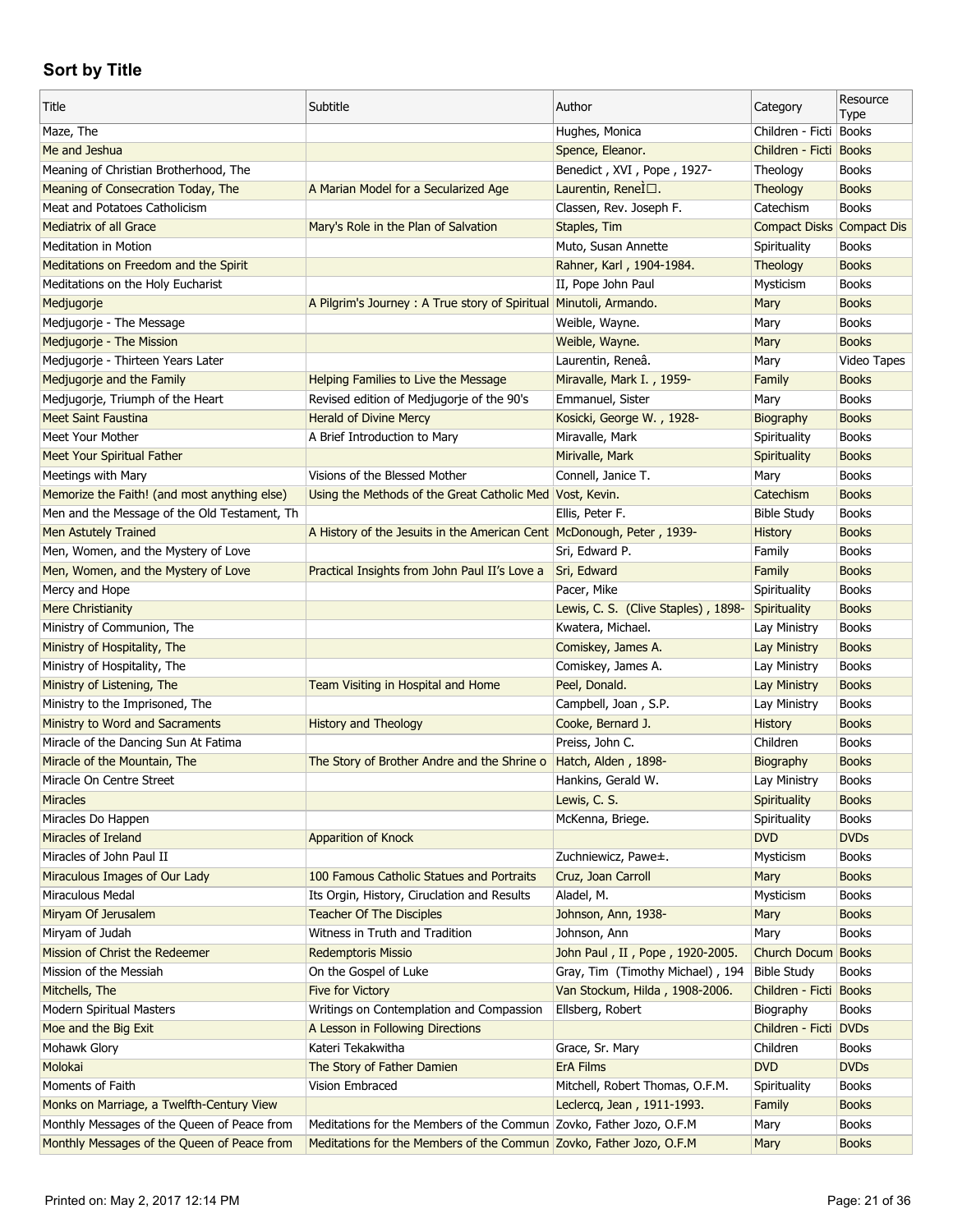| Title                                                 | Subtitle                                                                                           | Author                                         | Category                  | Resource<br>Type             |
|-------------------------------------------------------|----------------------------------------------------------------------------------------------------|------------------------------------------------|---------------------------|------------------------------|
| Mossflower                                            | A Tale of Redwall                                                                                  | <b>JACQUES, BRIAN</b>                          | Children - Ficti Books    |                              |
| Mother Angelica's Little Book of Life Lessons and     |                                                                                                    | M. Angelica (Mary Angelica), Moth Spirituality |                           | <b>Books</b>                 |
| Mother Angelica's Little Book of Life Lessons and     |                                                                                                    | M. Angelica (Mary Angelica), Moth Spirituality |                           | <b>Books</b>                 |
| <b>Mother Cabrini</b>                                 | Missionary to the World                                                                            | Keyes, Frances Parkinson, 1885-19 Children     |                           | <b>Books</b>                 |
| Mother of the Redeemer                                | Encyclical Letter of John Paul II                                                                  | Ii, Pope John Paul                             | Church Docum Books        |                              |
| Mother Seton and the Sisters of Charity               |                                                                                                    | Power-Waters, Alma, 1896-                      | Children                  | <b>Books</b>                 |
| Mother Teresa                                         | A Complete Authorized Biography                                                                    | Spink, Kathryn.                                | Biography                 | <b>Books</b>                 |
| <b>Mother Teresa</b>                                  | <b>Authorized Biography</b>                                                                        | Chawla, Navin                                  | Biography                 | <b>Books</b>                 |
| Mother Teresa                                         |                                                                                                    | Scardamaglia, Francesco, 1945-20               | <b>DVD</b>                | <b>DVDs</b>                  |
| <b>Mother Teresa</b>                                  | In My Own Words. Compiled by Jose Luis Go Teresa, Mother                                           |                                                | Spirituality              | <b>Books</b>                 |
| Mother Teresa                                         | In the Name of God's Poor                                                                          | Chaplin, Geraldine                             | <b>DVD</b>                | <b>DVDs</b>                  |
| <b>Mother Teresa</b>                                  |                                                                                                    | Scardamaglia, Francesco, 1945-20               | <b>DVD</b>                | <b>DVDs</b>                  |
| Mother Teresa of Calcutta                             | A Personal Portrait                                                                                | Maasburg, Leo-M. (Leo-Maximilian) Biography    |                           | <b>Books</b>                 |
| Mother Teresa, Her People and Her Work                |                                                                                                    | Doig, Desmond                                  | Biography                 | <b>Books</b>                 |
| Mrs. Frisby and the Rats of Nimh                      |                                                                                                    | O'Brien, Robert C.                             | Children - Ficti Books    |                              |
| <b>Music and Morality</b>                             | What is Wrong with Rock Music?                                                                     | Nortz, Fr. Basil                               | Compact Disks Compact Dis |                              |
| Music of the Heart                                    |                                                                                                    | Mitchell, Robert Thomas, O.F.M.                | Spirituality              | <b>Books</b>                 |
| My Father's Business                                  | A Biography of His Eminence G. Emmett Car                                                          | Higgins, Michael W.                            | Biography                 | <b>Books</b>                 |
| My First Bible                                        |                                                                                                    | Ottaviani, Ettorina                            | Children                  | <b>Books</b>                 |
| My First Communion Book                               | Remembrance Book                                                                                   | Bonaldo, Nadia                                 | Children                  | <b>Books</b>                 |
| My Guardian Angel                                     | Helper and Friend                                                                                  | Donaghy, Thomas J.                             | Children                  | <b>Books</b>                 |
| My Life For My Sheep.                                 |                                                                                                    | Duggan, Alfred Leo, 1903-1964.                 | <b>Bible Study</b>        | <b>Books</b>                 |
| My Life with the Saints                               |                                                                                                    | Martin, James                                  | Biography                 | <b>Books</b>                 |
| My Peace I Give You                                   | Healing Sexual Wounds With the Help of th                                                          | Eden, Dawn, 1968-                              | Spirituality              | <b>Books</b>                 |
| My Picture Prayer Book                                |                                                                                                    | Lovasik, Lawrence G. (Lawrence G               | Children                  | <b>Books</b>                 |
| My Sisters the Saints                                 |                                                                                                    | Campbell, Colleen Carroll, 1974-               | Biography                 | <b>Books</b>                 |
| My Sisters the Saints                                 |                                                                                                    | Campbell, Colleen Carroll, 1974-               | Spirituality              | <b>Books</b>                 |
| My Witness for the Church                             |                                                                                                    | Haring, Bernhard, 1912-                        | Biography                 | <b>Compact Dis</b>           |
| Mysteries of the Middle Ages                          | The Rise of Feminism, Acience, and Art From Cahill, Thomas.                                        |                                                | History                   | <b>Books</b>                 |
|                                                       |                                                                                                    |                                                |                           |                              |
|                                                       |                                                                                                    |                                                |                           |                              |
| Mystery and Worship of the Eucharist, The/ Do         | Letter of Pope John Paul                                                                           | John Paul, II, Pope, 1920-2005.                | Church Docum Books        |                              |
| Mystery of Christ, The                                | The Liturgy as Spiritual Experience                                                                | Keating, Thomas.                               | Spirituality              | <b>Books</b>                 |
| Mystery of Half Moon Cove, The                        |                                                                                                    | Montgomery, Dan, 1946-                         | Children - Ficti Books    |                              |
| Mystery of the Incarnation                            | Bull of Indiction - Incarnationis Mysterium -                                                      | John Paul, II, Pope, 1920-2005.                | Church Docum Books        |                              |
| Mystery of the Periodic Table, The                    |                                                                                                    | Wiker, Benjamin, 1960-                         | Children - Ficti Books    |                              |
| Nacar, The White Deer                                 | A Story of Old Mexico                                                                              | TrevinIfo, Elizabeth Borton de, 19             | Children                  | <b>Books</b>                 |
| Nahum to Malachi                                      |                                                                                                    | Emmerson, Grace                                | <b>Bible Study</b>        | <b>Books</b>                 |
| Naming Your Child                                     | Christian Names.                                                                                   | Elderbroom, Yvette.                            | References                | <b>Books</b>                 |
| Navarre Bible, The                                    | St Paul's Epistles to the Thessalonians and P                                                      | Gavigan, James.                                | <b>Bible Study</b>        | <b>Books</b>                 |
| Navarre Bible, The                                    | St Paul's Captivity Epistles in the Revised Sta                                                    | Gavigan, James.                                | <b>Bible Study</b>        | <b>Books</b>                 |
| Navarre Bible, The                                    | <b>New Testament</b>                                                                               | Navarre, University of                         | <b>Bible Study</b>        | <b>Books</b>                 |
| Navigating the Interior Life                          | Spiritual Direction and the Journey to God                                                         | Burke, Daniel.                                 | Spirituality              | <b>Books</b>                 |
| Nehemiah Builds a City                                |                                                                                                    | Round, Graham                                  | Children                  | <b>Books</b>                 |
| Neighbors and Traitors                                |                                                                                                    | Duncan Buckman, Carole.                        | Children - Ficti Books    |                              |
| Nelson's Amazing Bible Trivia Book One                |                                                                                                    | Densmore, Brad                                 | <b>Bible Study</b>        | <b>Books</b>                 |
| Never Alone                                           | A Personal Way to God by the author of JOS Girzone, Joseph F.                                      |                                                | Spirituality              | <b>Books</b>                 |
| New Millennium, Novo Millennio Ineunte, The           | Apostolic Letter of His Holiness Pope John Pa Catholic Church., Pope (1978-2005 Church Docum Books |                                                |                           |                              |
| New Picture Book of Saints                            | Illustrated Lives of the Saints for Young and                                                      | Lovasik, Lawrence G. (Lawrence G               | Children                  | <b>Books</b>                 |
| New Proofs for the Existence of God                   | Contributions of Contemporary Physics and P Spitzer, Robert J., 1952-                              |                                                | <b>Spirituality</b>       | <b>Books</b>                 |
| New Rosary in Scripture, The                          | Biblical Insights For Praying the 20 Mysteries Sri, Edward P.                                      |                                                | Spirituality              | <b>Books</b>                 |
| <b>New Testament Essays</b>                           |                                                                                                    | Brown, Raymond E.                              | <b>Bible Study</b>        | <b>Books</b>                 |
| New Testament of the New Jerusalem Bible, wit         |                                                                                                    | Wansbrough, Henry, 1934-                       | <b>Bible Study</b>        | <b>Books</b>                 |
| New Testament, The                                    | The Good News of Jesus                                                                             | Pennock, Michael.                              | <b>Bible Study</b>        | <b>Books</b>                 |
| New World Dictionary-Concordance to the New<br>Newman | <b>Towards the Second Spring</b>                                                                   | World Publishing<br>Ffinch, Michael.           | References<br>Biography   | <b>Books</b><br><b>Books</b> |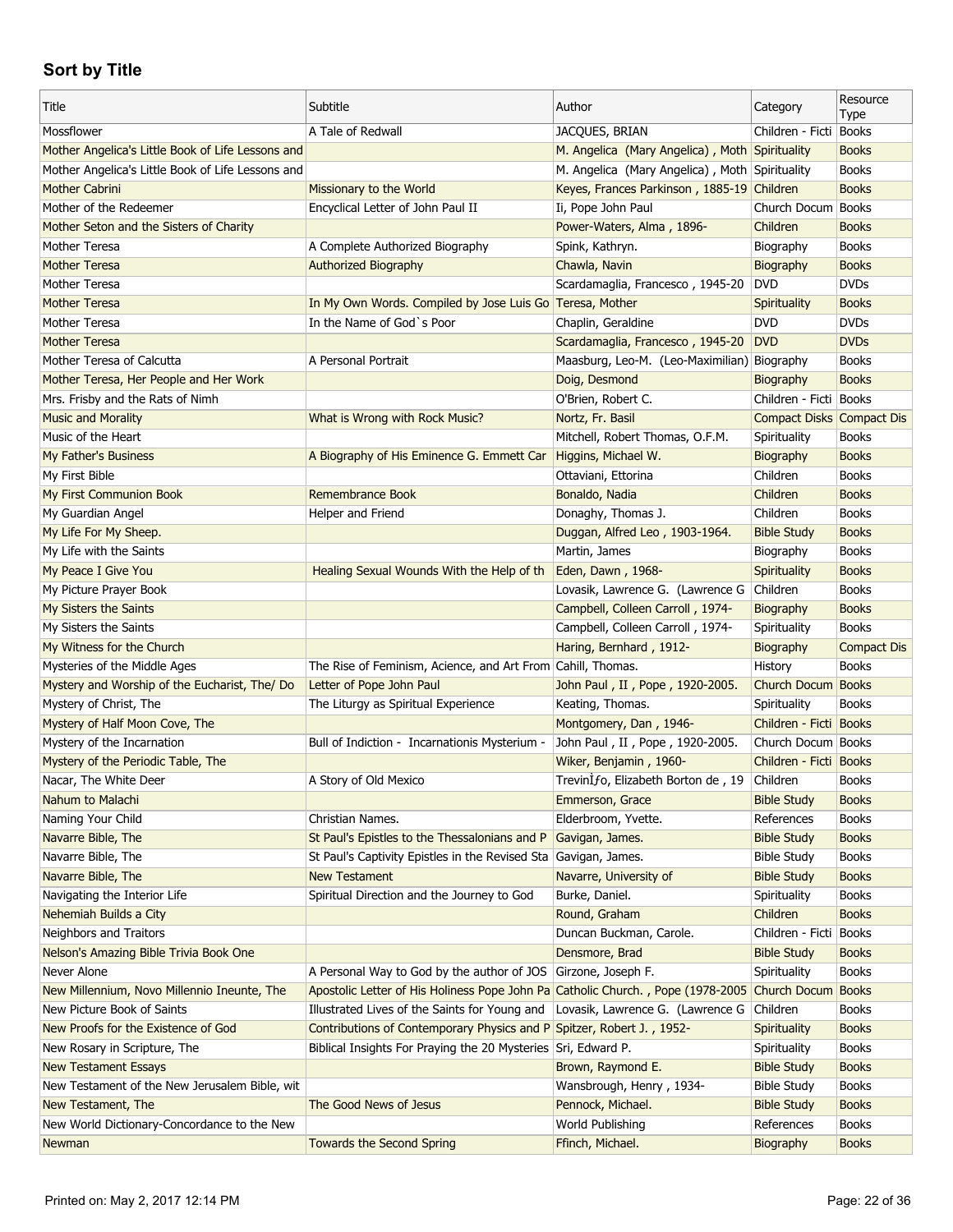| Title                                                                    | Subtitle                                                           | Author                                 | Category                  | Resource<br>Type |
|--------------------------------------------------------------------------|--------------------------------------------------------------------|----------------------------------------|---------------------------|------------------|
| Next Door Saviour                                                        | Near Enough to Touch Strong Enough to Tru Lucado, Max              |                                        | Spirituality              | <b>Books</b>     |
| Night Before Christmas, The                                              |                                                                    | Moore, Clement C.                      | Children                  | <b>Books</b>     |
| Night of the Prophet, The                                                | The Story of Padre Pio from Pietrelciina                           | <b>EWTN</b>                            | <b>DVD</b>                | <b>DVDs</b>      |
| Night The Angels Sang, The                                               | Luke 2:8-20 For Children                                           | Ross, Allan.                           | Children                  | <b>Books</b>     |
| No Greater Love                                                          | A Unique Portrait of the Carmelite Nuns                            | Whyte, Michael.                        | <b>DVD</b>                | <b>DVDs</b>      |
| No Greater Love                                                          |                                                                    | Teresa, Mother                         | Spirituality              | <b>DVDs</b>      |
| No Man is an Island                                                      |                                                                    | Merton, Thomas                         | Spirituality              | <b>Books</b>     |
| No Time To Say Goodbye                                                   | Surviving the Suicide of a Loved One                               | Fine, Carla.                           | Spirituality              | <b>Books</b>     |
| North/South Calling                                                      |                                                                    | Ogle, Fr. Bob                          | Biography                 | <b>Books</b>     |
| Northern Nativity, A                                                     |                                                                    | Kurelek, William                       | Children - Ficti Books    |                  |
| Not by Faith Alone                                                       | The Biblical Evidence for the Catholic Doctrin Sungenis, Robert A. |                                        | Theology                  | <b>Books</b>     |
| Not I, But Christ                                                        |                                                                    | Boom, Corrie Ten                       | Spirituality              | <b>Books</b>     |
| Not Without Parables                                                     | Stories of Yesterday, Today and Eternity                           | Doherty, Catherine de Hueck            | Sacraments                | <b>Books</b>     |
| Nothing But the Truth                                                    |                                                                    | Keating, Karl                          | Theology                  | <b>Books</b>     |
| Nothing Short of a Miracle                                               | God's Healing Power in Modern Saints                               | Treece, Patricia.                      | Testimony                 | <b>Books</b>     |
| Nun's Story, The                                                         | Fred Zinnemann's Prodution starring Audre                          | Hepburn, Audrey                        | <b>DVD</b>                | <b>DVDs</b>      |
| Nun's Story, The                                                         | Audrey Hepburn                                                     | Zinnemann, Fred                        | <b>DVD</b>                | <b>DVDs</b>      |
| <b>Oblate Fathers in Calgary</b>                                         | Roman Catholic Church, 1875-1889                                   | Anderson, N.R.                         | <b>History</b>            | <b>Books</b>     |
| Old Testament, The                                                       | <b>Classic Bible Stories</b>                                       | Caldwell, Lise, 1974-                  | Children                  | <b>Books</b>     |
| Old Turtle                                                               | A Story                                                            | Wood, Douglas, 1951-                   | Children                  | <b>Books</b>     |
|                                                                          | Reflections on Spirituality and Orignality                         | Kaam, Adrian Van                       | Spirituality              | <b>Books</b>     |
| On Being Yourself                                                        |                                                                    |                                        | Pastoral Care             | <b>Books</b>     |
| On Death And Dying                                                       | What the Dying Have to Teach Doctors, Nurs Kübler-Ross, Elisabeth. |                                        | Church Docum Books        |                  |
| On Evangelization in the Modern World                                    | Apostolic Exhortation - Evangelii Nuntiandi                        | Paul, VI, Pope, 1897-1978.             |                           |                  |
| On Fire With the Spirit                                                  |                                                                    | Bertolucci, John.                      | Testimony                 | <b>Books</b>     |
| On Heaven and Earth                                                      | Pope Francis on Faith, Family, and the Churc Francis, Pope, 1936-  |                                        | Spirituality              | <b>Books</b>     |
| On Human Work<br>On the Hundredth Anniversary of Rerum Novaru            | Encyclical Letter - Laborem Exercens of His                        | John Paul, II, Pope, 1920-2005.        | Church Docum Books        |                  |
|                                                                          |                                                                    |                                        |                           |                  |
|                                                                          | Encyclical Letter - Centesimus Annus by Pop                        | John Paul, II, Pope, 1920-2005.        | Church Docum Books        |                  |
| On the Passion of Christ According to the Four E Prayers and Meditations |                                                                    | Thomas, áa Kempis, 1380-1471.          | Spirituality              | <b>Books</b>     |
| On the Theology of Death                                                 |                                                                    | Rahner, Karl                           | Theology                  | <b>Books</b>     |
| On Wings of a Dragon                                                     |                                                                    | Taylor, Cora                           | Children                  | <b>Books</b>     |
| On Wings of a Dragon                                                     |                                                                    | Taylor, Cora.                          | Children - Ficti   Books  |                  |
| One Hundred Great Catholic Books                                         | From the Early Centuries to the Present                            | Brophy, Don                            | Spirituality              | <b>Books</b>     |
| One Hundred Great Catholic Books                                         | From the Early Centuries to the Present                            | Brophy, Don                            | Spirituality              | <b>Books</b>     |
| One Thing is Three, The                                                  | How the Most Holy Trinity Explains Everythin Gaitley, Michael E.   |                                        | Spirituality              | <b>Books</b>     |
| One-of-a-Kind Friends                                                    | Saints and Heroes for Kids                                         | Pochocki, Ethel, 1925-                 | Children                  | <b>Books</b>     |
| One-of-a-Kind Friends                                                    | Saints and Heroes for Kids                                         | Pochocki, Ethel, 1925-                 | Children                  | <b>Books</b>     |
| One's Company                                                            | Reflections on Living Alone                                        | Holland, Barbara.                      | Spirituality              | <b>Books</b>     |
| Only Necessary Thing, The                                                | Living a Prayerful Life                                            | Nouwen, Henri J. M.                    | Spirituality              | <b>Books</b>     |
| Only One Heart                                                           | The Story Of A Pioneer Nun In America.                             | Manion, Patricia Jean.                 | Biography                 | <b>Books</b>     |
| Open Mind, Faithful Heart                                                | Reflections on Following Jesus                                     | Francis, Pope                          | Spirituality              | <b>Books</b>     |
| Open Mind, Open Heart                                                    | The Contemplative Dimension of the Gospel                          | Keating, Thomas.                       | Spirituality              | <b>Books</b>     |
| Open Wide The Door To Christ                                             |                                                                    | Biela, S.C.                            | Spirituality              | <b>Books</b>     |
| Opening to God                                                           | A Guide to Prayer                                                  | Green, Thomas H. (Thomas Henry) Prayer |                           | Books            |
| Opus Dei                                                                 | An Objective Look Behind the Myths and Rea Allen, John L., 1965-   |                                        | Spirituality              | <b>Books</b>     |
| Opus Dei                                                                 | An Objective Look Behind the Myths and Rea Allen, John L.          |                                        | Spirituality              | <b>Books</b>     |
| Opus Dei                                                                 | <b>Decoding God's Work</b>                                         |                                        | <b>DVD</b>                | <b>DVDs</b>      |
| Ordinary Champions                                                       | Stories for High-School Youth                                      | Groten, Dallas, 1951-                  | Children                  | <b>Books</b>     |
| Ordinary Work, Extraordinary Grace                                       | My Spiritual Journey in Opus Dei                                   | Hahn, Scott.                           | Spirituality              | <b>Books</b>     |
| Origen                                                                   | An Historical Novel                                                | Vrettos, Theodore                      | Mysticism                 | <b>Books</b>     |
| <b>Original Prayer</b>                                                   | Themes From the Christian Tradition                                | Byrne, Lavinia, 1947-                  | Prayer                    | <b>Books</b>     |
| Orthodoxy                                                                |                                                                    | Chesterton, G. K.                      | Spirituality              | <b>Books</b>     |
| <b>Oscar Romero</b>                                                      | Reflections on His Life and Writings                               | Dennis, Marie                          | Biography                 | <b>Books</b>     |
| Our Hidden God<br>Our Lady Builds a Statue                               | True Stories of Eucharistic Miracles                               | Lee, LeRoy                             | Compact Disks Compact Dis | <b>Books</b>     |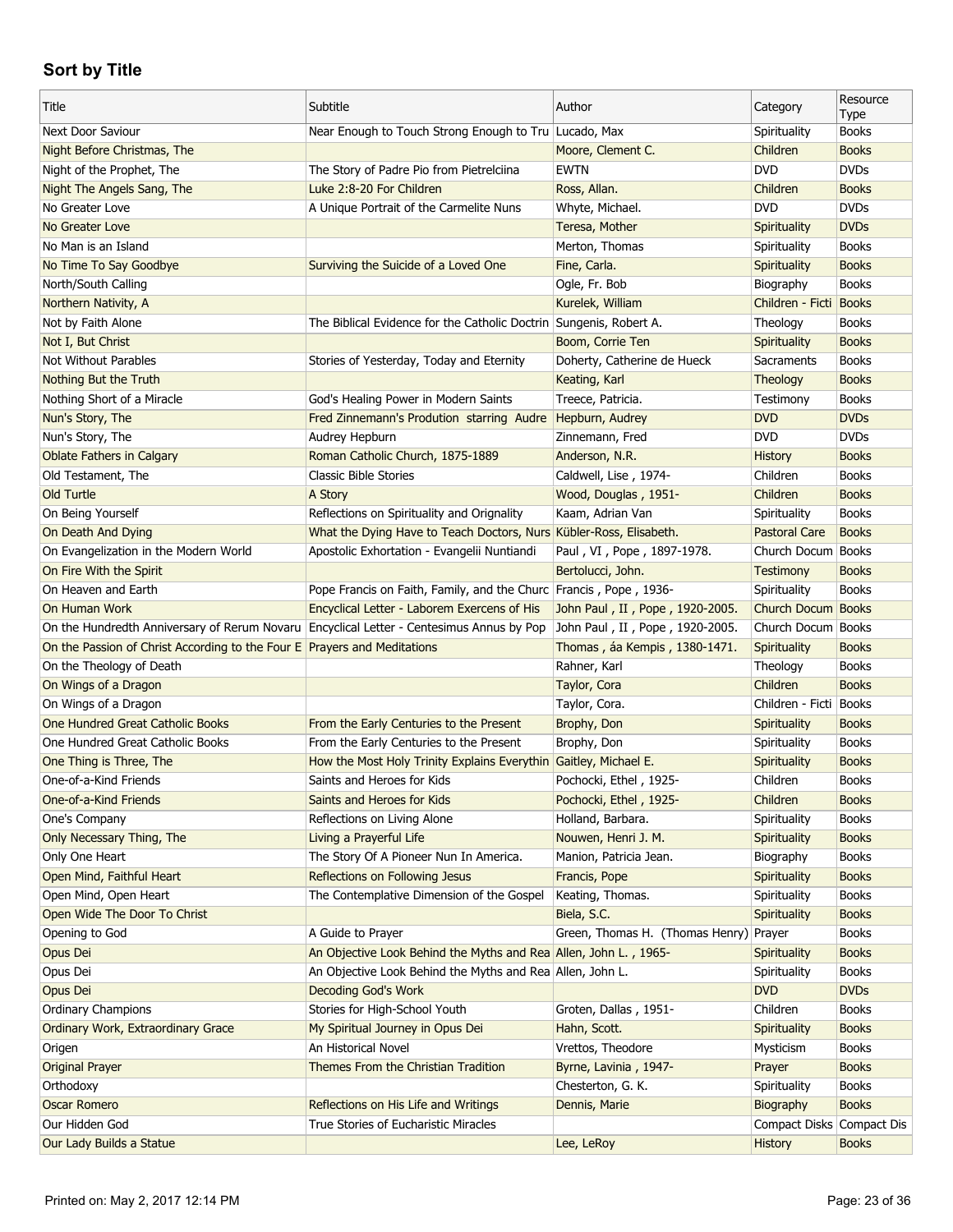| Title                                                                      | Subtitle                                                                           | Author                                           | Category                             | Resource<br>Type             |
|----------------------------------------------------------------------------|------------------------------------------------------------------------------------|--------------------------------------------------|--------------------------------------|------------------------------|
| Our Lady Came to Fatima                                                    |                                                                                    | Hume, Ruth Fox, 1922-                            | Children                             | <b>Books</b>                 |
| Our Lady of Fatima                                                         |                                                                                    | Walsh, William T.                                | Mary                                 | <b>Books</b>                 |
| Our Lady of Kibeho                                                         | Mary speaks to the world from the heart of                                         | Ilibagiza, Immaculâee.                           | Mary                                 | <b>Books</b>                 |
| Our Lady of Sorrows                                                        | <b>Drawing from Strength</b>                                                       | Hahn, Kimberly.                                  | Compact Disks Compact Dis            |                              |
| Our Lord's Life                                                            | His Story in Revernt Words and Original Pain   Melgari, Amelia Tondini             |                                                  | Children                             | <b>Books</b>                 |
| Our One Great Act of Fidelity                                              | Waiting for Christ in the Eucharist                                                | Rolheiser, Ronald.                               | Spirituality                         | <b>Books</b>                 |
| Out of the Darkness                                                        | Heartland #7                                                                       | Brooke, Lauren.                                  | Children - Ficti Books               |                              |
| <b>Outcast Of Redwall</b>                                                  | A Tale of Redwall                                                                  | Jacques, Brian                                   | Children - Ficti Books               |                              |
| Outlive Your Life                                                          | You Were Made to Make A Difference                                                 | Lucado, Max                                      | Spirituality                         | <b>Books</b>                 |
| Overcoming Invisible Handicaps to Academic Pr                              |                                                                                    | Larre, Father Lucien                             | <b>DVD</b>                           | <b>DVDs</b>                  |
| Overcoming Loneliness Together                                             | A Christian Approach                                                               | Bouchard, Mary Alban                             | Spirituality                         | <b>Books</b>                 |
| Overcoming the New Age Movement                                            |                                                                                    | Arnold, Matthew                                  | Compact Disks Compact Dis            |                              |
| Ovulation Method, The                                                      | Natural Family Planning                                                            | Billings, John J.                                | Family                               | <b>Books</b>                 |
| Padre Pio - Miracle Man                                                    | The Priest Who Bore the Wounds of Christ                                           | <b>Mediatrade SPA</b>                            | <b>DVD</b>                           | <b>DVDs</b>                  |
| Padre Pio's Words of Hope                                                  |                                                                                    | Pio, of Pietrelcina, Saint, 1887-19              | Spirituality                         | <b>Books</b>                 |
| Palm Sunday                                                                |                                                                                    | Carreno, Mada                                    | Children                             | <b>Books</b>                 |
| Papal Wisdom                                                               | Words of Hope and Inspiration from John Pa II, John Paul                           |                                                  | Spirituality                         | <b>Books</b>                 |
| <b>Parables</b>                                                            | The Arrows of God                                                                  | McKenna, Megan.                                  | Spirituality                         | <b>Books</b>                 |
| Paradox of Power, The                                                      | From Control to Compassion                                                         | Crosby, Michael, 1940-                           | Spirituality                         | <b>Books</b>                 |
| Paralysed Man                                                              |                                                                                    | Hubler, Bernard                                  | Children                             | <b>Books</b>                 |
| Pardon and Peace                                                           | A Sinner's Guide to Confession                                                     | Randolph, Francis.                               | Sacraments                           | <b>Books</b>                 |
| Parenting for Purity                                                       |                                                                                    | Evert, Jason                                     | <b>Compact Disks Compact Dis</b>     |                              |
| Parish Priest                                                              | Father Michael McGivney and American Cath                                          | Brinkley, Douglas.                               | Biography                            | <b>Books</b>                 |
| Parish, a Place For Worship                                                |                                                                                    | Searle, Mark, 1941-1992.                         | Liturgy                              | <b>Books</b>                 |
| Parvana's Journey                                                          | Sequel to the Breadwinner                                                          | Ellis, Deborah, 1960-                            | Children - Ficti                     | <b>Books</b>                 |
| Passion and Resurrection Narratives of Jesus, T                            | A Commentary                                                                       | Binz, Stephen J., 1955-                          | Christology                          | <b>Books</b>                 |
|                                                                            |                                                                                    |                                                  |                                      |                              |
|                                                                            | Sequel to Bernadedtte - Her Vision Became                                          | <b>Rachel Productions</b>                        | <b>DVD</b>                           | <b>DVDs</b>                  |
| Passion of Bernadette, The                                                 |                                                                                    |                                                  |                                      | <b>Books</b>                 |
| Passion of Jesus in the Gospel of Mark, The                                |                                                                                    | Senior, Donald.                                  | <b>Bible Study</b><br><b>DVD</b>     | <b>DVDs</b>                  |
| Passion of the Christ, The                                                 |                                                                                    |                                                  |                                      | <b>Books</b>                 |
| Passionsspiele Oberammergau 1634=1984                                      | Oberammergau Passion Play - Historical Eve                                         | Spielleiter, Hans Maier<br>Karris, Robert J.     | <b>History</b><br><b>Bible Study</b> | <b>Books</b>                 |
| Pastoral Epistles, The                                                     |                                                                                    |                                                  |                                      | <b>Books</b>                 |
| Path To Rome, The<br>Paul                                                  |                                                                                    | Belloc, Hilaire                                  | Theology                             | <b>Books</b>                 |
|                                                                            | His Letters and His Theology: An Introducti                                        | Marrow, Stanley B.                               | <b>Bible Study</b>                   | <b>Books</b>                 |
| Paul Among Jews and Gentiles, and Other Essay<br>Paul of Tarsus            |                                                                                    | Stendahl, Krister.                               | <b>Bible Study</b>                   | <b>Books</b>                 |
|                                                                            |                                                                                    | Holzner, Josef, b. 1875.                         | <b>Bible Study</b>                   |                              |
| <b>Pause Awhile</b>                                                        | Poems for Reflection<br>Discernment in Prayer                                      | Michell, Robert Thomas, O.F.M.                   | Spirituality<br>Prayer               | <b>Books</b><br><b>Books</b> |
| Paying Attention to God                                                    |                                                                                    | Barry, William A.                                |                                      |                              |
| Peace of St. Francis, The                                                  |                                                                                    | Sticco, Maria                                    | Biography<br>Children - Ficti        | <b>Books</b>                 |
| Pearls of Lutra, The<br>Pegeen                                             | A Tale of Redwall.                                                                 | Jacques, Brian.                                  | Children - Ficti                     | Books<br><b>Books</b>        |
|                                                                            |                                                                                    | Van Stockum, Hilda, 1908-2006.                   | <b>Bible Study</b>                   |                              |
| Penguin Shorter Atlas of the Bible, The                                    |                                                                                    | Grollenberg, Lucas, 1916-1997.                   |                                      | <b>Books</b>                 |
| Pentacost Comes to Central Park                                            |                                                                                    | York, Raymond S.J.                               | Biography                            | <b>Books</b>                 |
| Perfectly Yourself                                                         | 9 Lessons for Enduring Happiness                                                   | Kelly, Matthew.                                  | Spirituality                         | <b>Books</b>                 |
| Peter the Apostle                                                          |                                                                                    | Walsh, William Thomas, 1891-194                  | <b>Bible Study</b>                   | <b>Books</b>                 |
| Philadelphia Catholic in King James's Court, A<br>Philippians and Philemon |                                                                                    | Kennedy, Martin DePorres.                        | Fiction                              | <b>Books</b><br><b>Books</b> |
| Philomena                                                                  |                                                                                    | Getty-Sullivan, Mary Ann, 1943-<br>Seredy, Kate. | <b>Bible Study</b><br>Children       | <b>Books</b>                 |
|                                                                            |                                                                                    | <b>Mike Charles Productions</b>                  | <b>DVD</b>                           | <b>DVDs</b>                  |
| <b>Pictures of Guyana</b>                                                  |                                                                                    | Vere, Pete                                       | Catechism                            | <b>Books</b>                 |
| Pied Piper of Atheism                                                      | Philip Pullman and children's Fantasy                                              |                                                  | <b>DVD</b>                           | <b>DVDs</b>                  |
| <b>Pilgrim Churches of Rome</b>                                            |                                                                                    |                                                  | Mary                                 | <b>Books</b>                 |
| Pilgrimage                                                                 | Reflections of a Medjugorje Priest<br>a treasury of Eastern Christian spirituality | Kraljevic, Svetozar.                             |                                      |                              |
| Pilgrimage of the heart<br>Pilgrim's Progress                              |                                                                                    | Maloney, George A., 1924-<br>Bunyan, John        | Spirituality<br>Fiction              | <b>Books</b><br><b>Books</b> |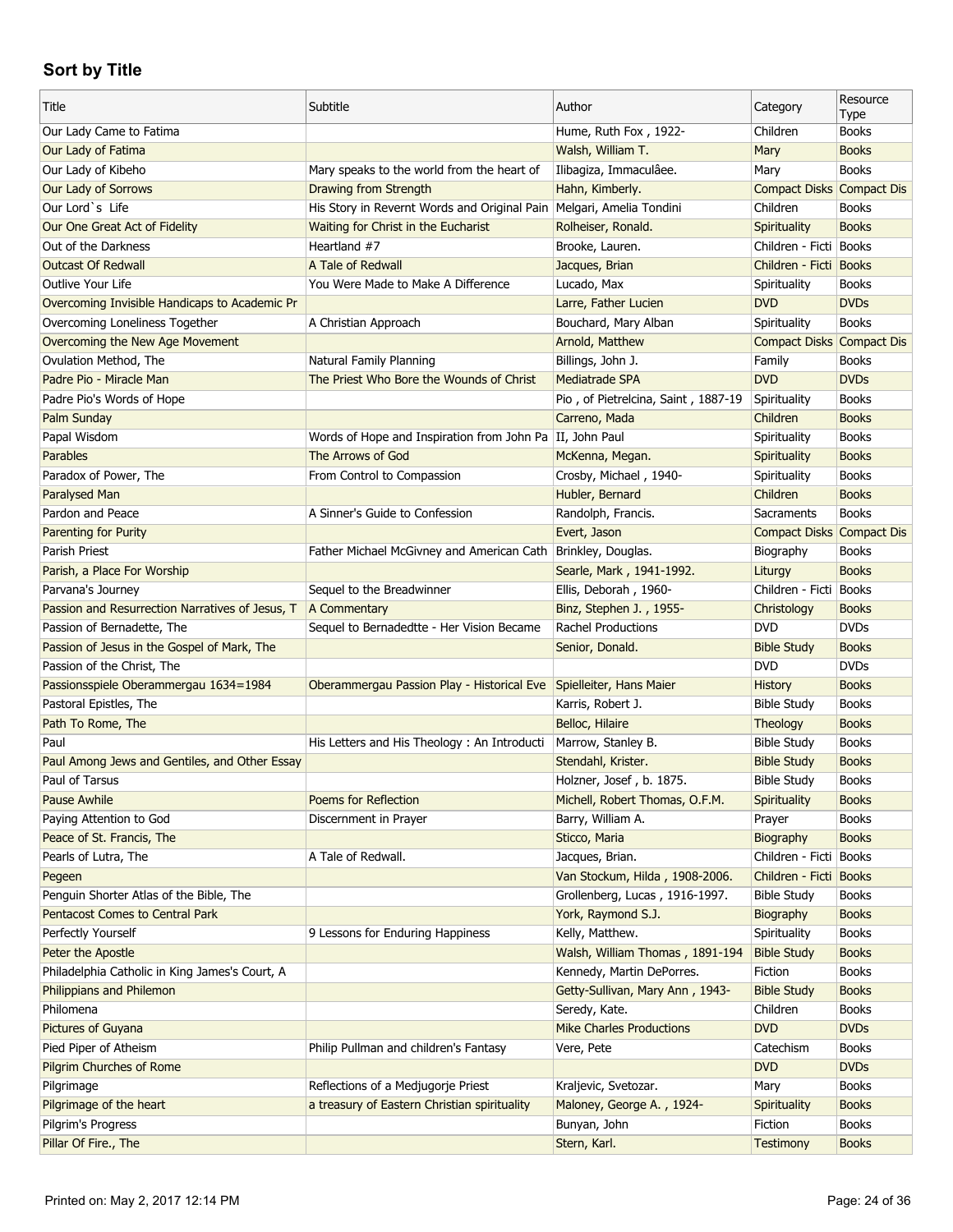| Title                                             | Subtitle                                                                                              | Author                                          | Category                  | Resource<br>Type             |
|---------------------------------------------------|-------------------------------------------------------------------------------------------------------|-------------------------------------------------|---------------------------|------------------------------|
| Pioneering in the West                            | Memories of his life and experiences in the                                                           | Father Boniface O.M.I.                          | History                   | <b>Books</b>                 |
| Pippin the Christmas Pig                          |                                                                                                       | Little, Jean                                    | Children                  | <b>Books</b>                 |
| Pius XII,                                         | The Angelic Shepherd.                                                                                 | Bargellini, Piero, 1897-1980.                   | Biography                 | <b>Books</b>                 |
| Plea to Humanity, A                               | A Series of Related, Scientifically Inexplicabl                                                       |                                                 | <b>DVD</b>                | <b>DVDs</b>                  |
| Please Give Me Another Chance, Lord               |                                                                                                       | Peterson, Lorraine.                             | Prayer                    | <b>Books</b>                 |
| Plus Sign On The Roof                             |                                                                                                       | Thomson, Paul van K. (Paul van Ku Biography     |                           | <b>Books</b>                 |
| Pocket Aquainas, The                              | Selections From The Writings of St. Thomas                                                            | Bourke, Vernon J., ed                           | Theology                  | <b>Books</b>                 |
| Political Ideas of St. Thomas Aquinas, The        | <b>Representative Selections</b>                                                                      | Bigongiari, Dino; St. Thomas Aquin              | Theology                  | <b>Books</b>                 |
| Pope Benedict XVI                                 | Successor to Peter                                                                                    | Collins, Michael                                | Biography                 | <b>Books</b>                 |
| Pope Benedict XVI                                 | A Personal Portrait                                                                                   | Fischer, Heinz-Joachim, 1944-                   | Biography                 | <b>Books</b>                 |
| Pope Fiction                                      |                                                                                                       | Madrid, Patrick, 1960-                          | Spirituality              | <b>Books</b>                 |
| Pope Francis                                      |                                                                                                       | Bunson, Matthew.                                | Biography                 | <b>Books</b>                 |
| Pope Francis                                      | Conversations With Jorge Bergoglio                                                                    | Francis, Pope, 1936-                            | Spirituality              | <b>Books</b>                 |
| Pope Francis                                      | Why He Leads the Way He Leads: Lessons                                                                | Lowney, Chris, author.                          | Spirituality              | <b>Books</b>                 |
| Pope John Paul II                                 | An Authorized Biography                                                                               | Longford, Frank Pakenham, Earl of Biography     |                           | <b>Books</b>                 |
| Pope John Paul II                                 | The Life of Karol Wojtyla                                                                             | MaliGnski, Mieczysaw                            | Biography                 | <b>Books</b>                 |
| Pope John Paul II and the Catholic Restoration    |                                                                                                       | Johnso, Paul                                    | History                   | <b>Books</b>                 |
| Pope John Paul II on the Genius of Women.         |                                                                                                       | John Paul, II, Pope, 1920-2005.                 | Church Docum              | <b>Books</b>                 |
| Pope John XXIII                                   | <b>Essential Writings</b>                                                                             | John, XXIII, Pope, 1881-1963.                   | Spirituality              | Compact Dis                  |
| Portion of My Spirit, A                           | The Catholic Charismatic Revival                                                                      | Scanlan, Michael, 1931-                         | Spirituality              | <b>Books</b>                 |
| Portrait of a Woman                               |                                                                                                       | Roccasalvo, Joseph.                             | Fiction                   | <b>Books</b>                 |
| Poustinia                                         | Christian Spirituality of the East for Western                                                        | Doherty, Catherine de Hueck                     | Spirituality              | <b>Books</b>                 |
| Poverty and Joy                                   | The Franciscan Tradition                                                                              | Short, William J.                               | Theology                  | <b>Books</b>                 |
| Power of the Sacraments, The                      |                                                                                                       | McKenna, OSC Briege                             | <b>Sacraments</b>         | <b>Books</b>                 |
| Practice of Healing Prayer, The                   | A How-to Guide for Catholics                                                                          | MacNutt, Francis.                               | Prayer                    | <b>Books</b>                 |
| Practice of the Presence of God, The              |                                                                                                       | Lawrence, of the Resurrection, Bro Spirituality |                           | <b>Books</b>                 |
| Pray As You Can                                   | Discovering Your Own Prayer Ways                                                                      | Gill, Jean.                                     | Spirituality              | <b>Books</b>                 |
| <b>Prayer and Common Sense</b>                    |                                                                                                       | Green, Thomas H. (Thomas Henry) Spirituality    |                           | <b>Books</b>                 |
| Prayer Primer                                     | Igniting A Fire Within                                                                                | Dubay, Thomas.                                  | Prayer                    | <b>Books</b>                 |
| Prayer: Our Journey Home                          |                                                                                                       | Boulding, Maria.                                | Prayer                    | <b>Books</b>                 |
| Prayers for Children                              |                                                                                                       | Winter, Rebecca.                                | Children                  | <b>Books</b>                 |
| <b>Praying Our Goodbyes</b>                       | A Spiritual Companion Through Life's Losses                                                           | Rupp, Joyce.                                    | Spirituality              | <b>Books</b>                 |
| Praying the Beatitudes                            |                                                                                                       | Oliva, Max                                      | Spirituality              | <b>Books</b>                 |
| Praying the Rosary for Inner Healing              |                                                                                                       | Longenecker, Dwight.                            | Spirituality              | <b>Books</b>                 |
| Praying the Rosary for Inner Healing              |                                                                                                       | Longenecker, Dwight.                            | Prayer                    | <b>Books</b>                 |
| Praying with Benedict                             |                                                                                                       | Howard, Katherine, OSB.                         | Prayer                    | <b>Books</b>                 |
| Praying with Elizabeth Seton                      |                                                                                                       | Alderman, Margaret.                             | Spirituality              | <b>Books</b>                 |
| Praying with Francis of Assisi                    |                                                                                                       | Stoutzenberger, Joseph.                         | Prayer                    | <b>Books</b>                 |
| Praying with Hildegard of Bingen                  |                                                                                                       | Durka, Gloria.                                  | Prayer                    | <b>Books</b>                 |
| Praying With Mother Teresa                        |                                                                                                       | Maalouf, Jean                                   | Prayer                    | <b>Books</b>                 |
| Praying with the Benedictines                     | A Window on the Cloister                                                                              | DeBona, Guerric, 1955-                          | Prayer                    | <b>Books</b>                 |
| Praying With the Saints for the Holy Souls in Pur |                                                                                                       | Tassone, Susan.                                 | Spirituality              | <b>Books</b>                 |
| Praying with Therese of Lisieux                   |                                                                                                       | Schmidt, Joseph F.                              | Prayer                    | <b>Books</b>                 |
| Praying with Thomas Aquinas                       |                                                                                                       | Houle, Mary Mercy.                              | Prayer                    | <b>Books</b>                 |
| Preparation for Total Consecration According to   |                                                                                                       | smm, Fr. Hugh Gillespie                         | Spirituality              | <b>Books</b>                 |
|                                                   |                                                                                                       |                                                 |                           |                              |
| Presence That Disturbs, A<br>Priest               | A Call to Radical Discipleship<br>Portraits of Ten Good Men Serving the Churc Rose, Michael S., 1969- | Gittins, Anthony J., 1943-                      | Spirituality<br>Biography | <b>Books</b><br><b>Books</b> |
| <b>Priest and Partisan</b>                        | A South African Journey                                                                               |                                                 |                           | <b>Books</b>                 |
|                                                   |                                                                                                       | Worsnip, Michael E.                             | Biography                 |                              |
| Priesthood of the Faithful, The                   | Key to a Living Church                                                                                | Philibert, Paul J.                              | Spirituality              | Compact Dis                  |
| Priests Are People Too!                           |                                                                                                       | Kane, Thomas M.                                 | Biography                 | <b>Books</b>                 |
| Princess and the Goblin, The                      |                                                                                                       | MacDonald, George, 1824-1905.                   | Children - Ficti          | <b>Books</b>                 |
| Princess and the Kiss, The                        | A Story of God's Gift of Purity [With CD]                                                             | Bishop, Jennie                                  | Children                  | <b>Books</b>                 |
| Prison Angel, The                                 | Mother Antonia's Journey from Beverly Hills t Jordan, Mary                                            |                                                 | Biography                 | <b>Books</b>                 |
| Private Prayers of Pope John Paul II, The         | The Rosary Hour                                                                                       | John Paul, II, Pope, 1920-2005.                 | Prayer                    | <b>Books</b>                 |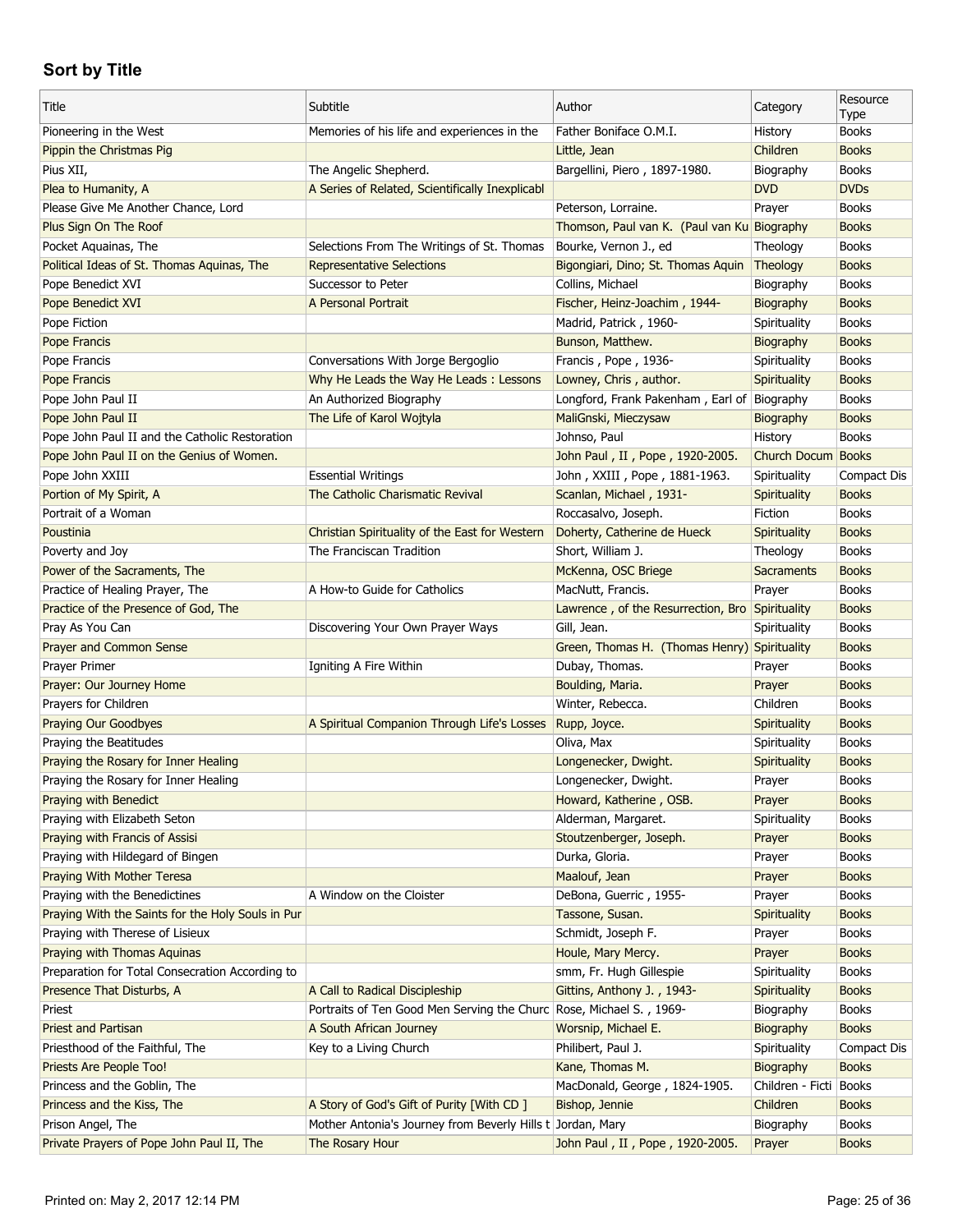| Title                                                                                           | Subtitle                                                | Author                                          | Category              | Resource<br>Type |
|-------------------------------------------------------------------------------------------------|---------------------------------------------------------|-------------------------------------------------|-----------------------|------------------|
| Private Prayers of Pope John Paul II., The                                                      | An Invitation to Prayer                                 | John Paul, II, Pope, 1920-2005.                 | Prayer                | <b>Books</b>     |
| Problem of Pain, The                                                                            |                                                         | Lewis, C. S. (Clive Staples), 1898-             | Spirituality          | <b>Books</b>     |
| Prodigal Daughters                                                                              | Catholic Women Come Home to the Church                  | Steichen, Donna.                                | Testimony             | <b>Books</b>     |
| Prodigal Son, The                                                                               |                                                         | Hubler, Bernard                                 | Children              | <b>Books</b>     |
| Promise, The                                                                                    | God's Purpose and Plan for When Life Hurts              | Morris, Jonathan, 1972-                         | Spirituality          | <b>Books</b>     |
| Promise, The                                                                                    | God's Purpose and Plan For When Life Hurts              | Morris, Jonathan, 1972-                         | Spirituality          | <b>Books</b>     |
| Promised Land                                                                                   |                                                         | Clancy, Matthew E                               | <b>Bible Study</b>    | <b>Books</b>     |
| Promises to Keep                                                                                | Developing the Skills of Marriage                       | Fischer, Kathleen R.                            | Family                | <b>Books</b>     |
| Prophets, Guardians, and Saints                                                                 | Shapers of Modern Catholic History                      | Cummings, Owen F.                               | Biography             | <b>Books</b>     |
| Proud Tree, The                                                                                 | Bassed on the Book by Luane Roche                       |                                                 | Children - Ficti DVDs |                  |
| Proud Tree, The                                                                                 |                                                         | Roche, Luane.                                   | Children              | <b>Books</b>     |
| Public Life of Our Lord Jesus Christ, The                                                       | Volume 1                                                | Goodier, Alban                                  | Christology           | <b>Books</b>     |
| Public Life of Our Lord Jesus Christ, The                                                       | Volume 2                                                | Goodier, The Most Rev. Archbishop               | Christology           | <b>Books</b>     |
| Queen & the Cross, The                                                                          | The story of Saint Helen                                | Bilinsky, Cornelia Mary.                        | Children              | <b>Books</b>     |
| Queen of Peace Visits Medugorje, The                                                            |                                                         | Pelletier, Joseph Albert, 1912-                 | Mary                  | <b>Books</b>     |
| <b>Queen of the Cosmos</b>                                                                      | Interviews with the Visionaries of Medjugorj            | Connell, Jan                                    | Mary                  | <b>Books</b>     |
| Quest For the Male Soul, The                                                                    | Iin Search of Something More                            | Pable, Martin W.                                | Spirituality          | <b>Books</b>     |
| <b>Question &amp; Answer Catholic Catechism, The</b>                                            |                                                         | Hardon, John                                    | Catechism             | <b>Books</b>     |
| Questions and Answers for Today's Catholic                                                      | A Catholic Answers Difficult Questions                  | Manning, Father Michael, 1940-                  | Catechism             | <b>Books</b>     |
| Questions of Jesus, The                                                                         |                                                         | McLaughlin, John L.                             | Christology           | <b>Books</b>     |
| Questions of Jesus, The                                                                         | Meditations on the New Testament                        | McLaughlin, John L.                             | Spirituality          | <b>Books</b>     |
| Quiet Light, The                                                                                | A Novel About Thomas Aquinas                            | De Wohl, Louis, 1903-1961.                      | <b>Fiction</b>        | <b>Books</b>     |
| Quotable Fulton Sheen, The                                                                      | A Topical Compilation of the Wit, Wisdom, a             | Sheen, Fulton J. (Fulton John), 18 Spirituality |                       | <b>Books</b>     |
| <b>Radical Grace</b>                                                                            | Daily Meditations                                       | Rohr, Richard.                                  | <b>Spirituality</b>   | <b>Books</b>     |
| Rapture Trap, The                                                                               | A Catholic Response to "End Times" Fever                | Thigpen, Thomas Paul, 1954-                     | Spirituality          | <b>Books</b>     |
| Reaching Out                                                                                    | The Three Movements of the Spiritual Life               | Nouwen, Henri J. M.                             | Spirituality          | <b>Books</b>     |
| Read With Me Bible                                                                              | An NIrV Story Bible for Children                        | Jones, Dennis.                                  | Children              | <b>Books</b>     |
| Reading Scripture as the Word of God                                                            |                                                         | Marting, George                                 | <b>Bible Study</b>    | <b>Books</b>     |
| Reading the Gospels with the church                                                             | from Christmas through Easter                           | Brown, Raymond Edward.                          | <b>Bible Study</b>    | <b>Books</b>     |
| Reading the New Testament                                                                       | An Introduction                                         | Perkins, Pheme.                                 | <b>Bible Study</b>    | <b>Books</b>     |
| Reading the New Testament                                                                       | An Introduction                                         | Perkins, Pheme.                                 | <b>Bible Study</b>    | <b>Books</b>     |
| Reading the New Testament                                                                       | An introduction                                         | Perkins, Pheme.                                 | <b>Bible Study</b>    | <b>Books</b>     |
| Reading the Old Testament                                                                       | an introduction                                         | Boadt, Lawrence.                                | <b>Bible Study</b>    | <b>Books</b>     |
| <b>Real Love</b>                                                                                |                                                         | Bonacci, Mary Beth.                             |                       | <b>Books</b>     |
| Reasons to Believe                                                                              | Mary Beth Bonacci Answers Your Questions                |                                                 | Family                |                  |
|                                                                                                 | How to Understand, Explain, and Defend the Hahn, Scott. |                                                 | Catechism             | <b>Books</b>     |
| Reasons to Believe                                                                              | How to Understand, Explain, and Defend the Hahn, Scott. |                                                 | Catechism             | <b>Books</b>     |
| Reawakenings                                                                                    |                                                         | Keating, Thomas.                                | Spirituality          | <b>Books</b>     |
| Reb and the Redcoats, The                                                                       |                                                         | Savery, Constance.                              | Children - Ficti      | <b>Books</b>     |
| Rebel from Riches, A                                                                            | The Authobiography of a Unpremeditated M                | Reynolds, Bede                                  | Testimony             | <b>Books</b>     |
| <b>Receiving the Promise</b>                                                                    | The Spirit's Work of Conversion                         | Weinandy, Thomas O.F.M.                         | Spirituality          | <b>Books</b>     |
| Reconciliatio Et Paenitentia - Apostolic Exhortati John Paul II on Reconciliation and Penance i |                                                         | Catholic Church., Pope (1978-2005               | Church Docum          | <b>Books</b>     |
| Reconciliation and Justification                                                                | The Sacrament and its Theology                          | Osborne, Kenan B.                               | Theology              | <b>Books</b>     |
| Recovery of Love, The                                                                           |                                                         | Imbach, Jeff                                    | Spirituality          | <b>Books</b>     |
| Redeemer of Man, The                                                                            | Encyclical Letter - Redemptor Hominis, of Hi            | John Paul, II, Pope, 1920-2005.                 | Church Docum          | <b>Books</b>     |
| Redemption Road                                                                                 | Grieving on the Camino                                  | McManus, Brendan.                               | Biography             | <b>DVDs</b>      |
| <b>Rediscovering Catholicism</b>                                                                | Journeying Toward Our Spiritual North Star              | Kelly, Matthew.                                 | Spirituality          | <b>Books</b>     |
| Rediscovering Catholicism                                                                       | Journeying Toward Our Spiritual North Star              | Kelly, Matthew.                                 | Spirituality          | <b>Books</b>     |
| Redwall                                                                                         | A Tale of Redwall                                       | Jacques, Brian                                  | Children - Ficti      | <b>Books</b>     |
| Reflections of a Veteran Priest                                                                 |                                                         | Bedard, Father Bob                              | Biography             | <b>DVDs</b>      |
| <b>Reflections on Faith</b>                                                                     |                                                         | Dajezer, Fr. Tadeusz                            | Spirituality          | <b>Books</b>     |
| Reflections on Humanae Vitae                                                                    | Conjugal Morality and Spirituality                      | John Paul, II, Pope, 1920-2005.                 | Church Docum          | <b>Books</b>     |
| Reform of Renewal, The                                                                          |                                                         | Groeschel, Benedict J.                          | Spirituality          | <b>Books</b>     |
| Relic of Perilous Falls, The                                                                    |                                                         | Arroyo, Raymond, author.                        | Fiction               | <b>Books</b>     |
| Religion and Alienation                                                                         | A Theological Reading of Sociology                      | Baum, Gregory, 1923-                            | Theology              | <b>Books</b>     |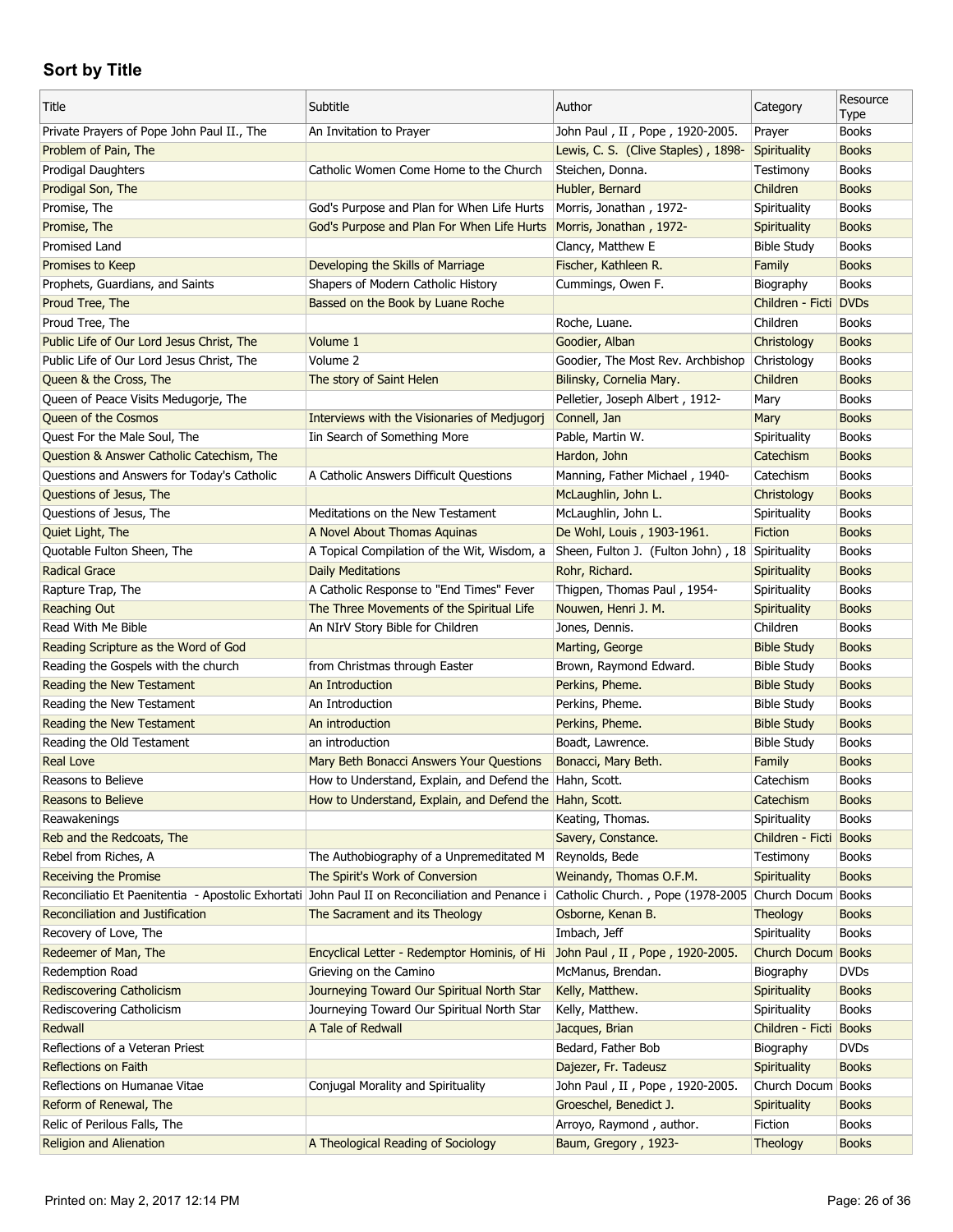| Title                                           | Subtitle                                                                | Author                                          | Category               | Resource<br>Type |
|-------------------------------------------------|-------------------------------------------------------------------------|-------------------------------------------------|------------------------|------------------|
| Religious World, The                            | Communities of Faith                                                    | Bush, Richard Clarence, 1923-                   | Religion               | <b>Books</b>     |
| Remarkable Curè of Ars., The                    | The Life and Achievements of St. John Mary                              | De Saint-Pierre, Michel.                        | Biography              | <b>Books</b>     |
| Remnant Church, The                             |                                                                         | V.F., Rev. Msgr. Richard L. Carroll             | Spirituality           | <b>Books</b>     |
| <b>Render Unto Caesar</b>                       | Serving the Nation by Living Our Catholic Bel Chaput, Charles J.        |                                                 | Spirituality           | <b>Books</b>     |
| Rerum Novarum                                   | Philosophical Footnotes to the Encyclical of P Buttigleg, Emanuel C.    |                                                 | Church Docum Books     |                  |
| Rescue on the Rapids                            | <b>And Other Stories</b>                                                | Signer, Billie Touchstone                       | Children - Ficti Books |                  |
| Resilient Church, The                           | The Glory, The Shame, and The Hope For To Aquilina, Mike.               |                                                 | History                | <b>Books</b>     |
| <b>Restless Churches</b>                        | How Canada's Churches Can Contribute to th Bibby, Reginald Wayne, 1943- |                                                 | Religion               | <b>Books</b>     |
| <b>Restless Gods</b>                            | The Renaissance of Religion in Canada                                   | Bibby, Reginald W.                              | Religion               | <b>Books</b>     |
| Restless Heart, The                             |                                                                         | Rolheiser, Ronald                               | Spirituality           | <b>Books</b>     |
| Return of the Prodigal Son, The                 | A Story of Homecoming                                                   | Nouwen, Henri J. M.                             | Spirituality           | <b>Books</b>     |
| <b>Revelations of Divine Love</b>               |                                                                         | Julian, of Norwich, b. 1343.                    | Mysticism              | <b>Books</b>     |
| Reverence For Life and Family                   | Parent/Teacher Background Resource : Cate   Forliti, John E.            |                                                 | Family                 | <b>Books</b>     |
| <b>Rich in Love</b>                             | The Story of Padre Pio of Pietrelcina                                   | Bertanzetti, Eileen Dunn.                       | Children               | <b>Books</b>     |
| Richest of the poor                             | The Life of Saint Francis of Assisi.                                    | Maynard, Theodore, 1890-1956.                   | Biography              | <b>Books</b>     |
| <b>Rita's Story</b>                             |                                                                         | Klaus, Rita, 1940-                              | Biography              | <b>Books</b>     |
| River, The                                      |                                                                         | Paulsen, Gary                                   | Children               | <b>Books</b>     |
| Road to Daybreak, The                           | A Spiritual Journey                                                     | Nouwen, Henri J. M.                             | Spirituality           | <b>Books</b>     |
| Road to Siena, The                              | The Essential Biography of St. Catherine                                | Gardner, Edmund G., 1869-1935.                  | Biography              | <b>Books</b>     |
| Road Trip, The                                  | Life with Autism                                                        | Pearson-Vasey, Gloria                           | Biography              | <b>Books</b>     |
| Robe, The                                       |                                                                         | Douglas, Lloyd C.                               | Fiction                | <b>Books</b>     |
| Robe, The                                       | Richard Burton, Jean Simmons                                            |                                                 | <b>DVD</b>             | <b>DVDs</b>      |
| Role of the Christian Family in the Modern Worl | Apostolic Exhortation - Familiaris Consortio                            | John Paul, II, Pope, 1920-2005.                 | Church Docum Books     |                  |
| Romans                                          |                                                                         | Maly, Eugene H.                                 | <b>Bible Study</b>     | <b>Books</b>     |
| Romans and Galatians                            | A Devotional Commentary - Meditations on                                | Zanchettin, Leo.                                | <b>Bible Study</b>     | <b>Books</b>     |
| Rome and Vatican                                |                                                                         | Santini, Loretta                                | <b>History</b>         | <b>Books</b>     |
| Rome Sweet Home                                 | Our Journey to Catholicism                                              | Hahn, Scott.                                    | Testimony              | <b>Books</b>     |
| <b>Rome Sweet Home</b>                          |                                                                         |                                                 |                        | <b>Books</b>     |
|                                                 | Our Journey to Catholicism                                              | Hahn, Scott.                                    | Spirituality           |                  |
| Rome, The Enchanted City                        |                                                                         | Korn, Frank J.                                  | History                | <b>Books</b>     |
|                                                 |                                                                         |                                                 |                        |                  |
| Roots and Wings                                 | The Human Journey from a Speck of Stardus Silf, Margaret                |                                                 | <b>Spirituality</b>    | <b>Books</b>     |
| Rosary and Devotion to Mary, The                |                                                                         | Gerakas, Andrew J.                              | Mary                   | <b>Books</b>     |
| Rosary is the Answer, The                       |                                                                         | Burke, Herbert.                                 | Prayer                 | <b>Books</b>     |
| Rosary of the Virgin Mary, The                  | Apostolic Letter - Rosarium Virginis Mariae                             | Catholic Church., Pope (1978-: Jo               | Church Docum Books     |                  |
| Rosary Stars - Praying the Gospel               | The Four Mysteries of the Rosary                                        | <b>Family Theater Productions</b>               | <b>DVD</b>             | <b>DVDs</b>      |
| Rosary, The                                     | The Prayer That Saved My Life                                           | Ilibagiza, Immaculee                            | Biography              | <b>Books</b>     |
| Rosary, The                                     | <b>Prayer Comes Round</b>                                               | Wills, Garry, 1934-                             | Prayer                 | <b>Books</b>     |
| Rosary, The                                     | Keeping Company with Jesus and Mary                                     | Edmisten, Karen.                                | Prayer                 | <b>Books</b>     |
| Rose & Crown, The                               |                                                                         | Trevor, Meriol.                                 | Children - Ficti Books |                  |
| Rose and the Lily, The                          | The Lives and Times of Two South American                               | Keyes, Frances Parkinson, 1885-19 Biography     |                        | <b>Books</b>     |
| Rose Round, The                                 |                                                                         | Trevor, Meriol.                                 | Children - Ficti Books |                  |
| Rule of St. Benedict, The                       |                                                                         | Benedict, Saint, Abbot of Monte Ca Spirituality |                        | <b>Books</b>     |
| Run to the Mountain                             | The Story of a Vocation                                                 | Merton, Thomas, 1915-1968.                      | <b>Spirituality</b>    | <b>Books</b>     |
| Runaway Pride at Lightstation Kilowatt          |                                                                         |                                                 | Children - Ficti DVDs  |                  |
| Sabbatical Journey                              | The Diary of His Final Year                                             | Nouwen, Henri J. M.                             | <b>Spirituality</b>    | <b>Books</b>     |
| Sacrament of Christian Life, The                |                                                                         | McGinty, Mary Peter                             | Spirituality           | <b>Books</b>     |
| Sacrament of Mercy, The                         | A Spiritual and Practical Guide to Confession                           | Weinandy, Thomas G. (Thomas Ge Sacraments       |                        | <b>Books</b>     |
| Sacraments                                      | A New Understanding for a New Generation                                | Noll, Ray Robert, 1934-                         | Sacraments             | <b>Books</b>     |
| Sacraments & Sacramentality                     |                                                                         | Cooke, Bernard J.                               | <b>Sacraments</b>      | <b>Books</b>     |
| Sacraments in Scripture                         | Salvation History Made Present                                          | Gray, Tim (Timothy Michael), 194                | Sacraments             | <b>Books</b>     |
| Sacraments in Scripture                         | <b>Salvation History Made Present</b>                                   | Gray, Tim (Timothy Michael), 194                | Sacraments             | <b>Books</b>     |
| Sacraments Today, The                           | Their Meaning and Celebration                                           | Farrell, Christopher.                           | Sacraments             | <b>Books</b>     |
| Sacramentum Caritatis                           | Post Synodal Exhortation on the Eucharist                               | XVI, Pope Benedict                              | Church Docum Books     |                  |
| Sacred Dwelling                                 | A Spirituality of Family Life                                           | Wright, Wendy M.                                | Family                 | <b>Books</b>     |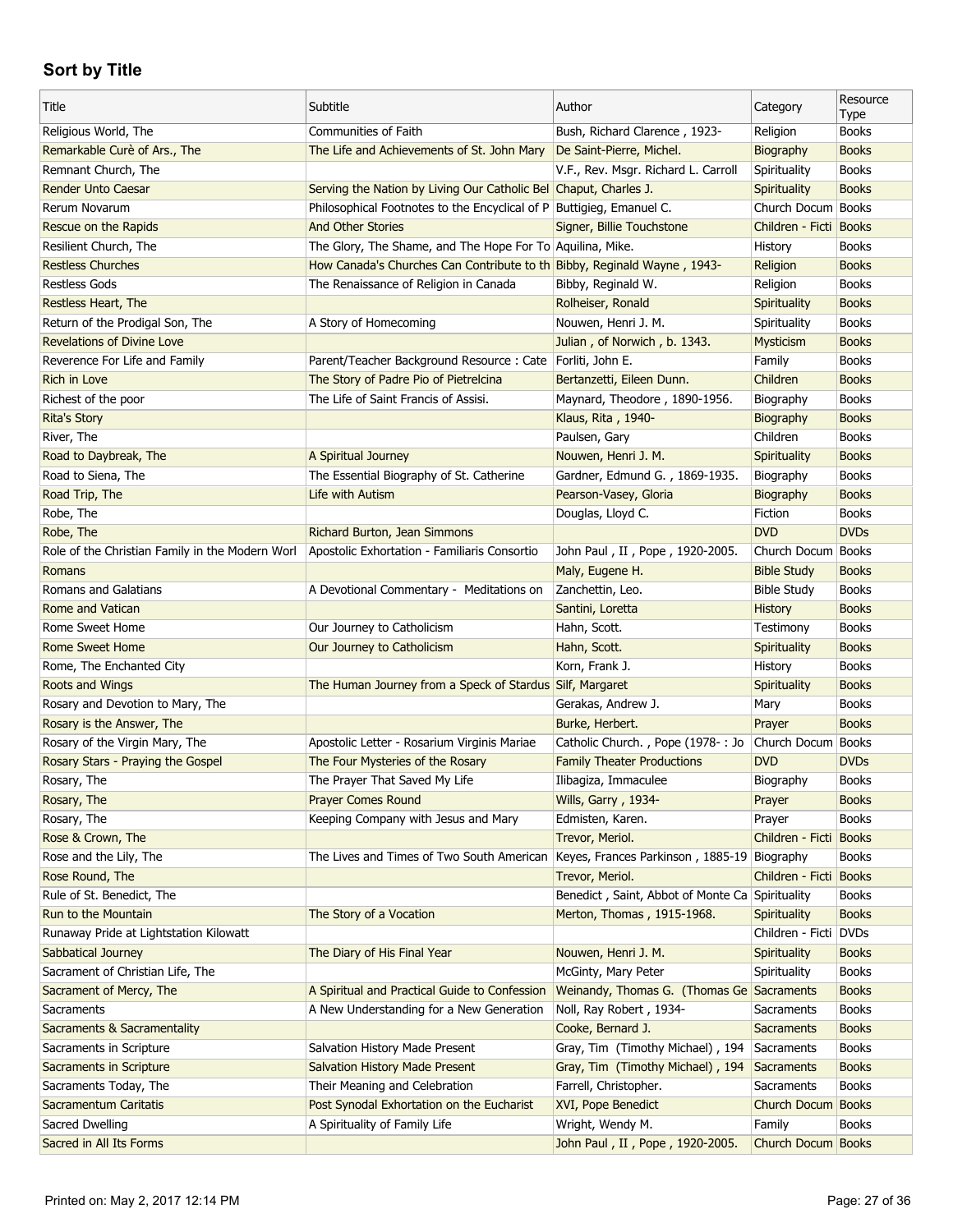| Title                                          | Subtitle                                                                        | Author                                        | Category               | Resource<br>Type |
|------------------------------------------------|---------------------------------------------------------------------------------|-----------------------------------------------|------------------------|------------------|
| Sacred Mysteries                               | Sacramental Principles and Liturgical Practice Smolarski, Dennis Chester, 1947- |                                               | Liturgy                | <b>Books</b>     |
| Sacred Place of Prayer, The                    | The Human Person Created in God's Image                                         | Dwyer, Jean Marie                             | Prayer                 | <b>Books</b>     |
| Sacred Places                                  |                                                                                 | Yolen, Jane.                                  | Children               | <b>Books</b>     |
| <b>Sacred Tracks</b>                           | 2000 Years of Christian Pilgrimage                                              | Harpur, James.                                | History                | <b>Books</b>     |
| Saga of the Church in Canada, A                |                                                                                 | McGivern, Rev. James S., S.J.                 | History                | <b>Books</b>     |
| Saint Anne De Beaupre An Inspiration           |                                                                                 | Lebel, Jean-Marie                             | <b>History</b>         | <b>Books</b>     |
| Saint Anthony and the Christ Child             |                                                                                 | Homan, Helen Walker, 1893-1961.               | Children               | <b>Books</b>     |
| <b>Saint Augustine Confessions</b>             |                                                                                 | Augustine, Saint, Bishop of Hippo.            | Biography              | <b>Books</b>     |
| Saint Augustine Confessions                    |                                                                                 | Augustine, Saint, Bishop of Hippo.            | Biography              | <b>Books</b>     |
| Saint Bernadette                               | The Miracle of Lourdes                                                          | Brunor.                                       | Children               | <b>Books</b>     |
| Saint Brigid and the Cows                      |                                                                                 | Betz, Eva K.                                  | Children               | <b>Books</b>     |
| Saint Catherine LaboureÌ□ and the Miraculous   |                                                                                 | Power-Waters, Alma, 1896-                     | Children               | <b>Books</b>     |
| Saint Catherine Labourel D and the Miraculous  |                                                                                 | Power-Waters, Alma, 1896-                     | Children               | <b>Books</b>     |
| Saint Colum and the Crane                      |                                                                                 | Betz, Eva K.                                  | Children               | <b>Books</b>     |
| Saint Francis of Assisi                        | A Life of Joy                                                                   | Kennedy, Robert Francis, 1954-                | Children               | <b>Books</b>     |
| <b>Saint Francis of Assisi</b>                 |                                                                                 | Chesterton, G. K. (Gilbert Keith),            | Biography              | <b>Books</b>     |
| Saint Francis of Assisi                        | A Biography                                                                     | Englebert, Omer, 1893-                        | Biography              | <b>Books</b>     |
| Saint Francis of the Seven Seas                |                                                                                 | Nevins, Albert J., 1915-                      | Children               | <b>Books</b>     |
| Saint Germaine and the Sheep                   |                                                                                 | Betz, Eva K.                                  | Children               | <b>Books</b>     |
| Saint Ignatius and the Company of Jesus        |                                                                                 | Derleth, August William, 1909-197             | Children               | <b>Books</b>     |
| Saint Joan                                     | The Girl Soldier                                                                | De Wohl, Louis, 1903-1961.                    | Children               | <b>Books</b>     |
|                                                |                                                                                 |                                               |                        | <b>Books</b>     |
| Saint John of the Cross                        | The Nightingale of God                                                          | Rodriguez, Fr. Otilio                         | Spirituality           |                  |
| Saint John Paul the Great                      | His Five Loves                                                                  | Evert, Jason, author.                         | Biography              | <b>Books</b>     |
| Saint Kateri                                   | Llily of the Mohawks                                                            | Bunson, Matthew.                              | Biography              | <b>Books</b>     |
| Saint Katharine Drexel                         | Friend of the Oppressed                                                         | Tarry, Ellen, 1906-                           | Children               | <b>Books</b>     |
| Saint Louis and the Last Crusade               |                                                                                 | Hubbard, Margaret Ann.                        | Children               | <b>Books</b>     |
| Saint Margaret Clitherow                       |                                                                                 | Longley, Katharine M.                         | Biography              | <b>Books</b>     |
| Saint Margaret Mary Alacoque and the Promises  |                                                                                 | Cristiani, Leon, 1879-                        | Mysticism              | <b>Books</b>     |
| Saint Margaret Mary and the Promises of the Sa |                                                                                 | Windeatt                                      | Children               | <b>Books</b>     |
| <b>Saint Nicholas</b>                          | A Story of Joyful Giving                                                        |                                               | Children - Ficti DVDs  |                  |
| Saint Nicholas, Bishop of Myra                 | The Life and Times of the Original Father Ch Cann, D. L.                        |                                               | Biography              | <b>Books</b>     |
| Saint of the Day                               | A Life and Lesoon for Each of the Saints of t Foley, Leonard O.F.M., 1913-      |                                               | Biography              | <b>Books</b>     |
| Saint Philip of the Joyous Heart               |                                                                                 | Connolly, Francis X. (Francis Xavier Children |                        | <b>Books</b>     |
| Saint Pio of Pietrelcina                       |                                                                                 | Ripabottoni, Father Alessandro of             | Biography              | <b>Books</b>     |
| Saint Pius X                                   | The Farm Boy Who Became Pope                                                    | Diethelm, Walter.                             | Children               | <b>Books</b>     |
| Saint Rita                                     | No Cause is Ever Lost                                                           | <b>Luxvide Production</b>                     | <b>DVD</b>             | <b>DVDs</b>      |
| Sainte-Marie Among the Hurons                  |                                                                                 | McConnell, Barbara.                           | History                | <b>Books</b>     |
| Saintly Men of Modern Times                    |                                                                                 | Cruz, Joan Carroll, 1931-                     | Biography              | <b>Books</b>     |
| Saints                                         | Seventy Stories of Faith                                                        | Bonfante-Warren, Alexandra.                   | Biography              | <b>Books</b>     |
| <b>Saints</b>                                  | A visual Almanac of the Virtuous, Pure, Prais   Morgan, Tom, 1957-              |                                               | Biography              | <b>Books</b>     |
| Saints - Gospel Artists                        | We Are All Called to be Holy                                                    |                                               | <b>DVD</b>             | <b>DVDs</b>      |
| Saints For Contemporary Women                  |                                                                                 | Valentine, Mary Hester.                       | Biography              | <b>Books</b>     |
| Saints for the Journey                         |                                                                                 | Marbach, Ethel                                | Children               | Books            |
| Saints for Young Readers for Every Day         |                                                                                 | Wallace, Susan Helen, 1940-2013.              | Children               | <b>Books</b>     |
| Saints of the Roman Calendar                   | Including Feasts Proper to the English-Speak                                    | Lodi, Enzo.                                   | Biography              | <b>Books</b>     |
| Saints Who Saw Mary                            |                                                                                 | Brown, Raphael                                | Mary                   | <b>Books</b>     |
| Saints Who Spoke English                       |                                                                                 | Knowles, Leo.                                 | Biography              | <b>Books</b>     |
| Salamandastron                                 | A Tale of Redwall                                                               | Jacques, Brian                                | Children - Ficti Books |                  |
| Salvation is from the Jews (John 4:22)         | The Role of Judaism in Salvation History fro                                    | Schoeman, Roy H.                              | History                | <b>Books</b>     |
| Sanctity Within Reach                          | Pier Giorgio Frassati                                                           | <b>EWTN</b>                                   | <b>DVD</b>             | <b>DVDs</b>      |
| Sarah's Journey                                | One Child's Experience With the Death of He Wolfelt, Alan.                      |                                               | Pastoral Care          | <b>Books</b>     |
| Savage My Kinsman, The                         | A True Story                                                                    | Elliot, Elisabeth                             | Biography              | <b>Books</b>     |
| Savage Sacrament, The                          | A Theology of Marriage After American Femi                                      | Silbermann, Eileen Zieget.                    | Family                 | Books            |
| Save the Planets                               |                                                                                 |                                               | Children - Ficti DVDs  |                  |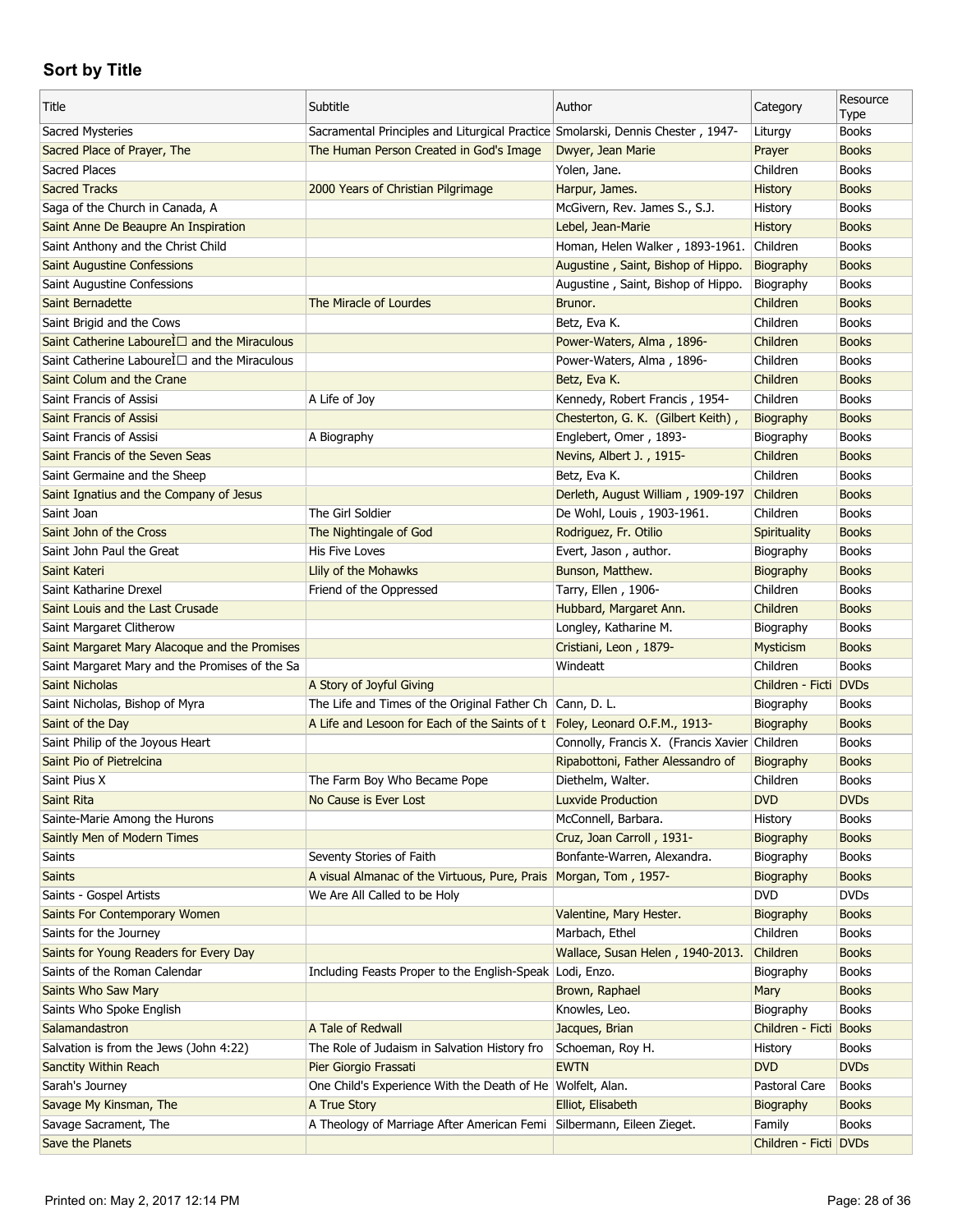| Title                                                                             | Subtitle                                                           | Author                               | Category               | Resource<br>Type |
|-----------------------------------------------------------------------------------|--------------------------------------------------------------------|--------------------------------------|------------------------|------------------|
| Saving Graces                                                                     | Reflections on Hope in Everyday Life                               | Madott, Bertha Catherine             | Spirituality           | <b>Books</b>     |
| School of Mary, The                                                               | Forty Essential Lessons for Sinners, from the Kane, John A., 1883- |                                      | Mary                   | <b>Books</b>     |
| Schoolhouse in the Woods                                                          |                                                                    | Caudill, Rebecca, 1899-1985.         | Children - Ficti Books |                  |
| Scientist Researches Mary, The Ark of the Coven                                   |                                                                    | Bartholomew, Professor Courtenay     | Mary                   | <b>Books</b>     |
| Screwtape Letters, The                                                            |                                                                    | Lewis, C. S.                         | Spirituality           | <b>Books</b>     |
| Scripture 101                                                                     | An Intro to Reading the Bible                                      | Parker, William J., C. Ss. R.        | <b>Bible Study</b>     | <b>Books</b>     |
| Search and Rescue                                                                 | How to Bring Your Family and Friends Into--                        | Madrid, Patrick, 1960-               | Spirituality           | <b>Books</b>     |
| Season of Mystery, A                                                              | 10 Spiritual Practices for Embracing a Happie Huston, Paula.       |                                      | Spirituality           | <b>Books</b>     |
| Second Greatest Story Ever Told, The                                              | Now Is the Time of Mercy                                           | Gaitley, Michael E.                  | Spirituality           | <b>Books</b>     |
| Second Greatest Story Ever Told, The                                              | Now Is the Time of Mercy                                           | Gaitley, Michael E.                  | Spirituality           | <b>Books</b>     |
| Second Greatest Story Ever Told, The                                              |                                                                    | MIC, Fr. Michael E. Gaitley          | Spirituality           | <b>Books</b>     |
| Secret Agents Four                                                                |                                                                    | Sobol, Donald J.                     | Children               | <b>Books</b>     |
| Secret Diary of Elisabeth Leseur, The                                             | The Woman Whose Goodness Changed Her                               | Leseur, Elisabeth, 1866-1914.        | Biography              | <b>Books</b>     |
| Secret Garden, The                                                                |                                                                    | Burnett, Frances Hodgson             | Children               | <b>Books</b>     |
| Secrets of a Soul                                                                 | Padre Pio's Letters to His Spiritual Director                      | Pio, of Pietrelcina, Saint, 1887-19  | Spirituality           | <b>Books</b>     |
| Secrets, Chastisement & Triumph of the Two He And What Heaven is Calling Us to Do |                                                                    | Bowring, Kelly.                      | Mysticism              | <b>Books</b>     |
| Seeing Salvation                                                                  | Images of Christ in Art                                            | MacGregor, Neil, 1946-               | History                | <b>Books</b>     |
| Seeing Stone, The                                                                 |                                                                    | Crossley-Holland, Kevin.             | Children - Ficti Books |                  |
| Seek My Face                                                                      | Prayer as Personal Relationship in Scripture                       | Barry, William A.                    | Prayer                 | <b>Books</b>     |
| Seeker's Guide to the Rosary, The                                                 |                                                                    | Briel, Elizabeth M., 1967-           | Prayer                 | <b>Books</b>     |
| Seeking Spirituality                                                              |                                                                    | Rolheiser, Ronald                    | Spirituality           | <b>Books</b>     |
| Seeking the Face of God                                                           |                                                                    | Shannon, William Henry, 1917-        | Spirituality           | <b>Books</b>     |
| Self-Abandonment to Divine Providence                                             |                                                                    | Caussade, Father Jean-Pierre de      | Mysticism              | <b>Books</b>     |
| Sense of Sexuality, A                                                             | Christian Love and Intimacy                                        | Whitehead, Evelyn Eaton              | Family                 | <b>Books</b>     |
| Sermon on the Mount, The                                                          |                                                                    | Hunt, Patricia                       | Children               | <b>Books</b>     |
| Set All Afire                                                                     | A Novel About Saint Francis Xavier                                 |                                      | Fiction                | <b>Books</b>     |
| Seven Levels of Intimacy, The                                                     | The Art of Loving and the Joy of Being Love                        | De Wohl, Louis, 1903-1961.           |                        | <b>Books</b>     |
|                                                                                   |                                                                    |                                      |                        |                  |
|                                                                                   |                                                                    | Kelly, Matthew.                      | Family                 |                  |
| Seven Storey Mountain, The                                                        | 50th Anniversary                                                   | Merton, Thomas                       | Biography              | <b>Books</b>     |
| Seven Stories of Christmas Love                                                   |                                                                    | Buscaglia, Leo F.                    | Children               | <b>Books</b>     |
| <b>Seventy Times Seven</b>                                                        | The Power of Forgiveness                                           | Arnold, Johann Christoph, 1940-      | Spirituality           | <b>Books</b>     |
| Sex and Sacredness                                                                | A Catholic Homage to Venus                                         | Derrick, Christopher, 1921-          | Spirituality           | <b>Books</b>     |
| Shadow of His Wings, The                                                          | The True Story of Fr. Gereon Goldmann, OF                          | Goldmann, Gereon                     | Biography              | <b>Books</b>     |
| Shadows Over Huronia                                                              |                                                                    | Ragueneau, S.J. Paul                 | History                | <b>Books</b>     |
| Shape of Catholic Theology, The                                                   | An Introduction to its Sources, Principles, an                     | Nichols, Aidan.                      | Theology               | <b>Books</b>     |
| Sharing the Faith With Your Child                                                 | From Birth to Age Six                                              | Chandler, Phyllis.                   | Family                 | <b>Books</b>     |
| Shattered Lantern, The                                                            | Rediscovering a Felt Presence of God                               | Rolheiser, Ronald.                   | Spirituality           | <b>Books</b>     |
| Shattered Lantern, The                                                            | Rediscovering a Felt Presence of God                               | Rolheiser, Ronald.                   | Spirituality           | <b>Books</b>     |
| Sheerluck Holmes and the Golden Ruler                                             | A Lesson in Friendship                                             |                                      | Children - Ficti DVDs  |                  |
| Shepherd Looks at Psalm 23, A                                                     |                                                                    | Keller, W. Phillip (Weldon Phillip), | Spirituality           | <b>Books</b>     |
| <b>Shepherd of Mankind</b>                                                        | A Biography of Pope Paul VI.                                       | Barrett, William Edmund, 1900-       | Biography              | <b>Books</b>     |
| Shepherd's Son, The                                                               | A Story of Christmas                                               | Weyer, Robert Van de                 | Children               | <b>Books</b>     |
| <b>Shetland Summer</b>                                                            |                                                                    | Signer, Billie Touchstone, 1930-     | Children - Ficti Books |                  |
| Shine Man, The                                                                    | A Christmas Story                                                  | Quattlebaum, Mary.                   | Children - Ficti Books |                  |
| Shoes of the Fisherman,, The                                                      | A Novel.                                                           | West, Morris L., 1916-               | Fiction                | <b>Books</b>     |
| <b>Shooting Stardust</b>                                                          |                                                                    | Lewandowski, Frrich.                 | Children - Ficti Books |                  |
| Short History of the Mass, A                                                      |                                                                    | McBride, Alfred.                     | Liturgy                | <b>Books</b>     |
| Siblings Without Rivalry                                                          | How to Help Your Children Live Together So                         | Faber, Adele.                        | Family                 | <b>Books</b>     |
| Sign of Contradiction                                                             |                                                                    | John Paul, II, Pope, 1920-2005.      | Spirituality           | <b>Books</b>     |
| Significance of Mary, The                                                         |                                                                    | Cunningham, Agnes, 1923-             | Mary                   | <b>Books</b>     |
| Signposts of Our Faith                                                            | Canadian Witnesses to Vocation and Mission                         | Gaffney, Fr. Myles                   | Biography              | <b>Books</b>     |
| Signs & Mysteries                                                                 | Revealing Ancient Christian Symbols                                | Aquilina, Mike.                      | Spirituality           | <b>Books</b>     |
| Signs of Life                                                                     | 40 Catholic Customs and Their Biblical Roots                       | Hahn, Scott.                         | Spirituality           | <b>Books</b>     |
| Silent Soul                                                                       | The Miracles and Mysteries of Audrey Santo                         | Felix, Antonia.                      | Mysticism              | <b>Books</b>     |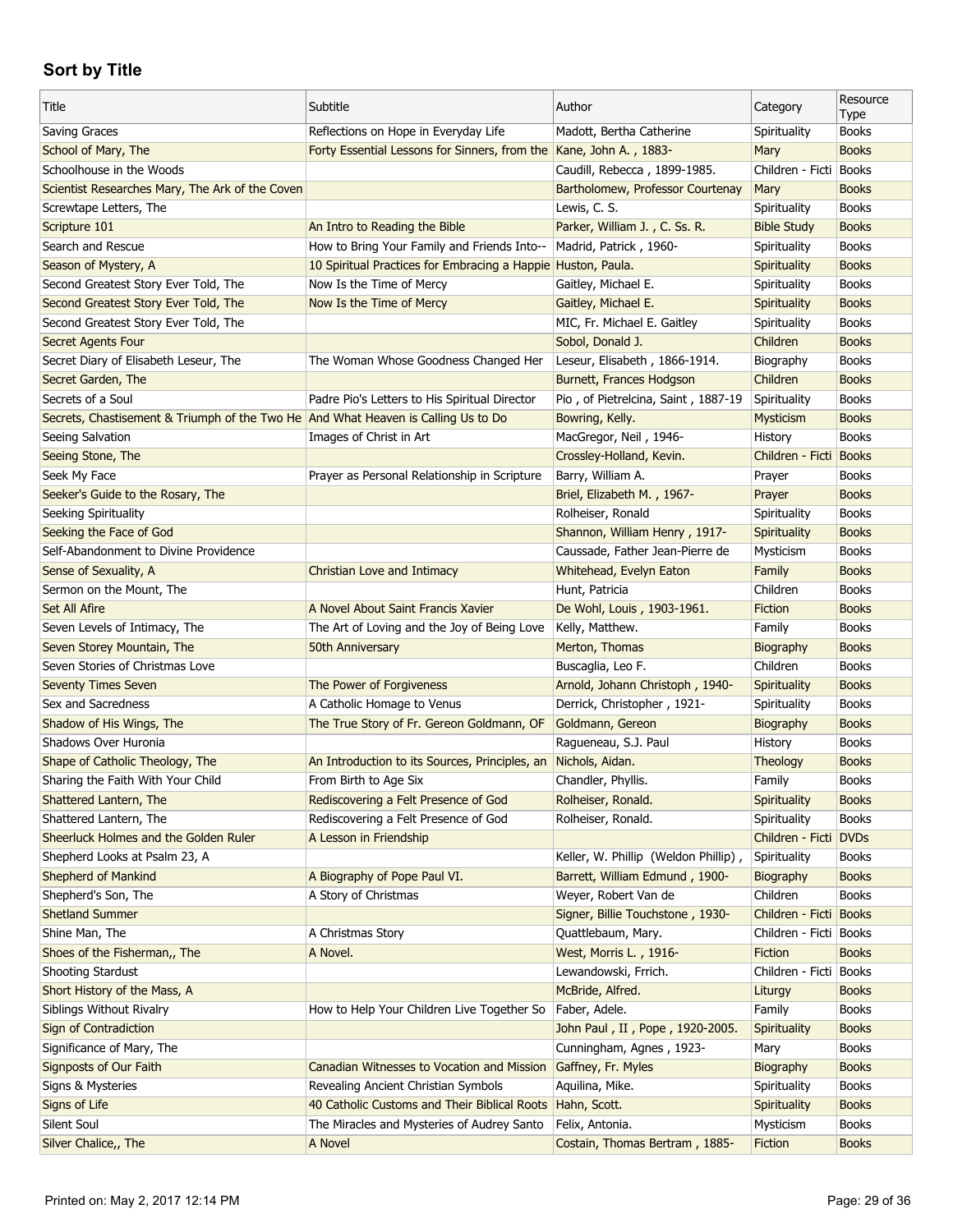| Title                                           | Subtitle                                                                   | Author                                                  | Category                        | Resource             |
|-------------------------------------------------|----------------------------------------------------------------------------|---------------------------------------------------------|---------------------------------|----------------------|
|                                                 |                                                                            |                                                         |                                 | Type<br><b>Books</b> |
| Simple Path, A<br>Singers of the New Song       |                                                                            | Teresa, Mother, 1910-1997.<br>Maloney, George A., 1924- | Spirituality                    | <b>Books</b>         |
| Singing the Lord's Song in a Foreign Land       | A Mystical Interpretation of the Song of Son                               |                                                         | Spirituality                    | <b>Books</b>         |
|                                                 | Reclaiming Your Faith in a New Culture                                     | Ligo, Vivian                                            | Theology                        | <b>Books</b>         |
| <b>Sister Lucia</b>                             | Apostle of Mary's Immaculate Heart                                         | Fellows, Mark.<br>Beckett, Wendy.                       | Biography                       | <b>Books</b>         |
| Sister Wendy's Nativity                         |                                                                            |                                                         | Spirituality                    |                      |
| <b>Sisters in Arms</b>                          | Catholic Nuns Through Two Millennia                                        | McNamara, Jo Ann, 1931-                                 | <b>History</b>                  | <b>Books</b>         |
| Sistine Chapel, The                             |                                                                            | Mancinelli, Fabrizo                                     | History                         | <b>Books</b>         |
| Six Short Stories on the Via Dolorosa           |                                                                            | Laguette, Ernesto V.                                    | <b>Fiction</b>                  | <b>Books</b>         |
| Small Christian Communities Today               | Capturing the New Moment                                                   | Healey, Joseph G.                                       | Lay Ministry                    | <b>Books</b>         |
| Small Miriacle, The                             |                                                                            | Gallico, Paul, 1897-1976.                               | Children - Ficti Books          |                      |
| Smart Martha's Catholic Guide for busy Moms     |                                                                            | Kiser, Tami.                                            | Family<br>Children - Ficti DVDs | <b>Books</b>         |
| Snoodles Tale, A                                | A Lesson in Self Worth                                                     |                                                         |                                 |                      |
| So You're Getting Married                       |                                                                            | Wright, H. Norman.                                      | Family                          | <b>Books</b>         |
| Sobornost                                       | Eastern Unity of Mind and Heart for Western                                | Doherty, Catherine De Hueck                             | Spirituality                    | <b>Books</b>         |
| Soldier Surrenders, A                           | The Conversion of Saint Camillus de Lellis, a                              | Peek, Susan                                             | Biography                       | <b>Books</b>         |
| Sollicitudo Rei Socialis                        | <b>Encycical Letter</b>                                                    | John Paul, II, Pope, 1920-2005.                         | Church Docum Books              |                      |
| Some I Love is Dying Euthanasia?                |                                                                            | Doucet, Hubert                                          | Pastoral Care                   | <b>Books</b>         |
| Something Beautiful for God                     | Mother Teresa of Calcutta.                                                 | Muggeridge, Malcolm, 1903-1990.                         | Biography                       | <b>Books</b>         |
| Son of Charlemagne                              |                                                                            | Willard, Barbara.                                       | Children                        | <b>Books</b>         |
| Song at the Scaffold, The                       | A Novel                                                                    | Le Fort, Gertrud, Freiin von, 1876- Fiction             |                                 | <b>Books</b>         |
| Songs of God's People. The                      | The Psalms as Prayer and Poetry                                            | Martin, Francis                                         | <b>Bible Study</b>              | <b>Books</b>         |
| Sophia House                                    | A Novel                                                                    | O'Brien, Michael D. (Michael David                      | Fiction                         | <b>Books</b>         |
| Sorrow, the Sacrifice, and the Triumph, The     | The Apparitions, Visions, and Prophecies of                                | Petrisko, Thomas W.                                     | Mysticism                       | <b>Books</b>         |
| Sorrow, The Sacrifice, And The Triumph, The     | The Apparitions, Visions, And Prophecies Of                                | Petrisko, Thomas W.                                     | Mysticism                       | <b>Books</b>         |
| Soul of My Soul                                 | Reflections from a Life of Prayer                                          | Doherty, Catherine de Hueck                             | Spirituality                    | <b>Books</b>         |
| Sowing New Seed                                 | Directions for Evangelization Today                                        | DeSiano, Frank P.                                       | Spirituality                    | <b>Books</b>         |
| Spe Salvi                                       | Encyclical Letter On Christian Hope by the S                               | Catholic Church., Pope (2005-: Be Church Docum Books    |                                 |                      |
| Special messenger                               | Claude de la Colombière                                                    | LaVigne, Ruth H.                                        | Biography                       | <b>Books</b>         |
| Spirit in the Body                              | A Guide to Understanding the Catholic Sacra   Bildstein, Walter J.         |                                                         | Sacraments                      | <b>Books</b>         |
| Spirit of the Liturgy, The                      |                                                                            | Ratzinger, Joseph Cardinal, 1927-                       | Liturgy                         | <b>Books</b>         |
| Spiritual Childhood                             | The Spirituality of St. Therese of Lisiseux                                | Johnson, Vernon                                         | Spirituality                    | <b>Books</b>         |
| Spiritual Childhood                             | The Spirituality of St. TheÌ□reÌ€se of Lisieux Johnson, Vernon, 1886-1969. |                                                         | Spirituality                    | <b>Books</b>         |
| Spiritual Combat Revisited                      |                                                                            | Robinson, Jonathan, 1929-                               | Spirituality                    | <b>Books</b>         |
| <b>Spiritual Direction</b>                      | Wisdom For the Long Walk of Faith                                          | Nouwen, Henri J. M.                                     | Spirituality                    | <b>Books</b>         |
| Spiritual Direction and the Encounter with God  |                                                                            | Barry, William A.                                       | Spirituality                    | <b>Books</b>         |
| <b>Spiritual Passages</b>                       | The Psychology of Spiritual Development "Fo Groeschel, Benedict J.         |                                                         | Spirituality                    | <b>Books</b>         |
| Spiritual Progress                              | Becoming the Christian You Want to Be                                      | Williams, Thomas D., LC.                                | Spirituality                    | <b>Books</b>         |
| Spirituality For the Twenty-First Century, A    |                                                                            | Nichols, Aidan.                                         | Spirituality                    | <b>Books</b>         |
| Splendor of Truth, The                          | Encyclical Letter - Regarding Certain Funda                                | Catholic Church., Pope (1978-2005 Church Docum Books    |                                 |                      |
| St. Anthony of Padua                            | His Life, Legends, and Devotions                                           | O.F.M., Friar Jack Wintz                                | Biography                       | <b>Books</b>         |
| St. Augustine.                                  |                                                                            | Chabannes, Jacques, 1902-                               | Biography                       | <b>Books</b>         |
| St. Benedict, Hero of the Hills                 |                                                                            | Windeatt, Mary Fabyan, 1910-197                         | Children                        | <b>Books</b>         |
| St. Dominic and the Rosary                      |                                                                            | Beebe, Catherine                                        | Children                        | <b>Books</b>         |
| St. Francis of Assisi; The Everlasting Man; St. |                                                                            | Chesterton, G. K. (Gilbert Keith),                      | Spirituality                    | <b>Books</b>         |
| St. Giuseppe Moscati                            | Doctor to the Poor                                                         | Rai Trade Production                                    | <b>DVD</b>                      | <b>DVDs</b>          |
| St. John Bosco and Saint Dominic Savio          |                                                                            | Beebe, Catherine                                        | Children                        | <b>Books</b>         |
| St. Martin de Porres                            |                                                                            | Carroll, Malachy                                        | Children                        | <b>Books</b>         |
| St. Paul                                        | A Bible Study Guide for Catholics                                          | Pacwa, S. J.                                            | <b>Bible Study</b>              | <b>Books</b>         |
| St. Paul in Greece                              |                                                                            | Meinardus, Otto Friedrich August.                       | <b>Bible Study</b>              | <b>Books</b>         |
| St. Peters                                      | Special Edition for the Vatican Museums and                                | Jung                                                    | <b>History</b>                  | <b>Books</b>         |
| St. Therese of Lisieux                          | Her Last Conversations                                                     | Lisieux, St. Therese of                                 | Biography                       | <b>Books</b>         |
| St. Thomas More of London                       |                                                                            | Ince, Elizabeth M.                                      | Children                        | <b>Books</b>         |
| Stalking the Divine                             |                                                                            | Ohlson, Kristin                                         | Spirituality                    | <b>Books</b>         |
| Star of Christmas, The                          |                                                                            |                                                         | Children - Ficti DVDs           |                      |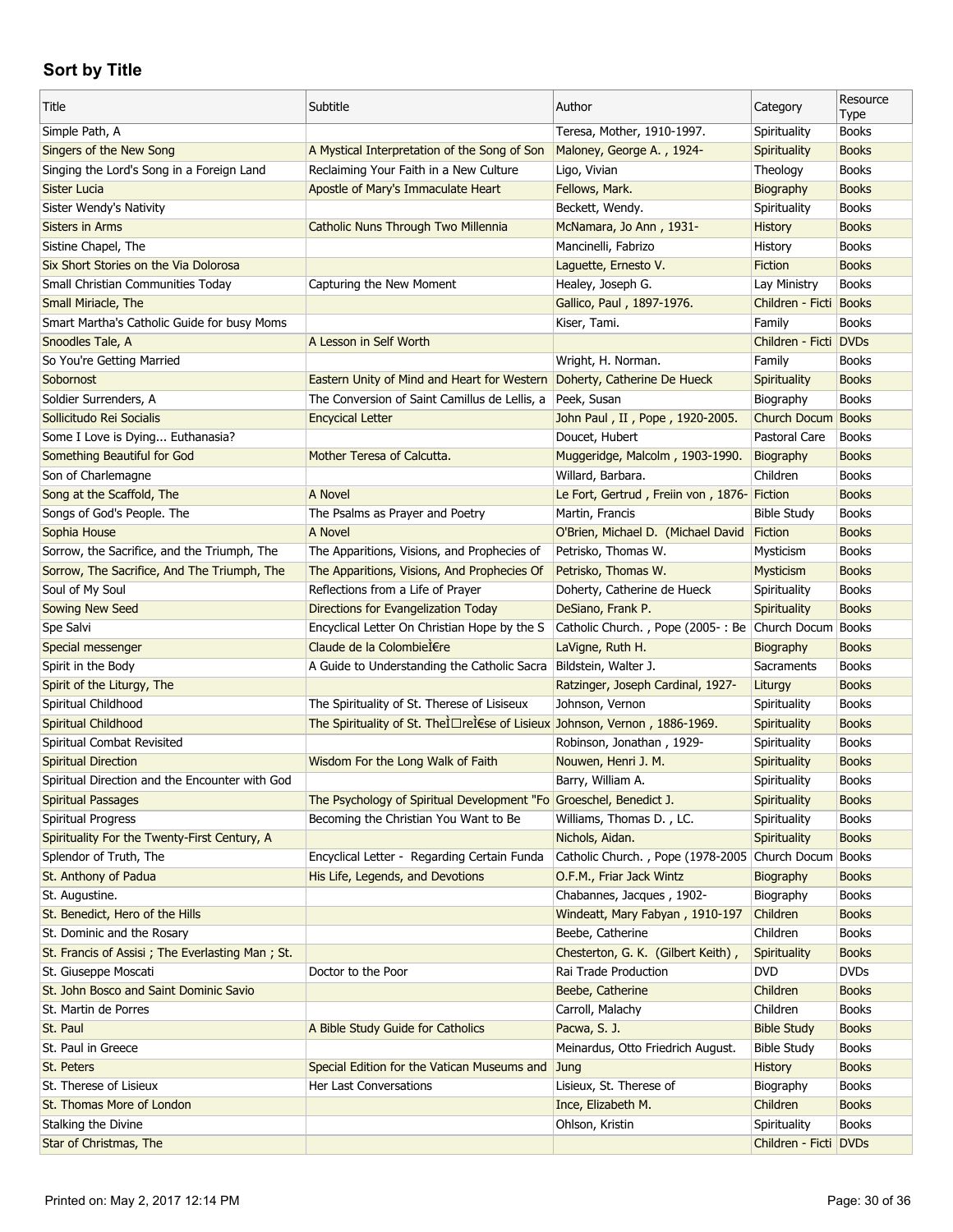| Title                                            | Subtitle                                                                                  | Author                                         | Category                | Resource<br>Type |
|--------------------------------------------------|-------------------------------------------------------------------------------------------|------------------------------------------------|-------------------------|------------------|
| Stations of the Nativity                         |                                                                                           | Kelley, Patrick, 1963-                         | Children                | <b>Books</b>     |
| Steadfast Man, The                               | A Biography of St. Patrick.                                                               | Gallico, Paul, 1897-1976.                      | Biography               | <b>Books</b>     |
| Stories for the Homeschool Heart                 | Heavenly Stories of Inspiration, Hope and Jo   Armstrong, Patti Maguire                   |                                                | Family                  | <b>Books</b>     |
| <b>Stories of Jesus</b>                          |                                                                                           | Watson, Brown                                  | Children                | <b>Books</b>     |
| Stories of the Child Jesus from Many Lands       |                                                                                           | Lutz, A. Fowler.                               | Children - Ficti        | <b>Books</b>     |
| Stories of the Rose                              | The Making of the Rosary in the Middle Ages   Winston-Allen, Anne, 1942-                  |                                                | <b>History</b>          | <b>Books</b>     |
| Story Book of Jesus, A                           |                                                                                           | Blyton, Enid                                   | Children                | <b>Books</b>     |
| Story of a Soul, The                             | The Autobiography of Saint Therese of Lisieu Therese, de Lisieux, Saint, 1873-1 Biography |                                                |                         | <b>Books</b>     |
| Story of Birthright, The                         | The Alternative to Abortion                                                               | Summerhill, Louise.                            | Pastoral Care           | <b>Books</b>     |
| Story of Christmas, The                          |                                                                                           | Garris, Norma.                                 | Children                | <b>Books</b>     |
| Story of Mary, Mother of Love, The               | The Presence of Mary in the Life of Jesus                                                 | Christie, E. Mary                              | Mysticism               | <b>Books</b>     |
| Story of Me, The                                 | Designed for Parents to Read to Their Child                                               | Jones, Stanton L.                              | Family                  | <b>Books</b>     |
| Story of Saint John Paul II, The                 | A Boy Who Became Pope                                                                     | Garza, Fabiola.                                | Children                | <b>Books</b>     |
| Story of St. Catherine of Alexandria, A          |                                                                                           | C.S.C., Brother Flavius Brother Flavi Children |                         | <b>Books</b>     |
| Story of St. John Bosco, A                       |                                                                                           | C.S.C., Brother Ernest Brother Erne Children   |                         | <b>Books</b>     |
| Story of the Bible, The                          | How it came to us                                                                         | Wansbrough, Henry, 1934-                       | <b>Bible Study</b>      | <b>Books</b>     |
| Story of the Mass, The                           | From the Last Supper to the Present Day                                                   | Loret, Pierre.                                 | Liturgy                 | <b>Books</b>     |
| Story of the Other Wise Man, The                 | And Other Christmas Stories                                                               | Dyke, Henry Van                                | Children - Ficti        | <b>Books</b>     |
| Story of the Trapp Family Singers, The : The Sto |                                                                                           | Trapp, Maria Augusta.                          | Biography               | <b>Books</b>     |
| <b>Strange Heaven</b>                            | The Virgin Mother as Woman, Disciple and A Sweeney, Jon M.                                |                                                | Mary                    | <b>Books</b>     |
| Strange Intrude, The                             |                                                                                           | Catherall, Arthur                              | Children - Ficti        | <b>Books</b>     |
| <b>Strangers and Sojourners</b>                  |                                                                                           | O'Brien, Michael                               | Fiction                 | <b>Books</b>     |
| Street Lamp and the Stars,, A                    | The Autobiography of Don Borrelli of Naples, Borrelli, Mario, 1922-2007.                  |                                                | Biography               | <b>Books</b>     |
| Strong Fathers, Strong Daughters                 | 10 Secrets Every Father Should Know                                                       | Meeker, Margaret J.                            | Family                  | <b>Books</b>     |
| Stumbling Blocks or Stepping Stones              | Spiritual Answers to Psychological Questions                                              | Groeschel, Benedict J.                         | Spirituality            | <b>Books</b>     |
| Such a Vision of the Street                      | Mother Teresa - The Spirit and the Work                                                   | Egan, Eileen                                   | Biography               | <b>Books</b>     |
|                                                  |                                                                                           |                                                |                         |                  |
|                                                  |                                                                                           |                                                |                         |                  |
| Summa Theologiae                                 | The Existance of God, Volume 1, Part 1, Que Auainas, Thomas                               |                                                | Testimony               | <b>Books</b>     |
| Summerland                                       |                                                                                           | Chabon, Michael.                               | Children - Ficti Books  |                  |
| Sumo of the Opera                                | A Lesson in Perseverance                                                                  |                                                | Children - Ficti   DVDs |                  |
| Sun Slower, Sun Faster                           |                                                                                           | Trevor, Meriol.                                | Children                | <b>Books</b>     |
| Sundancer                                        | A Mystical Fantasy                                                                        | Hays, Edward M.                                | Children - Ficti Books  |                  |
| Sunday Gospel Readings with Lectio Divina        |                                                                                           |                                                | <b>Bible Study</b>      | <b>Books</b>     |
| Sunshine & Shadow                                | Depression and Spirituality                                                               | Madott, Bertha Catherine                       | Spirituality            | <b>Books</b>     |
| Surprised by Joy                                 | The Shape of My Early Life                                                                | Lewis, C. S. (Clive Staples), 1898-            | Biography               | <b>Books</b>     |
| Surprised by Truth                               | Eleven Converts Give the Biblical and Histori   Madrid, Patrick, 1960-                    |                                                | Testimony               | <b>Books</b>     |
| Surprised By Truth 2                             | Fifteen Men and Women Give the Biblical an                                                | Madrid, Patrick, 1960-                         | Testimony               | <b>Books</b>     |
| Surprised By Truth 3                             | 10 More Converts Explain the Biblical and Hi                                              | Madrid, Patrick, 1960-                         | Testimony               | <b>Books</b>     |
| Surrender                                        |                                                                                           | Marcoux, Carmen, 1966-                         | Fiction                 | <b>Books</b>     |
| Surrender!                                       | The Life Changing Power of Doing God's Will Richards, Fr Larry                            |                                                | Spirituality            | <b>Books</b>     |
| Swear to God                                     | The Promise and Power of the Sacraments                                                   | Hahn, Scott.                                   | <b>Sacraments</b>       | <b>Books</b>     |
| Swimming in the Sun                              | Discovering the Lord's Prayer With Francis of Haase, Albert, 1955-                        |                                                | Prayer                  | <b>Books</b>     |
| Switherby Pilgrims, The                          | A Tale of the Australian Bush                                                             | Spence, Eleanor.                               | Children                | <b>Books</b>     |
| Symbols That Surround Us                         | <b>Faithful Reflections</b>                                                               | Van Parys, Johan.                              | Liturgy                 | <b>Books</b>     |
| Table of Hope Conference, The                    | Deepening Our Understanding of the Mass                                                   | Burke, Bill Father                             | <b>DVD</b>              | <b>DVDs</b>      |
| Taggerung, The                                   | A Tale of Redwall                                                                         | JACQUES, BRIAN                                 | Children - Ficti        | <b>Books</b>     |
| <b>Taken On Trust</b>                            |                                                                                           | Waite, Terry.                                  | Biography               | <b>Books</b>     |
| <b>Taking Chances</b>                            | Heartland #4                                                                              | Brooke, Lauren.                                | Children - Ficti Books  |                  |
| <b>Tales from Earthsea</b>                       |                                                                                           | Le Guin, Ursula K., 1929-                      | Children - Ficti        | <b>Books</b>     |
| Talking About Death                              | A Dialogue Between Parent and Child                                                       | Grollman, Earl A.                              | Pastoral Care           | <b>Books</b>     |
| <b>Teachings of Jesus</b>                        |                                                                                           | Batten, Alicia                                 | Spirituality            | <b>Books</b>     |
| Temperament God Gave You, The                    | The Classic Key to Knowing Yourself, Getting                                              | Bennett, Art                                   | Spirituality            | <b>Books</b>     |
| Templars, The                                    | The History and the Myth                                                                  | Haag, Michael, 1943-                           | <b>History</b>          | <b>Books</b>     |
| Tent, The                                        |                                                                                           | Paulsen, Gary.                                 | Children - Ficti Books  |                  |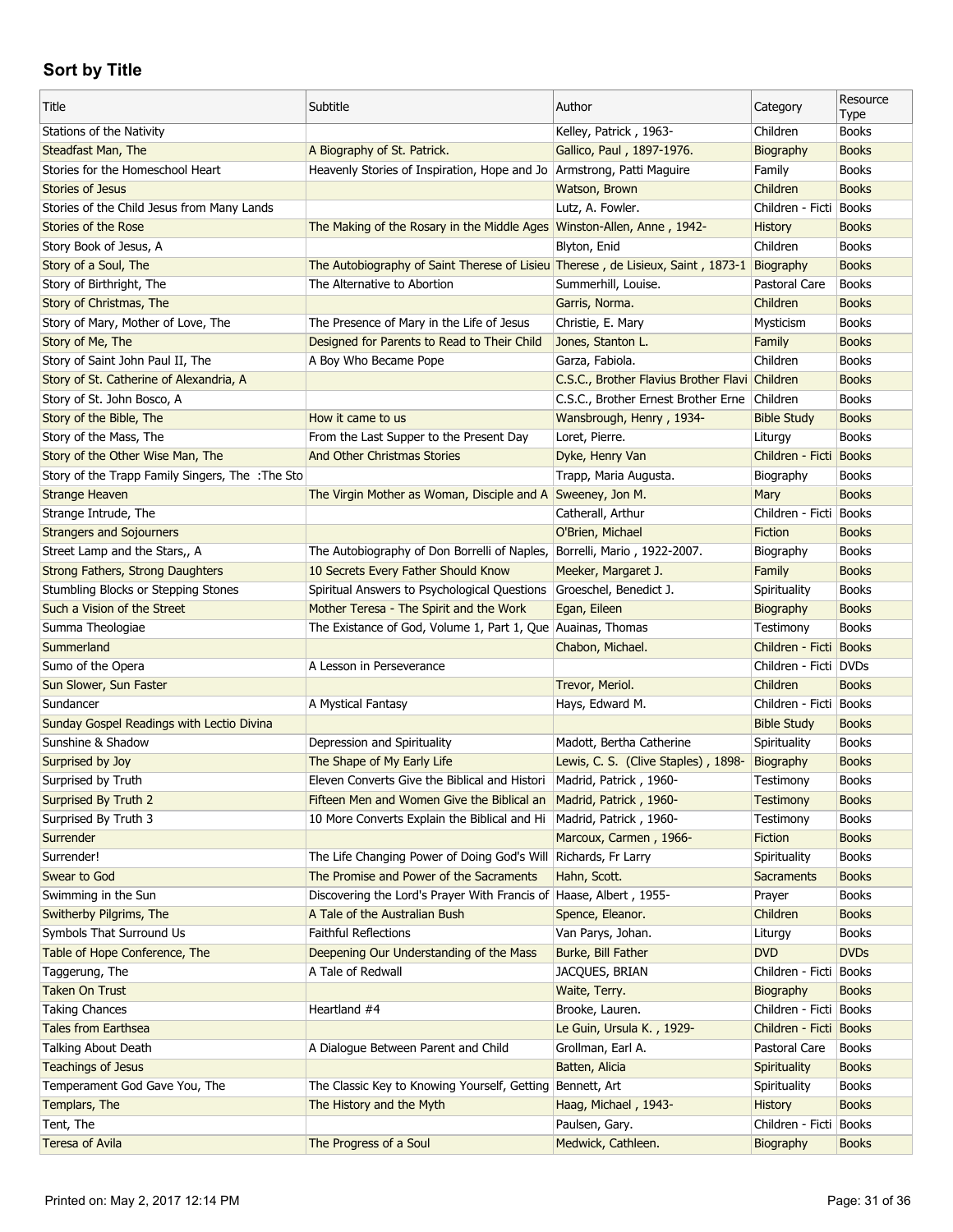| Title                                                 | Subtitle                                                                                 | Author                                                         | Category               | Resource<br>Type             |
|-------------------------------------------------------|------------------------------------------------------------------------------------------|----------------------------------------------------------------|------------------------|------------------------------|
| Terrifying Freedom                                    |                                                                                          | Smith, Linda Anne                                              | Fiction                | <b>Books</b>                 |
| <b>Tertio Millennio Adveniente</b>                    | Apostolic Letter - The Jubilee Of the Year 20                                            | Catholic Church., Pope (1978-2005 Church Docum Books           |                        |                              |
| Testimony of hope                                     | The Spiritual Exercises of Pope John Paul II                                             | Nguyãäen, Phanxicão Xaviãe Væan                                | Spirituality           | <b>Books</b>                 |
| Thank God Ahead of Time                               | The Life and Spirituality of Solanus Casey                                               | Crosby, Michael, 1940-                                         | Biography              | <b>Books</b>                 |
| That All Men be One                                   | Orgins and Life of the Focolare Movement                                                 | Lubich, Chiara                                                 | Spirituality           | <b>Books</b>                 |
| <b>That Football Game</b>                             | And What Came of It                                                                      | S.J., Rev. Fr. Francis J. Finn                                 | Children               | <b>Books</b>                 |
| That Motherly Mother of Guadalupe.                    |                                                                                          | Dooley, L. M. (Lester Martin), b. 1 Mary                       |                        | <b>Books</b>                 |
| The Miracle, The Message, The Story                   | Jean Vanier and L'Arche                                                                  | Spink, Kathryn                                                 | Biography              | <b>Books</b>                 |
| Theology for Ministry                                 |                                                                                          | Lavin, Margaret                                                | Lay Ministry           | <b>Books</b>                 |
| Theology of His Body / Theology of Her Body           | Discovering the Strength & Misson of Masculi Evert, Jason                                |                                                                | Spirituality           | <b>Books</b>                 |
| Theology of Man and Grace: Commentary, The            | Readings in the Theology of Grace                                                        | Fortman, Edmund J., 1901-, ed.                                 | Theology               | <b>Books</b>                 |
| Theology of Revelation.                               |                                                                                          | Moran, Gabriel.                                                | <b>Theology</b>        | <b>Books</b>                 |
| Theology of the Body Explained                        | A Commentary on John Paul II's "Gospel of t   West, Christopher, 1969-                   |                                                                | Theology               | <b>Books</b>                 |
| Theology of the Body for Beginners                    | A Basic Introduction to Pope John Paul II's S West, Christopher                          |                                                                | Theology               | <b>Books</b>                 |
| Theology of the Body, The                             | Human Love in the Divine Plan                                                            | John Paul, II, Pope, 1920-2005.                                | Theology               | <b>Books</b>                 |
| Theology of the Body, The                             | Human Love in the Divine Plan                                                            | John Paul, II, Pope, 1920-2005.                                | Theology               | <b>Books</b>                 |
| Theology of the Body, The                             | Human Love in the Divine Plan                                                            | John Paul, II, Pope, 1920-2005.                                | Theology               | <b>Books</b>                 |
| Theology of the Priesthood                            |                                                                                          | Galot, Jean                                                    | Theology               | <b>Books</b>                 |
| Therese                                               | True Story of Saint Therese of Lisieux                                                   | Luke Films                                                     | <b>DVD</b>             | <b>DVDs</b>                  |
| <b>Therese</b>                                        | True Story of Saint Therese of Lisieux                                                   | <b>Luke Films</b>                                              | <b>DVD</b>             | <b>DVDs</b>                  |
| Therese Neumann                                       | A Portrait Based on Authentic Accounts, Jour Steiner, Johannes, 1902-                    |                                                                | Mysticism              | <b>Books</b>                 |
| They Loved to Laugh                                   |                                                                                          | Worth, Kathryn, 1898-                                          | Children               | <b>Books</b>                 |
| Thicker Than Water                                    | Heartland #8                                                                             | Brooke, Lauren.                                                | Children - Ficti Books |                              |
| Third Testament, A                                    | A Modern Pilgrim Explores the Spiritual Wan                                              | Muggeridge, Malcolm, 1903-1990.                                | Biography              | <b>Books</b>                 |
| This is the Holy Land,                                | A Pilgrimage in Words and Pictures,                                                      | Morton, H. V. (Henry Vollam), 189 History                      |                        | <b>Books</b>                 |
| <b>Thomas Merton</b>                                  | Hermit at the Heart of things                                                            | Porter, J. S., 1950-                                           | Biography              | <b>Books</b>                 |
| Thomas Merton                                         | Master of Attention                                                                      | Waldron, Robert                                                | Biography              | <b>Books</b>                 |
|                                                       | <b>The Essential Writings</b>                                                            | Merton, Thomas, 1915-1968.                                     |                        | <b>Books</b>                 |
| Thomas Merton, Spiritual Master<br><b>Thomas More</b> | The King's Good Servant                                                                  |                                                                | Spirituality           | <b>Books</b>                 |
| <b>Thomas More</b>                                    |                                                                                          | Rupp, Gordon                                                   | Biography              | <b>Books</b>                 |
| <b>Three Great Books</b>                              | A Biography                                                                              | Marius, Richard.                                               | Biography              | <b>Books</b>                 |
|                                                       | Deliver Us From Evil, The Edge of Tomorrow   Dooley, Thomas A. (Thomas Antho   Biography |                                                                |                        |                              |
| Three to Get Married                                  | The Way of the Paschal Mystery                                                           | Sheen, Fulton J. (Fulton John), 18 Family<br>Martini, Carlo N. | Spirituality           | <b>Books</b><br><b>Books</b> |
| Through Moses to Jesus                                |                                                                                          |                                                                |                        |                              |
| Through the Gospel with Dom Helder Camara             |                                                                                          | Cãamara, Hâelder, 1909-1999.                                   | <b>Bible Study</b>     | <b>Books</b>                 |
| Through the Year With Pope John Paul II               | Readings For Every Day of the Year                                                       | John Paul, II, Pope, 1920-2005.                                | Spirituality           | <b>Books</b>                 |
| Tide is Turning Toward Catholicism, The               |                                                                                          | Hartline, David J.                                             | Spirituality           | <b>Books</b>                 |
| Time for Embracing, A                                 | Reclaiming Reconciliation                                                                | Upton, Julia.                                                  | Sacraments             | <b>Books</b>                 |
| Time to Grieve, A                                     | Meditations for Healing After the Death of a                                             | Staudacher, Carol.                                             | <b>Pastoral Care</b>   | <b>Books</b>                 |
| To Better Understand the Mass                         |                                                                                          | Peuch, Father Leonard M., O.F.M.                               | Liturgy                | <b>Books</b>                 |
| To Cling With All Her Heart to Him                    | The Spirituality of St. Clare of Assisi                                                  | Fonck, Benet A.                                                | Spirituality           | <b>Books</b>                 |
| To Hunt, To Shoot, To Entertain                       | Clericalism and the Catholic Laity                                                       | Shaw, Russell B.                                               | Theology               | <b>Books</b>                 |
| To Praise, to Bless, to Preach                        | Spiritual Reflections on the Sunday Gospels                                              | Cameron, Peter John, O.P.                                      | Spirituality           | <b>Books</b>                 |
| To The Priests, Our Lady's Beloved Sons               | The Marian Movement of Priests                                                           | Marian Movement of Priests                                     | Mysticism              | <b>Books</b>                 |
| To Whom Shall We Go?                                  | Lessons from the Apostle Peter                                                           | Dolan, Timothy M.                                              | Spirituality           | <b>Books</b>                 |
| Tom Playfair                                          | Or Making a Start                                                                        | S.J., Rev. Fr. Francis J. Finn                                 | Children               | <b>Books</b>                 |
| <b>Tomorrow's Promise</b>                             | Heartland #10                                                                            | Brooke, Lauren.                                                | Children - Ficti Books |                              |
| Torture                                               | Religious Ethics and National Security                                                   | Perry, John                                                    | Spirituality           | <b>Books</b>                 |
| Touching the Holy                                     | Ordinariness, Self-Esteem and Friendship                                                 | Wicks, Robert J.                                               | Spirituality           | <b>Books</b>                 |
| Tour in the Holy Land                                 | Visit of Hloy Shrines Built on Original Biblical                                         | Awwad, Dina                                                    | <b>DVD</b>             | <b>DVDs</b>                  |
| Tramp for the Lord                                    |                                                                                          | Boom, Corrie Ten                                               | Biography              | <b>Books</b>                 |
| Traveling Light                                       | Releasing the Burdens You Were Never Inte                                                | Lucado, Max                                                    | Spirituality           | <b>Books</b>                 |
| <b>Treasure Box Book 1</b>                            | Book 1                                                                                   | Sisters, Maryknoll                                             | Children               | <b>Books</b>                 |
| Treasure Box Book 2                                   | Book 2                                                                                   | Sisters, Maryknoll                                             | Children               | <b>Books</b>                 |
| Treasure Box Book 3                                   | Book 3                                                                                   | Sisters, Maryknoll                                             | Children               | <b>Books</b>                 |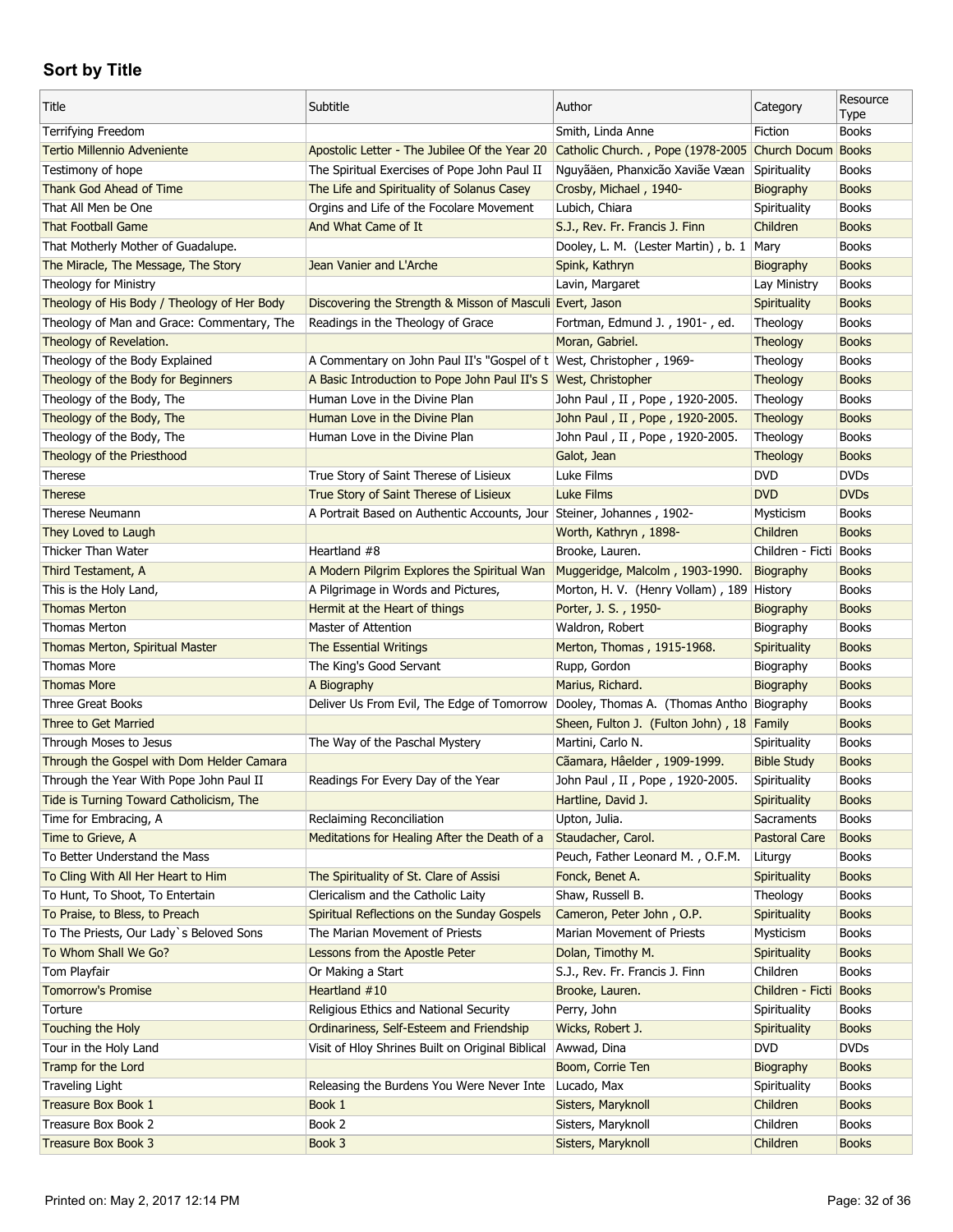| Title                                             | Subtitle                                                                                          | Author                                          | Category                  | Resource<br>Type   |
|---------------------------------------------------|---------------------------------------------------------------------------------------------------|-------------------------------------------------|---------------------------|--------------------|
| Treasure Box Book 5                               | Book 5                                                                                            | Sisters, Maryknoll                              | Children                  | <b>Books</b>       |
| Treasure Box Book 6                               | Book 6                                                                                            | Sisters, Maryknoll                              | Children                  | <b>Books</b>       |
| Treasure in Clay                                  | The Autobiography of Fulton J. Sheen.                                                             | Sheen, Fulton J. (Fulton John), 18 Biography    |                           | <b>Books</b>       |
| Treasures of the Church, The                      | Disc #1, Disc #3                                                                                  | Jones, Alex                                     | Catechism                 | <b>Compact Dis</b> |
| <b>Treasures Uncovered</b>                        | The Parables of Jesus                                                                             | Kun, Jeanne, 1951-                              | Spirituality              | <b>Books</b>       |
| Tree Full of Angels, A                            | Seeing the Holy in the Ordinary                                                                   | Wiederkehr, Macrina.                            | Spirituality              | <b>Books</b>       |
| Tree That Survived the Winter, The                |                                                                                                   | Fahy, Mary, 1938-                               | Children - Ficti          | <b>Books</b>       |
| <b>True Devotion To Mary</b>                      | With Preparation for Total Consecration                                                           | Montfort, St Louis Marie de                     | Mary                      | <b>Books</b>       |
| True Devotion to the Holy Spirit                  |                                                                                                   | Martilnez, Luis M. (Luis Maria),                | Spirituality              | <b>Books</b>       |
| Trust in the Lord                                 |                                                                                                   | Richter, Fr. Thomas J.                          | Compact Disks Compact Dis |                    |
| Truth About Homosexuality, The                    | The Cry of the Faithful                                                                           | Harvey, John F. (John Francis), 19 Spirituality |                           | <b>Books</b>       |
| Truth About Trouble, The                          |                                                                                                   | Scanlan, Michael, 1931-                         | <b>Spirituality</b>       | <b>Books</b>       |
| Turin Shroud, The                                 | The Illustrated Evidence                                                                          | Wilson, Ian, 1941-                              | History                   | <b>Books</b>       |
| Turn My Mourning Into Dancing                     | Finding Hop0e in Hard Times                                                                       | Nouwen, Henri J. M.                             | Spirituality              | <b>Books</b>       |
| Turquoise Rosary, The                             |                                                                                                   | Jacks, L.V.                                     | Children - Ficti Books    |                    |
| Twelve, The                                       | Profiles of the 12 Apostles                                                                       | Wallace, Sue.                                   | Children                  | <b>Books</b>       |
| Two Dancers in the Desert                         | The Life of Charles de Foucauld                                                                   | Lepetit, Charles.                               | Biography                 | <b>Books</b>       |
| Two Pillars, The                                  |                                                                                                   | Biela, Slawomir.                                | <b>Spirituality</b>       | <b>Books</b>       |
| <b>Two Statues</b>                                |                                                                                                   | Kennelly, Brian                                 | Children                  | <b>Books</b>       |
| <b>Under Mary's Mantle</b>                        | Our Lady's Love for Canada                                                                        | Briere, Emile-Marie                             | Mary                      | <b>Books</b>       |
| Under the Mantle                                  |                                                                                                   | Calloway, Fr. Donald H.                         | Spirituality              | <b>Books</b>       |
| <b>Underground to Canada</b>                      |                                                                                                   | Smucker, Barbara                                | Children - Ficti Books    |                    |
| Understanding "Our Father"                        | Biblical Reflections on the Lord's prayer                                                         | Hahn, Scott.                                    | Spirituality              | <b>Books</b>       |
| <b>Understanding Catholicism</b>                  |                                                                                                   | Hellwig, Monika.                                | Catechism                 | <b>Books</b>       |
| Understanding Christian Spirituality              |                                                                                                   | Downey, Michael                                 | Spirituality              | <b>Books</b>       |
| <b>Understanding the Mass</b>                     | Its Relevance to Daily Life                                                                       | Belmonte, Charles.                              | Liturgy                   | <b>Books</b>       |
| Unicorn In The Sanctuary, The                     | The New Age Movement In The Catholic Chu England, Randy.                                          |                                                 | Religion                  | <b>Books</b>       |
| Unmarried and Pregnant: What Now                  |                                                                                                   | Critelli, Ida                                   | Family                    | <b>Books</b>       |
| Unplanned                                         | The Dramatic True Story of a Former Planne                                                        | Johnson, Abby                                   | Family                    | <b>Books</b>       |
| Up and Down the River                             |                                                                                                   | Caudill, Rebecca, 1899-1985.                    | Children                  | <b>Books</b>       |
| Upbringing                                        | A Discussion Handbook for Parents of Young                                                        | Stenson, James B.                               | Family                    | <b>Books</b>       |
| Upon this rock,                                   | Simon Peter, Prince of the Apostles, A Novel                                                      | Slaughter, Frank G. (Frank Gill), 1             | Fiction                   | <b>Books</b>       |
| Upon This Rock.                                   |                                                                                                   | Menen, Aubrey.                                  | References                | <b>Books</b>       |
| Usual Suspects, The                               | Answering Anti-Catholic Fundamentalists                                                           | Keating, Karl.                                  | Spirituality              | <b>Books</b>       |
| Utopia, The                                       | Of Sir Thomas More                                                                                | More, Sir Thomas                                | Spirituality              | <b>Books</b>       |
| Vacation With the Lord, A                         | A Personal, Directed Retreat With                                                                 | Green, Thomas H. (Thomas Henry) Spirituality    |                           | <b>Books</b>       |
| Vatican                                           |                                                                                                   | Chivot, Dominique                               | History                   | <b>Books</b>       |
| Vatican Collections, The                          | The Papacy and Art                                                                                |                                                 | <b>History</b>            | <b>Books</b>       |
| Vatican Council II                                | The Conciliar and Post Conciliar Documents                                                        | Flannery, Austin.                               | Church Docum Books        |                    |
| Vatican II                                        | <b>The Essential Texts</b>                                                                        | Benedict, XVI, Pope, 1927-                      | Church Docum Books        |                    |
| Veggies in Space - The Fennel Frontier            | A Lesson in the Power of Sharing                                                                  |                                                 | Children - Ficti   DVDs   |                    |
| <b>Veritatis Splendor</b>                         | Encyclical Letter - Regarding Certain Fundam Catholic Church., Pope (1978-2005 Church Docum Books |                                                 |                           |                    |
| Very Veggie Easter, A                             | Collection                                                                                        |                                                 | Children - Ficti DVDs     |                    |
| Very Veggie Easter, A                             |                                                                                                   |                                                 | <b>DVD</b>                | <b>DVDs</b>        |
| Very Worried Sparrow, The                         |                                                                                                   | Doney, Meryl, 1942-                             | Children                  | <b>Books</b>       |
| Via Dolorosa                                      |                                                                                                   | Christie, E.                                    | <b>Mysticism</b>          | <b>Books</b>       |
| <b>Vianney Speaks</b>                             | A Contemplative Journey to Calvary<br>The Powerful Sermons of St. John Vianney                    |                                                 | <b>DVD</b>                | <b>DVDs</b>        |
|                                                   |                                                                                                   |                                                 |                           |                    |
| Vicka - Touched by a Mother's Love                | Conversations With a Medjugorje Visionary                                                         | Parsons, Heather                                | Mary                      | <b>Books</b>       |
| View of the Vatican, A                            |                                                                                                   | Cecilia, Carla                                  | History                   | <b>Books</b>       |
| Vincent de Paul, Saint of Charity                 |                                                                                                   | Hubbard, Margaret Ann, 1909-                    | Children                  | <b>Books</b>       |
| Virgin Mary in the Writings of Maria Valtorta, Th |                                                                                                   | Roschini, Fr. Gabriel M.                        | Mysticism                 | <b>Books</b>       |
| <b>Virtuous Leadership</b>                        | An Agenda for Personal Excellence.                                                                | Havard, Alexandre, author.                      | Lay Ministry              | <b>Books</b>       |
| Virtuous Leadership                               | An Agenda for Personal Excellence.                                                                | Havard, Alexandre, author.                      | Spirituality              | <b>Books</b>       |
| Visions of the Children, The                      | The Apparitions of the Blessed Mother at Me Connell, Janice T.                                    |                                                 | Mary                      | <b>Books</b>       |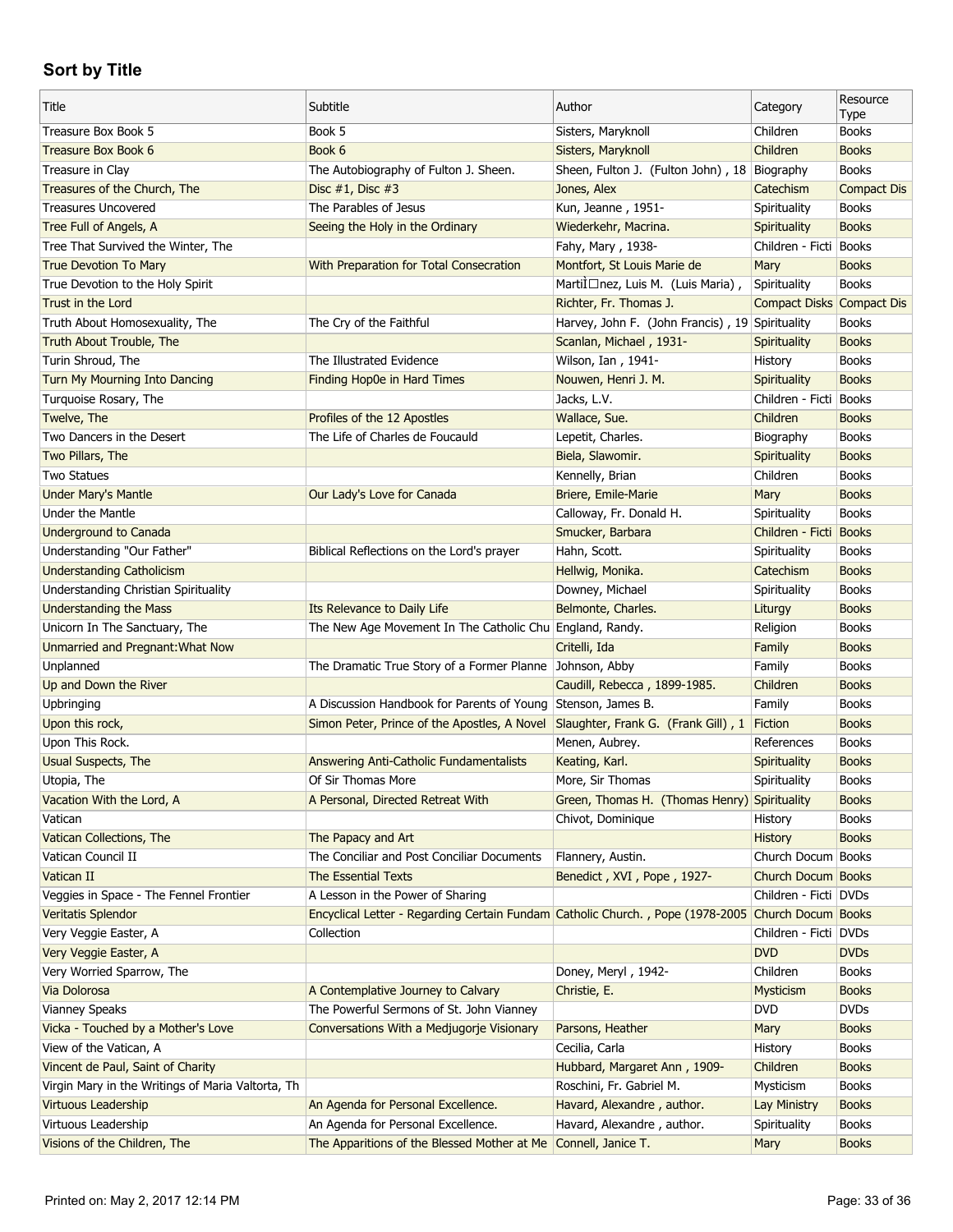| Title                                                                                    | Subtitle                                                                                       | Author                                       | Category             | Resource<br>Type   |
|------------------------------------------------------------------------------------------|------------------------------------------------------------------------------------------------|----------------------------------------------|----------------------|--------------------|
| Visions Of The Children, The                                                             | The Apparitions Of The Blessed Mother At M Connell, Janice T.                                  |                                              | Mary                 | <b>Books</b>       |
| <b>Vive La Difference</b>                                                                | Improving Your Marriage by Embracing the                                                       | Focus on the Family Films                    | Family               | <b>Video Tapes</b> |
| Voice Over the Water, A                                                                  | An Invitation to Pray                                                                          | Breault, William.                            | Prayer               | <b>Books</b>       |
| <b>Voices of the Saints</b>                                                              | A 365-Day Journey with Our Spiritual Compa Ghezzi, Bert                                        |                                              | Biography            | <b>Books</b>       |
| Walk in a Relaxed Manner                                                                 | Life Lessons From the Camino                                                                   | Rupp, Joyce.                                 | Spirituality         | <b>Books</b>       |
| Walking the Little Way of The□rese of Lisieux                                            | Discovering the Path of Love                                                                   | Schmidt, Joseph F.                           | Biography            | <b>Books</b>       |
| Walking the Sacred Path                                                                  | Spiritual Exercises for Today                                                                  | Schutte, Daniel L.                           | Family               | <b>Books</b>       |
| Watch for the Light                                                                      | Readings for Advent and Christmas.                                                             | <b>Plough Publishing</b>                     | Season               | <b>Books</b>       |
| Water in the Wine                                                                        |                                                                                                | Armstrong, April Oursler                     | Fiction              | <b>Books</b>       |
| Way in the wilderness, The                                                               | Exodus, Wilderness, and Moses Themes in O Stock, Augustine.                                    |                                              | <b>Bible Study</b>   | <b>Books</b>       |
| Way of a Pilgrim; and, The Pilgrim Continues Hi   A New Translation                      |                                                                                                | Bacovcin, Helen, 1934-                       | Spirituality         | <b>Books</b>       |
| Way of Repentance, The                                                                   |                                                                                                | Zaleski, Irma.                               | Spirituality         | <b>Books</b>       |
| Way of Serenity, The                                                                     | Finding Peace and Happiness in the Serenity                                                    | Morris, Jonathan, 1972-                      | Spirituality         | <b>Books</b>       |
| Way of St. Francis, The                                                                  | The Challenge of Franciscan Spirituality for E Bodo, Murray                                    |                                              | Spirituality         | <b>Books</b>       |
| Way of the Fathers, The                                                                  | Praying With the Early Christians                                                              | Aquilina, Mike.                              | Spirituality         | <b>Books</b>       |
| Way of the Heart, The                                                                    | Desert Spirituality and Contemporary Ministr                                                   | Nouwen, Henri J. M.                          | Spirituality         | <b>Books</b>       |
| Way of the Mystics, The                                                                  | Ancient Wisdom for Experiencing God Today                                                      | Talbot, John Michael                         | Spirituality         | Compact Dis        |
| Way of Torah, The                                                                        | an introduction to Judaism                                                                     | Neusner, Jacob, 1932-                        | Religion             | <b>Books</b>       |
| Way, The                                                                                 | The Essential Classic of Opus Dei's Founder                                                    | Escrivâa de Balaguer, Josemarâia,            | Spirituality         | <b>Books</b>       |
| Way, The                                                                                 | <b>Catholic Edition</b>                                                                        | <b>Bible</b>                                 | <b>Bible Study</b>   | <b>Books</b>       |
| We Cannot Find Words                                                                     | The Foundations of Prayer                                                                      | Dunne, Tad.                                  | Prayer               | <b>Books</b>       |
| We Have a Pope! Benedict XVI                                                             |                                                                                                | Bunson, Matthew.                             | Biography            | <b>Books</b>       |
| We Worship                                                                               | A Guide to the Catholic Mass                                                                   | Lukefahr, Oscar.                             | Liturgy              | <b>Books</b>       |
| Weeds Among the Wheat                                                                    | Discernment, Where Prayer & Action Meet                                                        | Green, Thomas H. (Thomas Henry) Spirituality |                      | <b>Books</b>       |
| Weeds Among the Wheat                                                                    | Discernment, Where Prayer & Action Meet                                                        | Green, Thomas H. (Thomas Henry) Spirituality |                      | <b>Books</b>       |
| Weight of a Mass, The                                                                    | A Tale of Faith                                                                                | Nobisso, Josephine.                          | Children             | <b>Books</b>       |
| Weka-Feather Cloak, The                                                                  | A New Zealand Fantasy                                                                          | Madigan, Leo, 1939-                          | Children             | <b>Books</b>       |
| <b>Welcoming the New Millennium</b>                                                      | Wisdom from Pope John Paul II                                                                  | John Paul, II, Pope, 1920-2005.              | Spirituality         | <b>Books</b>       |
| Western Society And The Church In The Middle                                             |                                                                                                | Southern, R. W. (Richard William),           | History              | <b>Books</b>       |
| What Are They Saying About Sexual Morality?                                              |                                                                                                | Hanigan, James P.                            | Theology             | <b>Books</b>       |
| What Catholics Believe About Sacraments                                                  |                                                                                                | Jeff Vomund, Father                          | <b>DVD</b>           | <b>DVDs</b>        |
| What Catholics Really Believe--Setting the Recor 52 Answers to Common Misconceptions Abo |                                                                                                | Keating, Karl.                               | Catechism            | <b>Books</b>       |
| What Does Christ Want?                                                                   |                                                                                                | Hèaring, Bernhard, 1912-                     | Theology             | <b>Books</b>       |
| What Every Catholic Needs to Know About Mary                                             |                                                                                                | Hahn, Scott.                                 | <b>DVD</b>           | <b>DVDs</b>        |
| What Every Catholic Needs to Know about the B                                            |                                                                                                | Hahn, Scott.                                 | <b>DVD</b>           | <b>Books</b>       |
| What Every Catholic Needs to Know About the P                                            |                                                                                                | Hahn, Scott.                                 | <b>DVD</b>           | <b>DVDs</b>        |
| What Faith is Not                                                                        |                                                                                                | Finley, Mitch.                               | Spirituality         | <b>Books</b>       |
| What Helped Me When My Loved One Died                                                    |                                                                                                | Grollman, Earl A.                            | <b>Pastoral Care</b> | <b>Books</b>       |
| What is the Bible?                                                                       |                                                                                                | Daniel-Rops, Henri, 1901-1965.               | <b>Bible Study</b>   | <b>Books</b>       |
| <b>What Makes Us Catholic</b>                                                            | Eight Gifts for Life                                                                           | Groome, Thomas H.                            | Spirituality         | <b>Books</b>       |
| What Must I Do to Be Saved                                                               | What Do the Scriptures Say?- A Catholic Per                                                    | Kindel, Joseph C.                            | Spirituality         | <b>Books</b>       |
| What Were the Crusades?                                                                  |                                                                                                | Riley-Smith, Jonathan.                       | <b>History</b>       | <b>Books</b>       |
| What You Should Know About the Sacraments                                                |                                                                                                | Altemose, Charlene.                          | Sacraments           | <b>Books</b>       |
| What's Heaven?                                                                           |                                                                                                | Shriver, Maria.                              | Children             | <b>Books</b>       |
| What's the Big Deal?                                                                     | Why God Cares About Sex - Ages 8 - 11                                                          | Jones, Stanton L.                            | Family               | <b>Books</b>       |
| When Did We See You, Lord?                                                               |                                                                                                | Lubich, Chiara, 1920-2008.                   | Spirituality         | <b>Books</b>       |
| When God Writes Your Love Story                                                          | The Ultimate Approach to Guy/Girl Relations                                                    | Ludy, Eric.                                  | Family               | <b>Books</b>       |
| When Hitler Took Austria                                                                 | A Memoir of Heroic Faith by the Chancellor's                                                   | Schuschnigg, Kurt von                        | Biography            | <b>Books</b>       |
| When Jesus Sleeps                                                                        | Finding Spiritual Peace Amid the Storms of Li Martâinez, Luis M. (Luis Maria), 18 Spirituality |                                              |                      | <b>Books</b>       |
| When Someone You Love is Depressed                                                       | How to Help Your Loved One Without Losing                                                      | Rosen, Laura Epstein.                        | <b>Pastoral Care</b> | <b>Books</b>       |
| When the Sun Sets                                                                        | A Guide to Funeral Planning                                                                    | Carnell, Geoffrey C.                         | Pastoral Care        | <b>Books</b>       |
| When the Well Runs Dry                                                                   |                                                                                                | Green, Thomas H. (Thomas Henry) Spirituality |                      | <b>Books</b>       |
| When We Pray                                                                             | Meditation on the Lord's Prayer                                                                | LaVerdiere, Eugene.                          | Prayer               | <b>Books</b>       |
| When Your Spouse Dies                                                                    | A Concise and Practical Source of Help and A Curry, Cathleen L.                                |                                              | <b>Pastoral Care</b> | <b>Books</b>       |
|                                                                                          |                                                                                                |                                              |                      |                    |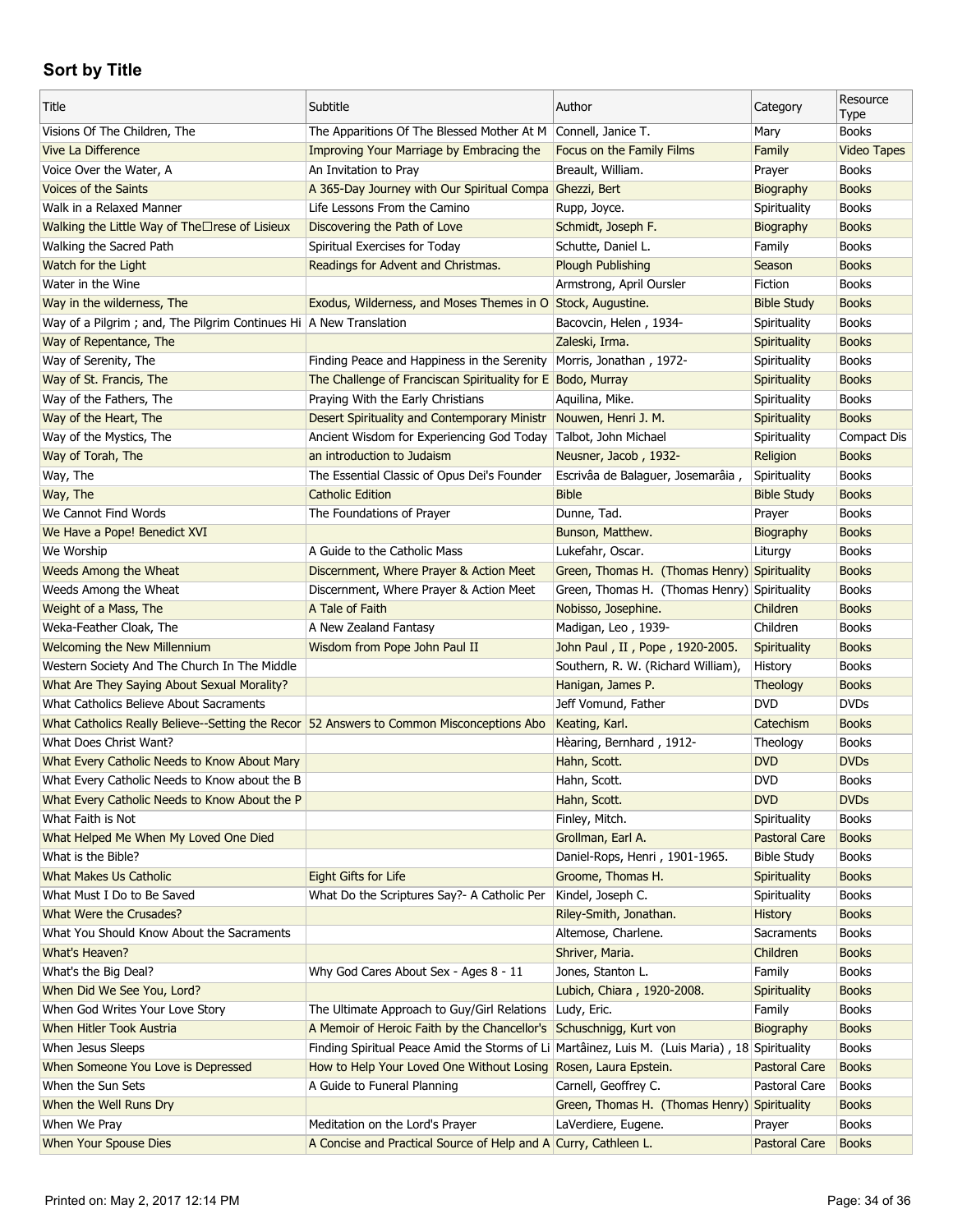| Title                                   | Subtitle                                                           | Author                                            | Category                 | Resource<br>Type |
|-----------------------------------------|--------------------------------------------------------------------|---------------------------------------------------|--------------------------|------------------|
| Where Are We Going so Fast?             | Fiding the Sacred in Everyday Moments                              | Warda, Jim.                                       | Sacraments               | <b>Books</b>     |
| Where is God When it Hurts?             |                                                                    | Yancey, Philip.                                   | Spirituality             | <b>Books</b>     |
| While You Were Gone                     | A Handbook For Returning Catholics, and Th Bausch, William J.      |                                                   | Spirituality             | <b>Books</b>     |
| Whispering Mountain, The                |                                                                    | Aiken, Joan.                                      | Children - Ficti Books   |                  |
| White Horse, The                        |                                                                    | Coatsworth, Elizabeth Jane, 1893-                 | Children - Ficti   Books |                  |
| <b>Who Calls Me Beautiful?</b>          | Finding Our True Image in the Mirror of God                        | Franklin, Regina.                                 | Spirituality             | <b>Books</b>     |
| Who Needs God?                          |                                                                    | Schèonborn, Christoph von.                        | Spirituality             | <b>Books</b>     |
| Why Am I Afraid to Love.                |                                                                    | Powell, John S.J.                                 | Spirituality             | <b>Books</b>     |
| Why Am I Afraid To Tell You Who I Am?   | Insights Into Personal Growth                                      | Powell, John.                                     | Spirituality             | <b>Books</b>     |
| Why Bad Things Happen to Good Catholics | And Other Mysteries of God's Love and Provi Morice, Fr. Henri      |                                                   | Spirituality             | <b>Books</b>     |
| Why be Catholic?                        |                                                                    | O'Malley, William J.                              | Spirituality             | <b>Books</b>     |
| Why Be Catholic?                        | Understanding Our Experience and Tradition                         | Rohr, Richard                                     | Spirituality             | <b>Books</b>     |
| Why Catholics Are Right                 |                                                                    | Coren, Michael.                                   | Spirituality             | <b>Books</b>     |
| Why Catholics Are Right                 |                                                                    | Coren, Michael.                                   | <b>Spirituality</b>      | <b>Books</b>     |
| Why Catholics Don't Give                | And What Can Be Done about It                                      | Zech, Charles E.                                  | Lay Ministry             | <b>Books</b>     |
| Why do Catholics do That?               | A Guide to the Teachings and Practices of th Johnson, Kevin Orlin  |                                                   | <b>Spirituality</b>      | <b>Books</b>     |
| Why Forgive?                            |                                                                    | Arnold, Johann Christoph                          | Spirituality             | <b>Books</b>     |
| Why I Believe in Medjugorje             | Medjugorje Explained                                               | Fanzaga, Livie, Fr.                               | Mary                     | <b>Books</b>     |
| Why Must I Suffer?                      |                                                                    | Remler, Fr. F. J.                                 | Spirituality             | <b>Books</b>     |
| Why O Lord?                             | The Inner meaning of Suffering                                     | Carretto, Carlo.                                  | Spirituality             | <b>Books</b>     |
| Why Stay Catholic?                      | Unexpected Answers to a Life-Changing Que Leach, Michael, 1940-    |                                                   | Spirituality             | <b>Books</b>     |
| Why We Need Confession                  |                                                                    | Shaw, Russell                                     | <b>Sacraments</b>        | <b>Books</b>     |
| Widow's Walk, A                         | Encouragement, Comfort, and Wisdom from                            | Chervin, Ronda                                    | Spirituality             | <b>Books</b>     |
| Wind in the Willows, The                |                                                                    | Grahame, Kenneth                                  | Children - Ficti         | <b>Books</b>     |
| Window to Heaven, A                     | When Children See Life in Death                                    | Komp, Diane M.                                    | Pastoral Care            | <b>Books</b>     |
| Winds of Change                         | A History of the Roman Catholic Diocese of C Knowles, Norman       |                                                   | <b>History</b>           | <b>Books</b>     |
| Winged Watchman, The                    |                                                                    | Van Stockum, Hilda, 1908-2006.                    | Children                 | <b>Books</b>     |
| <b>Winter Grace</b>                     | Spirituality for the Later Years                                   | Fischer, Kathleen R., 1940-                       | Spirituality             | <b>Books</b>     |
| Wisdom Distilled from the Daily         | Living the Rule of St. Benedict Today                              | Chittister, Joan.                                 | Spirituality             | <b>Books</b>     |
| <b>Wisdom From the Monastery</b>        | A Program of Spiritual Healing                                     | Seewald, Peter.                                   | Spirituality             | <b>Books</b>     |
| Wisdom of John Paul II, The             | The Pope on Life's Most Vital Questions                            | John Paul, II, Pope, 1920-2005.                   | Spirituality             | <b>Books</b>     |
| Wisdom of the Celtic Saints             |                                                                    | Sellner, Edward Cletus.                           | Biography                | <b>Books</b>     |
| Wisdom of the Popes, The                | A Collection of Statements of the Popes Sinc Craughwell, Thomas J. |                                                   | Spirituality             | <b>Books</b>     |
| <b>With Burning Hearts</b>              | A Meditation on the Eucharistic Life                               | Nouwen, Henri J. M.                               | Spirituality             | <b>Books</b>     |
| With Open Hands                         |                                                                    | Nouwen, Henri J. M.                               | Spirituality             | <b>Books</b>     |
| Witness to Hope                         | The Biography of Pope John Paul II                                 | Weigel, George                                    | Biography                | <b>Books</b>     |
| Witness, The                            |                                                                    | Griffiths, Bill (William G.)                      | Fiction                  | <b>Books</b>     |
| Wizard of Oz, The                       |                                                                    | Baum, L. Frank (Lyman Frank), 18 Children - Ficti |                          | <b>Books</b>     |
| Woman Clothed with the Sun, A           | Eight Great Appearances of Our Lady in Mod                         | DeLaney, John J.                                  | Mary                     | <b>Books</b>     |
| Woman for All Seasons, A                | <b>Reflections on Mary</b>                                         | Moran, Sally                                      | Mary                     | <b>Books</b>     |
| <b>Woman Gifts</b>                      | Biblical Models for Forming Church                                 | Smith, Pamela                                     | Spirituality             | <b>Books</b>     |
| Woman of our Time, A                    | St. Elizabeth of Hungry                                            |                                                   | <b>DVD</b>               | <b>DVDs</b>      |
| Woman of Fire and Light                 | Mother Julienne du Rosaire, Foundress of th                        | Dominican Sisters                                 | Biography                | <b>Books</b>     |
| Woman Wrapped in Silence, A             | Poem                                                               | Lynch, John                                       | Mary                     | <b>Books</b>     |
| Women at the Table                      | Three Medieval Theologians                                         | Mayeski, Marie Anne.                              | Theology                 | <b>Books</b>     |
| Women in Church History                 | 20 Stories for 20 Centuries                                        | Turpin, Joanne                                    | History                  | <b>Books</b>     |
| Women in Purple                         | Rulers of Medieval Byzantium                                       | Herrin, Judith.                                   | History                  | <b>Books</b>     |
| Women in the Bible for Dummies          |                                                                    | Trigilio, John.                                   | <b>Bible Study</b>       | <b>Books</b>     |
| Women in the Days of Cathedrals         |                                                                    | Pernoud, Relūgine, 1909-1998.                     | History                  | <b>Books</b>     |
| Women Ministry and the Church           |                                                                    | Chittister, Joan                                  | Spirituality             | <b>Books</b>     |
| Wonder of Guadalupe, The                | The Origin and Cult of the Miraculous Image                        | Johnston, Francis W.                              | Mary                     | <b>Books</b>     |
| Wonderful Day, The                      |                                                                    | Coatsworth, Elizabeth Jane, 1893-                 | Children - Ficti         | <b>Books</b>     |
| Wonderful Story of Creation, The        |                                                                    | Kim, Magdalena                                    | Children                 | <b>Books</b>     |
| Wonderful Wizard of Ha's, The           | A Lesson in Forgiveness                                            |                                                   | Children - Ficti DVDs    |                  |